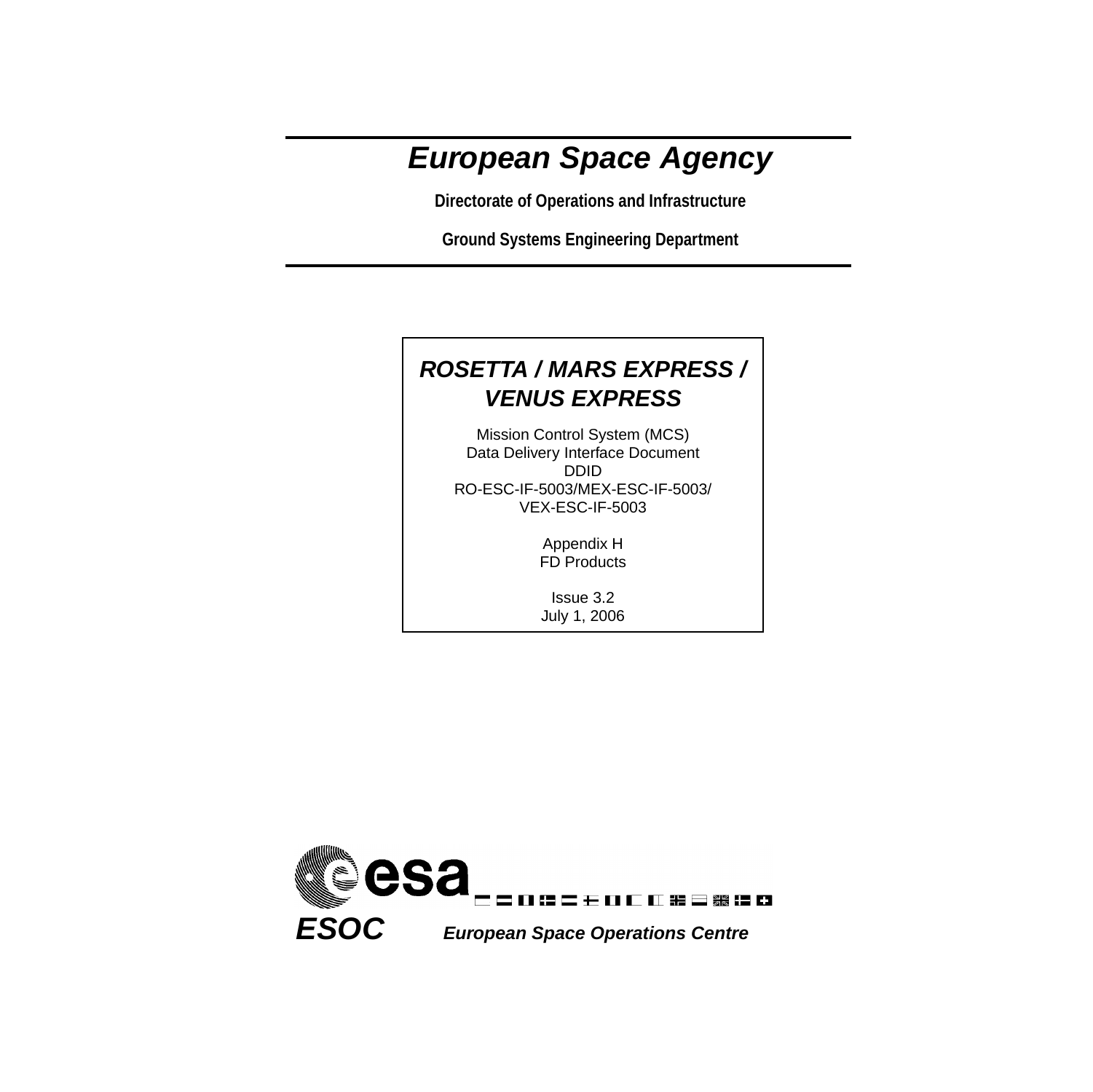**ROSETTA / MARS EXPRESS /** Document No. : RO/MEX/VEX-ESC-IF-5003



**VENUS EXPRESS** MCS / DDID Issue/Rev. No. : Issue 3.2 Appendix H: FD Products Date : July 1, 2006

Page : iii

## Distribution List

| Recipient       | Organization | Recipient | Organization |
|-----------------|--------------|-----------|--------------|
| J. Fertig       | OPS-GFI      |           |              |
| V. Companys     | OPS-GFI      |           |              |
| R. Cramm        | OPS-GFI      |           |              |
| S. Kasten-Coors | OPS-GFI      |           |              |
| T. Morley       | OPS-GFI      |           |              |
| F. Budnik       | OPS-GFI      |           |              |
| M. Warhaut      | OSP-OGR      |           |              |
| P. Ferri        | OPS-OGR      |           |              |
| M. Denis        | OPS-OGM      |           |              |
| A. Accomazzo    | OPS-OGR      |           |              |
| A Ercolani      | OPS-GDS      |           |              |
| D. Koschny      | SCI-SO       |           |              |
|                 |              |           |              |
|                 |              |           |              |
|                 |              |           |              |
|                 |              |           |              |
|                 |              |           |              |
|                 |              |           |              |
|                 |              |           |              |
|                 |              |           |              |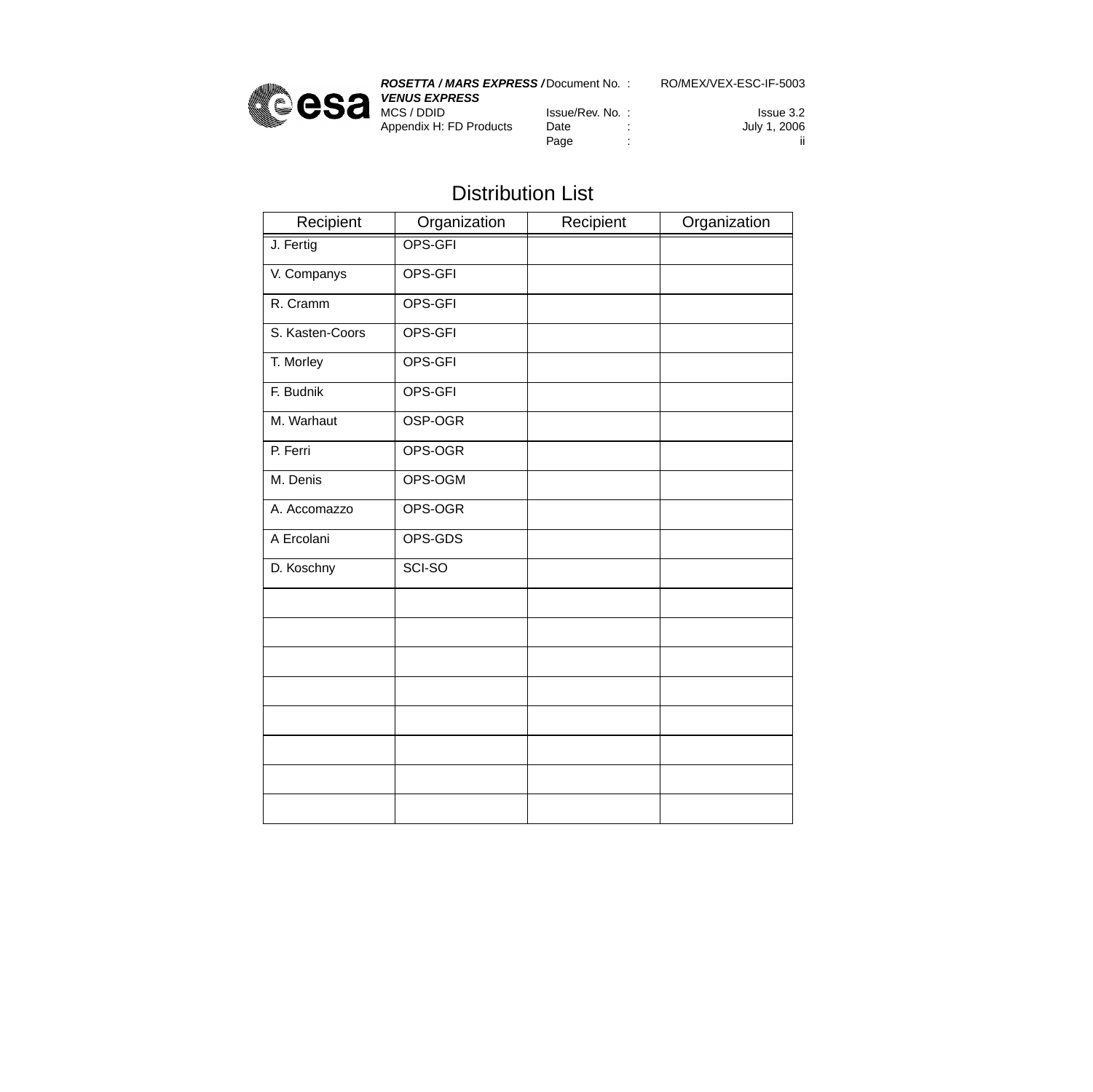**ROSETTA / MARS EXPRESS /**Document No. : RO/MEX/VEX-ESC-IF-5003



**VENUS EXPRESS** MCS DDID Issue/Rev. No. : Issue 3.2 Appendix H: FD Products Date : July 1, 2006

Page : iii

## Document Change Record

| Date       | <b>Issue</b>   | Description                                                                                                                                                                                                                                                                                                                                                                                                                                                                                                          |  |  |
|------------|----------------|----------------------------------------------------------------------------------------------------------------------------------------------------------------------------------------------------------------------------------------------------------------------------------------------------------------------------------------------------------------------------------------------------------------------------------------------------------------------------------------------------------------------|--|--|
| 17/04/2000 | Draft 0        | <b>Initial Draft</b>                                                                                                                                                                                                                                                                                                                                                                                                                                                                                                 |  |  |
| 28/04/2000 | Draft 1        | Updated for comments received on Draft 0:<br>new sections 3.4 and 8                                                                                                                                                                                                                                                                                                                                                                                                                                                  |  |  |
| 08/05/2000 | Draft 2        | Updated for comments by J Fertig, V Companys, T Morley and J<br>Schoenmakers on Draft 1:<br>sections 3.4.1, 3.4.2, 3.5.1, 3.5.8 and 8. changed<br>sections 3.5.5 to 3.5.7 added<br>tables 1 and 2 changed                                                                                                                                                                                                                                                                                                            |  |  |
| 24/05/2000 | Draft 3        | Updated according to comments from MOD review 17/05/2000:<br>sections 3.5.2, 3.5.3, 4.6.2, 4.6.3, 6.1, 7, 8 and 10 added<br>sections 3.5.1, 4.2, 4.5, 4.6.1, 6 and 11 changed                                                                                                                                                                                                                                                                                                                                        |  |  |
| 24/07/2000 | Draft 4        | Updated according to comments from MOD<br>S/W description added<br>sections 1.1 and 7 added<br>sections 3.3, 3.5.1, 5 and 6 changed                                                                                                                                                                                                                                                                                                                                                                                  |  |  |
| 15/11/2000 | Draft 5        | Update of document title and number                                                                                                                                                                                                                                                                                                                                                                                                                                                                                  |  |  |
| 31/05/2001 | <b>Issue 1</b> | section 3.5.1 modified:<br>new subroutine rrered.F added, subroutines hermite.de and<br>lagrange.F replaced by hermde.F and lagrde.F<br>section 4 modified:<br>reconstituted attitude is based on downlinked on board estimator<br>data<br>section 5 modified:<br>there are separate OWLT files for each GS<br>section 6 modified:<br>event id changed from 3 digit number to alphanumeric string, time<br>format changed<br>section 12 modified:<br>ADID's changed, file names added, summary of provided s/w added |  |  |
| 06/06/2001 | Issue 1.1      | section 6.1 modified:<br>milliseconds added to time format, extension of description field<br>section 12.2 modified:<br>table of software updated                                                                                                                                                                                                                                                                                                                                                                    |  |  |
| 13/06/2001 | Issue 1.2      | Structure changed to include Mars Express auxiliary data<br>Event duration parameter in event file extended                                                                                                                                                                                                                                                                                                                                                                                                          |  |  |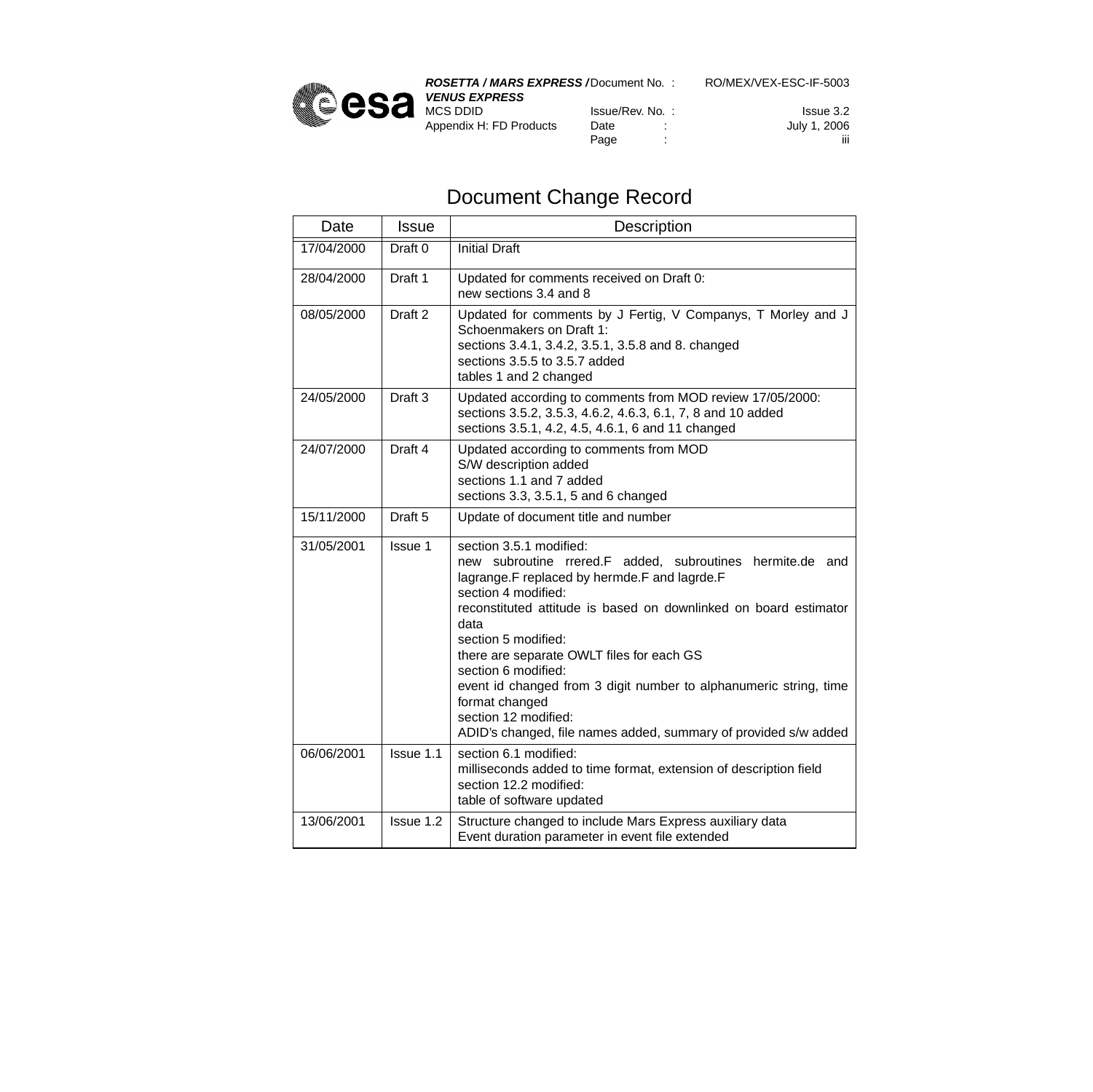

**ROSETTA / MARS EXPRESS /** Document No. : RO/MEX/VEX-ESC-IF-5003

**VENUS EXPRESS** MCS / DDID Issue/Rev. No. : Issue 3.2

Appendix H: FD Products Date : July 1, 2006

Page : iversity is a set of the set of the set of the set of the set of the set of the set of the set of the set of the set of the set of the set of the set of the set of the set of the set of the set of the set of the set

| Date       | <b>Issue</b> | <b>Description</b>                                                                                                                                                                                                                                                                                                                                                                                                                                                                                                                                                                                                                                                                                                                     |  |
|------------|--------------|----------------------------------------------------------------------------------------------------------------------------------------------------------------------------------------------------------------------------------------------------------------------------------------------------------------------------------------------------------------------------------------------------------------------------------------------------------------------------------------------------------------------------------------------------------------------------------------------------------------------------------------------------------------------------------------------------------------------------------------|--|
| 01/03/2002 | Issue 1.3    | Rosetta and Mars Express:<br>- event descriptions with underscores instead of white spaces<br>- conjunction and opposition times provided w.r.t. G/S near the Earth<br>- start time removed from name of event file<br>- one way light time file removed<br>- orbit and attitude files are delivered as ASCII files only                                                                                                                                                                                                                                                                                                                                                                                                               |  |
|            |              | Rosetta:<br>- asteroid centric orbit files removed<br>- LGA coverage times provided w.r.t. G/S near the Earth                                                                                                                                                                                                                                                                                                                                                                                                                                                                                                                                                                                                                          |  |
|            |              | Mars Express:<br>- description of lander file added<br>- file naming convention of lander file added<br>- operational orbit file split into several parts due to large amount of<br>data<br>- long term planning orbit file defined<br>- long term planning event file defined<br>- events KMDS and KMAS refer to height instead of radial distance                                                                                                                                                                                                                                                                                                                                                                                    |  |
|            |              | Software:<br>- description of software extended<br>- description of ASCII file format added<br>- description of low level subroutines removed                                                                                                                                                                                                                                                                                                                                                                                                                                                                                                                                                                                          |  |
| 22/08/2003 | Issue 2      | Rosetta and Mars Express:<br>- event descriptions for AOS and LOS changed to include G/S<br>antenna identifier<br>- event durations may be -1, if end events are outside the range of<br>the event file<br>- clarification on DDS file naming conventions (FDS replaced by FDL<br>or FDR, RMS replaced by RMA or RMB for Rosetta and MMA or<br><b>MMB</b> for Mars Express)<br>- clarification on file version numbering: after an update of files in the<br>DDS, the version numbers may increase by more than one as the<br>update frequency for the various file types is different.<br>- only one type of attitude information is provided through the DDS<br>(only based on commanded profiles, no reconstruction based on<br>TM) |  |
|            |              | Rosetta:<br>- adaptions due to mission redesign<br>- NAVCAM images removed, as images are available through the<br><b>DDS</b>                                                                                                                                                                                                                                                                                                                                                                                                                                                                                                                                                                                                          |  |
|            |              | Mars Express:<br>- clarification on formats of event descriptions for event types:<br>SCDS, SCUS SOUS and end events, MPER, MAPO, KMDS, KMAS<br>- new event types: NPSS, NPNS, EPSS, ALFn, ALRn, LLFn, LLRn                                                                                                                                                                                                                                                                                                                                                                                                                                                                                                                            |  |
|            |              | Software:<br>- clarification on S/C frames added in section 3.2.1<br>- clarification on sign convention of quaternions as returned by sub-<br>routine rafop (section 3.2.3)                                                                                                                                                                                                                                                                                                                                                                                                                                                                                                                                                            |  |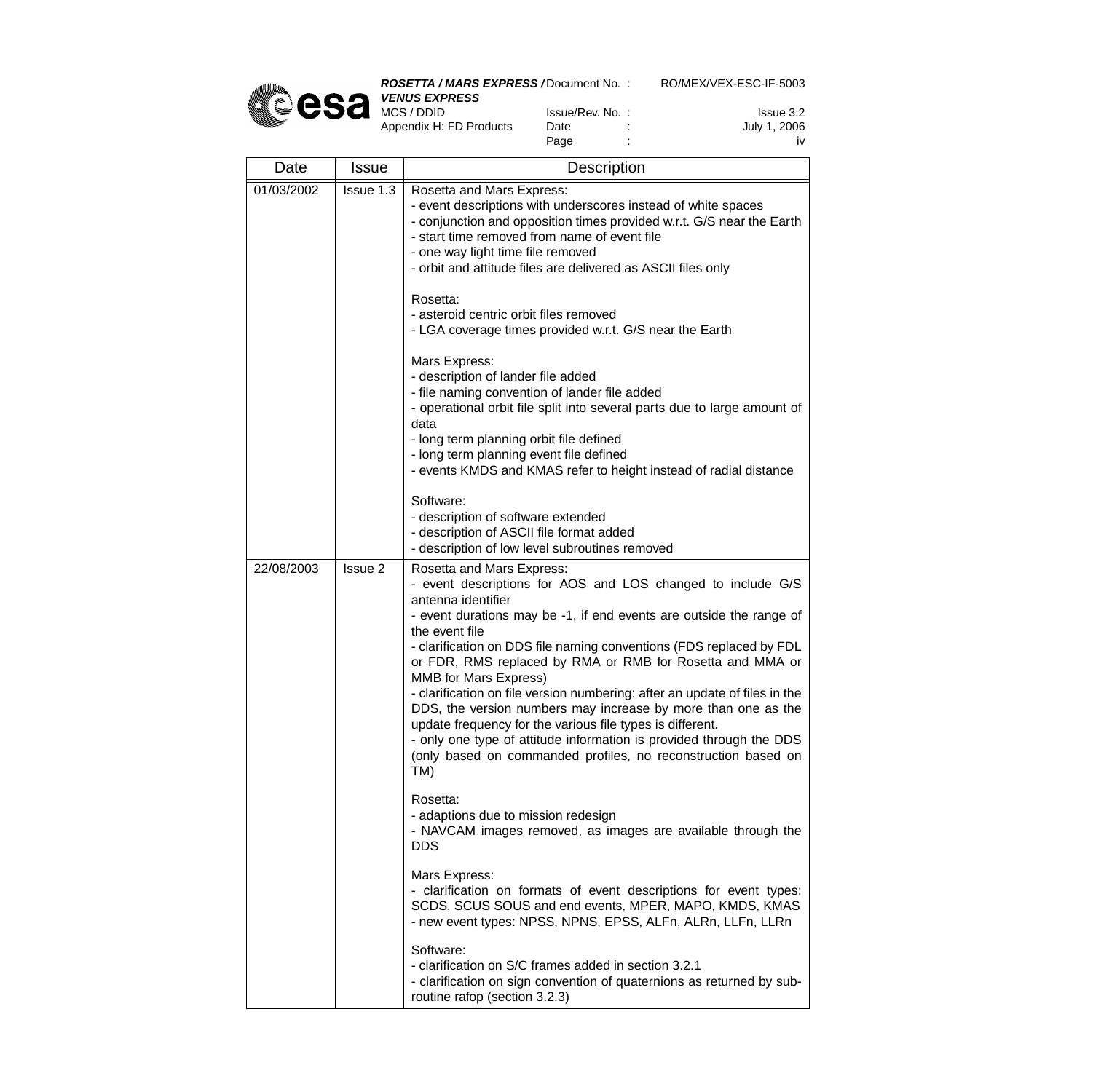**ROSETTA / MARS EXPRESS /**Document No. : RO/MEX/VEX-ESC-IF-5003



**VENUS EXPRESS**

|      |              | Issue 3.2        |
|------|--------------|------------------|
| Date |              | July 1, 2006     |
| Page | ٠<br>$\cdot$ |                  |
|      |              | Issue/Rev. No. : |

| Date       | <b>Issue</b> | Description                                                                                                                                                                                                                                                                                                                                                                                                                                                                                                                                                                                                                                                                                                                                                                                              |  |
|------------|--------------|----------------------------------------------------------------------------------------------------------------------------------------------------------------------------------------------------------------------------------------------------------------------------------------------------------------------------------------------------------------------------------------------------------------------------------------------------------------------------------------------------------------------------------------------------------------------------------------------------------------------------------------------------------------------------------------------------------------------------------------------------------------------------------------------------------|--|
| 16/01/2004 | Issue 2.1    | Mars Express:<br>- event descriptions for Moon, Phobos and Deimos occultations<br>added<br>- clarification on the definition of eclipse events due to Phobos and<br>Deimos                                                                                                                                                                                                                                                                                                                                                                                                                                                                                                                                                                                                                               |  |
| 16/02/2004 | Issue 2.2    | Rosetta:<br>- event description for Moon occultations added                                                                                                                                                                                                                                                                                                                                                                                                                                                                                                                                                                                                                                                                                                                                              |  |
| 27/05/2004 | Issue 3.0    | New Mission: Venus Express                                                                                                                                                                                                                                                                                                                                                                                                                                                                                                                                                                                                                                                                                                                                                                               |  |
| 01/07/2005 | Issue 3.1    | Rosetta / MarsExpress / Venus Express:<br>- clarification on the provision of LGA coverage events<br>Rosetta:<br>- new eventfile for MCS scheduler<br>- extended time span for orbit files w.r.t. flyby planets<br><b>Mars Express</b><br>- missing description of EPNS event type inserted<br>- clarification on contents of long term event file<br>Venus Express:<br>- redefinition of payload illumination events<br>- additional attitude file (ATPV) to support medium planning<br>- clarification on contents of long term event file<br>- missing EENS and EESS event types inserted in event type table<br>- clarification on contents and naming convention of medium term<br>event file<br>- G/S identifier for Cebreros inserted in AOS/LOS events<br>- Perth G/S included in AOS/LOS events |  |
| 01/07/2006 | Issue 3.2    | Venus Express:<br>- redefinition of payload illumination events to consider eclipses<br>- new illumination events for S/C faces<br>- new STR blinding events<br>- clarification on file naming convention in the DDS                                                                                                                                                                                                                                                                                                                                                                                                                                                                                                                                                                                     |  |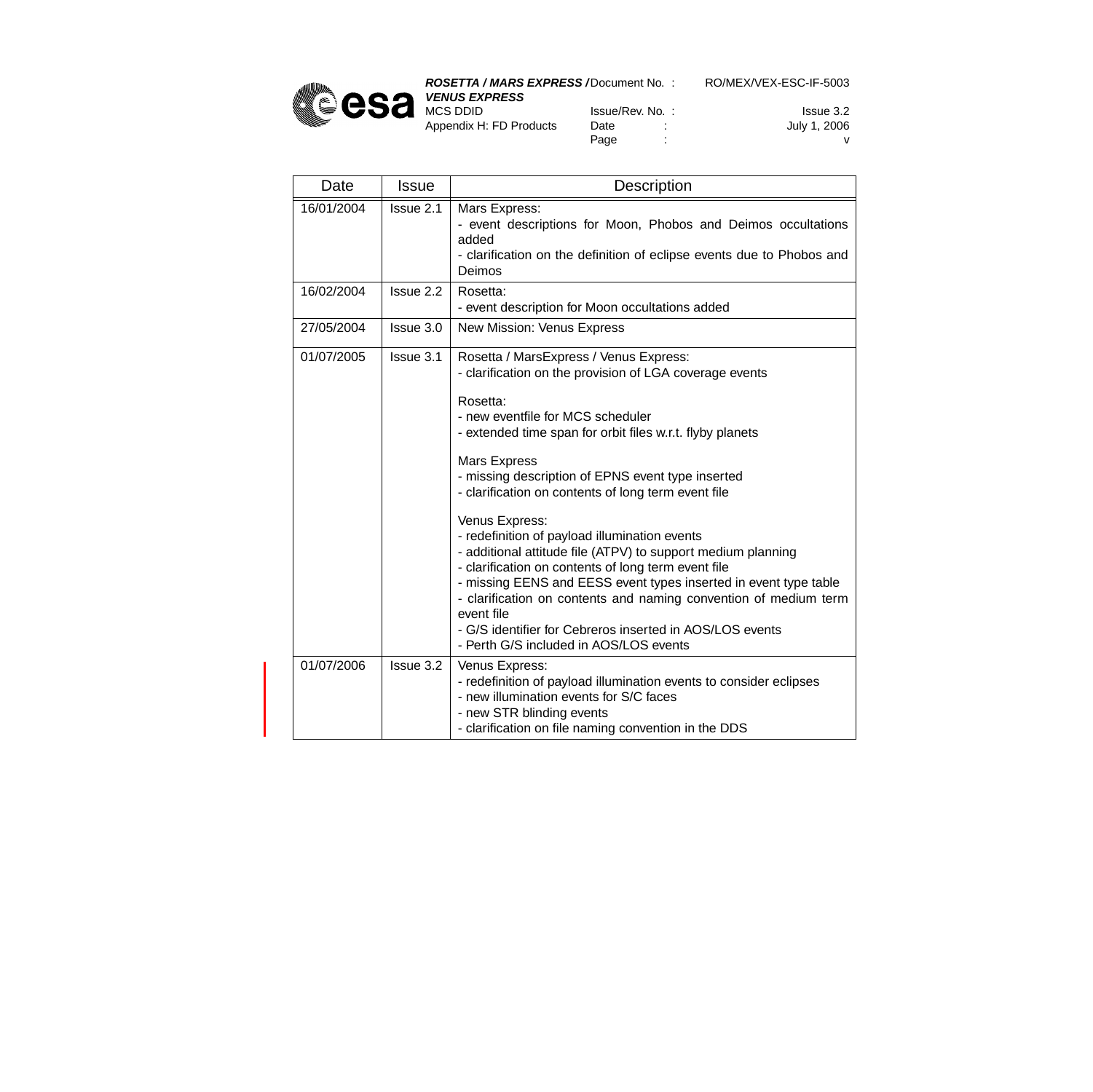**ROSETTA / MARS EXPRESS /** Document No. : RO/MEX/VEX-ESC-IF-5003



**VENUS EXPRESS** MCS / DDID Issue/Rev. No. : Issue 3.2 Appendix H: FD Products Date : July 1, 2006

Page : vi

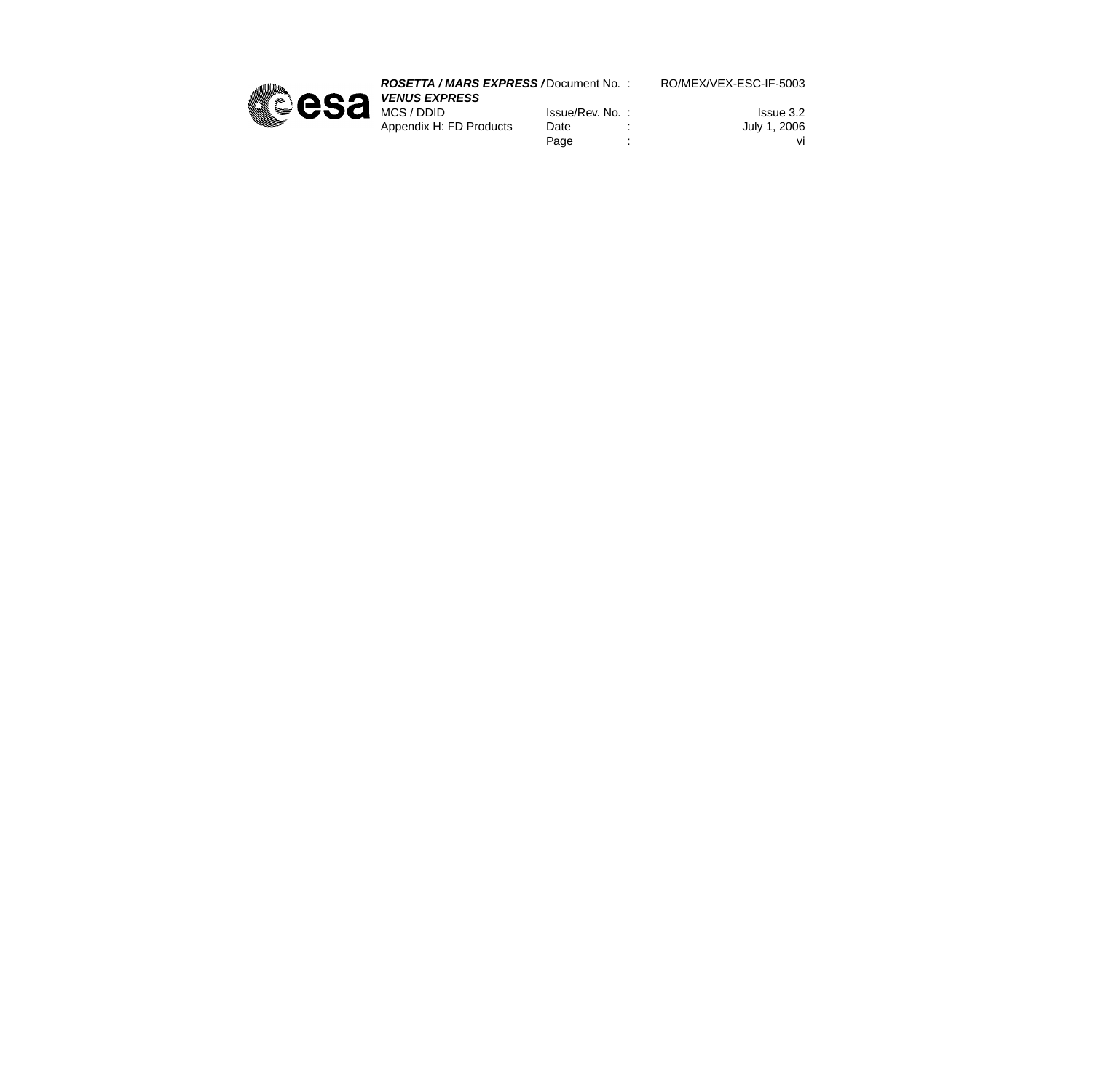ROSETTA / MARS EXPRESS / Document No.:



 $\overline{1}$ 

 $\overline{2}$ 

 $\mathbf{3}$ 

 $\overline{\mathbf{4}}$ 

 $\overline{5}$ 

|     | $\bigcup$ $\bigcirc$ $\bigcirc$ MCS DDID<br>Appendix H: FD Products | Issue/Rev. No.:<br>Date<br>Page | Issue 3.2<br>July 1, 2006<br>vii |
|-----|---------------------------------------------------------------------|---------------------------------|----------------------------------|
|     |                                                                     |                                 |                                  |
| 1.1 |                                                                     |                                 |                                  |
| 1.2 |                                                                     |                                 |                                  |
|     |                                                                     |                                 |                                  |
| 2.1 |                                                                     |                                 |                                  |
| 2.2 |                                                                     |                                 |                                  |
| 2.3 |                                                                     |                                 |                                  |
| 2.4 |                                                                     |                                 |                                  |
| 2.5 |                                                                     |                                 |                                  |
| 2.6 |                                                                     |                                 |                                  |
| 2.7 |                                                                     |                                 |                                  |
| 2.8 |                                                                     |                                 |                                  |
|     |                                                                     |                                 |                                  |
| 3.1 |                                                                     |                                 |                                  |
| 3.2 |                                                                     |                                 |                                  |
| 3.3 |                                                                     |                                 |                                  |
| 3.4 |                                                                     |                                 |                                  |
| 3.5 |                                                                     |                                 |                                  |
| 3.6 |                                                                     |                                 |                                  |
| 3.7 |                                                                     |                                 |                                  |
|     |                                                                     |                                 |                                  |
| 4.1 |                                                                     |                                 |                                  |
| 4.2 |                                                                     |                                 |                                  |
| 4.3 |                                                                     |                                 |                                  |
| 4.4 |                                                                     |                                 |                                  |
| 4.5 |                                                                     |                                 |                                  |
| 4.6 |                                                                     |                                 |                                  |
|     |                                                                     |                                 |                                  |
| 5.1 |                                                                     |                                 |                                  |
| 5.2 |                                                                     |                                 |                                  |
| 5.3 |                                                                     |                                 |                                  |
| 5.4 |                                                                     |                                 |                                  |
|     |                                                                     |                                 |                                  |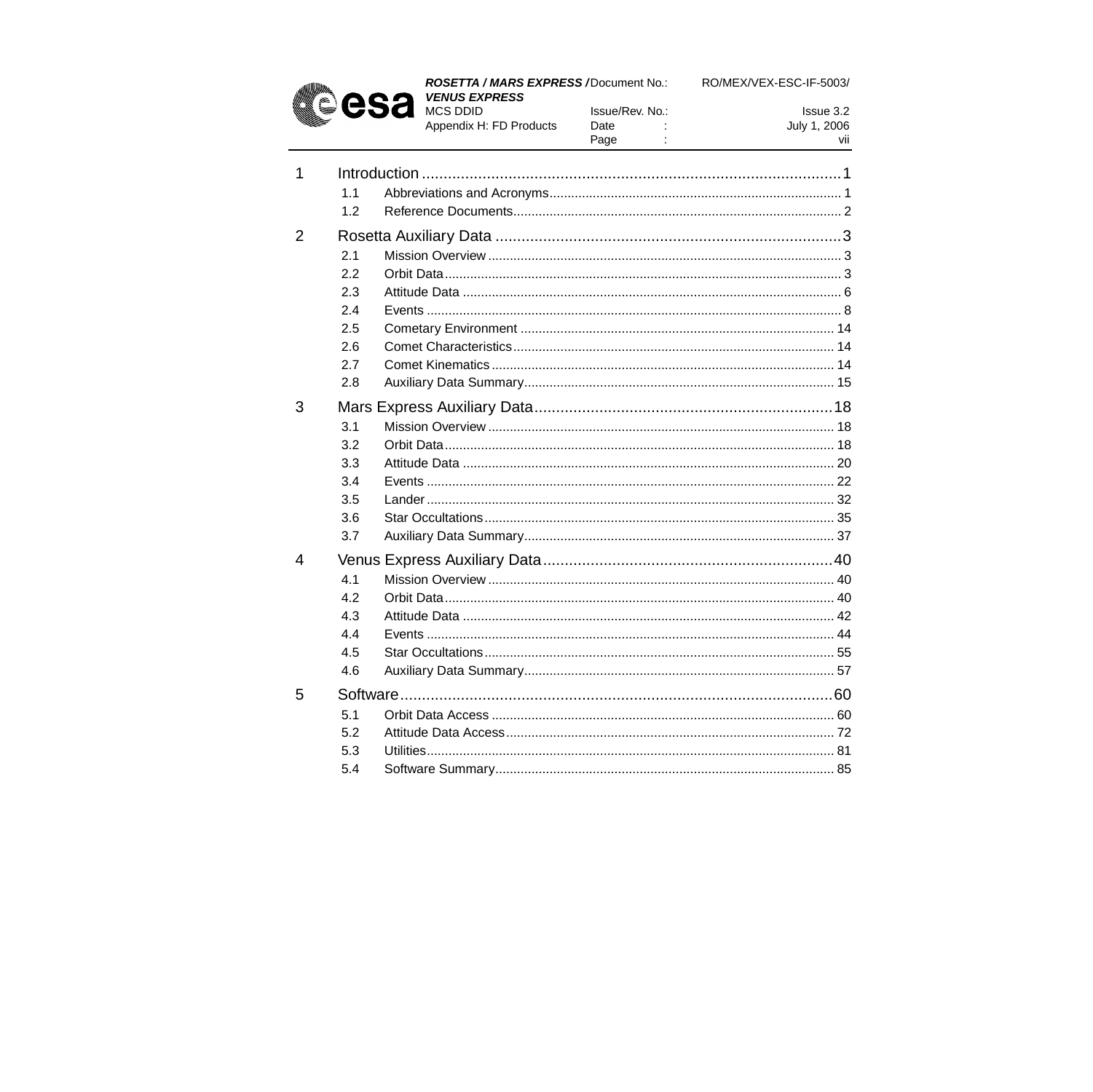**CSA** 

**ROSETTA / MARS EXPRESS /** Document No. : RO/MEX/VEX-ESC-IF-5003 **VENUS EXPRESS**

| <u>VENUS EXPRESS</u>    |                 |              |
|-------------------------|-----------------|--------------|
| MCS DDID                | Issue/Rev. No.: | Issue 3.2    |
| Appendix H: FD Products | Date            | July 1, 2006 |
|                         | Page            | vııı         |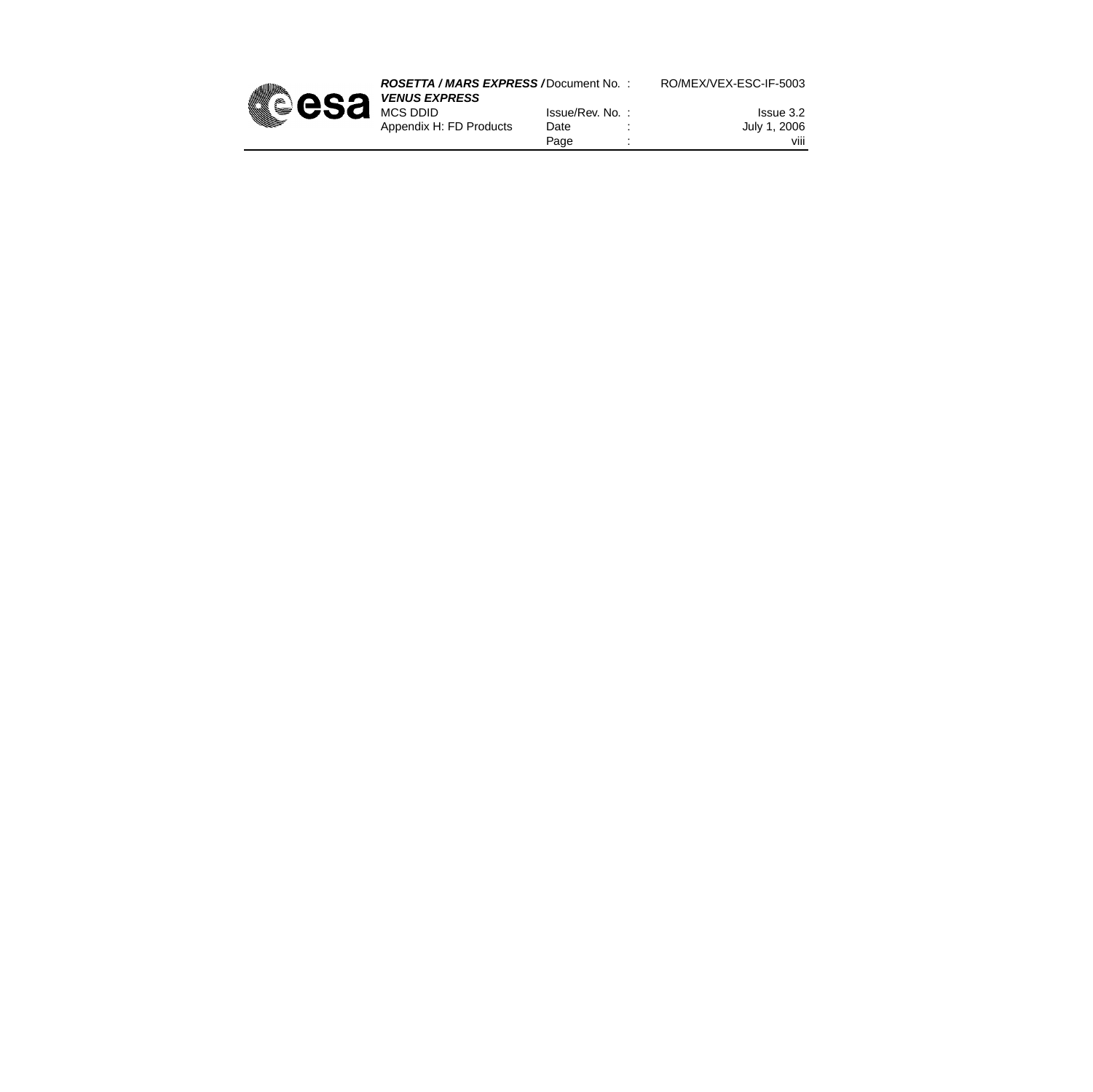**ROSETTA / MARS EXPRESS /**Document No.: RO/MEX/VEX-ESC-IF-5003



**VENUS EXPRESS** Issue/Rev. No.: Issue 3.2 Appendix H: FD Products Date : July 1, 2006

Page : 1

## **1 Introduction**

This document describes the products from Flight Dynamics (FD) to be delivered via the Data Distribution System (DDS).

## **1.1 Abbreviations and Acronyms**

| AFM          | Asteroid Flyby Mode                               |
|--------------|---------------------------------------------------|
| <b>AOCMS</b> | Attitude and Orbit Control and Measurement System |
| AOS          | <b>Acquisition of Signal</b>                      |
| <b>CVP</b>   | Commissioning and Verification Phase              |
| <b>DDS</b>   | Data Distribution System                          |
| <b>DSN</b>   | Deep Space Network                                |
| FB           | Flyby                                             |
| FD           | <b>Flight Dynamics</b>                            |
| FPAP         | Fine Pointing Accuracy Phase                      |
| <b>FPIP</b>  | <b>Fine Pointing Inertial Phase</b>               |
| <b>FPSP</b>  | Fine Pointing Stability Phase                     |
| <b>GS</b>    | <b>Ground Station</b>                             |
| HGA          | High Gain Antenna                                 |
| <b>LEOP</b>  | Launch and Early Orbit Phase                      |
| LGA          | Low Gain Antenna                                  |
| LOS          | Loss of Signal                                    |
| <b>MCS</b>   | <b>Mission Control System</b>                     |
| MGA          | Medium Gain Antenna                               |
| <b>RMOC</b>  | <b>Rosetta Mission Operations Centre</b>          |
| <b>RSOC</b>  | Rosetta Science Operations Centre                 |
| <b>RV</b>    | Rendezvous                                        |
| S/C          | Spacecraft                                        |
| SВ           | Swingby                                           |
| <b>SESC</b>  | Sun/Earth/Spacecraft angle                        |
| <b>SSCE</b>  | Sun/Spacecraft/Earth angle                        |
| <b>STR</b>   | <b>Star Tracker</b>                               |
| TBC          | To Be Comfirmed                                   |
| TBD          | To Be Defined                                     |
| ТC           | Telecommand                                       |
| TDB          | <b>Barycentric Dynamical Time</b>                 |
| ТM           | Telemetry                                         |
| UTC          | <b>Coordinated Universal Time</b>                 |
| w.r.t        | with respect to                                   |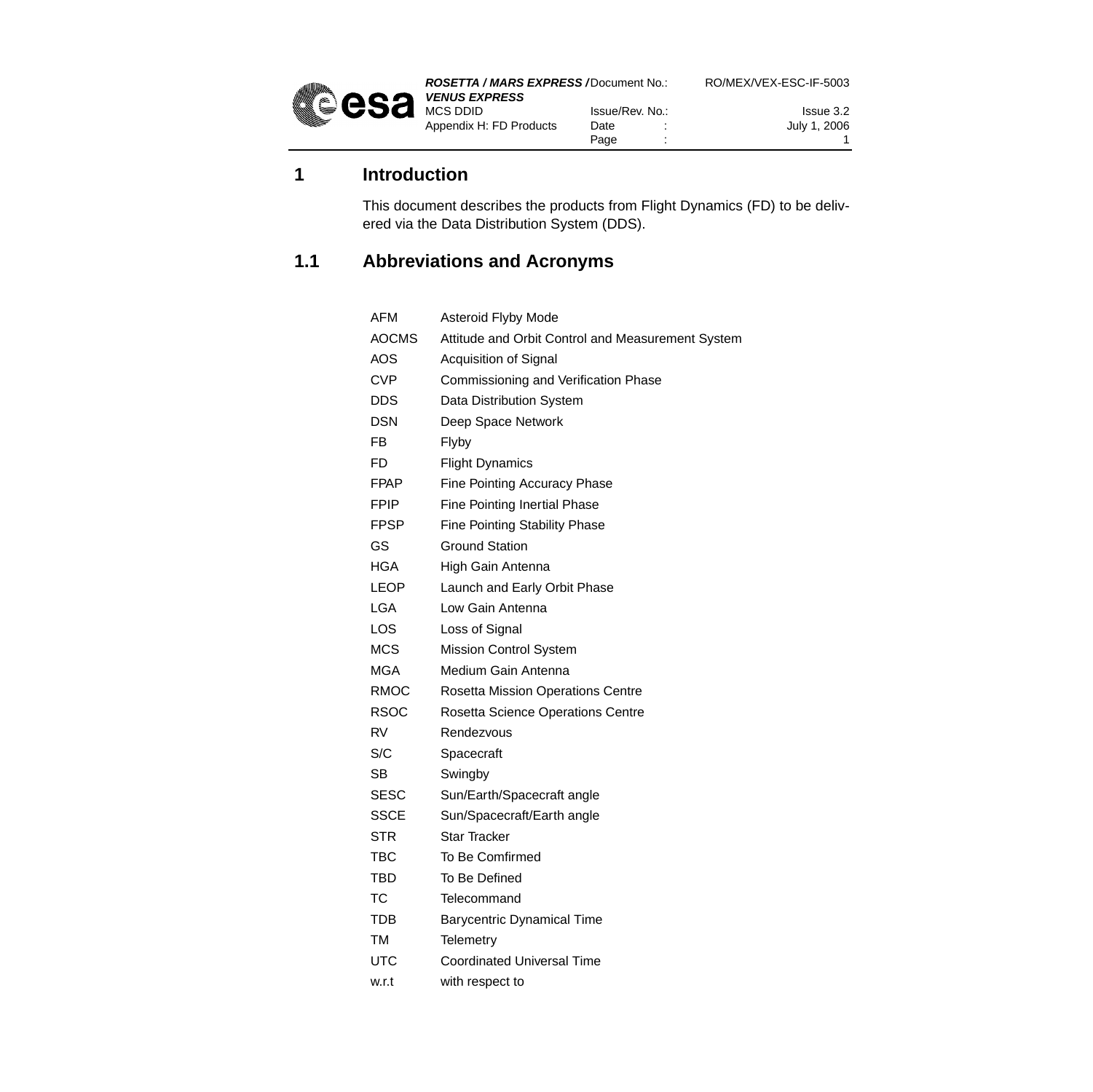**ROSETTA / MARS EXPRESS /** Document No. : RO/MEX/VEX-ESC-IF-5003



**VENUS EXPRESS**

## **1.2 Reference Documents**

- [RD-1] Explanatory Supplement to the Astronomical Almanac 1992, University Science Books
- [RD-2] Rosetta System Requirements Specification, RO-ESC-RS-5510, issue 6, October 1999
- [RD-3] Description of the software for the support of the time correlation between internal clock of ROSETTA and UTC RO-ESC-TN-5518, issue 2.1, 19 February 2001
- [RD-4] ROSETTA Users Manual, RO-DSS-MA-1001, issue 2a, 15/03/2001
- [RD-5] Mars Express Flight Dynamics Support / Requirements Compilation MEX-ESC-RS-6510, Draft 2, September 2000
- [RD-6] MARS EXPRESS Mission Plan MEX-MMT-RP-0221, issue 03, revision 1, February 2000
- [RD-7] Interplanetary Software Facility (IPSF) Description of the Software for Computing Apocentre and Pericentre Times and Orbital Revolution Numbers MEX-ESC-TN-5504, issue 1.0, 11 December 2000
- [RD-8] MARS EXPRESS Auxiliary Data: Star Occultation Events MEX-ESC-TN-5506, draft 0, 28/03/2001
- [RD-9] American National Standard Programming Language FORTRAN, ANSI X3.9-1978
- [RD-10] Interplanetary Software Facility (IPSF), Description of the Software for Computing Solar Oppositions and Conjunctions Times, RO-ESC-TN-5530 / MEX-ESC-TN-5507, issue 1.0, 05/06/2001
- [RD-11] Consultative Committee for Space Data Systems, Orbit Data Messages, CCSDS 502.0-R-1 Red Book, June 2001
- [RD-12] Coordinate Systems for Rosetta RO-DSS-TN-1081, issue 6c, 21/10/2002
- [RD-13] Mars Express User Manual, Volume 1, Section 3 MEX-MMT-MA-1091, issue 4.0, 15/05/2003
- [RD-14] Description of the Software for Computing Occultation Times when the S/C is Distant from the Occulting Body, RO-ESC-TN-5540, MEX-ESC-TN-5515, issue 1.0, 27 September 2002
- [RD-15] Description of the Software for Computing Occultation Times, RO-ESC-TN-5539, MEX-ESC-TN-5514, issue 1.1, 8 September 2003
- [RD-16] Venus Express SOIA Appendix D, VEX-ESC-IF-5005, issue 2.1, 25 January 2005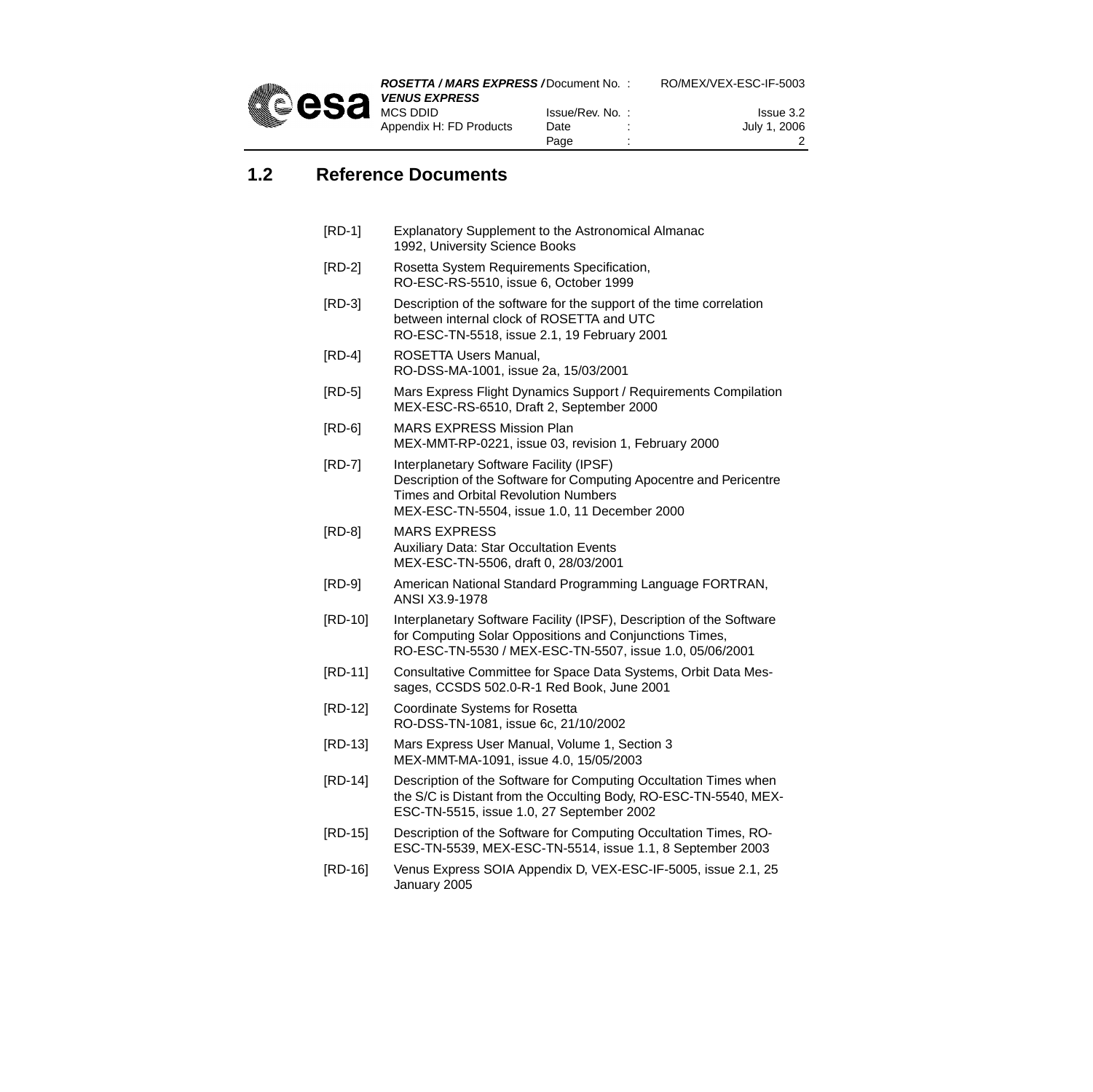**ROSETTA / MARS EXPRESS /**Document No.: RO/MEX/VEX-ESC-IF-5003



**VENUS EXPRESS** MCS DDID **ISSUE/Rev. No.:** ISSUE ISSUE 3.2 Appendix H: FD Products Date : July 1, 2006 Page : 3

## **2 Rosetta Auxiliary Data**

## **2.1 Mission Overview**

The ROSETTA mission is designed to investigate in situ the nucleus of a comet and it's environment. The capability of the S/C requires a mission design where additional gravity assists at Mars and Earth provide the necessary energy for a transfer orbit to the comet. The original launch in January 2003 with flybys at Otawara and Siwa and the rendezvous at Churyumov-Gerasimenko could not be met. The new launch is now foreseen in February 2004. After the mission redesign, comet Churyumov-Gerasimenko was chosen as target. The new baseline orbit allows for additional flybys at asteroids. Up to now, no choice on the candidate asteroids has been made.

A simplified overview of the new main mission events (e.g. correction manoeuvres are not included) is given in the following table:

| <b>Start</b> | <b>Time after Launch</b><br>(months) | Event                          |
|--------------|--------------------------------------|--------------------------------|
| 2004/02      |                                      | LEOP/CVP                       |
| 2005/03      | 13                                   | Earth Swingby #1               |
| 2007/02      | 36                                   | Mars Swingby                   |
| 2007/11      | 45                                   | Earth Swingby #2               |
| 2009/11      | 69                                   | Earth Swingby #3               |
| 2014/05      | 123                                  | RDV with Churyumov-Gerasimenko |

Table 1 Rosetta Mission Phases

## **2.2 Orbit Data**

#### **2.2.1 Orbit Determination**

Orbit determination is essentially a batch least squares procedure taking into account range and Doppler measurements from the ESA 35m antenna at Perth. During near Earth mission phases also the 15m Kourou station provides tracking data. During critical mission phases tracking data will additionally be provided by NASA/DSN stations.

The dynamical model of the S/C motion refers to the J2000 inertial reference frame with Barycentric Dynamical Time (TDB) as independent variable. In addition to the Newtonian attraction of the planets and the Moon the model includes :

• relativistic corrections to the gravitational fields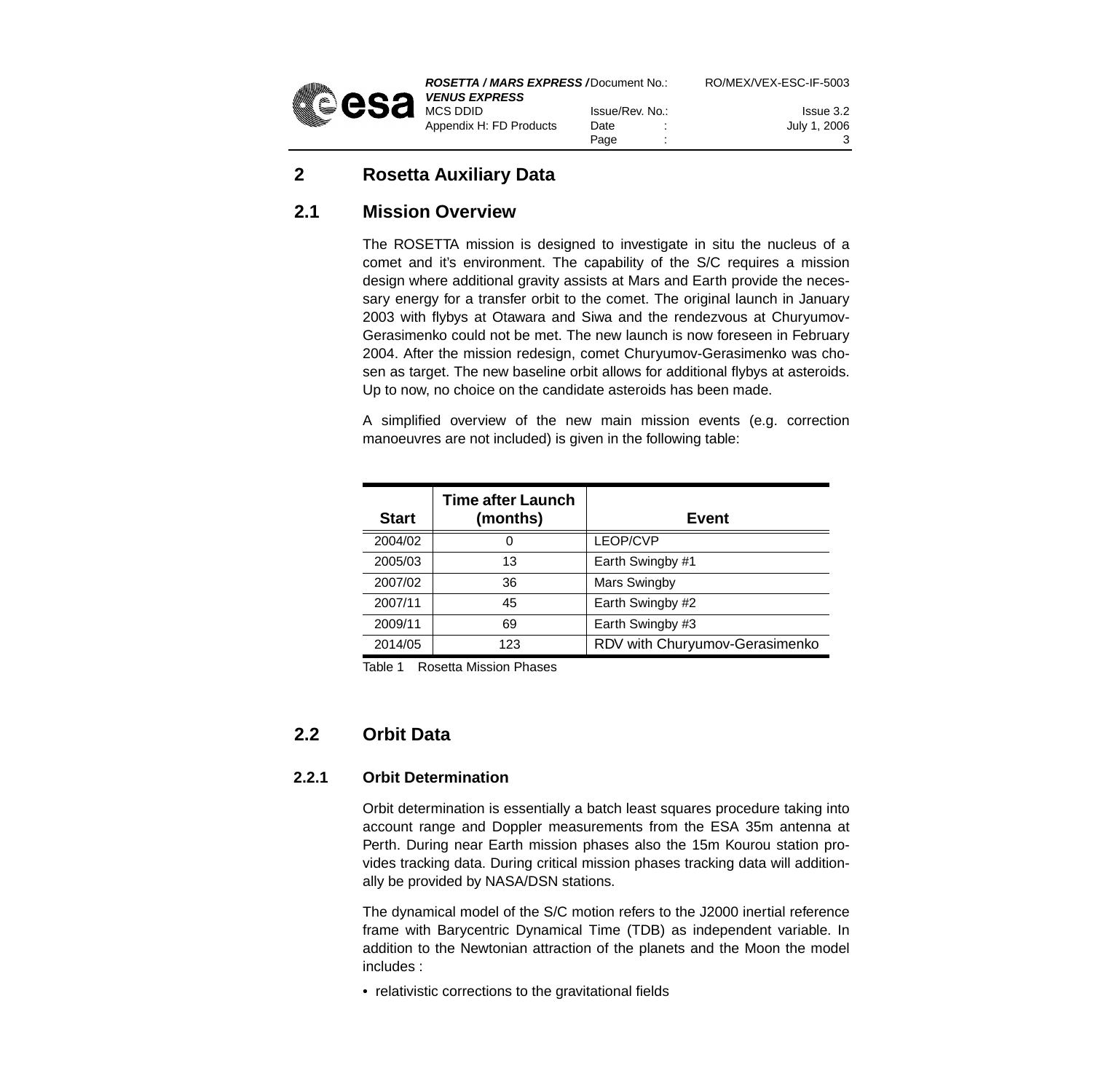

- perturbations of the Earth and Mars gravitational fields due to oblateness
- solar radiation pressure forces
- orbit manoeuvres
- small forces due to gas leaks or uncoupled control jets

At comet Churyumov-Gerasimenko, the central attraction and additional forces due to cometary activity will be included. Near the asteroids and at Churyumov-Gerasimenko the radiometric data will be augmented by optical data from the onboard cameras.

The centre of integration depends on the mission phase. Near Earth or Mars the orbit is integrated with respect to the planet. During cruise phases the centre is either the Sun or the barycentre of the solar system. The ephemerides of the planets and Moon are taken from the latest version DE405 of the JPL export ephemeris files. The orbits of the comet and the asteroids are also determined using optical angular measurements on the plane-of-sky, i.e. of right ascension and declination. The dynamic model for the comet includes nongravitational forces due to the sublimation of cometary material, mainly water ice.

Range and Doppler measurements are corrected for several effects:

- transponder delay
- signal delay due to the troposphere and ionosphere of the Earth
- signal delay due to interplanetary plasma

The result of the least squares procedure are best estimates of the state vector of the S/C and of several model parameters plus statistical information. The accuracy depends on the mission phase and is expected to be typically better than 100 km per AU distance from the Earth for the position. Relative to the Swing-by bodies, the accuracy is expected to be of the order of 1 km (Earth) and less than 5 km (Mars). During observation phases the orbits of the comet and the asteroids are also estimated. Relative to the comet, the orbital accuracy will improve with time as the gravitational and kinematic properties are better determined so that the order of metres is expected (TBC).

The number and frequency of batch runs for the orbit determination depends on the mission phase and the availability of tracking data. During cruise (except hibernation phases) a run every (TBD) days is expected whereas during observation phases several fits per day are likely to be performed.

#### **2.2.2 Orbit Prediction**

The orbit prediction uses the same dynamic model and similar integration techniques. But instead of fitting the S/C orbit in the past with received tracking data the future S/C orbit is integrated using the best estimate of the last orbit determination and optimized with respect to fuel consumption and mis-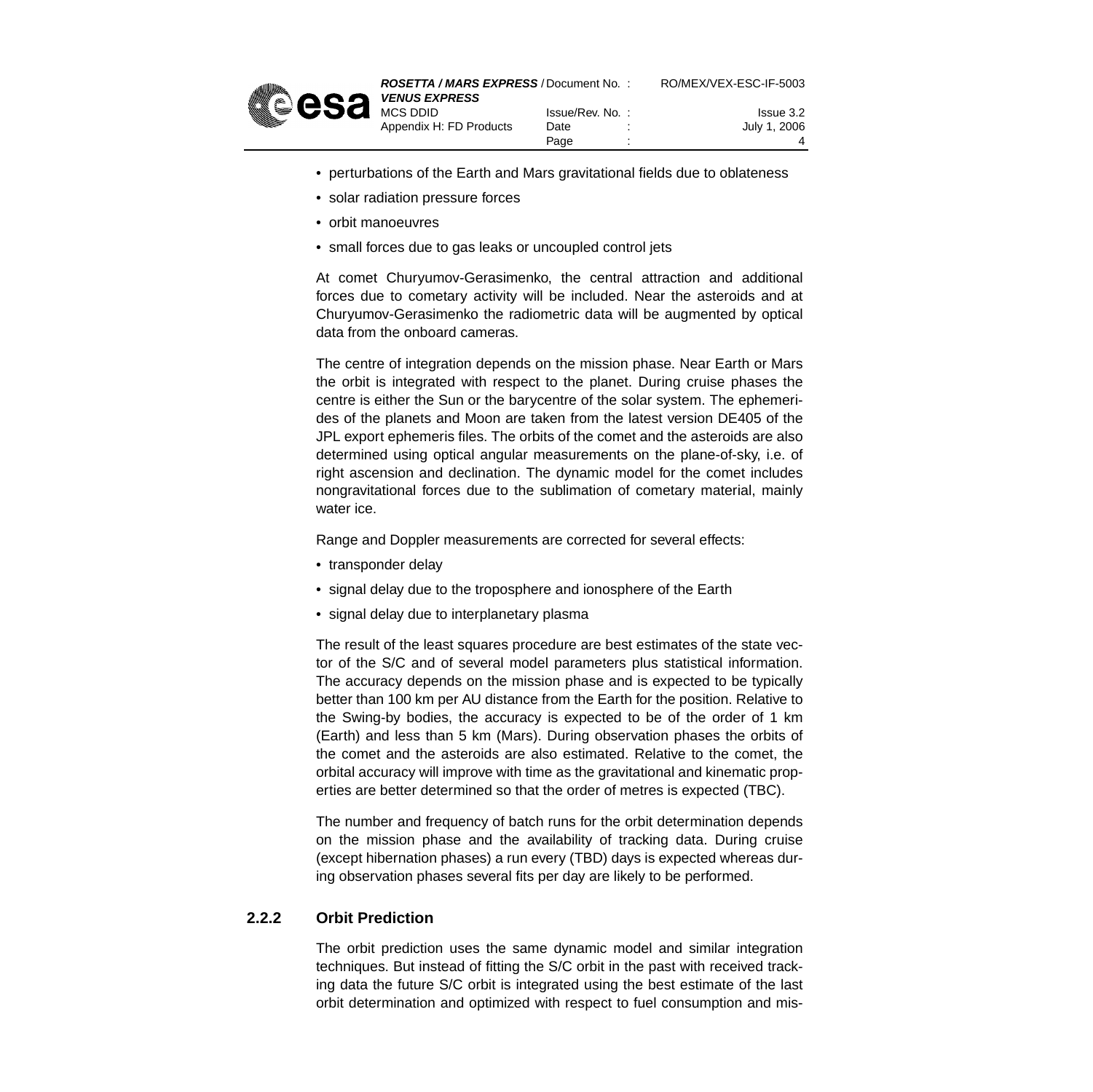**ROSETTA / MARS EXPRESS /**Document No.: RO/MEX/VEX-ESC-IF-5003 **VENUS EXPRESS** MCS DDID **ISSUE/Rev. No.:** ISSUE ISSUE 3.2 Appendix H: FD Products Date : July 1, 2006 Page : 5

sion constraints by suitable insertion of manoeuvres.

#### **2.2.3 Orbit Data Delivery**

The delivery of orbital data depends strongly on the mission phase. Up to the rendezvous with the comet the orbit of the S/C is essentially fixed and to some extent known in advance. Updates are made mainly after orbit determination is performed. Near the comet the future orbit is subject to detailed planning procedures with several operation centres and FD involved. Therefore the concept for delivery of orbital data is accordingly divided into two periods. The first period, which is referred to as 'cruise phase' in the following, comprises roughly the time up to the rendezvous with the comet and the second, called 'comet observation' begins with the start of near comet operations. The actual date defining the end of the cruise phase and the start of the comet observation phase is TBD.

#### **2.2.3.1 Cruise Phase**

For the cruise phase 5 files for the S/C orbit are available. The reference plane for all these files is the Earth mean equator of J2000. The first covers the whole mission up to the rendezvous with the comet and provides heliocentric states. Additionally for each of the phases corresponding to 2 Earth and 1 Mars swingbys a file is available providing states with respect to the respective target (Earth or Mars) and covering the time span around the respective event.

At the beginning of the mission the S/C orbit files contain only predicted states. During the mission, the files are updated according to results from orbit determination and manoeuvre optimisation. The updates may replace reconstructed states by more accurate reconstructed states, predicted states by reconstructed states or predicted states by more accurate predicted states, which depends on the date and number of measurements. The covered time span will not be affected considerably by the update. For each orbit file within this series of orbit files the latest version is available via the DDS. The specification of an epoch is not required in the retrieval request as these orbit files contain always all states of the time span described previously. Each version contains information on its version number, its generation date and the date of last processed measurement.

#### **2.2.3.2 Comet Observation**

During near comet operations two S/C orbit files are provided. The nominal orbit file contains comet centric states w.r.t. the Earth mean equator of J2000. As for the cruise phase the states in the file are either reconstructed or predicted depending on the last processed date of measurement. The file covers the S/C orbit from comet rendezvous up to the end of the current planning period. Additionally one orbit file covering the next planning period is provided which reflects the current status of the iterative medium term planning proce-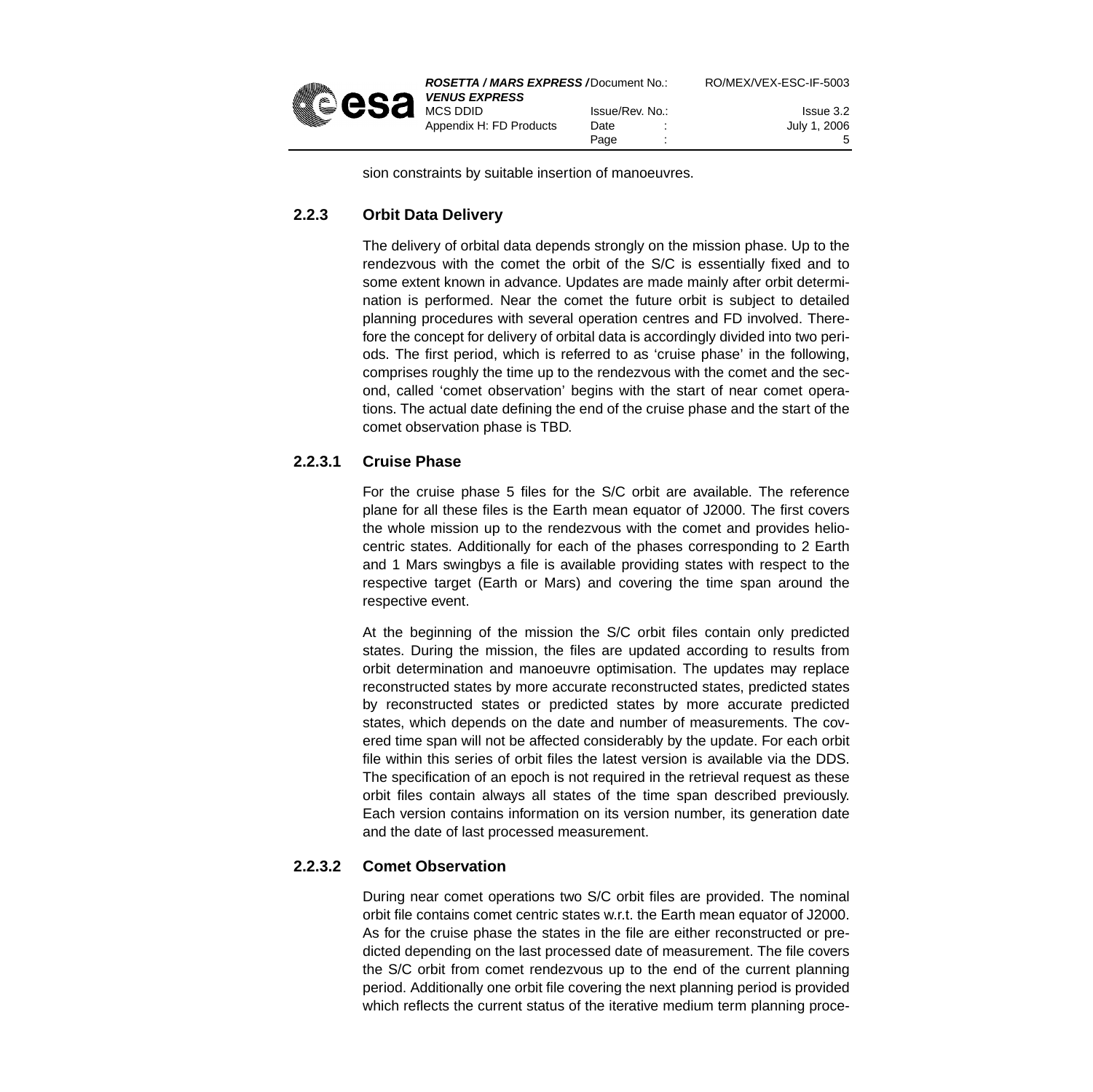| Ø | <b>ROSETTA / MARS EXPRESS / Document No.</b> :<br><b>VENUS EXPRESS</b> |                 | RO/MEX/VEX-ESC-IF-5003 |
|---|------------------------------------------------------------------------|-----------------|------------------------|
| a | <b>MCS DDID</b>                                                        | Issue/Rev. No.: | Issue 3.2              |
|   | Appendix H: FD Products                                                | Date            | July 1, 2006           |
|   |                                                                        | Page            | 6.                     |

dure carried out at the ROSETTA Science Operations Centre (RSOC) and the ROSETTA Mission Operations Centre/flight dynamics (RMOC/FD). After each iteration this orbit file is updated. After completion and as a result of the medium term planning cycle the nominal orbit file is augmented by the predicted orbit from the medium term planning file and the process starts again. Only medium term planning orbit files for the current planning cycle are provided. If the short term planning requires a change of the future S/C orbit the respective part of the nominal orbit file is updated. All S/C orbit states in this phase are given w.r.t. the comet. Again the latest versions of both of the orbit files are available for retrieval by the user.

## **2.2.3.3 Target Orbits**

Heliocentric orbit files for Churyumov-Gerasimenko and the flyby asteroids are also provided. These orbits cover the history as well as the future. Updates to these files need be no more frequent than every one or two years. Close to the times of the flybys the respective asteroid orbits will be updated approximately every day. When ROSETTA is near the comet, it is likely that weekly updates of the comet orbit file will be sufficient.

## **2.3 Attitude Data**

Attitude data are provided via the DDS for all mission phases apart from safe modes (SAM, SKM, SHM) and deep space hibernation (SPM and SBM). During all these phases (except in AFM during asteroid flybys), the S/C controls the attitude based on inertial Sun and Earth direction profiles stored on board, or ground commanded attitude guidance profiles uplinked from ground. The attitude calculated by the FD command generator subsystem is delivered as attitude information via the DDS. During AFM the attitude is derived from the estimated orbits of the S/C and the target. Under normal circumstances the S/C follows the guidance law within a predefined accuracy according to the requirement specifications (see [RD-2]). Nevertheless due to the autonomous behaviour of the S/C (wheel off loadings, transition into safe mode etc.), or due to short term replanning of activities, the actual attitude of the S/C may deviate from the attitude profile in the DDS. In that case, the attitude information in the DDS will be updated accordingly.

## **2.3.1 Attitude Data Delivery**

The considerations concerning data delivery are for attitude data in several aspects different from those for orbit data.

- Orbit data are provided for the whole mission whereas attitude data are only provided for times when the S/C is operated in certain modes or phases
- For the attitude a larger amount of data per covered time span is expected compared with orbit data.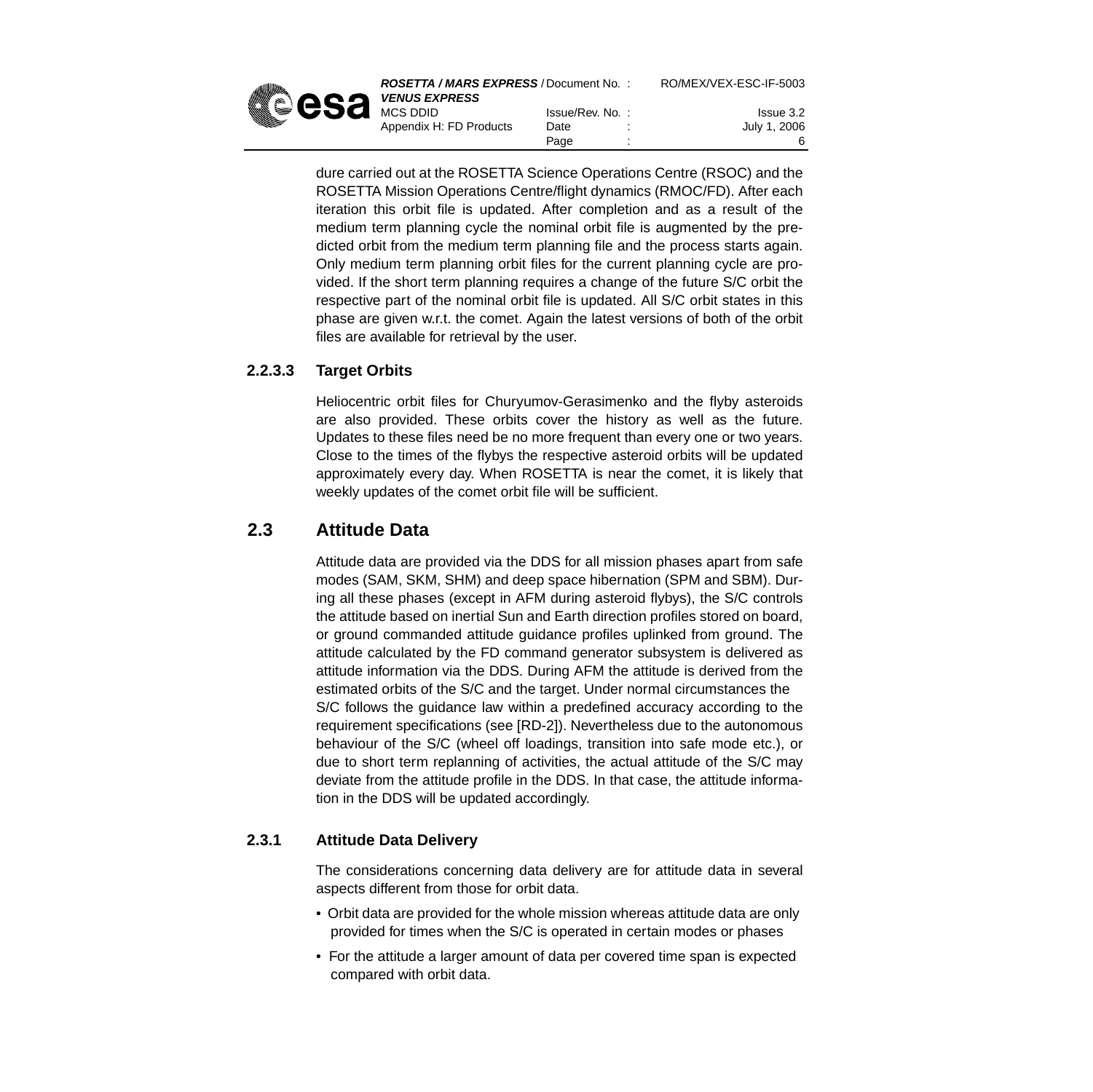**ROSETTA / MARS EXPRESS /**Document No.: RO/MEX/VEX-ESC-IF-5003 **VENUS EXPRESS** MCS DDID **ISSUE/Rev. No.:** ISSUE ISSUE 3.2

Page : 7

• Although there are many occasions during the cruise phase to the comet (especially during asteroid flyby) where the required attitude of the S/C is known in advance there is a greater flexibility for the operations planning to choose an attitude. The orbit however is nearly fixed during cruise.

Therefore the following guidelines for the delivery of attitude data were chosen:

- Attitude data are provided for the past and (only) for the near future.
- The distinction between cruise phase and comet observation as for the orbit data is not necessary here.
- The attitude is provided in segments, each covering a specific time span. These segments have no overlap. There may be gaps between segments and even gaps in the segments.
- During mission the number of segments is growing. As soon as the attitude profiles are available from the FD command generation subsystem corresponding segments are provided.

One additional attitude file is provided serving the medium term planning iteration cycle. The usage is the same as for the corresponding orbit file.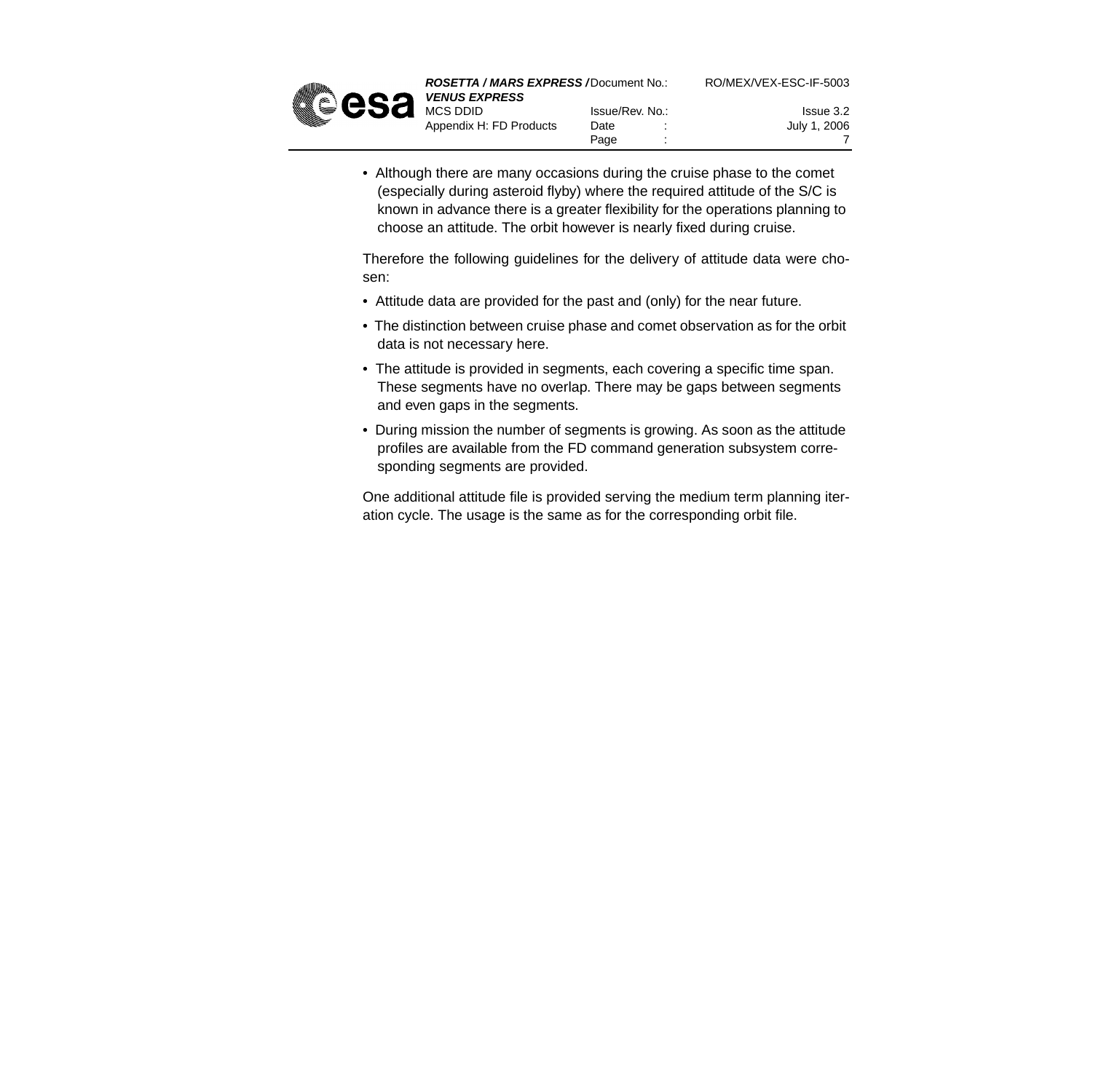

## **2.4 Events**

An ASCII file containing information about events will be provided. For each event one line of information is given. The events occur in ascending order in time.

#### **2.4.1 Event File Format**

The following table shows the format of the event file.

| <b>Name</b>   | <b>Format</b> | <b>Contents</b>                                                                             |
|---------------|---------------|---------------------------------------------------------------------------------------------|
| <b>EVTTID</b> | A4            | Event Type Identification                                                                   |
| <b>EVTCNT</b> | (X2,110)      | Event Count                                                                                 |
| PREREC        | (X2, A1)      | single character flag indicating whether event is<br>predicted ('P') or reconstituted ('R') |
| <b>EVTTIM</b> | (X2, A20)     | Start Time of Event in the format<br>'YY-DDDThh:mm:ss.dddZ'                                 |
| <b>EVTDUR</b> | (X2, 18)      | duration of event in seconds                                                                |
| <b>EVTDES</b> | (X2, A80)     | description of event                                                                        |
| ΙF            | A1            | single line feed character (ASCII 0Ahex)                                                    |

Table 2 Rosetta Event File Format

The format definition refers to the ANSI FORTRAN notation for format statements.

EVTTID is a alphanumeric string of length 4 which is unique for each event type.

EVTCNT is a running number for each event type. It will always be in ascending consecutive order.

EVTTIM is always given in UTC. The format is 'YY-DDDThh:mm:ss.dddZ' where YY are the last two digits of the year, DDD is the day of the year and hh, mm, ss and ddd are hours, minutes, seconds and milliseconds of the day. All other symbols are fixed character constants. The provided numerical accuracy of all events is 1 second, i.e. the milliseconds are always 0. EVTDUR contains the duration of the event in seconds. Although the end of events can be derived from the start time of the event and its duration, the end of the event is additionally given for convenience. In this case EVTTIM refers to the end of the event and EVTDUR contains 0.

EVTDUR = -1 for an event indicates that the corresponding end event is not contained in the file (e.g. when the end event is later than the end time of the event file).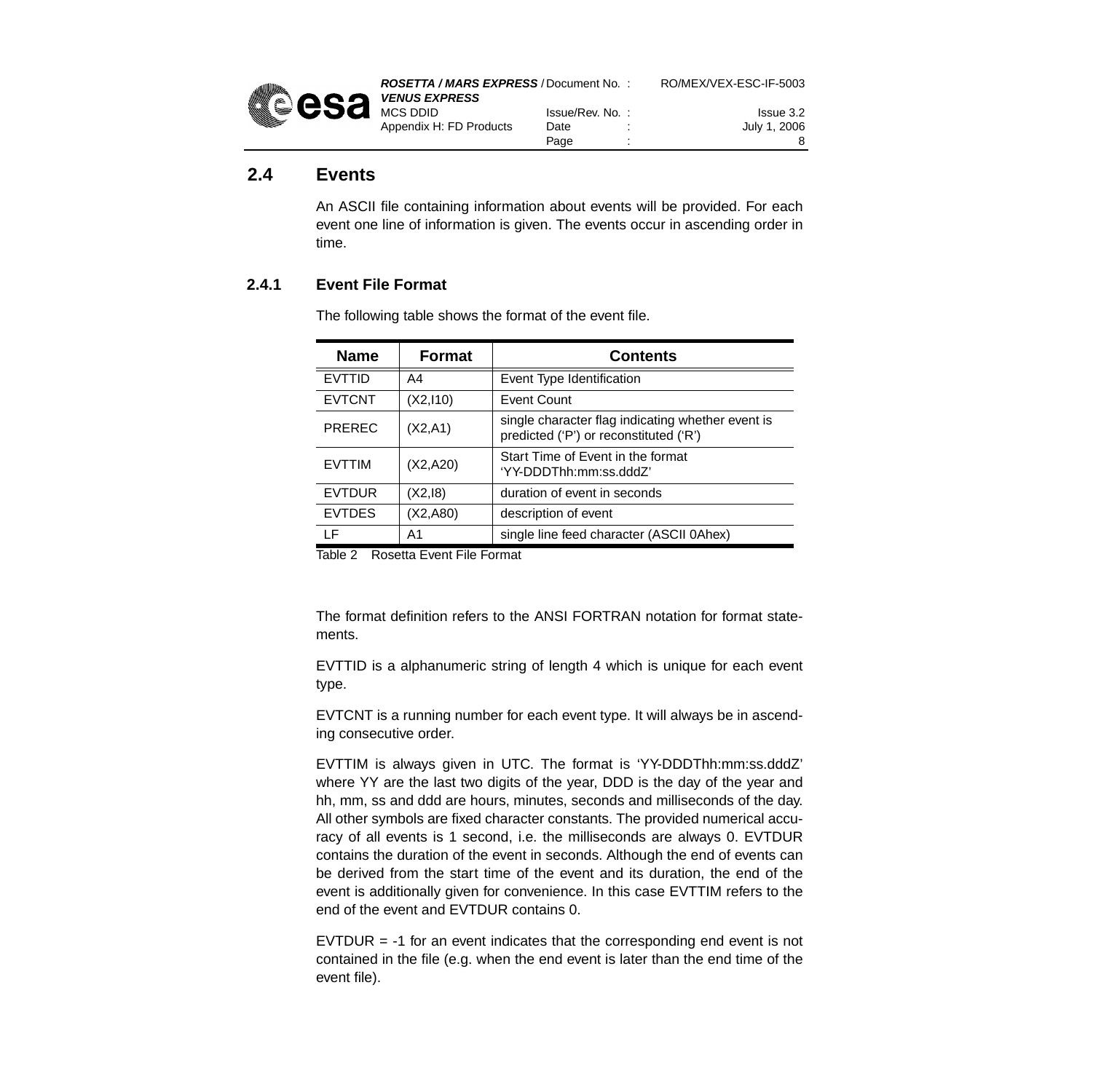**ROSETTA / MARS EXPRESS /**Document No.: RO/MEX/VEX-ESC-IF-5003

|                                                     | $1100$ The contract of $200$ in the contract of $110$ |                 | 11971112711211212121113000 |  |
|-----------------------------------------------------|-------------------------------------------------------|-----------------|----------------------------|--|
|                                                     |                                                       |                 |                            |  |
| <b>CSO</b> <i>VENUS EXPRESS</i><br>Appendix H: FD F |                                                       | Issue/Rev. No.: | Issue 3.2                  |  |
|                                                     | Appendix H: FD Products                               | Date            | July 1, 2006               |  |
|                                                     |                                                       | Page            |                            |  |

For the pericentre crossings (CPER), there is no duration related to the event. In that case EVTTIM refers just to the time of the event rather than the start time of the event and EVTDUR contains 0.

#### **2.4.2 Event Types**

The following tables show all event types.

The last column indicates whether a duration is related to the event or not.

The event types AxxH and LxxH refer to the event when the elevation of the line of sight from the GS to the S/C rises above or falls below the horizon mask. The horizon mask defines, depending on the azimuth, the minimum required elevation of the antenna for reception of a signal. In the event description, the elevation of the horizon mask is given in degrees as 'nn'. The elevation for AxxH and LxxH may differ from each other.

For the event types AxxH, AxxT, LxxH and LxxT the xx and XXX in EVTTID and EVTDES indicate the antenna and the ground station complex as follows:

| G/S Antenna       | XX<br>(EVTTID) | <b>XXX</b><br>(EVTDES) |
|-------------------|----------------|------------------------|
| Perth             | 73             | <b>PER</b>             |
| New Norcia        | 74             | <b>NNO</b>             |
| Kourou            | 75             | KOU                    |
| DSN Goldstone 34m | 13             | GDS                    |
| DSN Goldstone 70m | 14             | GDS                    |
| DSN Goldstone 34m | 15             | <b>GDS</b>             |
| DSN Goldstone 34m | 24             | <b>GDS</b>             |
| DSN Goldstone 34m | 25             | GDS                    |
| DSN Goldstone 34m | 26             | GDS                    |
| DSN Madrid 34m    | 54             | MAD                    |
| DSN Madrid 34m    | 61             | MAD                    |
| DSN Madrid 70m    | 63             | MAD                    |
| DSN Madrid 34m    | 65             | MAD                    |
| DSN Canberra 34m  | 34             | CAN                    |
| DSN Canberra 34m  | 42             | CAN                    |
| DSN Canberra 70m  | 43             | CAN                    |
| DSN Canberra 34m  | 45             | CAN                    |

The four event types LGPS, LGMS, LGPE and LGME refer to the coverage of the low gain antennas. This event type is provided in near Earth phases and on request. The coverage refers to a G/S or the centre of the Earth. This is indicated by the acronym 'XXX' in the event description which is either a G/S (same definition as in the event description for acquisition and loss of signal is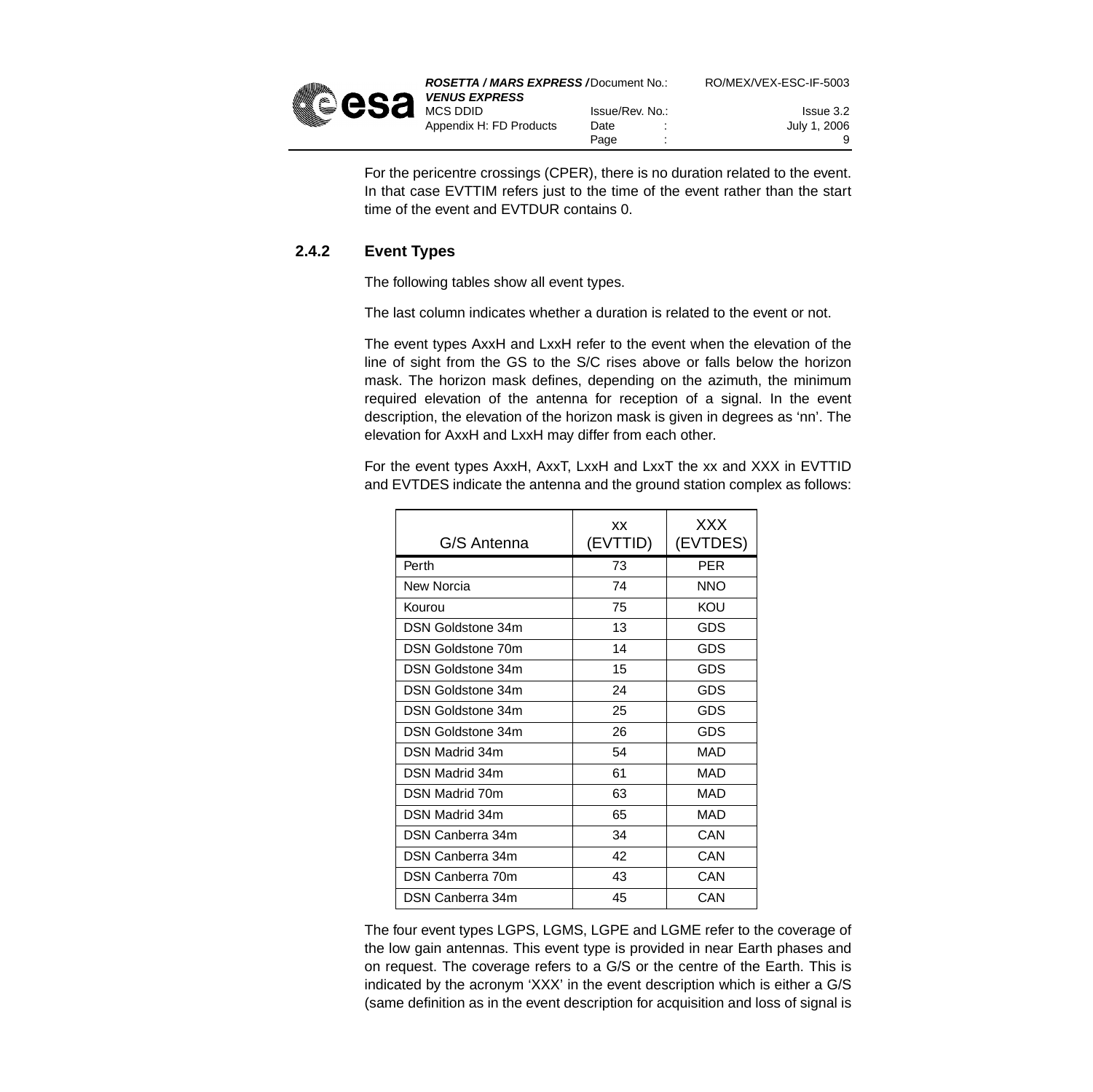| Ωי | <b>ROSETTA / MARS EXPRESS / Document No.</b> :<br><b>VENUS EXPRESS</b> |                 | RO/MEX/VEX-ESC-IF-5003 |
|----|------------------------------------------------------------------------|-----------------|------------------------|
| DС | MCS DDID                                                               | Issue/Rev. No.: | Issue 3.2              |
|    | Appendix H: FD Products                                                | Date            | July 1, 2006           |
|    |                                                                        | Page            | 10                     |

used) or 'EAR' for Earth.

Types LTCS and LTCE refer to the event, when the telecommand link between the G/S and the S/C is interrupted due an occultation by the Earth Moon. Types LTMS and LTME refer to the event, when the telemetry link is interrupted due an occultation by the Earth Moon. The G/S of the event is given as XXX in the event description with the same meaning as for the AOS/ LOS events. For details on the computation of the events, see reference [RD-14].

Types SCDS and SCDE refer to the event, when the Sun/Earth/Spacecraft angle (SESC) falls below the limit where safe TM downlink is guaranteed. The nominal value for this estimate is 3 degrees according to the Rosetta Users Manual (see [RD-4]). The actually used value 'n' is provided in the event description. This event type is provided depending on the G/S when the S/C is near the Earth. Far from the Earth, only one event type refering to the centre of the Earth is provided. This is indicated by the acronym 'XXX' which is either a G/S (same definition as in the event description for acquisition and loss of signal is used) or 'EAR' for Earth. For details of the involved algorithms see [RD-10].

Types SCUS, SOUS, SCUE and SOUE refer to the event, when the Sun/ Spacecraft/Earth angle (SSCE) falls below the limit where safe TC uplink via HGA or MGA is guaranteed. The nominal value for this estimate is 5 degrees according to the Rosetta Users Manual (see [RD-4]). The actually used value 'n' is provided in the event description. As for SCDS and SCDE, this event type is given either w.r.t. a G/S or the Earth depending on the S/C-Earth distance.

The event types KMDS and KMAS, 'x km descend' and 'x km ascend', refer to the radial distance of the S/C from the centre of the comet. The value of x is TBD.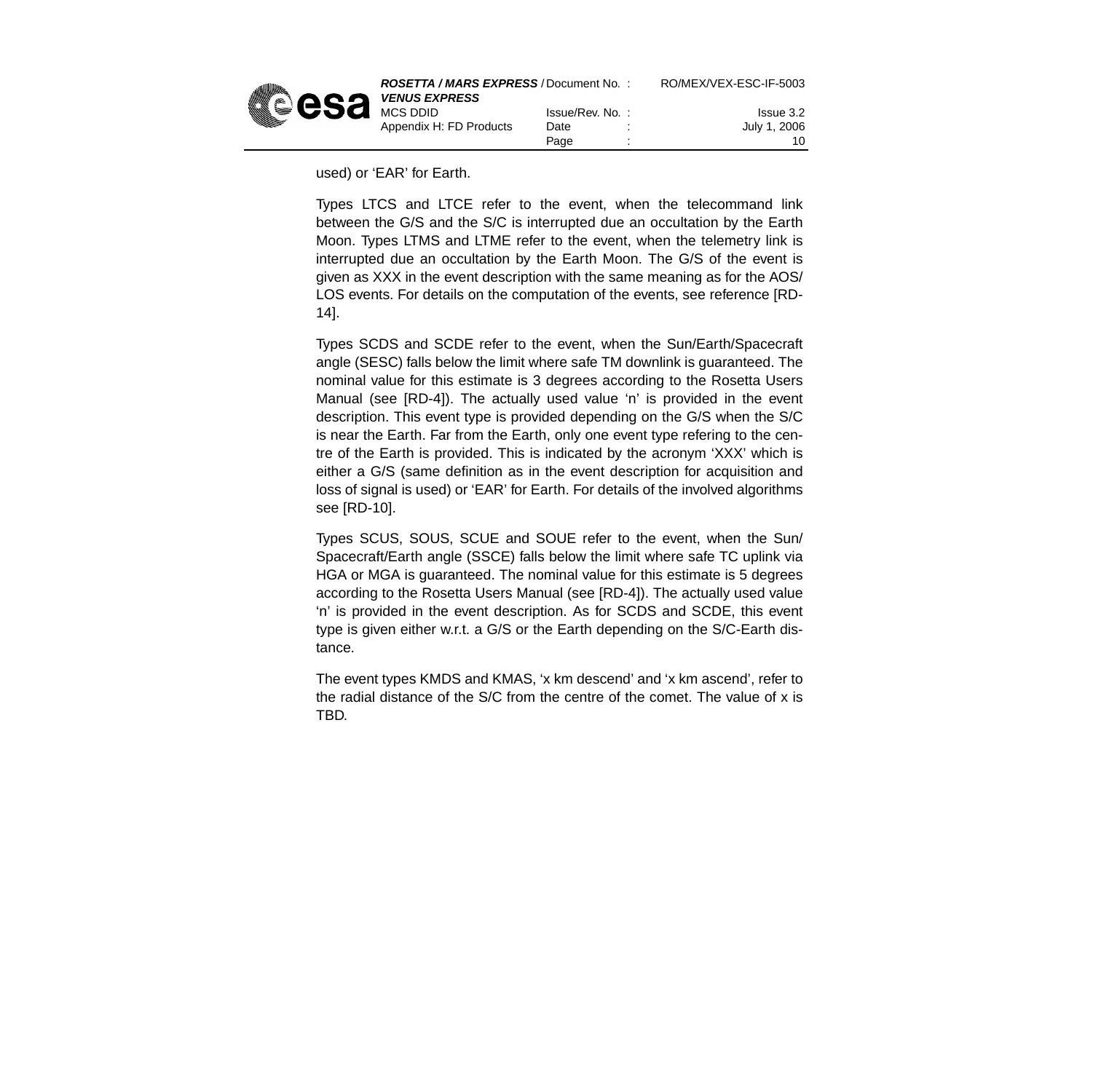| <b>EVTTID</b> | <b>Event Type</b>                                                  | <b>EVTDES</b>            | <b>Duration until</b>  |
|---------------|--------------------------------------------------------------------|--------------------------|------------------------|
| <b>AxxH</b>   | Acquisition of Signal at ground<br>station with elevation angle nn | XXX_AOS_nn               | XXX_LOS_nn             |
| AxxT          | Acquisition of Signal 10<br>degrees at ground station              | XXX_AOS_10               | XXX_LOS_10             |
| <b>LGPS</b>   | low gain antenna +Z coverage<br>start                              | XXX COV LGA +Z START     | XXX COV LGA +Z END     |
| <b>LGMS</b>   | low gain antenna -Z coverage<br>start                              | XXX_COV_LGA_-Z_START     | XXX_COV_LGA_-Z_END     |
| <b>OMAS</b>   | orbit manoeuvre start                                              | ORB_MAN_START            | ORB_MAN_END            |
| <b>SMAS</b>   | slew manoeuvre start                                               | SLEW_MAN_START           | <b>SLEW MAN END</b>    |
| <b>WOLS</b>   | wheel offloading start                                             | WHEEL_OFFL_START         | WHEEL OFFL END         |
| <b>FPAS</b>   | entry into FPAP                                                    | FPAP START               | FPAP END               |
| <b>FPSS</b>   | entry into FPSP                                                    | FPSP_START               | FPSP_END               |
| <b>HIBS</b>   | hibernation start                                                  | <b>HIBERNATION_START</b> | <b>HIBERNATION END</b> |
| <b>MOCS</b>   | Mars occultation start                                             | OCC MARS START           | OCC MARS END           |
| <b>LTCS</b>   | start of TC link interruption due<br>to Earth Moon occultation     | XXX_OCC_MOON_TC_START    | XXX_OCC_MOON_TC_END    |
| <b>LTMS</b>   | start of TM link interruption due<br>to Earth Moon occultation     | XXX OCC MOON TM START    | XXX OCC MOON TM END    |
| <b>COCS</b>   | comet occultation start                                            | OCC COMET START          | OCC COMET END          |
| <b>SCDS</b>   | S/C conjunction (SESC n<br>degrees) start                          | XXX_CON_START_SESC_n     | XXX_CON_END_SESC_n     |
| <b>SCUS</b>   | S/C conjunction (SSCE n<br>degrees) start                          | XXX_CON_START_SSCE_n     | XXX_CON_END_SSCE_n     |
| SOUS          | S/C opposition (SSCE n<br>degrees) start                           | XXX_OPP_START_SSCE_n     | XXX_OPP_END_SSCE_n     |



ROSETTA / MARS EXPRESS / Document No.<br>
UENUS EXPRESS<br>
SUBDID<br>
Appendix H: FD Products<br>
Date<br>
Appendix H: FD Products<br>
Date MCS DDID ISSUE ISSUE/Rev. No.: ISSUE 3.2 **VENUS EXPRESS ROSETTA / MARS EXPRESS /**Issue/Rev. No.:<br>Date<br>Page

Appendix H: FD Products Date : July 1, 2006

Page : : 11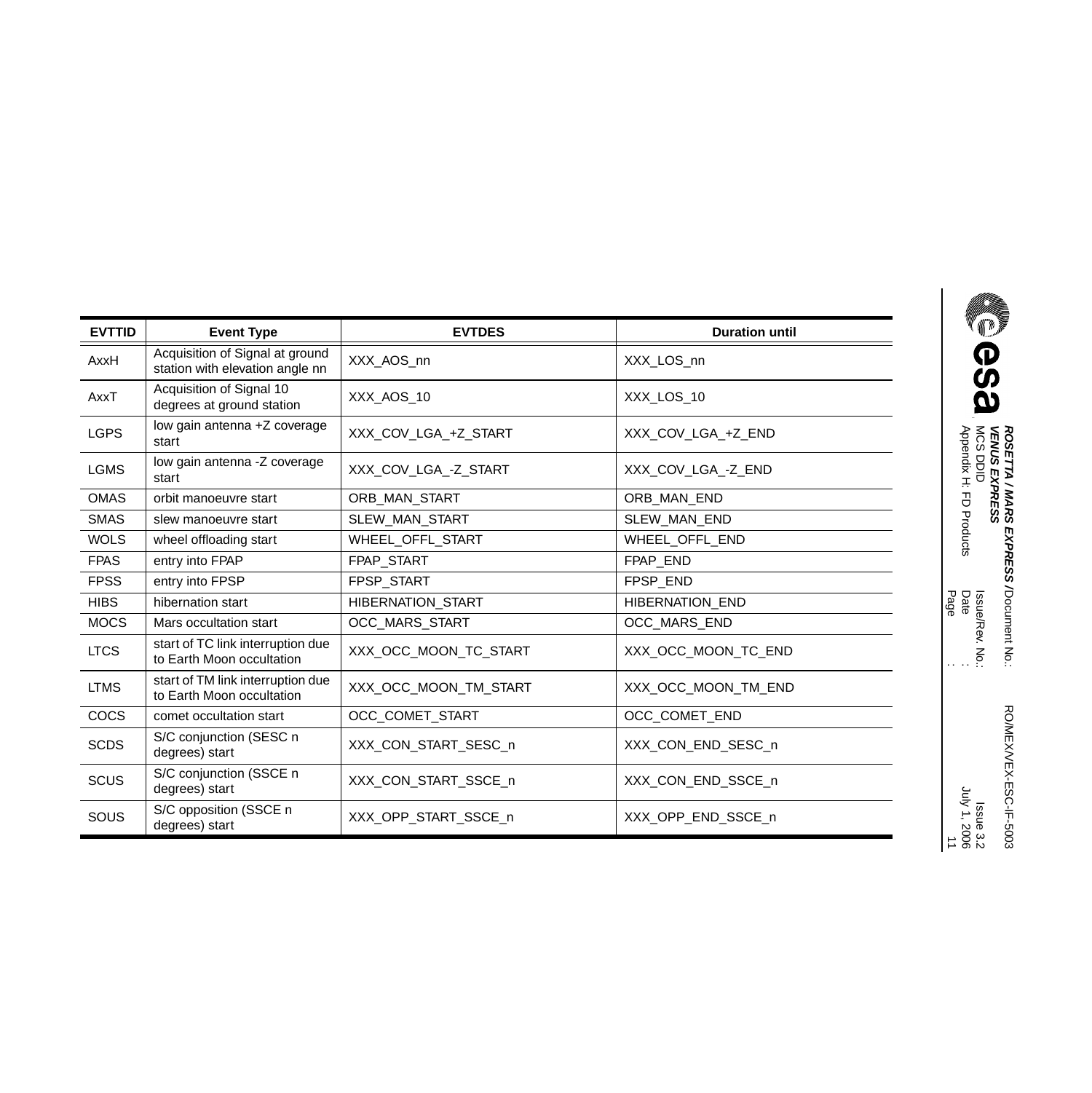| <b>EVTTID</b>    | <b>Event Type</b>                                            | <b>EVTDES</b>          | <b>Duration until</b> |
|------------------|--------------------------------------------------------------|------------------------|-----------------------|
| AL10             | acquisition of signal 10<br>degrees from lander to S/C       | LSC_AOS_10             | LSC_LOS_10            |
| AL <sub>00</sub> | acquisition of signal 0 degree<br>from lander to S/C         | LSC_AOS_0              | LSC_LOS_0             |
| <b>VLMS</b>      | visibility landmark n start                                  | VIS_n_START            | VIS_n_END             |
| <b>KMDS</b>      | x km descend                                                 | x_KM_DESCEND           | x_KM_ASCEND           |
| LxxH             | Loss of signal at ground station<br>with elevation angle nn  | XXX_LOS_nn             | n/a                   |
| LxxT             | Loss of signal 10 degrees at<br>ground station               | XXX LOS 10             | n/a                   |
| <b>LGPE</b>      | low gain antenna +Z coverage<br>end                          | XXX COV LGA +Z END     | n/a                   |
| <b>LPME</b>      | low gain antenna -Z coverage<br>end                          | XXX_COV_LGA_-Z_END     | n/a                   |
| <b>OMAE</b>      | orbit manoeuvre end                                          | ORB MAN END            | n/a                   |
| <b>SMAE</b>      | slew manoeuvre end                                           | <b>SLEW MAN END</b>    | n/a                   |
| <b>WOLE</b>      | wheel offloading end                                         | WHEEL OFFL END         | n/a                   |
| <b>FPAE</b>      | exit from FPAP                                               | FPAP END               | n/a                   |
| <b>FPSE</b>      | exit from FPSP                                               | FPSP END               | n/a                   |
| <b>HIBE</b>      | hibernation end                                              | <b>HIBERNATION END</b> | n/a                   |
| <b>MOCE</b>      | Mars occultation end                                         | OCC_MARS_END           | n/a                   |
| <b>LTCE</b>      | end of TC link interruption due<br>to Earth Moon occultation | XXX OCC MOON TC END    | n/a                   |
| <b>LTME</b>      | end of TM link interruption due<br>to Earth Moon occultation | XXX OCC MOON TM END    | n/a                   |
| COCE             | comet occultation end                                        | OCC COMET END          | n/a                   |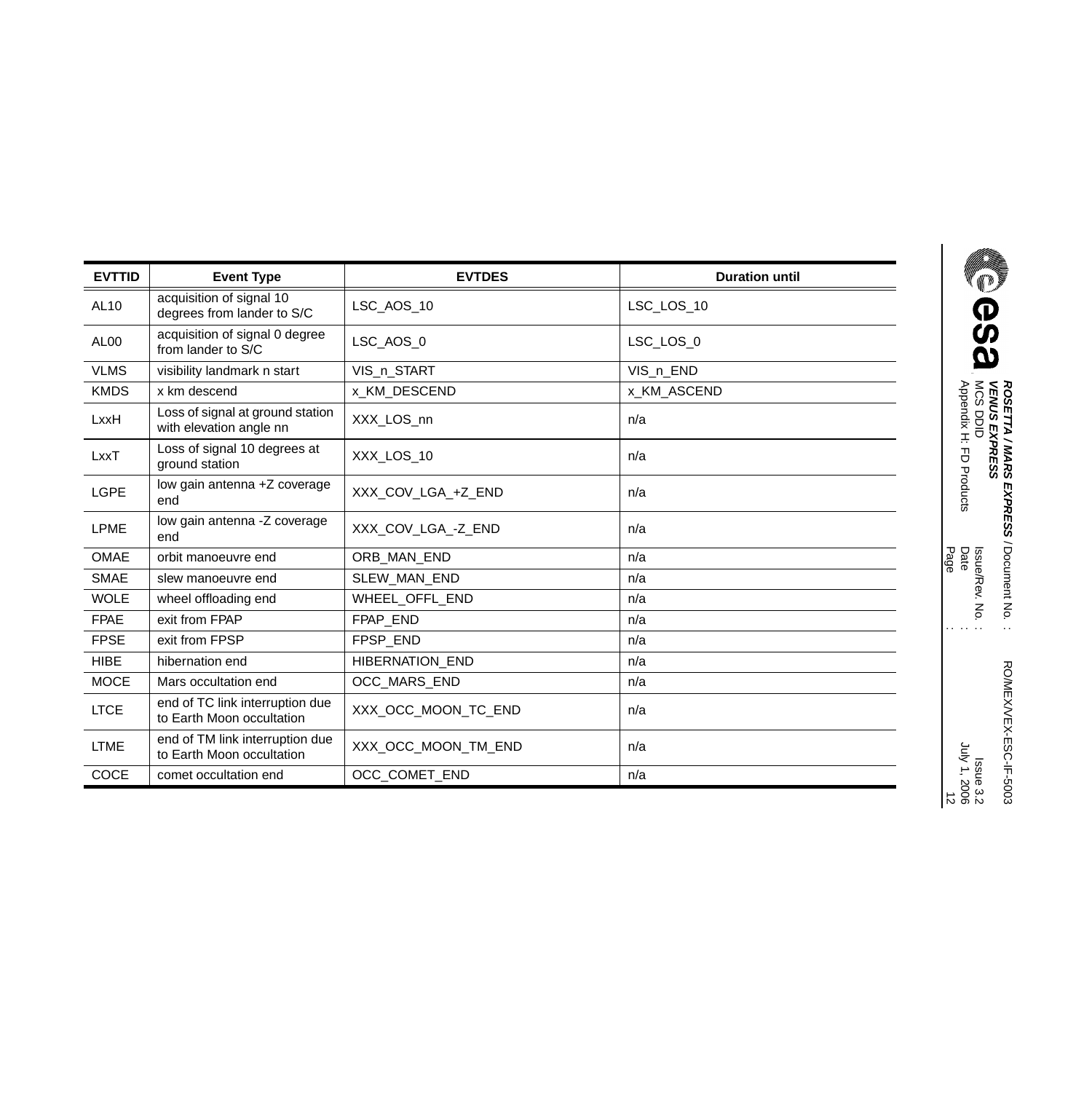| <b>EVTTID</b> | <b>Event Type</b>                               | <b>EVTDES</b>      | <b>Duration until</b> |
|---------------|-------------------------------------------------|--------------------|-----------------------|
| <b>SCDE</b>   | S/C conjunction (SESC n<br>degrees) end         | XXX CON END SESC n | n/a                   |
| <b>SCUE</b>   | S/C conjunction (SSCE n<br>degrees) end         | XXX CON END SSCE n | n/a                   |
| SOUE          | S/C opposition (SSCE nde-<br>grees) end         | XXX_OPP_END_SSCE n | n/a                   |
| LL00          | loss of signal 0 degree from<br>lander to S/C   | LSC LOS 0          | n/a                   |
| <b>LL10</b>   | loss of signal 10 degrees from<br>lander to S/C | LSC LOS 10         | n/a                   |
| <b>VLME</b>   | visibility landmark n end                       | VIS_n_END          | n/a                   |
| <b>KMAS</b>   | x km ascend                                     | x KM ASCEND        | n/a                   |



ROSETTA / MARS EXPRESS / Document No.:<br>VENUS EXPRESS<br>MCS DDID<br>Appendix H: FD Products Date MCS DDID ISSUE ISSUE/Rev. No.: ISSUE 3.2 **VENUS EXPRESS ROSETTA / MARS EXPRESS /**

Issue/Rev. No.:<br>Date<br>Page

Document No.: RO/MEX/VEX-ESC-IF-5003 ROMEXVEX-ESC-IF-5003

Appendix H: FD Products Date : July 1, 2006 Page : 13 Issue 3.2<br>July 1, 2006<br>13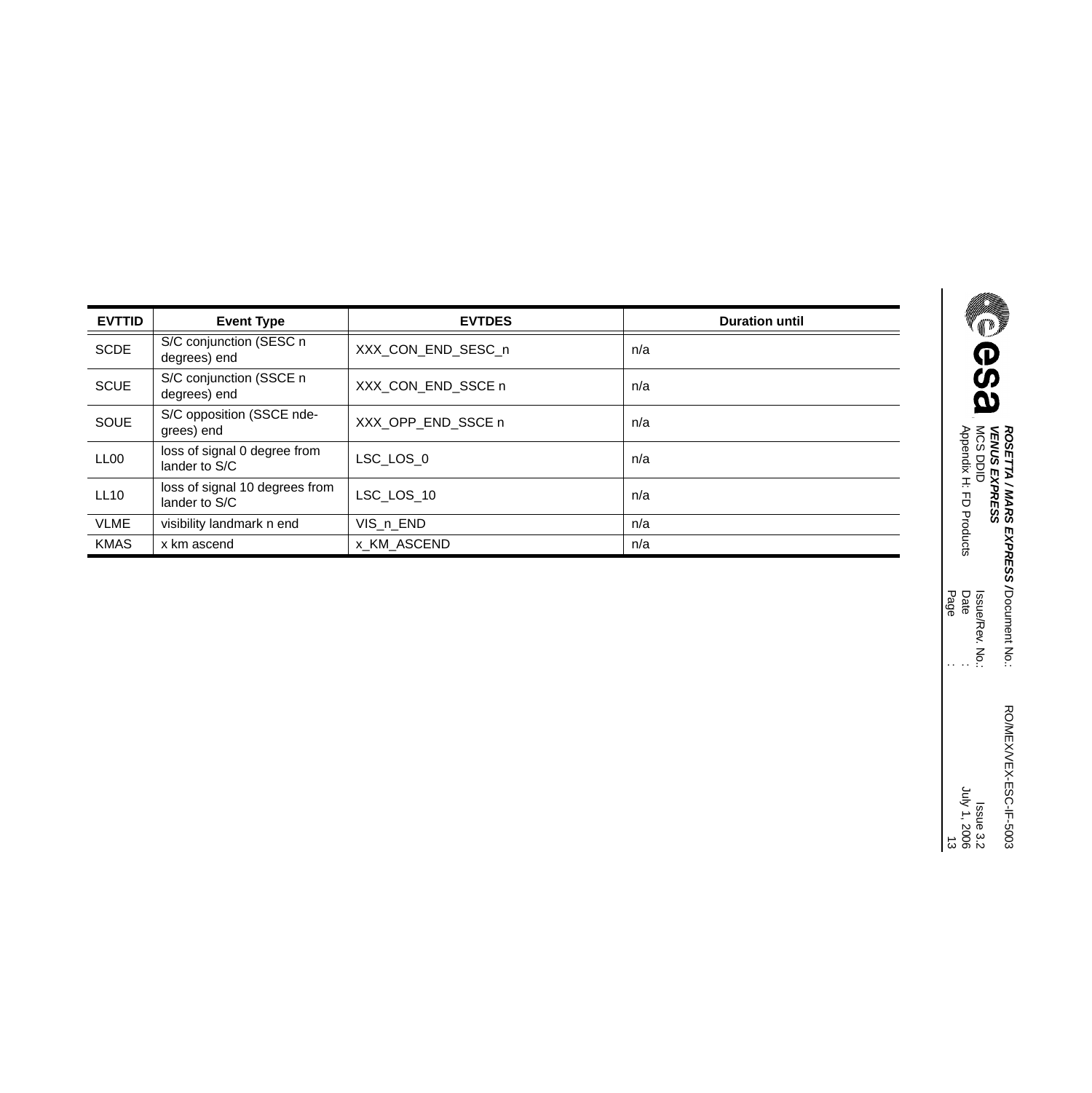

| Issue 3.2    |
|--------------|
| July 1, 2006 |
| 14           |

 **2.5 Cometary Environment**

TBD

 **2.6 Comet Characteristics**

TBD

## **2.7 Comet Kinematics**

TBD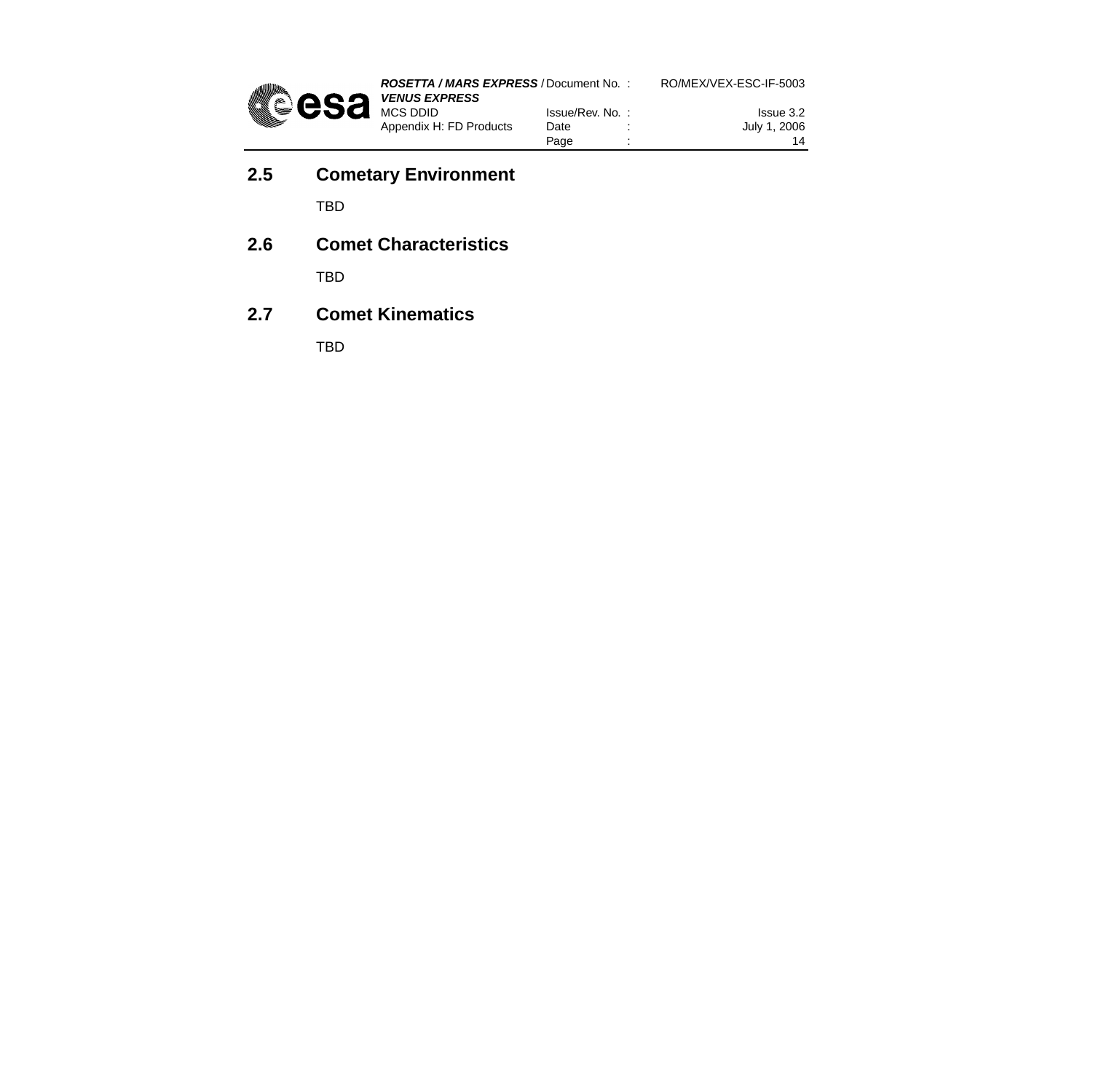**ROSETTA / MARS EXPRESS /**Document No.: RO/MEX/VEX-ESC-IF-5003



**VENUS EXPRESS** MCS DDID **ISSUE/Rev. No.:** ISSUE ISSUE 3.2 Appendix H: FD Products Date : July 1, 2006 Page : 15

## **2.8 Auxiliary Data Summary**

The following table contains a summary of all auxiliary data files.

## **2.8.1 ADID**

For each product there is a unique ADID assigned which is listed in the first column of the tables. The format of the ADID is

• for orbit files

character 5 and 6: OR(=orbit file) character 7: H(=heliocentric) or E(= Earth centric 1. Earth flyby) or F(=Earth centric 2. Earth flyby) or G(=Earth centric 3. Earth flyby) or M(=Mars centric) or W(=comet centric) or P(=medium term planning) character 8: R(=Rosetta S/C) or W(=Churyumov-Gerasimenko) or O(=1st flyby asteroid) or S(=2nd flyby asteroid)

- for attitude files character 5 and 6: AT(=attitude file) character 7: N(=nominal) or P(=medium term planning) character 8: R(=Rosetta S/C)
- for the event file character 5 to 7: EVT(=event file) character 8: R(=Rosetta S/C)
- for the software (see [5.4\)](#page-92-0) character 5 to 8: OASW (=orbit and attitude data access software)

## **2.8.2 Product Type**

In the second column the product type is described.

## **2.8.3 Covered Time Span**

The third column gives the covered time span of the product type.

## **2.8.4 Delivery**

The entry in the fourth column states how long these files are updated.

## **2.8.5 Update Frequency**

The update frequency in the fifth column is given as an estimated range. It depends on the mission phase as explained above. During hibernation no update will take place.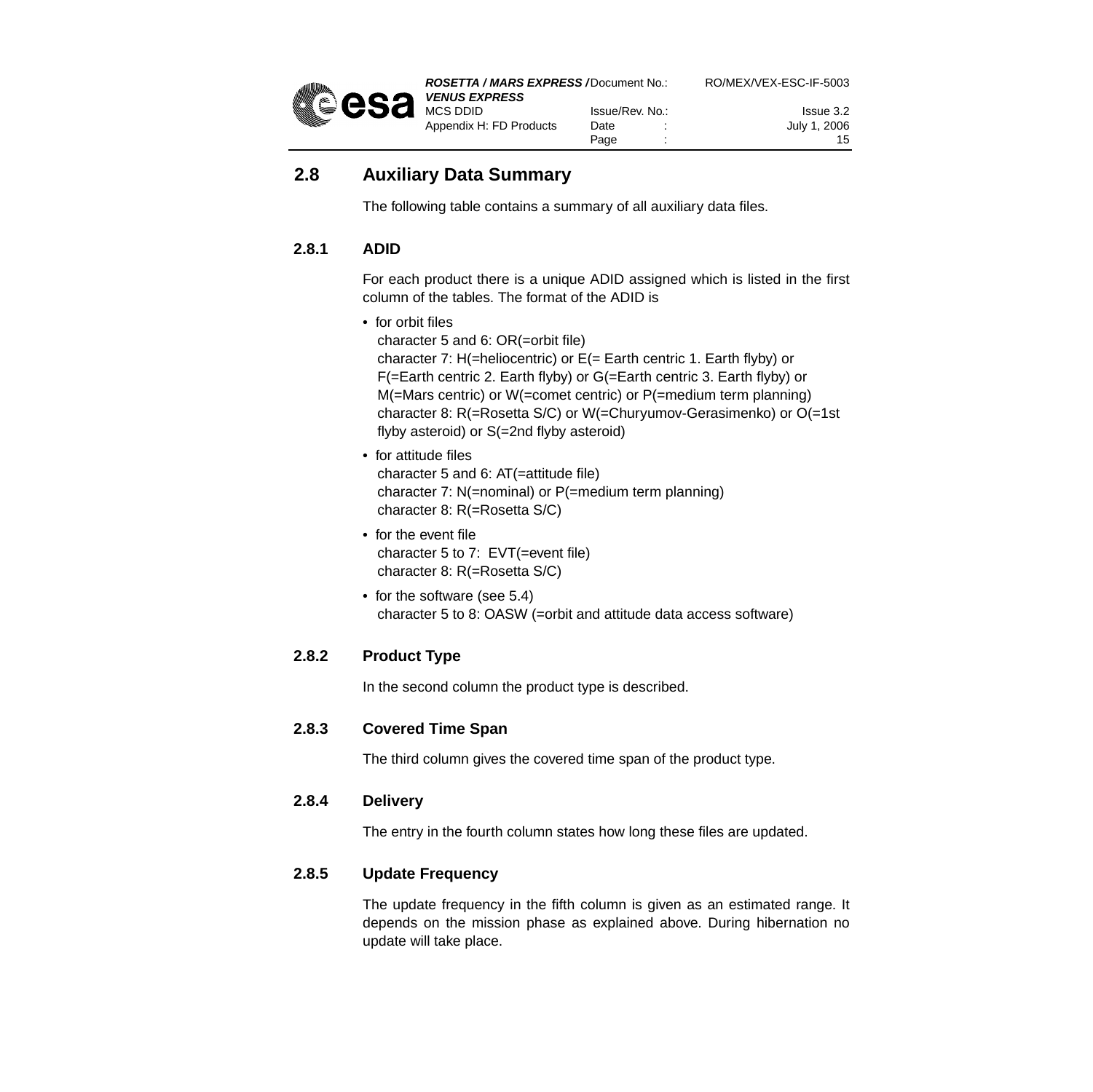

#### **2.8.6 Format**

The sixth column shows the format of the product. All orbit and attitude files are delivered as ASCII files.

#### **2.8.7 File Name**

The file name appears in the seventh column of the table. For all products the file names have the format 'ffff\_sssddd\_txxxxxxxxxxxxxx\_vvvvv.ROS' where

- ffff is a 4 character file type mnemonic which is built from the last 4 characters of the ADID to which the file belongs, i.e. file 'ffff....' belongs to ADID 'EROSffff'.
- sss is always 'FDL' or 'FDR'. The acronym depends on whether the file has been sent from the FD ORATOS L platform or the R platform. In the table, only FDS is specified which stands for either FDL or FDR
- ddd is always 'RMA' or 'RMB'. The acronym depends on whether the file has been sent from FD to the nominal Rosetta Mission Control System server romca or the backup server romcb. In the table, only RMS is specified which stands for either RMA or RMB.
- t is always 'D' for data
- 'xxxxxxxxxxxxxx' depends on the file type where character 1 is either  $A(= ASCII)$  or  $T(= tar file)$ character 2 is either  $P(=$ predicted) for attitude files, or ' $\cdot$ ' for all other files and character 3 to 14 are either '\_\_\_\_\_\_\_\_\_\_\_\_' for files without time span or 'YYMMDDhhmmss' for files with time span where the date specifies the start time of the data contained in the file
- vvvvv is the version number of the file

Further to the rules described above, the event file will be disseminated additionally with the fixed name of

#### EVTR\_FDSRMS\_DA\_SCHEDULER\_\_\_\_00001.ROS.

(where FDS is either FDL or FDR and RMS is either RMA or RMB). This file will contain the same data as the latest file using the nominal naming convention. It is strongly suggested that since the file name and file version counter will never change that all external users discard it and use the file with the trackable version number. This second file is provided for internal ESOC use to allow the RMCS scheduler to pick up Orbit Event file changes.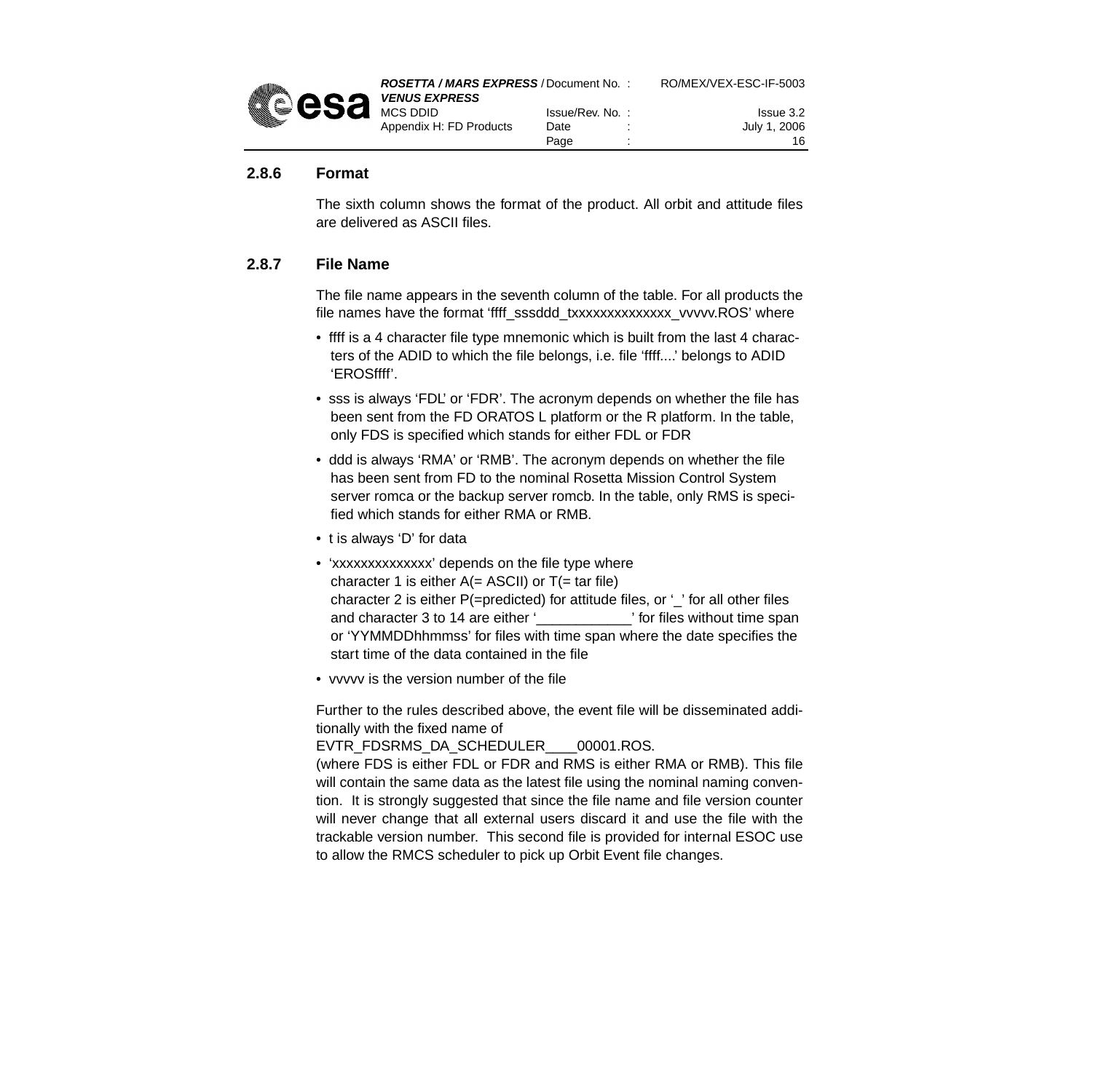| <b>ADID</b>     | <b>Product Type</b>                               | <b>Covered</b><br><b>Time Span</b>  | <b>Delivery</b>             | <b>Update</b><br><b>Frequency</b> | Format       | <b>File Name</b>                          |
|-----------------|---------------------------------------------------|-------------------------------------|-----------------------------|-----------------------------------|--------------|-------------------------------------------|
| <b>EROSORHR</b> | S/C orbit, cruise, heliocen-<br>tric              | from launch to<br><b>RV</b>         | until RV                    | 1/week to<br>$1$ /day             | <b>ASCII</b> | vvvvv.ROS                                 |
| <b>EROSORER</b> | S/C orbit, 1. Earth swingby,<br>Earth centric     | 1. Earth $SB +$ /<br>- several days | until 1. Earth<br><b>SB</b> | 1/week to<br>$1$ /day             | <b>ASCII</b> | vvvvv.ROS                                 |
| <b>EROSORMR</b> | S/C orbit, Mars swingby,<br>Mars centric          | Mars SB<br>$+/-$ 4 weeks            | until Mars SB               | 1/week to<br>$1$ /day             | <b>ASCII</b> | ORMR_FDSRMS_DA__________<br>vvvvv.ROS     |
| <b>EROSORFR</b> | S/C orbit, 2. Earth swingby,<br>Earth centric     | 2. Earth SB<br>$+/-$ 4 weeks        | until 2. Earth<br><b>SB</b> | 1/week to<br>$1$ /day             | <b>ASCII</b> | vvvvv.ROS                                 |
| <b>EROSORGR</b> | S/C orbit, 3. Earth swingby,<br>Earth centric     | 3. Earth SB<br>$+/-$ 4 weeks        | until 3. Earth<br><b>SB</b> | 1/week to<br>$1$ /day             | <b>ASCII</b> | ORGR_FDSRMS_DA__________<br>vvvvv.ROS     |
| <b>EROSORPR</b> | S/C orbit, medium term<br>planning, comet centric | planning<br>period                  | during comet<br>observation | $1$ /day                          | <b>ASCII</b> | ORPR_FDSRMS_DA<br>vvvvv.ROS               |
| <b>EROSORWR</b> | S/C orbit, comet centric                          | from RV                             | during comet<br>observation | 1/planning<br>period              | <b>ASCII</b> | ORWR_FDSRMS_DA<br>vvvvv.ROS               |
| <b>EROSORHW</b> | comet orbit, heliocentric                         | several years                       | whole mission               | $1$ /year to<br>1/week            | <b>ASCII</b> | ORHW_FDSRMS_DA<br>vvvvv.ROS               |
| <b>EROSORHO</b> | 1. FB asteroid orbit, helio-<br>centric           | several years                       | until FB                    | 1/year to<br>$1$ /day             | <b>ASCII</b> | ORHO FDSRMS DA<br>vvvvv.ROS               |
| <b>EROSORHS</b> | 2. FB asteroid orbit, helio-<br>centric           | several years                       | until FB                    | $1$ /year to<br>$1$ /day          | <b>ASCII</b> | ORHS_FDSRMS_DA_________________vvvvv.ROS  |
| <b>EROSATPR</b> | S/C attitude, medium term<br>planning             | planning<br>period                  | during comet<br>observation | $1$ /day                          | <b>ASCII</b> | ATPR_FDSRMS_DAPYYMMDDhhmmss_vvvvv.ROS     |
| <b>EROSATNR</b> | S/C attitude                                      | several days /<br>segment           | whole mission               | 1/month to<br>$1$ /day            | <b>ASCII</b> | ATNR_FDSRMS_DAPYYMMDDhhmmss_vvvvv.ROS     |
| <b>EROSEVTR</b> | event file                                        | <b>TBD</b>                          | whole mission               | <b>TBD</b>                        | <b>ASCII</b> | EVTR FDSRMS DA<br>vvvvv.ROS               |
| <b>EROSCENV</b> | cometary environment                              | <b>TBD</b>                          | from RV                     | <b>TBD</b>                        | <b>ASCII</b> | <b>CENV FDSRMS DA</b><br>vvvvv.ROS        |
| <b>EROSCCHA</b> | comet characteristics                             | <b>TBD</b>                          | from RV                     | <b>TBD</b>                        | <b>ASCII</b> | <b>CCHA FDSRMS DA</b><br>vvvvv.ROS        |
| <b>EROSCKIN</b> | comet kinematics                                  | <b>TBD</b>                          | from RV                     | <b>TBD</b>                        | <b>ASCII</b> | CKIN FDSRMS DA<br>vvvvv.ROS               |
| <b>EROSOASW</b> | orbit and attitude data<br>access software        | n/a                                 | whole mission               | one file for<br>each<br>release   | tar file     | OASW_FDSRMS_DT__________________vvvvv.ROS |



ROSETTA / MARS EXPRESS / Document No.:<br>VENUS EXPRESS<br>MCS DDID<br>Appendix H: FD Products Date MCS DDID ISSUE ISSUE/Rev. No.: ISSUE 3.2 **VENUS EXPRESS ROSETTA / MARS EXPRESS /**Issue/Rev. No.<br>Date<br>Page :

Document No.: RO/MEX/VEX-ESC-IF-5003 RO/MEX/VEX-ESC-IF-5003

Appendix H: FD Products Date : July 1, 2006 Issue 3.2<br>July 1, 2006<br>July 1, 2006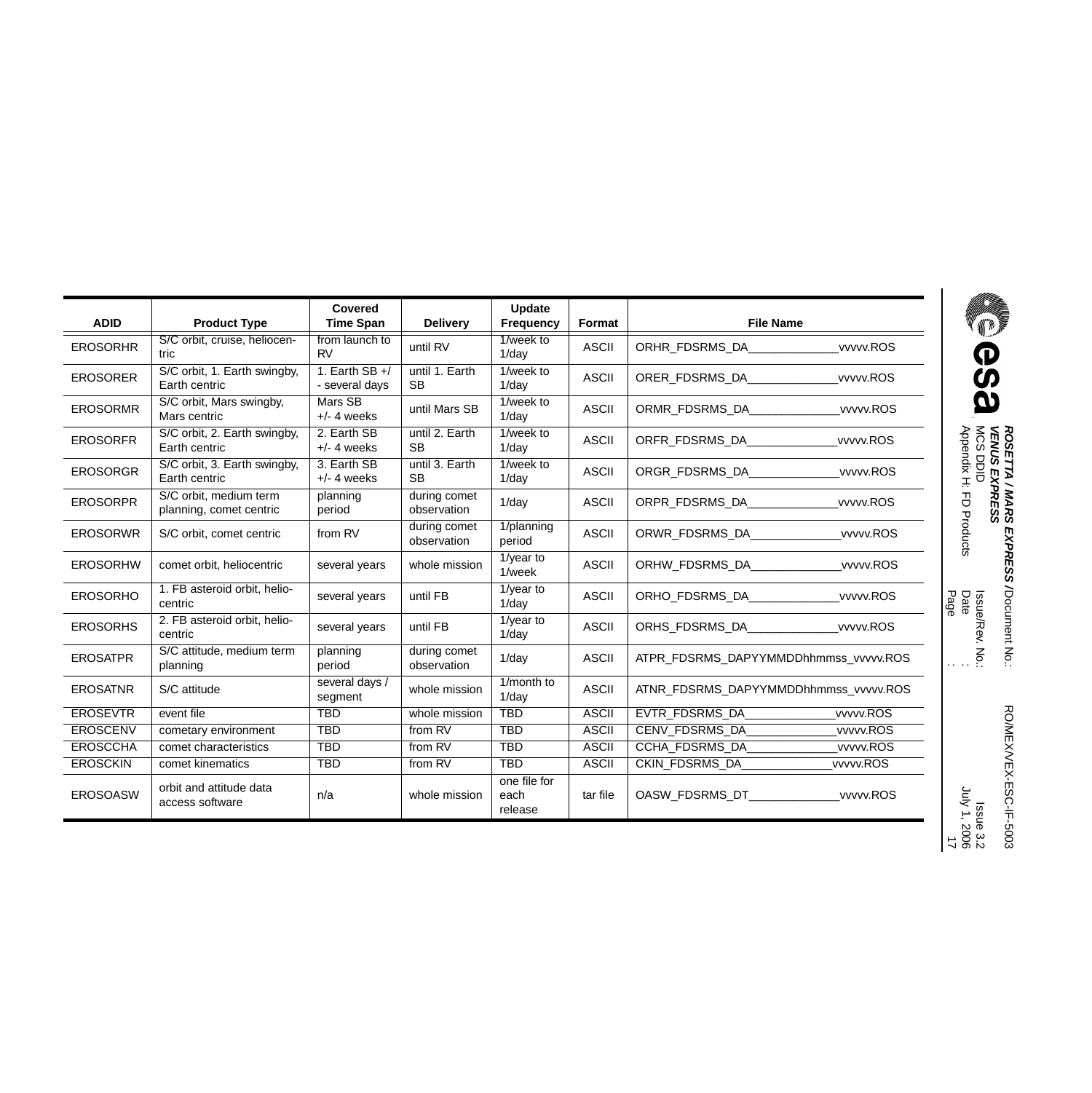

**VENUS EXPRESS**

## **3 Mars Express Auxiliary Data**

## **3.1 Mission Overview**

MARS EXPRESS is the first 'flexible mission' in the revised ESA Long-Term Scientific Programme. Its objective is the remote observation of the Martian atmosphere, surface and subsurface from a nearly polar orbit with about 260 km pericentre altitude, 11600 km apocentre altitude and a period of about 7.6 hours. The S/C was launched in June 2003 by a Soyuz/Fregat launcher and is planned to be inserted into orbit around Mars in December 2003.

The S/C will also carry the lander probe Beagle 2. Five days before arrival at Mars Beagle 2 will be separated from the S/C by a spin eject spring system and follow a hyperbolic entry trajectory towards Mars. In orbit, the S/C will serve as data relay orbiter for the lander.

For each orbit, baseline operations are split into two phases. Around pericentre the S/C is nadir pointing allowing for close observation of the Martian surface. Between pericentre passages, the S/C is Earth pointing for transmission of scientific data down to Earth.

The end of the nominal mission is 30th November 2005. An optional extension of the mission may last up to November 2008.

A simplified overview of the mission phases is given in the following table.

| <b>Start</b> | <b>End</b> | <b>Duration (month)</b> | <b>Phase</b>                |
|--------------|------------|-------------------------|-----------------------------|
| 2003/06      | 2003/07    |                         | LEOP/CVP                    |
| 2003/07      | 2003/11    | 5                       | Cruise                      |
| 2003/11      | 2004/01    | $\mathcal{P}$           | Lander Ejection             |
|              |            |                         | <b>Mars Orbit Insertion</b> |
| 2004/01      | 2005/11    | 23                      | <b>Routine Operations</b>   |
| 2005/12      | 2008/11    | 36                      | <b>Extended Operations</b>  |

Table 1 Mars Express Mission Phases

## **3.2 Orbit Data**

## **3.2.1 Orbit Determination**

Orbit determination is essentially a batch least squares procedure taking into account range and Doppler measurements from the ESA 35m antenna at Perth. During critical mission phases tracking data will additionally be provided by ESA/Kourou and NASA/DSN stations.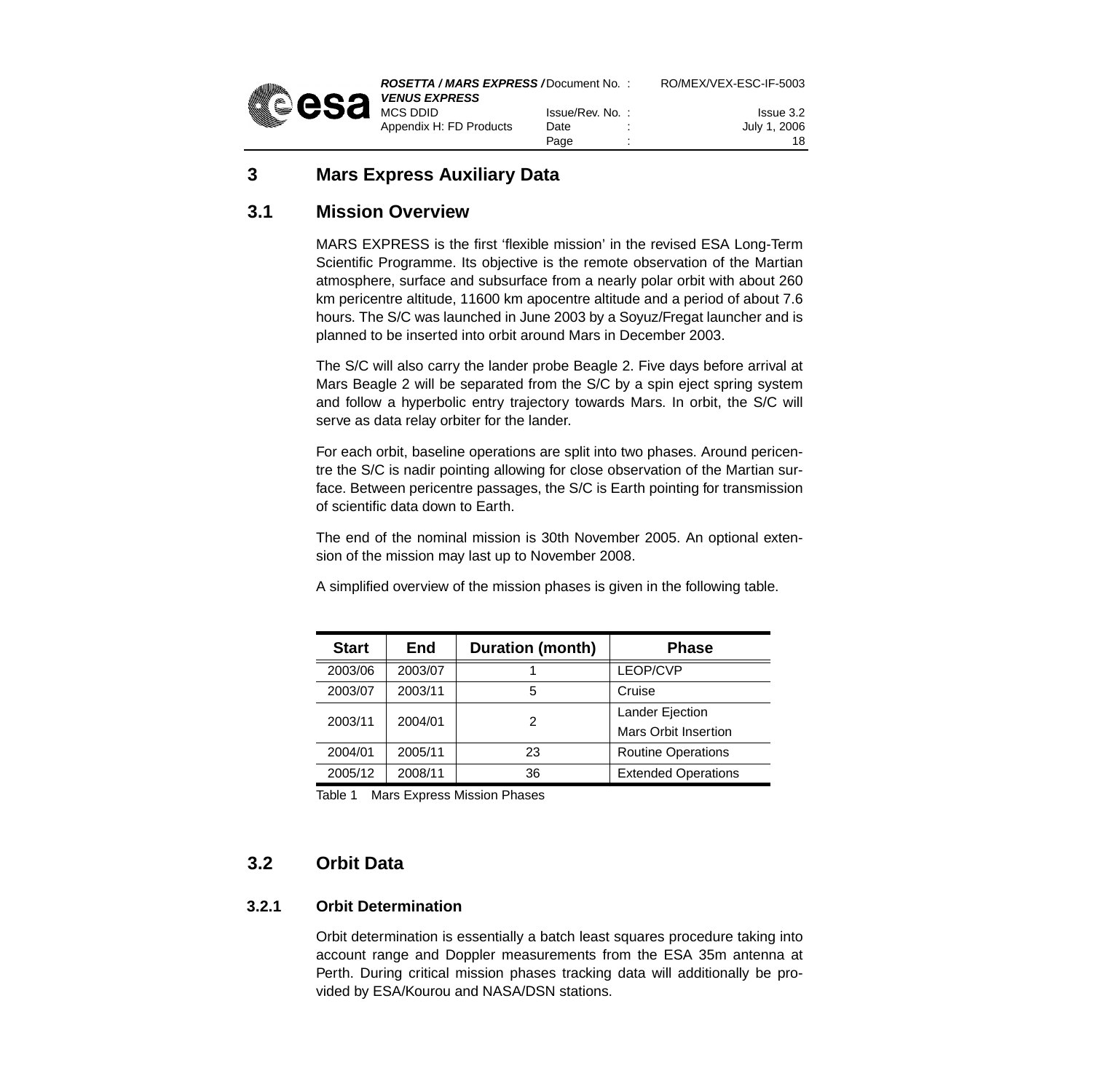**ROSETTA / MARS EXPRESS /**Document No.: RO/MEX/VEX-ESC-IF-5003

| CSA VENUS EXPRESS       | Issue/Rev. No.: | Issue 3.2    |
|-------------------------|-----------------|--------------|
| Appendix H: FD Products | Date            | July 1, 2006 |
|                         | Page            | 19           |

The dynamical model of the S/C motion refers to the J2000 inertial reference frame with Barycentric Dynamical Time (TDB) as independent variable. In addition to the Newtonian attraction of the planets and the Moon the model includes :

- relativistic corrections to the gravitational fields
- perturbations of the Earth and Mars gravitational fields due to oblateness
- solar radiation pressure forces
- orbit manoeuvres
- small forces due to gas leaks or uncoupled control jets

The centre of integration depends on the mission phase. Near Earth or Mars the orbit is integrated with respect to the planet. During cruise phase the centre is either the Sun or the barycentre of the solar system. The ephemerides of the planets and Moon are taken from the latest version DE405 of the JPL export ephemeris files.

Range and Doppler measurements are corrected for several effects:

- transponder delay
- signal delay due to the troposphere and ionosphere of the Earth
- signal delay due to interplanetary plasma

The result of the least squares procedure are best estimates of the state vector of the S/C and of several model parameters plus statistical information. The accuracy depends on the mission phase and is expected to be typically better than (TBD) km for the position.

The number and frequency of batch runs for the orbit determination depends on the mission phase and the availability of tracking data. During cruise a run every (TBD) days is expected whereas during observation phases fits will be made after every pass.

## **3.2.2 Orbit Prediction**

The orbit prediction uses the same dynamic model and similar integration techniques. But instead of fitting the S/C orbit in the past with received tracking data the future S/C orbit is integrated using the best estimate of the last orbit determination and optimized with respect to fuel consumption and mission constraints by suitable insertion of manoeuvres.

## **3.2.3 Orbit Data Delivery**

Two types of orbit data are provided which correspond to two ADIDs in the DDS. One (EMEXORHM) covers the cruise phase from launch to Mars orbit insertion, the second (EMEXORMM) the operational orbit around Mars after orbit insertion. For all types, the reference plane is the Earth mean equator of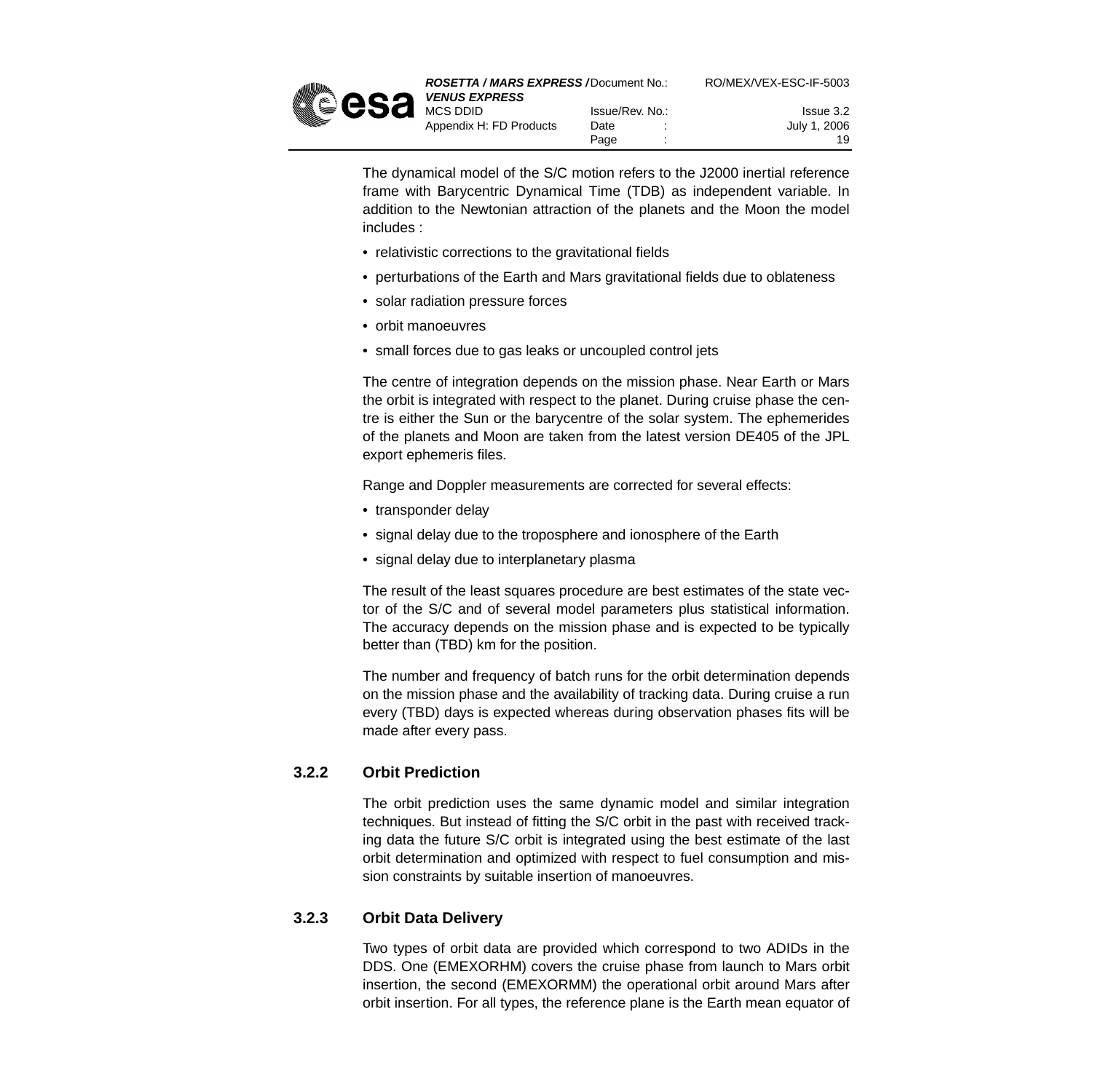| <b>ROSETTA / MARS EXPRESS / Document No. :</b> |                 | RO/MEX/VEX-ESC-IF-5003 |
|------------------------------------------------|-----------------|------------------------|
| CSA VENUS EXPRESS                              |                 |                        |
|                                                | Issue/Rev. No.: | Issue 3.2              |
| Appendix H: FD Products                        | Date            | July 1, 2006           |
|                                                | Page            | 20                     |

J2000. The orbital data are provided during cruise as heliocentric states, in the operational orbit as Mars centric states.

Data of the first type are all contained in one file. With each new orbit determination and/or manoeuvre optimisation, a new version of the file will be created.

Data of the second type are distributed over several files due to the large amount of data. The name of a file contains the start time YYMMDDhhmmss of the interval which is covered by the file. As there are no gaps between files, the corresponding end time of a file is given by the start time of the next file. The time interval will be typically about 1 month. With each new orbit determination and/or manoeuvre optimisation, new versions for all files of the second type will be created. Especially, the file names including start times will not change with a new update of orbit data. The start times in the file name will be given to an accuracy of a day (i.e. hhmmss = 000000) and will be accurate to one day compared to the actual time span covered by the data in the file. For example, the file with YYMMDDhhmmss  $= 040309000000$  contains data starting at any time between 08/03/2004 and 10/03/2004. This is done in order to keep some freedom in the choice on the actual separation of data in time. This separation will take into account operational conditions like correction manoeuvres and may shift slightly (i.e. within +/- 1 day) with each new update.

For long term planning purposes, a long term planning file is available. This file provides Mars centric states after orbit insertion and is not split into several parts. Due to its large size (approximately 800 MB), the file is delivered not via the DDS but only on RDM (CD-ROM or DVD).

## **3.3 Attitude Data**

Attitude data are provided via the DDS for all mission phases apart from safe modes (SAM and SHM).

Except for inital launcher separation and for backup modes the attitude is controlled in one of the following ways:

- The S/C takes a fixed inertial attitude commanded by ground
- The S/C follows a time dependent attitude profile commanded by ground
- The S/C x-axis is Earth pointing, the S/C y-axis is nearly perpendicular to the ecliptic. Time dependent inertial Earth and Sun direction profiles are commanded by ground

The attitude information in the DDS is based on commanded profiles.

## **3.3.1 Attitude Data Delivery**

The considerations concerning data delivery are for attitude data different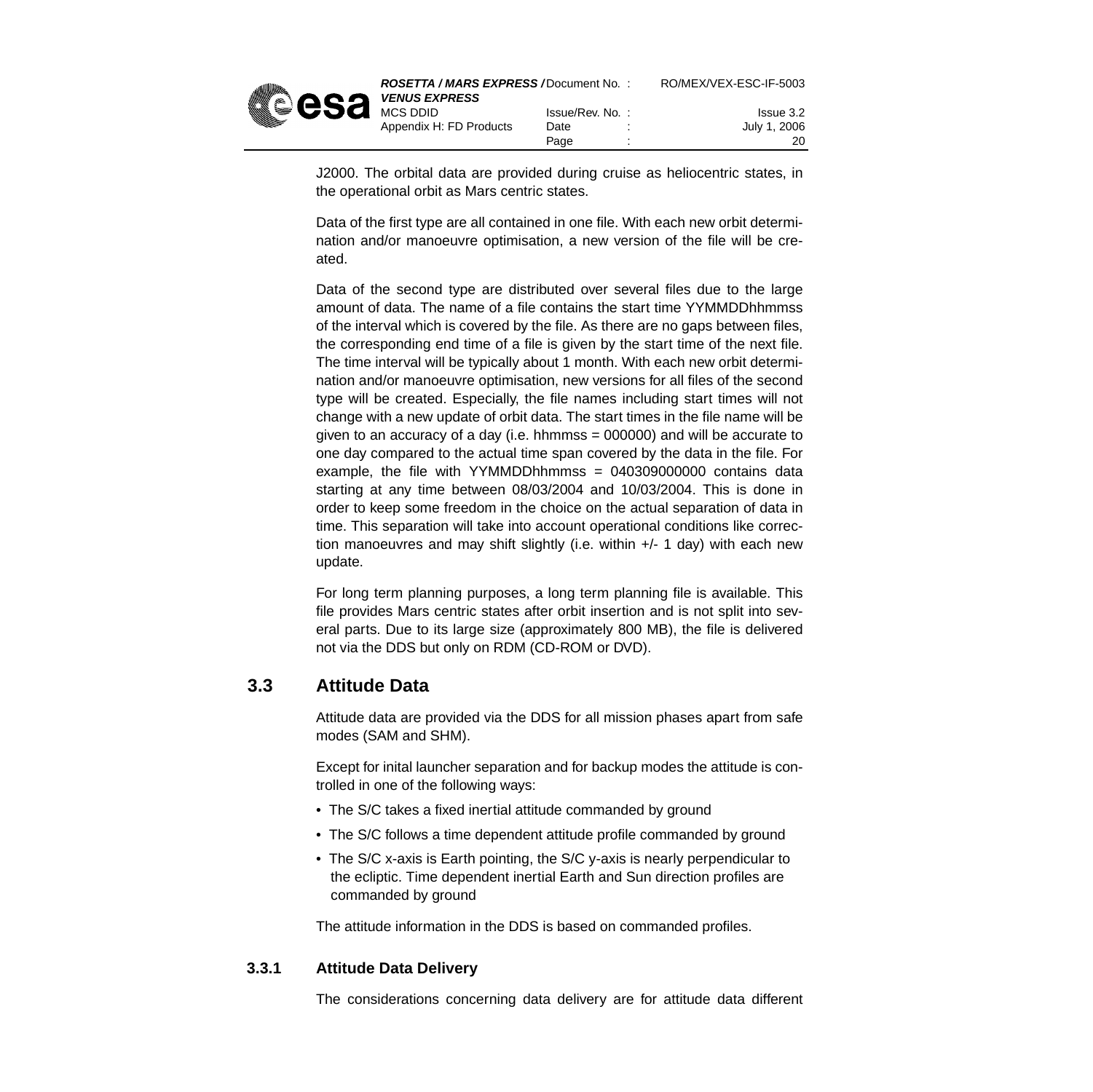from those for orbit data.

- For the attitude a larger amount of data per covered time span is expected compared with orbit data.
- Although there are many occasions (e.g. during cruise phase, nadir pointing as baseline operation at pericentre) where the required attitude of the S/C is known in advance there is a greater flexibility for the operations planning to choose an attitude. The orbit however is nearly fixed.

Therefore the following guidelines for the delivery of attitude data were chosen:

- Attitude data are provided for the past and (only) for the near future.
- The distinction between cruise phase and operational orbit as for the orbit data is not necessary here.
- The attitude is provided in several files, called segments, each covering a specific time span. These segments have no overlap. There may be gaps between the segments and even gaps in the segments.
- During mission the number of segments is growing. As soon as the attitude profiles are available from the command generation subsystem corresponding segments are provided via the DDS.

As a consequence, the user has to retrieve one or more segments (attitude files) to cover a requested time span.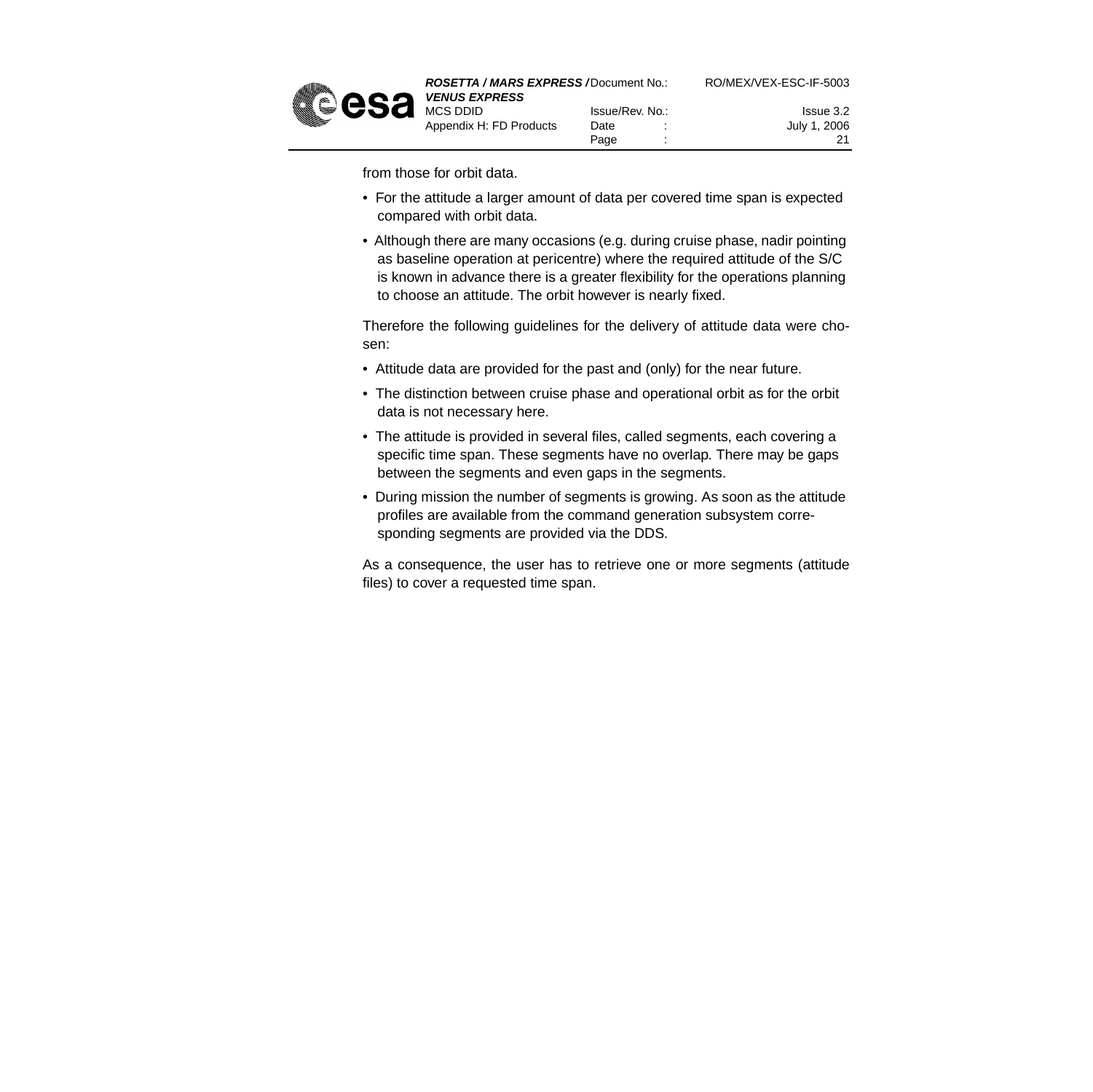

## **3.4 Events**

Two ASCII files containing information about events will be provided. The file with ADID EMEXEVTM is the most up to date event file consistent with the orbit data from ADID EMEXORHM and EMEXORMM and contains events up into the near future. The file with ADID EMEXEVTF is a frozen event file consistent with orbit data from the long term planning orbit file and provides events covering the complete long term planning period. The frozen event file contains only a subset of all possible event types (see [3.4.2\)](#page-30-0).

The format of both event files is the same:

For each event one line of information is given. The events occur in ascending order in time.

#### **3.4.1 Event File Format**

The following table shows the format of the event file.

| <b>Name</b>   | <b>Format</b> | <b>Contents</b>                                                                             |  |  |
|---------------|---------------|---------------------------------------------------------------------------------------------|--|--|
| <b>EVTTID</b> | A4            | Event Type Identification                                                                   |  |  |
| <b>EVTCNT</b> | (X2,110)      | Event Count                                                                                 |  |  |
| <b>PREREC</b> | (X2, A1)      | single character flag indicating whether event is<br>predicted ('P') or reconstituted ('R') |  |  |
| <b>EVTTIM</b> | (X2, A20)     | Start Time of Event in the format<br>'YY-DDDThh:mm:ss.dddZ'                                 |  |  |
| <b>EVTDUR</b> | (X2, 18)      | duration of event in seconds                                                                |  |  |
| <b>EVTDES</b> | (X2, A80)     | description of event                                                                        |  |  |
| ΙF            | A1            | single line feed character (ASCII 0Ahex)                                                    |  |  |

Table 2 Event File Format

The format definition refers to the ANSI FORTRAN notation for format statements.

EVTTID is a alphanumeric string of length 4 which is unique for each event type.

EVTCNT is a running number for each event type. It will always be in ascending consecutive order.

The format of EVTTIM is 'YY-DDDThh:mm:ss.dddZ' where YY are the last two digits of the year, DDD is the day of the year and hh, mm, ss and ddd are hours, minutes, seconds and milliseconds of the day. All other symbols are fixed character constants. The provided numerical accuracy of EVTTIM depends on the event type. For pericentre passages, the event time is provided with a numerical accuracy of 3 decimal digits. For all other events, the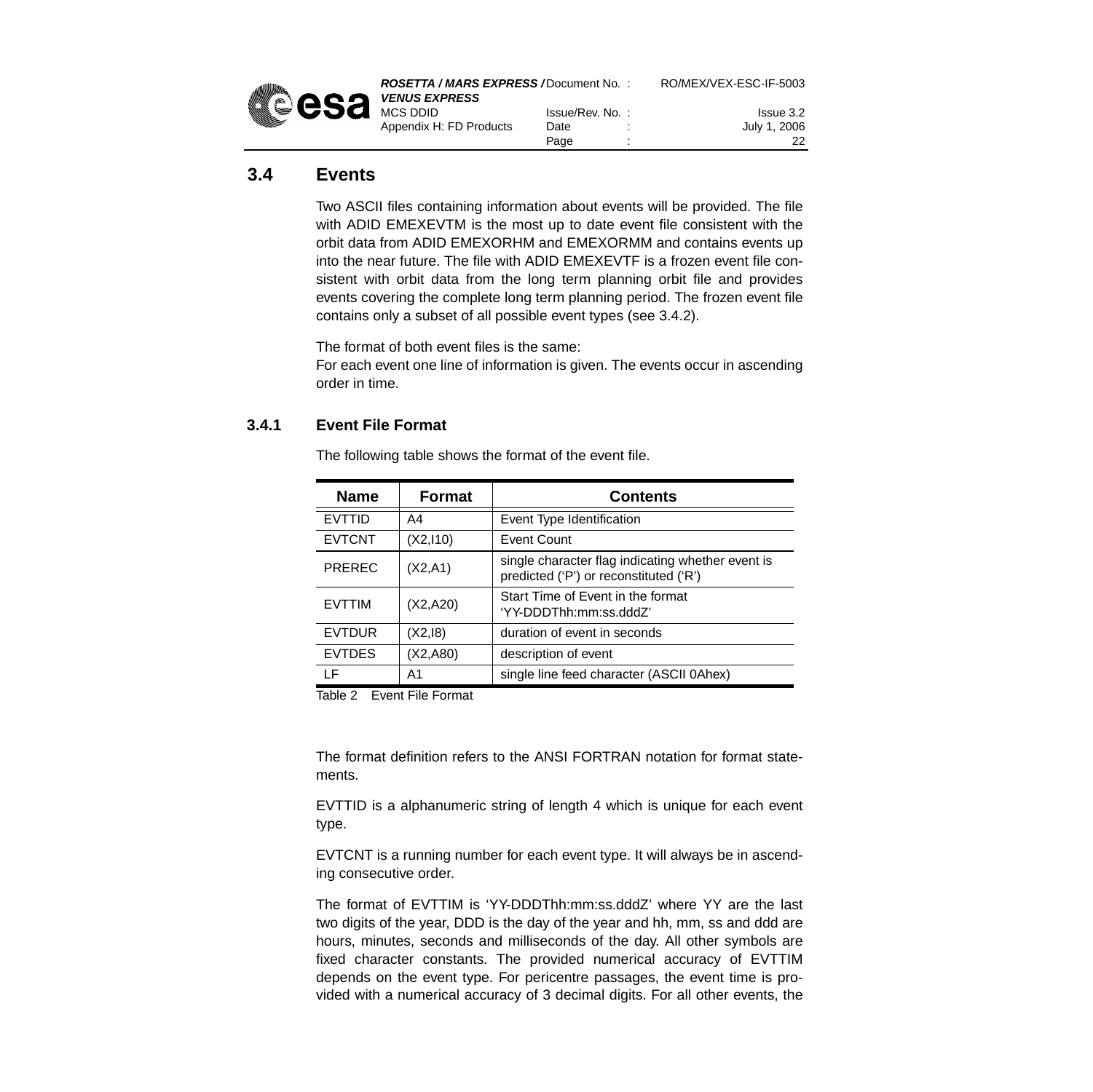|                                             | <b>ROSETTA / MARS EXPRESS / Document No.:</b> |                 |  | RO/MEX/VEX-ESC-IF-5003 |
|---------------------------------------------|-----------------------------------------------|-----------------|--|------------------------|
| <b>CSA</b> <i>VENUS EXPRESS</i><br>MCS DDID |                                               | Issue/Rev. No.: |  | Issue 3.2              |
|                                             | Appendix H: FD Products                       | Date            |  | July 1, 2006           |
|                                             |                                               | Page            |  |                        |

provided numerical accuracy is reduced to 1 second, i.e. the three decimal digits 'ddd' are '000'.

EVTTIM is always given in UTC.

If there is no duration related to the event (e.g. pericentre passage) then EVT-TIM refers just to the time of the event rather than the start time of the event and EVTDUR contains 0. Although the end of events can be derived from the start time of the event and its duration, the end of the event is additionally given for convenience. In this case EVTTIM refers to the end of the event and EVTDUR contains also 0.

EVTDUR = -1 for an event indicates that the corresponding end event is not contained in the file (e.g. when the end event is later than the end time of the event file).

#### <span id="page-30-0"></span> **3.4.2 Event Types**

The tables at the end of this section show all event types. The last column indicates whether a duration is related to the event or not.

The event types AxxH and LxxH refer to the event when the elevation of the line of sight from the GS to the S/C rises above or falls below the horizon mask. The horizon mask defines, depending on the azimuth, the minimum required elevation of the antenna for reception of a signal. In the event description, the elevation of the horizon mask is given in degrees as 'nn'. The elevation for AxxH and LxxH may differ from each other.

For the event types AxxH, AxxT, LxxH and LxxT the xx and XXX in EVTTID and EVTDES indicate the G/S antenna and complex as follows:

| G/S Antenna       | XX<br>(EVTTID) | XXX<br>(EVTDES) |
|-------------------|----------------|-----------------|
| Perth             | 73             | PER             |
| New Norcia        | 74             | NNO             |
| Kourou            | 75             | KOU             |
| DSN Goldstone 34m | 13             | <b>GDS</b>      |
| DSN Goldstone 70m | 14             | GDS             |
| DSN Goldstone 34m | 15             | <b>GDS</b>      |
| DSN Goldstone 34m | 24             | GDS             |
| DSN Goldstone 34m | 25             | <b>GDS</b>      |
| DSN Goldstone 34m | 26             | <b>GDS</b>      |
| DSN Madrid 34m    | 54             | MAD             |
| DSN Madrid 34m    | 61             | MAD             |
| DSN Madrid 70m    | 63             | MAD             |
| DSN Madrid 34m    | 65             | MAD             |
| DSN Canberra 34m  | 34             | CAN             |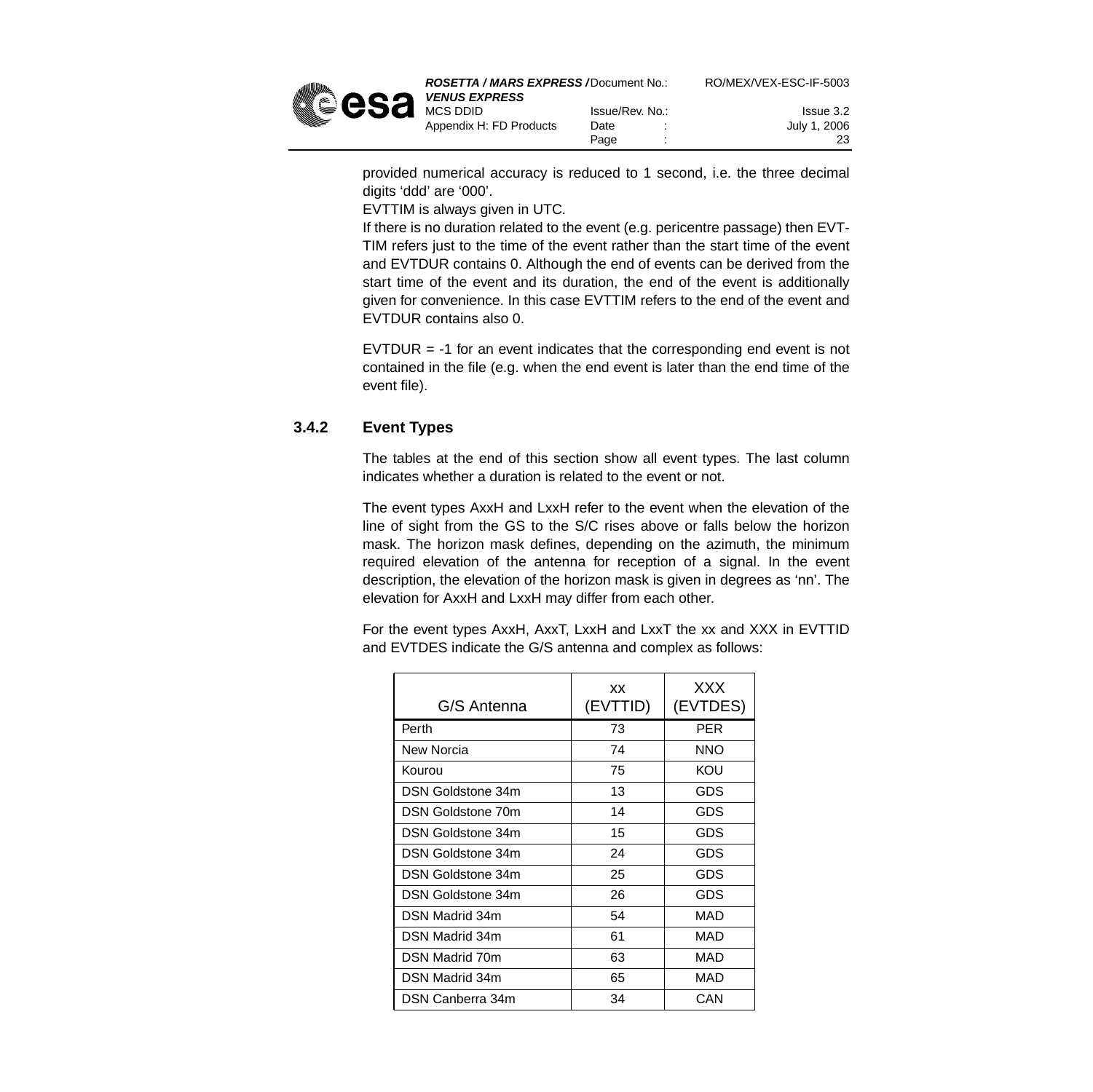**ROSETTA / MARS EXPRESS /** Document No. : RO/MEX/VEX-ESC-IF-5003



**VENUS EXPRESS** MCS DDID **ISSUE/Rev. No. :** ISSUE ISSUE 3.2 Appendix H: FD Products Date : The Sulvey of Appendix H: FD Products Date : July 1, 2006

Page : 24

| G/S Antenna      | XX<br>(EVTTID) | <b>XXX</b><br>(EVTDES) |
|------------------|----------------|------------------------|
| DSN Canberra 34m | 42             | CAN                    |
| DSN Canberra 70m | 43             | CAN                    |
| DSN Canberra 34m | 45             | CAN                    |

The four event types LGPS, LGMS, LGPE and LGME refer to the coverage of the low gain antennas. This event type is provided only on request. The coverage refers to a G/S or the centre of the Earth. This is indicated by the acronym 'XXX' in the event description which is either a G/S (same definition as in the event description for acquisition and loss of signal is used) or 'EAR' for Earth.

The event types AxxH, AxxT, LxxH, LxxT indicate when the line of sight to the S/C reaches the given elevation at the G/S. These events do not indicate whether a TM/TC link is possible, as further events have to be considered like occultation, opposition or conjunction.

The event types ALHM and LLHM refer to the event when the elevation of the line of sight from the lander to the S/C rises above or falls below the horizon mask. The horizon mask defines, depending on the azimuth, the minimum required elevation of the orbiter direction for reception of a signal. In the event description, the elevation of the horizon mask is given in degrees as 'nn'. In the beginning, the horizon mask is not known and 'nn' will always be zero. If a horizon mask derived from actual visibility times will become available, it will be used for these events. In that case, the elevation for ALHM and LLHM may differ from each other. AL10 and LL10 are given, when the elevation of the line of sight rises above and falls below 10 degrees. The entry 'XXX' in EVTDES of types ALHM, AL10, LLHM and LL10 gives the identification for the lander. BE2 is used for Beagle-2, MRA and MRB for Mars Rover A and Mars Rover B.

The event types ALFn and ALRn refer to the event when the forward link (i.e. Mars Express Melacom to Beagle2) or return link (i.e. Beagle2 to Mars Express Melacom) become available with a bit rate of  $2<sup>n</sup>$  kbps and, at the same time, the aspect angles on both antennas (i.e. line of sight from Beagle2 to Mars Express w.r.t. Beagle2 antenna boresight and line of sight from Mars Express to Beagl2 w.r.t. Melacom antenna boresight) are below 70 degrees. Possible values for n are 1 to 7 for the return link, and 1 and 3 for the forward link. Event types LLFn and LLRn are the corresponding end events, i.e. correspond to the times when the forward or return links become unavailable. The events are computed based on a default S/C nadir pointing attitude and on a Beagle2 antenna pointing direction towards the local zenith. In the event descriptions, bit rate in kbps (x= 2 ,4, 8, 16, 32, 64 or 128), range in km (rrrrr) and line of sight direction from lander to S/C as azimuth in degree (zzz.z) and elevation in degree (ee.e) at the corresponding event time are provided.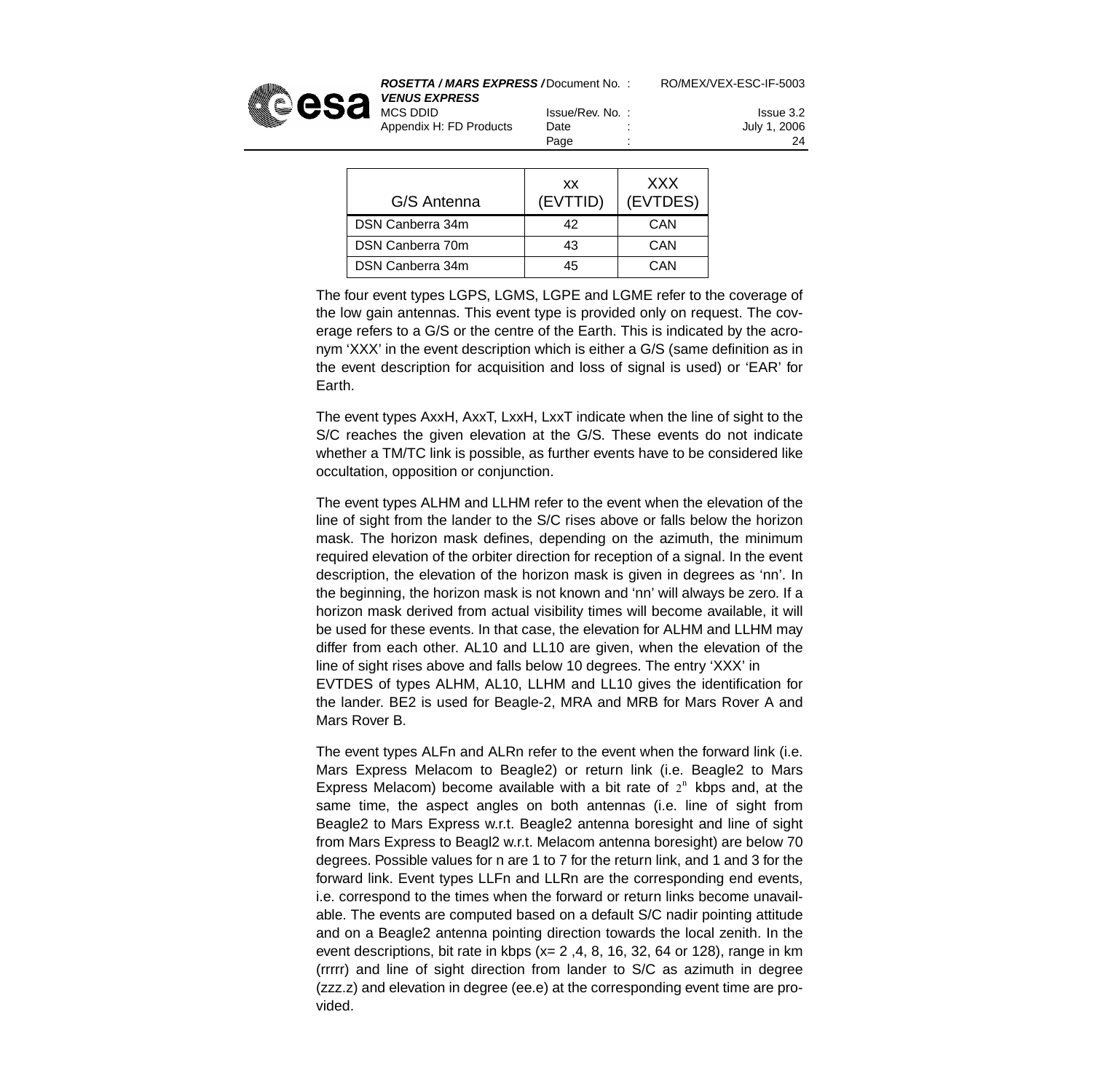

Type MOCS and MOCE refer to the event, when the line of sight from the centre of the Earth to the S/C starts and ends to be occulted by Mars. With MOCS some additional parameters are given:

rrr.rr,ddd.dd are right ascension from 0 to 360 and declination from -90 to +90 in degrees of the line of sight from the centre of the Earth to the S/C at start or end of occultation.

xxx.xx,yyy.yy are planetocentric longitude from 0 to 360 degrees eastward and planetocentric latitude from -90 to +90 degrees of the occulted Mars point. This is the point where the line of sight is tangential to the Martian surface at start or end of occultation. zzz is the Sun zenith angle in degrees for the occulted Mars point at start or end of occultation.

Types MO2S and MO2E refer to the event, when the smallest distance between the surface of Mars and the line of sight from the centre of the Earth to the S/C drops below or rises above 200 km. Additional parameters are given:

rr.rr,dd.dd are right ascension and declination in degrees of the line of sight from the centre of the Earth to the S/C at event time.

xxx.xx,yyy.yy are planetocentric longitude from 0 to 360 degrees eastward and planetocentric latitude from -90 to +90 degrees of the point on the line of sight where the distance to the surface of Mars is 200 km. zzz is the Sun zenith angle in degrees for that point at event time.

Types LTCS and LTCE refer to the event, when the telecommand link between the G/S and the S/C is interrupted due an occultation by the Earth Moon. Types LTMS and LTME refer to the event, when the telemetry link is interrupted due an occultation by the Earth Moon. The G/S of the event is given as XXX in the event description with the same meaning as for the AOS/ LOS events. For details on the computation of the events, see reference [RD-14].

Types POCS and POCE refer to the events, when the line of sight from the centre of the Earth to the S/C starts and ends to be occulted by the Mars Moon Phobos. Types DOCS and DOCE refer to the events, when the line of sight from the centre of the Earth to the S/C starts and ends to be occulted by the Mars Moon Deimos. For the computation of the events, a spherical shape of the Mars Moons is assumed. The radius is an estimate of the semi major axis of the body ellipsoid (13.4 km for Phobos, 7.5 km for Deimos) augmented by an error radius of 30 km for Phobos and 100 km for Deimos to account for uncertainties in the moon's positions. For details on the computation of the events, see reference [RD-15].

Types PENS and UMBS refer to the event, when the S/C enters the penumbra and umbra of the body indicated by xxx. The entry xxx can be either 'MAR' for Mars, 'PHO' for Phobos or 'DEI' for Deimos. The events PENE and UMBE indicate the exit from penumbra and umbra. For the computation of the events, a spherical shape is assumed. For Mars, the radius is equal to the equatorial radius of the ellipsoid. For Phobos and Deimos an augmented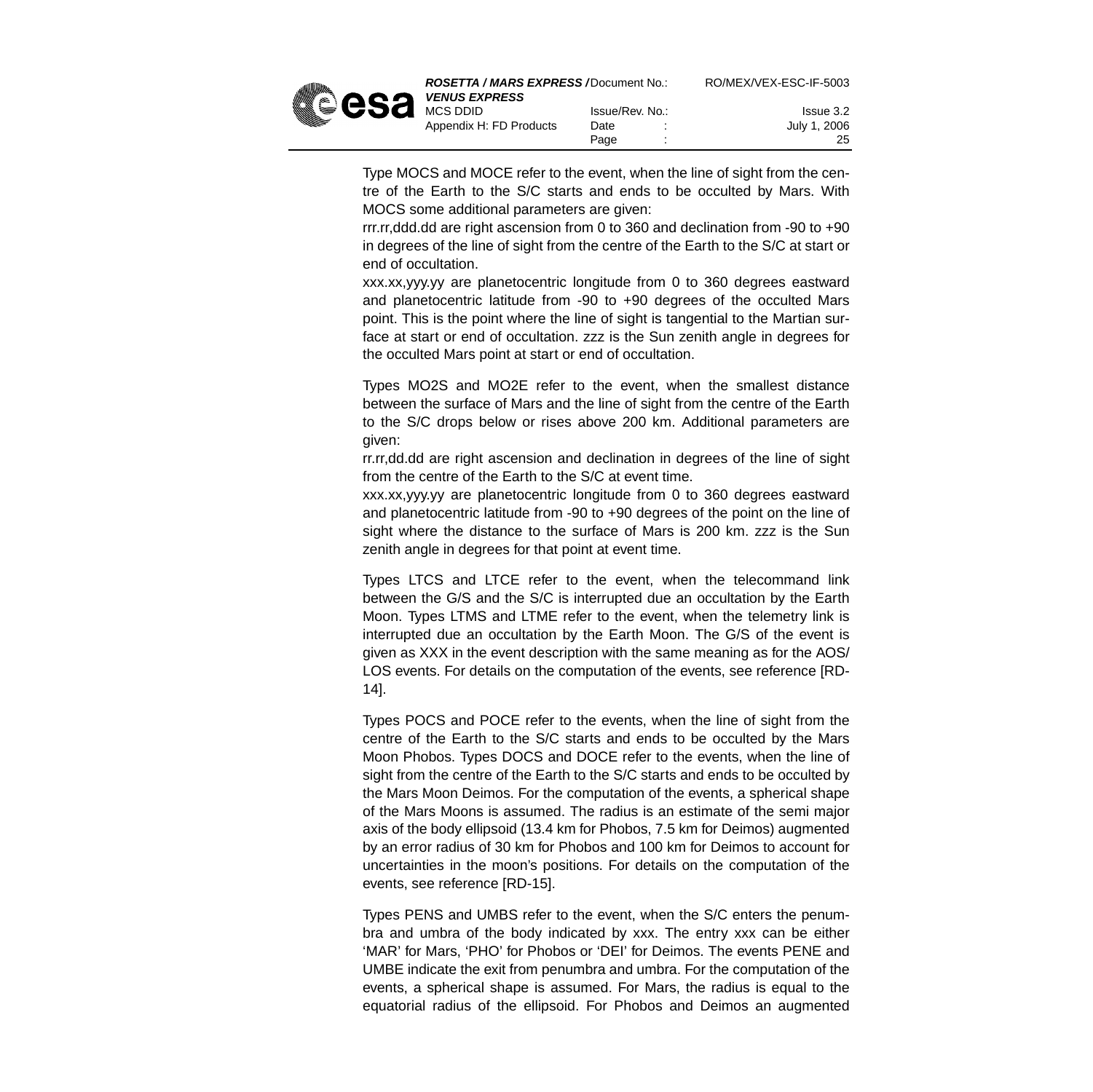| <b>ROSETTA / MARS EXPRESS / Document No. :</b> |                 | RO/MEX/VEX-ESC-IF-5003 |
|------------------------------------------------|-----------------|------------------------|
| <b>S2</b> VENUS EXPRESS                        | Issue/Rev. No.: | Issue 3.2              |
| Appendix H: FD Products                        | Date            | July 1, 2006           |
|                                                | Page            | 26                     |

radius is used as defined in the description to the event types POCS, POCE, DOCS, DOCE (see above).

Types SCDS and SCDE refer to the event, when the Sun/Earth/Spacecraft angle (SESC) falls below the limit where safe TM downlink is guaranteed. The nominal value for this estimate is 3 degrees according to [RD-6]. The actually used value 'n' is provided in the event description. This event type is provided depending on the G/S when the S/C is near the Earth. Far from the Earth, only one event type refering to the centre of the Earth is provided. This is indicated by the acronym 'XXX' which is either a G/S (same definition as in the event description for acquisition and loss of signal is used) or 'EAR' for Earth. For details of the involved algorithms see [RD-10].

Types SCUS, SOUS, SCUE and SOUE refer to the event, when the Sun/ Spacecraft/Earth angle (SSCE) falls below the limit where safe TC uplink via HGA or MGA is guaranteed. The nominal value for this estimate is 5 degrees. The actually used value 'n' is provided in the event description. As for SCDS and SCDE, this event type is given either w.r.t. a G/S or the Earth depending on the S/C-Earth distance.

The event types MPER and MAPO refer to the event, when the S/C crosses the line of apsides. This event is defined by the time when the osculating true anomaly measured from -180 degrees to +180 degrees changes sign (For a detailed description of this event type refer to [RD-7]). The number 'nnnn' in the event description provides the current orbit number. Orbit numbers are incremented by one with each apocentre passage starting from the first apocentre after orbit insertion. For each event of type MPER, also the subsatellite point (xxx.xx,yyy.yy) in planetocentric longitude from 0 to 360 degrees and planetocentric latitude between -90 and +90 degrees and the Sun zenith angle zz of the subsatellite point in degrees are given.

Types KMDS and KMAS, 'x km descend' and 'x km ascend', refer to the event when the height of the S/C position above the Mars reference ellipsoid drops below or rises above x km. Events are provided for heights of 800 km, 1200 km, 2000 km and 4000 km (i.e. x is either '800', '1200', '2000' or '4000').

All events of type AxxH, LxxH, AxxT, LxxT, MOCS, MOCE, POCS, POCE, DOCS, DOCE, SCDS, SCDE, SCUS, SCUE, SOUS, SOUE refer to a purely geometrical situation. All considerations concerning related start and end times of TM and TC have to take into account additionally the one way light time.

Types NPSS and NPNS indicate the times in the mission, when the pointing of the x axis has to switch from North to South (NPSS) or from South to North (NPNS) in order to avoid Sun incidence on the S/C -x face in nadir pointing mode around Mars.

In nadir pointing mode, with the x axis perpendicular to the ground track, the angle between the S/C -x axis and the Sun direction varies around the peri-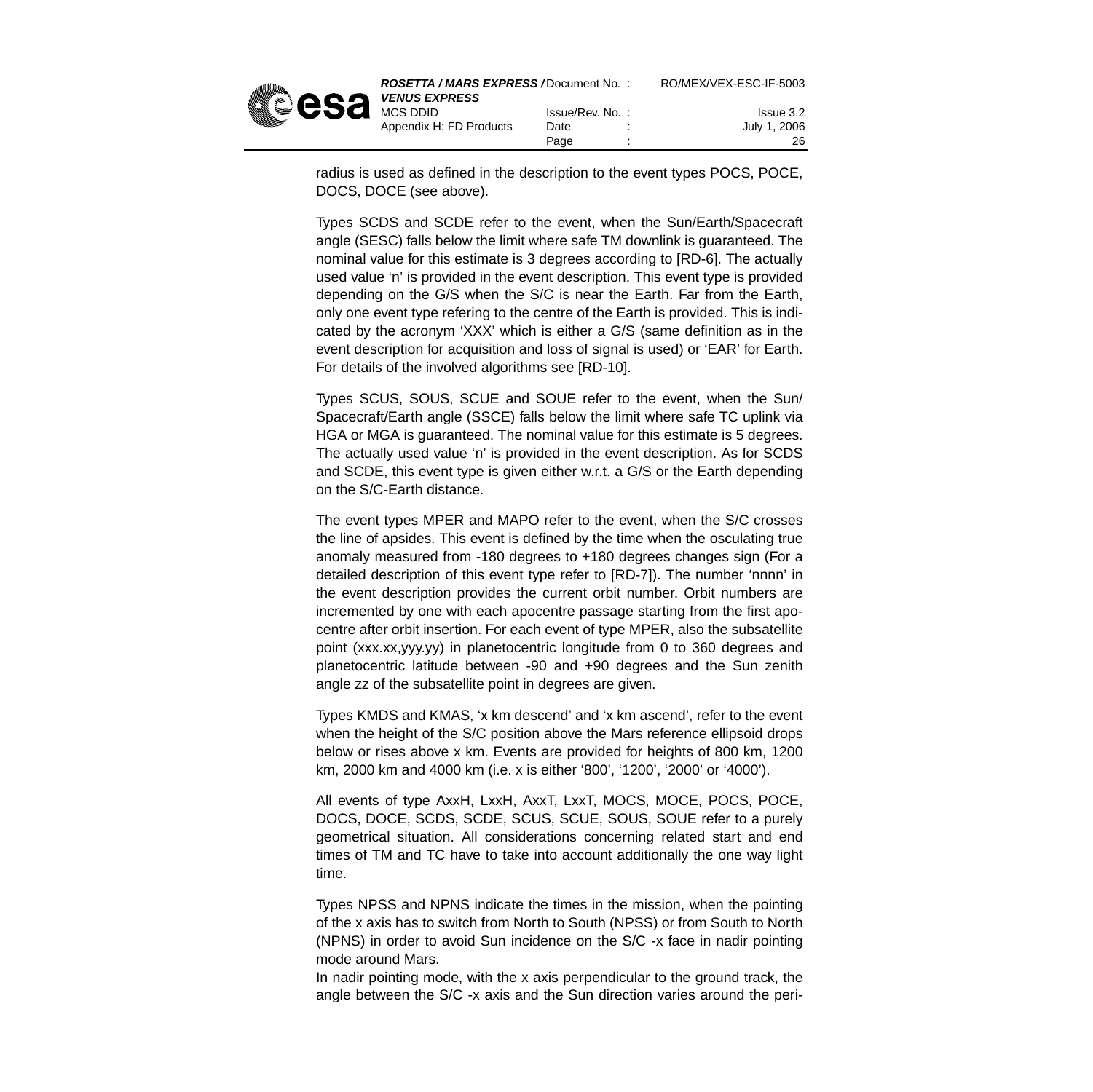

| <b>ROSETTA / MARS EXPRESS / Document No.:</b> |                 | RO/MEX/VEX-ESC-IF-5003 |              |
|-----------------------------------------------|-----------------|------------------------|--------------|
| <b>VENUS EXPRESS</b>                          |                 |                        |              |
| MCS DDID                                      | Issue/Rev. No.: |                        | Issue 3.2    |
| Appendix H: FD Products                       | Date            |                        | July 1, 2006 |
|                                               | Page            |                        |              |

centre by some degrees (e.g. at the switching time around mid March 2004 about 5 degrees). This means that there is not a single date and time to switch to the correct x axis pointing or, conversely, depending on the duration of the nadir pointing, it might therefore not be possible, to avoid Sun incidence on the S/C -x face during a complete pericentre passage in nadir pointing mode (neither with North nor with South pointing option). Instead, the duration of the nadir pointing has to be reduced or a small Sun incidence must be tolerated.

The events are calculated as follows: At the beginning of the mission the S/C x axis must be North pointing, i.e. close to the orbital North pole. The Sun incidence on the S/C -x face is then calculated at each pericentre assuming nadir pointing mode and the first pericentre is noted when the x axis has to switch from North to South pointing to avoid Sun incidence on the -x face exactly at pericentre. An event 'NPSS' is then inserted at the time of the preceding apocentre that indates the required switch from North to South. The event 'NPNS' for switching back to North is inserted at the apocentre time before the pericentre where the switch back to North is required

Types EPSS and EPNS indicate the date and time, where the S/C y axis direction has to change from ecliptic North to South and from South to North in order to minimise Sun incidence on the S/C +z face. There is a considerable time span around the switching time where a small Sun incidence angle can not be avoided, neither with North nor with South pointing option. The event is calculated such, that the option with the smallest incidence angle is chosen. The computation of the event time is based on the direction of the ecliptic pole which is used by the AOCMS onboard software, not on the true ecliptic pole.

Types NPSS, NPNS, EPSS and EPNS refer only to the corresponding geometrical conditions as described above. The times may differ from the actual switching times as commanded by the Flight Control Team.

The long term planning event file (ADID=EMEXEVTF) contains only the following subset of event types: AxxH, AxxT, MO2S, MOCS, POCS, DOCS, LTCS, LTMS, PENS, UMBS, SCDS, SCUS, SOUS, MPER, MAPO with their corresponding end times, pointing switching events (NPSS, NPNS, EPSS, EPNS) and KMDS, KMAS.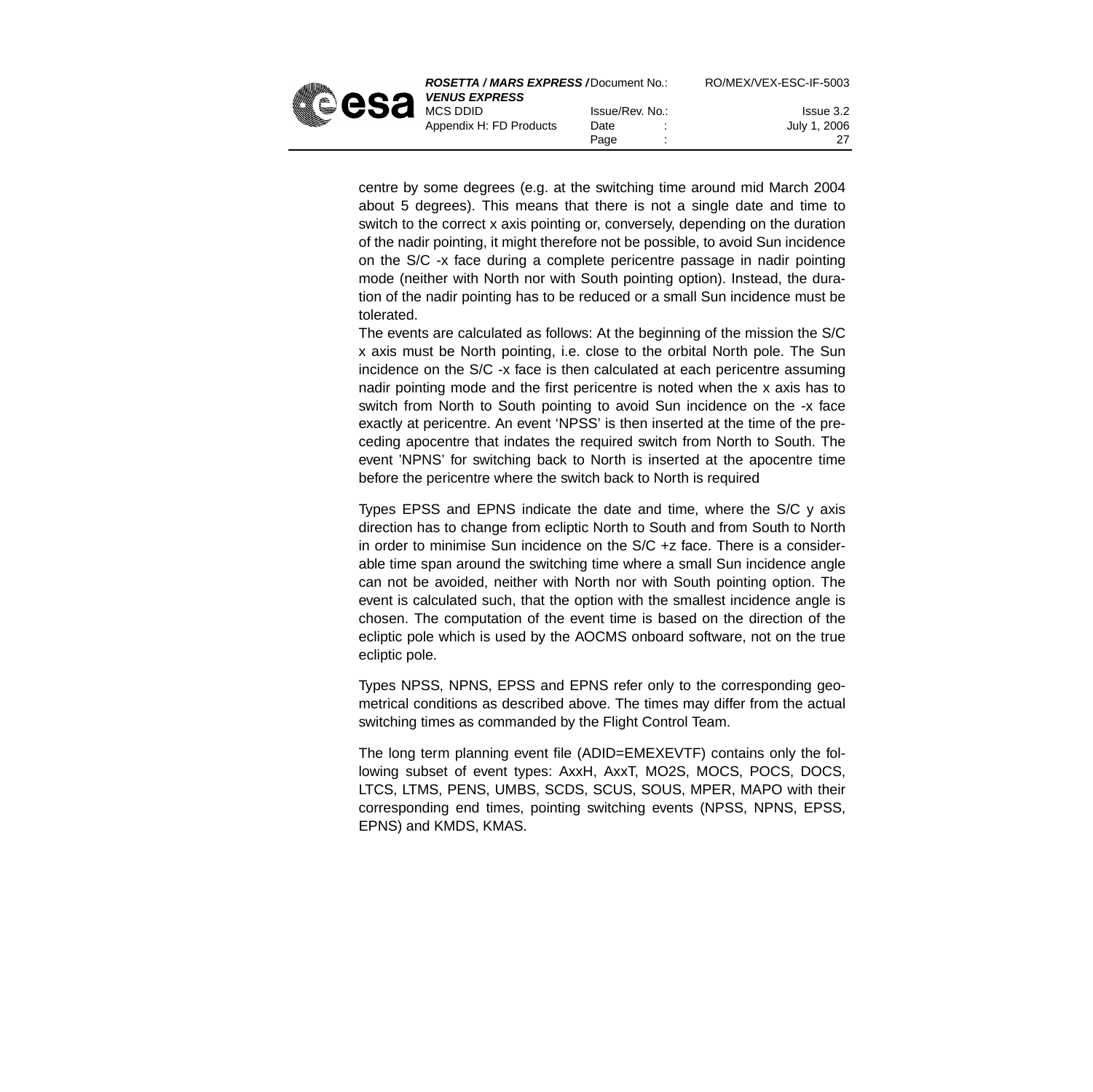| <b>EVTTID</b>     | <b>Event Type</b>                                                                | <b>EVTDES</b>                                                                        | <b>Duration until</b>                                                              |
|-------------------|----------------------------------------------------------------------------------|--------------------------------------------------------------------------------------|------------------------------------------------------------------------------------|
| AxxH              | Acquisition of Signal at ground<br>station with elevation angle nn               | XXX AOS nn                                                                           | XXX LOS nn                                                                         |
| AxxT              | Acquisition of Signal 10<br>degrees at ground station                            | XXX AOS 10                                                                           | XXX LOS 10                                                                         |
| <b>ALHM</b>       | Acquisition of signal at landing<br>site from orbiter with elevation<br>angle nn | xxx_AOS_nn                                                                           | xxx_LOS_nn                                                                         |
| <b>AL10</b>       | Acquisition of signal 10<br>degrees at landing site from<br>orbiter              | xxx_AOS_10                                                                           | xxx_LOS_10                                                                         |
| <b>ALFn</b>       | Acquisition of B2 forward link<br>with $2n$ kbps                                 | BE2 AOS TC xKBPS / RN rrrrr /<br>AZ_zzz.z_/_ELV_ee.e                                 | BE2 LOS TC xKBPS / RN rrrrr /<br>_AZ_zzz.z_/_ELV_ee.e                              |
| ALRn              | Acquisition of B2 return link<br>with $2n$ kbps                                  | BE2_AOS_TM_xKBPS_/_RN_rrrrr_/<br>AZ_zzz.z_/_ELV_ee.e                                 | BE2_LOS_TM_xKBPS_/_RN_rrrrr_/<br>_AZ_zzz.z_/_ELV_ee.e                              |
| <b>LGPS</b>       | low gain antenna +Z coverage<br>start                                            | XXX_COV_LGA_+Z_START                                                                 | XXX_COV_LGA_+Z_END                                                                 |
| <b>LGMS</b>       | low gain antenna -Z coverage<br>start                                            | XXX_COV_LGA_-Z_START                                                                 | XXX_COV_LGA_-Z_END                                                                 |
| <b>OMAS</b>       | orbit manoeuvre start                                                            | ORB_MAN_START                                                                        | ORB_MAN_END                                                                        |
| <b>SMAS</b>       | slew manoeuvre start                                                             | SLEW_MAN_START                                                                       | SLEW_MAN_END                                                                       |
| <b>WOLS</b>       | wheel offloading start                                                           | WHEEL OFFL START                                                                     | WHEEL OFFL END                                                                     |
| <b>FPAS</b>       | entry into FPAP                                                                  | FPAP START                                                                           | FPAP END                                                                           |
| <b>FPIS</b>       | entry into FPIP                                                                  | FPIP START                                                                           | FPIP END                                                                           |
| MO <sub>2</sub> S | Mars occultation 200 km start                                                    | OCC_MARS_200KM_START_/_<br>RA_rrr.rr_/_DE_ddd.dd_/_<br>OMP_(xxx.xx,yyy.yy)_/_SZA_zzz | OCC_MARS_200KM_END_/_<br>RA_rrr.rr_/_DE_ddd.dd_/_<br>OMP_(xxx.xx,yyy.yy)_/_SZA_zzz |



RO/MEX/VEX-ESC-IF-5003

Issue 3.2<br>July 1, 2006<br>28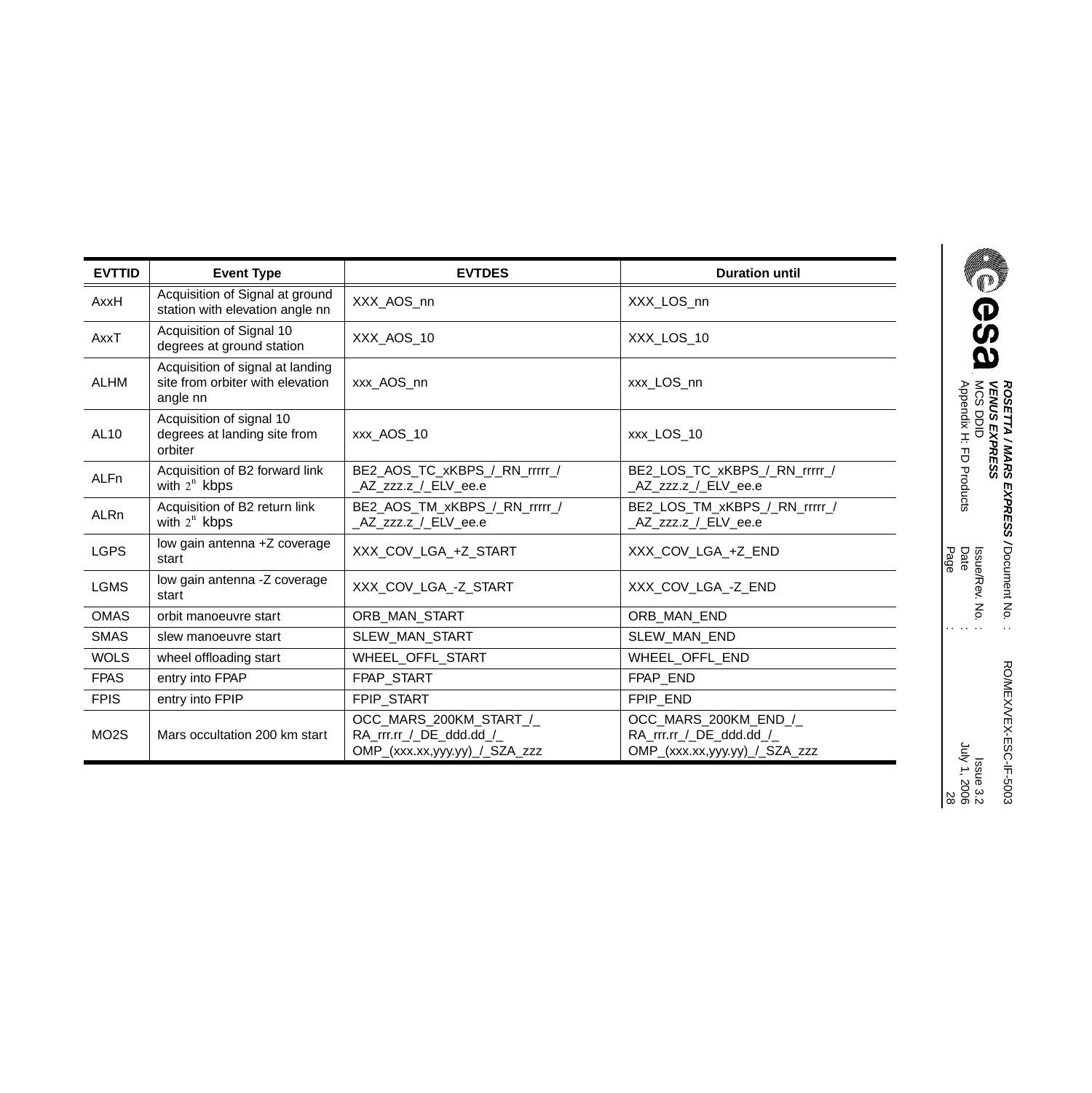| <b>EVTTID</b> | <b>Event Type</b>                                              | <b>EVTDES</b>                                               | <b>Duration until</b>                                     |
|---------------|----------------------------------------------------------------|-------------------------------------------------------------|-----------------------------------------------------------|
|               |                                                                |                                                             |                                                           |
| <b>MOCS</b>   |                                                                | OCC_MARS_START_/_                                           | OCC_MARS_END_/_                                           |
|               | Mars occultation start                                         | RA_rrr.rr_/_DE_ddd.dd_/_<br>OMP_(xxx.xx,yyy.yy)_/_SZA_zzz   | RA_rrr.rr_/_DE_ddd.dd_/_<br>OMP_(xxx.xx,yyy.yy)_/_SZA_zzz |
|               |                                                                |                                                             |                                                           |
| <b>POCS</b>   | Phobos occultation start                                       | OCC PHOBOS START                                            | OCC PHOBOS END                                            |
| <b>DOCS</b>   | Deimos occultation start                                       | OCC DEIMOS START                                            | OCC DEIMOS END                                            |
| <b>LTCS</b>   | start of TC link interruption due<br>to Earth Moon occultation | XXX_OCC_MOON_TC_START                                       | XXX_OCC_MOON_TC_END                                       |
| <b>LTMS</b>   | start of TM link interruption due<br>to Earth Moon occultation | XXX OCC MOON TM START                                       | XXX OCC MOON TM END                                       |
| <b>PENS</b>   | penumbra start                                                 | xxx_PENUMBRA_START                                          | <b>xxx PENUMBRA END</b>                                   |
| <b>UMBS</b>   | umbra start                                                    | xxx_UMBRA_START                                             | xxx_UMBRA_END                                             |
| <b>SCDS</b>   | S/C conjunction (SESC n<br>degrees) start                      | XXX_CON_START_SESC_n                                        | XXX CON END SESC n                                        |
| <b>SCUS</b>   | S/C conjunction (SSCE n<br>degrees) start                      | XXX_CON_START_SSCE_n                                        | XXX CON END SSCE n                                        |
| SOUS          | S/C opposition (SSCE n<br>degrees) start                       | XXX_OPP_START_SSCE_n                                        | XXX_OPP_END_SSCE_n                                        |
| <b>KMDS</b>   | x km descend                                                   | x_KM_DESCEND                                                | x_KM_ASCEND                                               |
| <b>MPER</b>   | pericentre passage                                             | PERICENTRE_PASSAGE_nnnn_/_<br>SSP_(xxx.xx,yyy.yy)_/_SZA_zzz | n/a                                                       |
| <b>MAPO</b>   | apocentre passage                                              | APOCENTRE_PASSAGE_nnnn                                      | n/a                                                       |
| LxxH          | Loss of signal at ground station<br>with elevation angle nn    | XXX LOS nn                                                  | n/a                                                       |
| LxxT          | Loss of signal 10 degrees at<br>ground station                 | XXX_LOS_10                                                  | n/a                                                       |



ROSETTA / MARS EXPRESS / Document No.<br>
UENUS EXPRESS<br>
SUBDID<br>
Appendix H: FD Products<br>
Date<br>
Appendix H: FD Products<br>
Date Appendix H: FD Products Date : July 1, 2006 MCS DDID ISSUE ISSUE/Rev. No.: ISSUE 3.2 **VENUS EXPRESS ROSETTA / MARS EXPRESS /**Issue/Rev. No.:<br>Date<br>Page

Document No.: RO/MEX/VEX-ESC-IF-5003 ROMEXVEX-ESC-IF-5003

Page : 29

Issue 3.2<br>July 1, 2006<br>29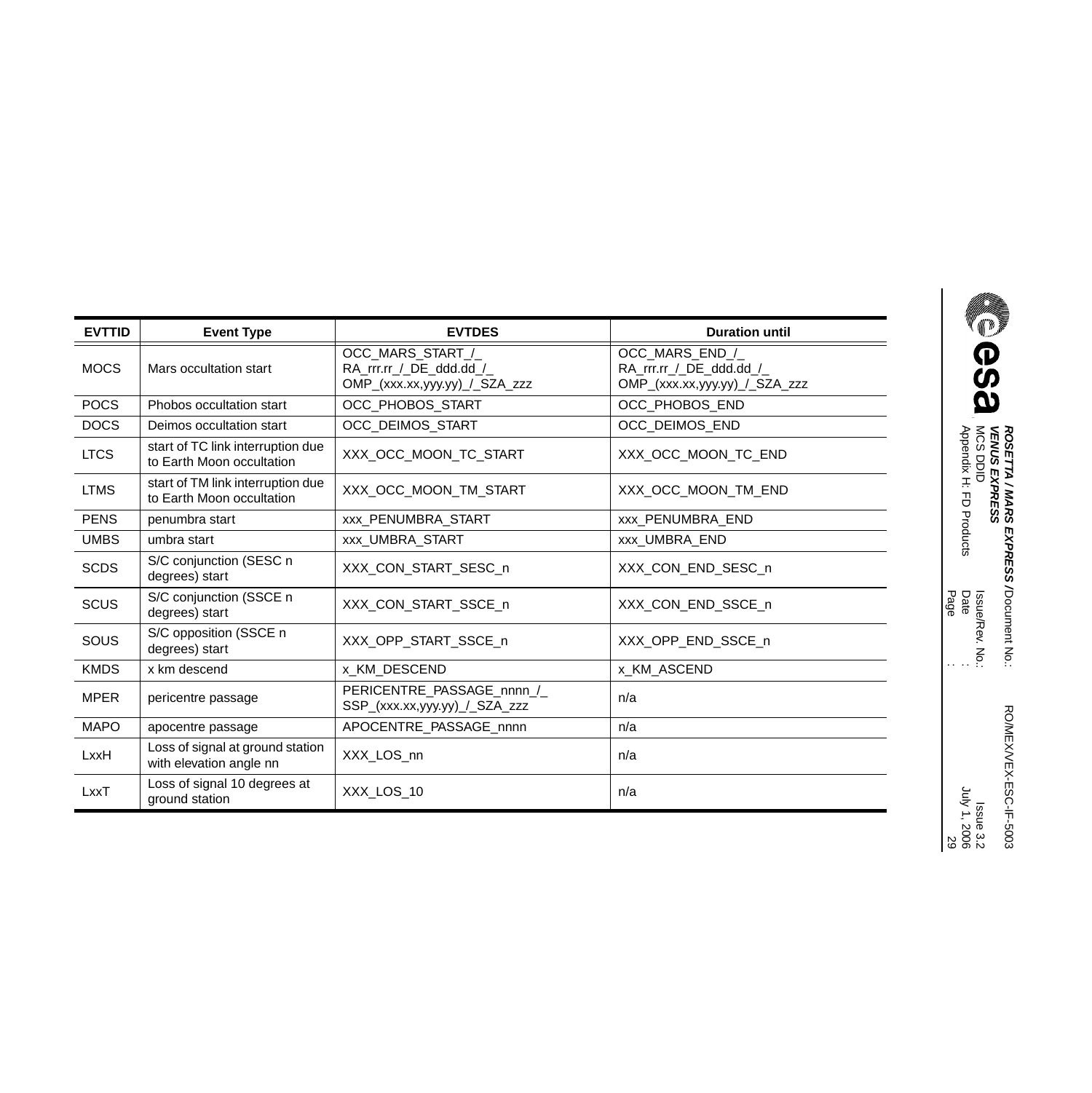| <b>EVTTID</b>     | <b>Event Type</b>                                                         | <b>EVTDES</b>                                                                     | <b>Duration until</b> |
|-------------------|---------------------------------------------------------------------------|-----------------------------------------------------------------------------------|-----------------------|
| <b>LLHM</b>       | Loss of signal at landing site<br>from orbiter with elevation<br>angle nn | xxx_LOS_nn                                                                        | n/a                   |
| <b>LL10</b>       | Loss of signal 10 degrees at<br>landing site from orbiter                 | xxx_LOS_10                                                                        | n/a                   |
| <b>LLFn</b>       | Loss of B2 forward link with $2n$<br>kbps                                 | BE2 LOS TC xKBPS / RN rrrrr /<br>_AZ_zzz.z_/_ELV_ee.e                             | n/a                   |
| <b>LLRn</b>       | Loss of B2 return link with $2n$<br>kbps                                  | BE2_LOS_TM_xKBPS_/_RN_rrrrr_/<br>AZ_zzz.z_/_ELV_ee.e                              | n/a                   |
| <b>LGPE</b>       | low gain antenna +Z coverage<br>end                                       | XXX COV LGA +Z END                                                                | n/a                   |
| <b>LPME</b>       | low gain antenna -Z coverage<br>end                                       | XXX_COV_LGA_-Z_END                                                                | n/a                   |
| <b>OMAE</b>       | orbit manoeuvre end                                                       | ORB MAN END                                                                       | n/a                   |
| <b>SMAE</b>       | slew manoeuvre end                                                        | <b>SLEW MAN END</b>                                                               | n/a                   |
| <b>WOLE</b>       | wheel offloading end                                                      | WHEEL OFFL END                                                                    | n/a                   |
| <b>FPAE</b>       | exit from FPAP                                                            | FPAP_END                                                                          | n/a                   |
| <b>FPIE</b>       | exit from FPIP                                                            | FPIP END                                                                          | n/a                   |
| <b>MOCE</b>       | Mars occultation end                                                      | OCC MARS END /<br>RA_rrr.rr_/_DE_ddd.dd_/_<br>OMP_(xxx.xx,yyy.yy)_/_SZA_zzz       | n/a                   |
| MO <sub>2</sub> E | Mars occultation 200km end                                                | OCC MARS 200KM END /<br>RA_rrr.rr_/_DE_ddd.dd_/_<br>OMP_(xxx.xx,yyy.yy)_/_SZA_zzz | n/a                   |
| <b>POCE</b>       | Phobos occultation end                                                    | OCC_PHOBOS_END                                                                    | n/a                   |
| <b>PENE</b>       | penumbra end                                                              | xxx_PENUMBRA_END                                                                  | n/a                   |

Issue 3.2<br>July 1, 2006<br>2006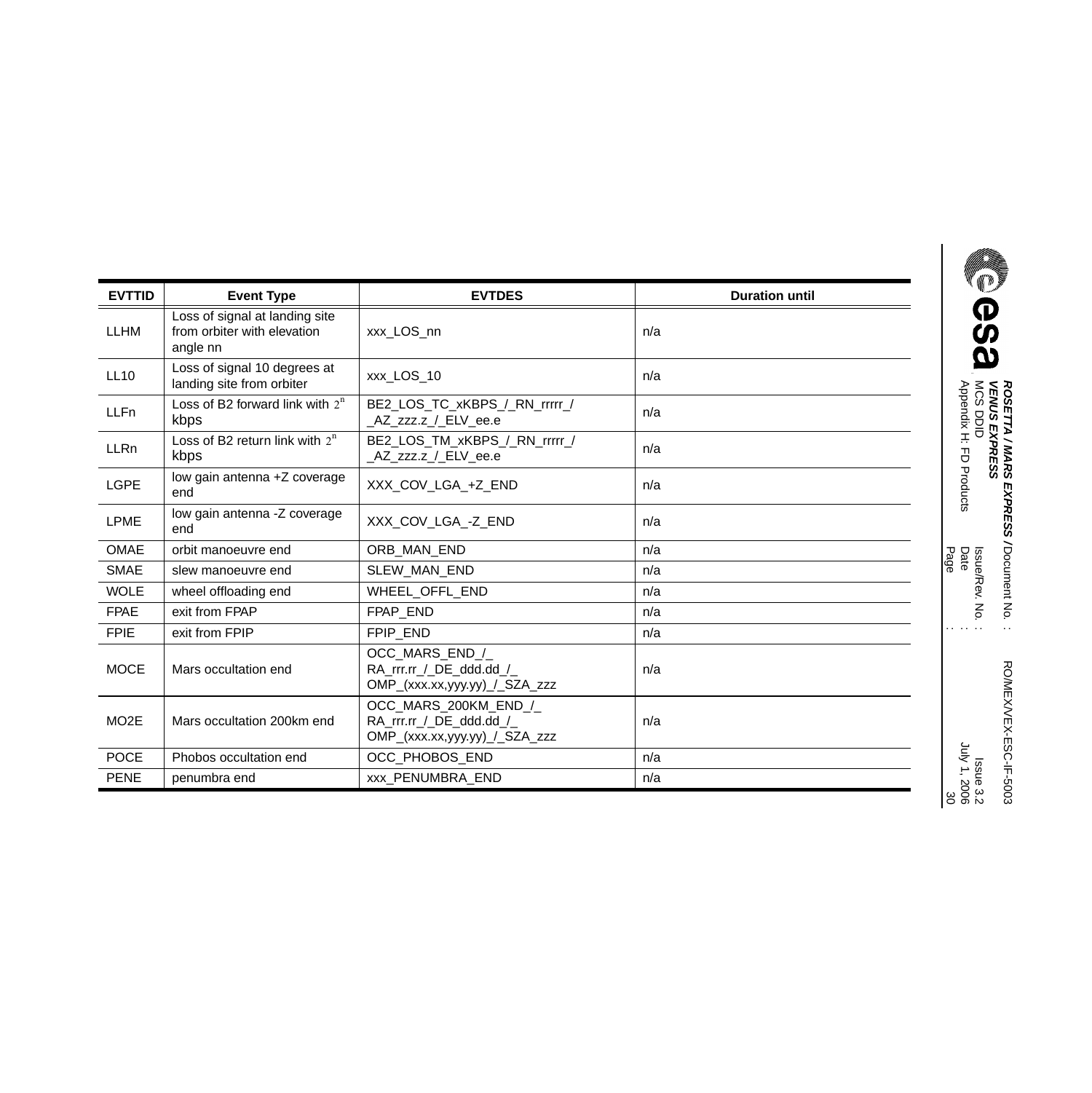| <b>EVTTID</b> | <b>Event Type</b>                                            | <b>EVTDES</b>                  | <b>Duration until</b> |
|---------------|--------------------------------------------------------------|--------------------------------|-----------------------|
| <b>DOCE</b>   | Deimos occultation end                                       | OCC_DEIMOS_END                 | n/a                   |
| <b>LTCE</b>   | end of TC link interruption due<br>to Earth Moon occultation | XXX_OCC_MOON_TC_END            | n/a                   |
| <b>LTME</b>   | end of TM link interruption due<br>to Earth Moon occultation | XXX_OCC_MOON_TM_END            | n/a                   |
| <b>UMBE</b>   | umbra end                                                    | xxx_UMBRA_END                  | n/a                   |
| <b>SCDE</b>   | S/C conjunction (SESC n<br>degrees) end                      | XXX_CON_END_SESC_n             | n/a                   |
| <b>SCUE</b>   | S/C conjunction (SSCE n<br>degrees) end                      | XXX_CON_END_SSCE_n             | n/a                   |
| <b>SOUE</b>   | S/C opposition (SSCE n<br>degrees) end                       | XXX OPP END SSCE n             | n/a                   |
| <b>KMAS</b>   | x km ascend                                                  | x_KM_ASCEND                    | n/a                   |
| <b>NPSS</b>   | x-axis pointing switch from<br>North to South                | NADIR_POINTING_X_N_TO_S_SWITCH | n/a                   |
| <b>NPNS</b>   | x-axis pointing switch from<br>South to North                | NADIR_POINTING_X_S_TO_N_SWITCH | n/a                   |
| <b>EPSS</b>   | y-axis pointing switch from<br>North to South                | EARTH_POINTING_Y_N_TO_S_SWITCH | n/a                   |
| <b>EPNS</b>   | y-axis pointing switch from<br>South to North                | EARTH_POINTING_Y_S_TO_N_SWITCH | n/a                   |



ROSETTA / MARS EXPRESS / Document No.<br>
UENUS EXPRESS<br>
SUBDID<br>
Appendix H: FD Products<br>
Date<br>
Appendix H: FD Products<br>
Date Appendix H: FD Products Date : July 1, 2006 MCS DDID ISSUE ISSUE/Rev. No.: ISSUE 3.2 **VENUS EXPRESS ROSETTA / MARS EXPRESS /**

Issue/Rev. No.:<br>Date<br>Page

Page : 31

Issue 3.2<br>July 1, 2006<br>31

Document No.: RO/MEX/VEX-ESC-IF-5003 ROMEXVEX-ESC-IF-5003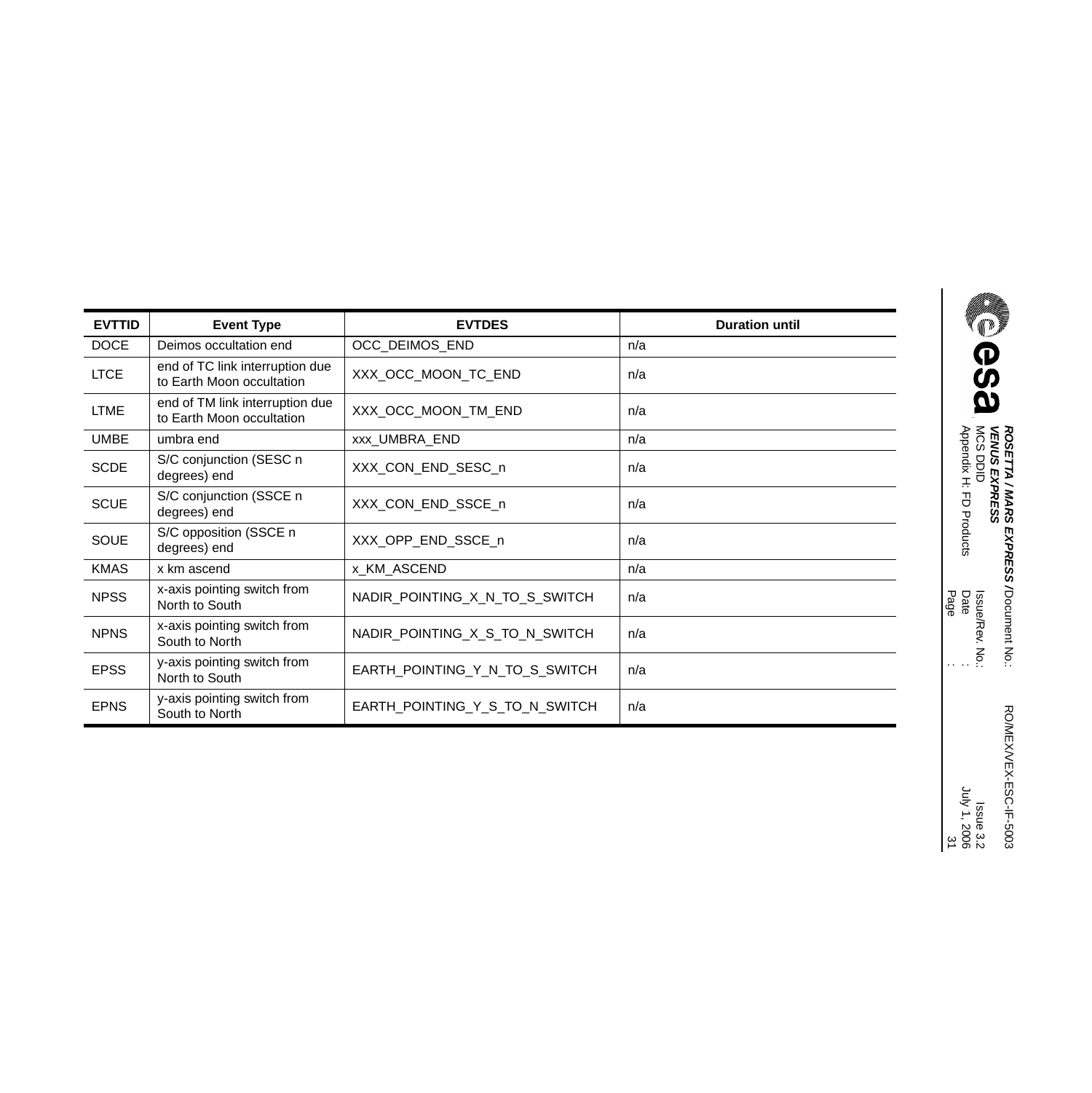**ROSETTA / MARS EXPRESS /** Document No. : RO/MEX/VEX-ESC-IF-5003



**VENUS EXPRESS** MCS DDID **ISSUE/Rev. No. :** ISSUE ISSUE 3.2 Appendix H: FD Products Date : The Contract Sully 1, 2006

## **3.5 Lander**

Information related to landers are provided in a lander file. It contains information for up to three landers. Its format is ASCII and it consists of three main parts, the main header, a daily header and a body part (see example below). The main header occurs at the top of the file and contains:

- start time of the time interval which is covered, the length of the covered time interval, the chosen stepsize for the discrete entries in the file
- general information of the S/C orbit around Mars, valid at the start time of the file: Mars centric state, orbital elements, osculating orbital period
- definition of Mars reference ellipsoid: equatorial radius, flattening coefficient
- Mars centric coordinates for up to three considered landers.

For each day, covered by the file, a daily header with subsequent body part is written. The daily header contains:

- the date in calender format
- S/C to Earth distance in AU at the time of the first entry in the following body part
- S/C to Sun distance in AU at the time of the first entry in the following body part

The body consists of a series of records provided at regular spaced discrete times. Each record contains columns with S/C data and columns with lander related data. The columns related to S/C data are (entries in brackets refer to the table header in the file):

- the time in UTC (HH:MM:SS)
- orbit number (ORB. REV.)
- osculating true anomaly in degrees of the S/C in its orbit (TA)
- direction of S/C as seen from the center of Mars in J2000 frame, given as right ascension in degrees (RA) and declination in degrees (DEC).
- Mars centric position of the S/C given in the rotating Mars frame as longitude in degrees (LONG), latitude in degrees (LAT) and height above reference ellipsoid in km (HEIGHT). The reference ellipsoid is defined by the constants given in the file header.The longitude is measured positive towards East.
- Sun-Mars-S/C angle in degrees (SMSC)

The columns related to lander data are:

• position of the S/C in the local lander horizon frame, i.e. azimuth in degrees (AZ), elevation in degrees (EL) and range in km (RANGE). The columns are empty, if the S/C is not visible from the lander.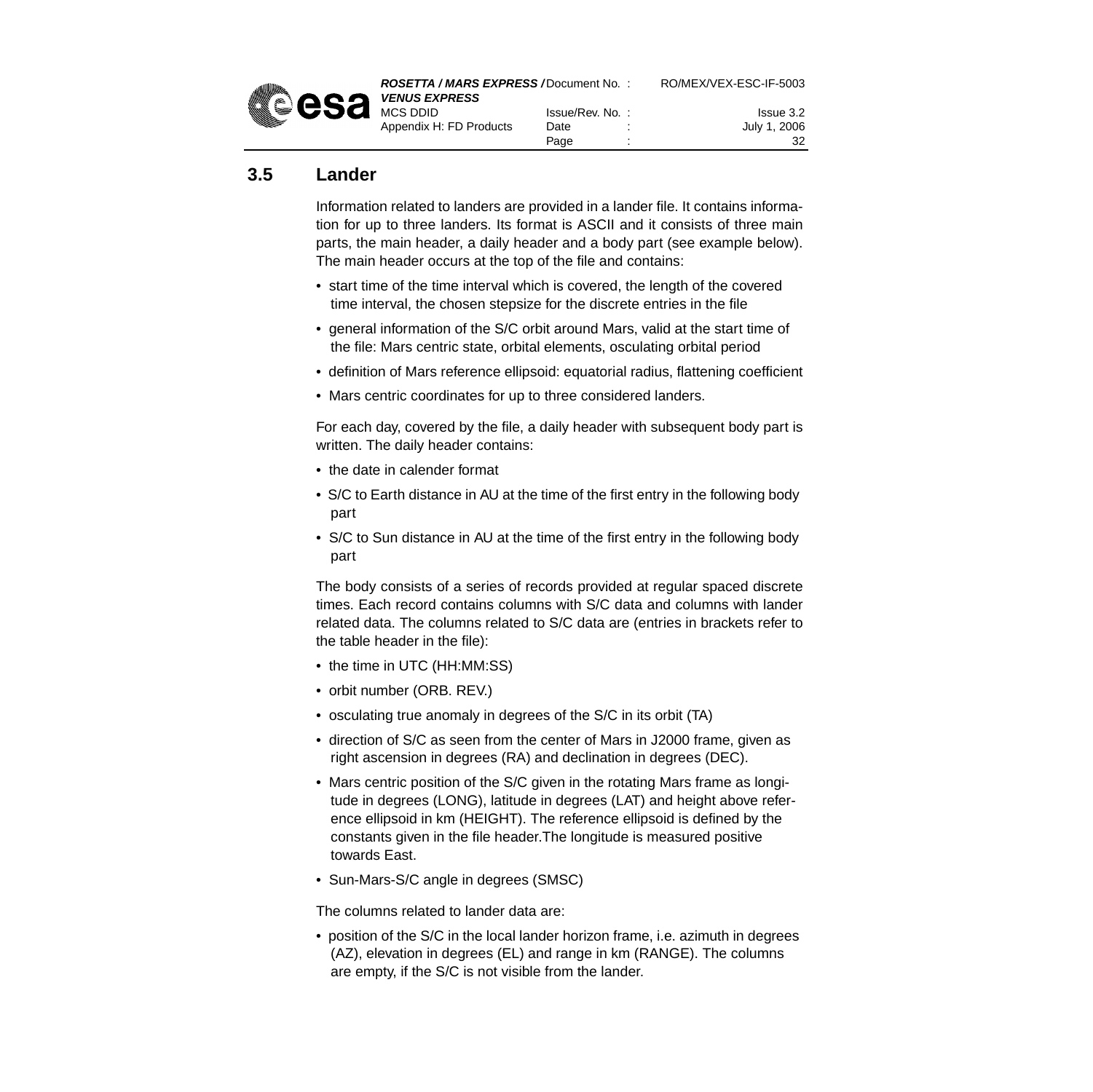

- direction of the Sun as seen from the lander in the local horizon frame, i.e. azimuth in degrees (AZS) and elevation in degrees (ELS).
- local time at landing site given as difference of longitude between the lander and the sub solar point, measured in degrees positive towards East between -180 and +180 (LOT).

The following page shows an example file for two landers. The dots in the line after 13:36:00 UTC indicate that several lines from the printout are omitted.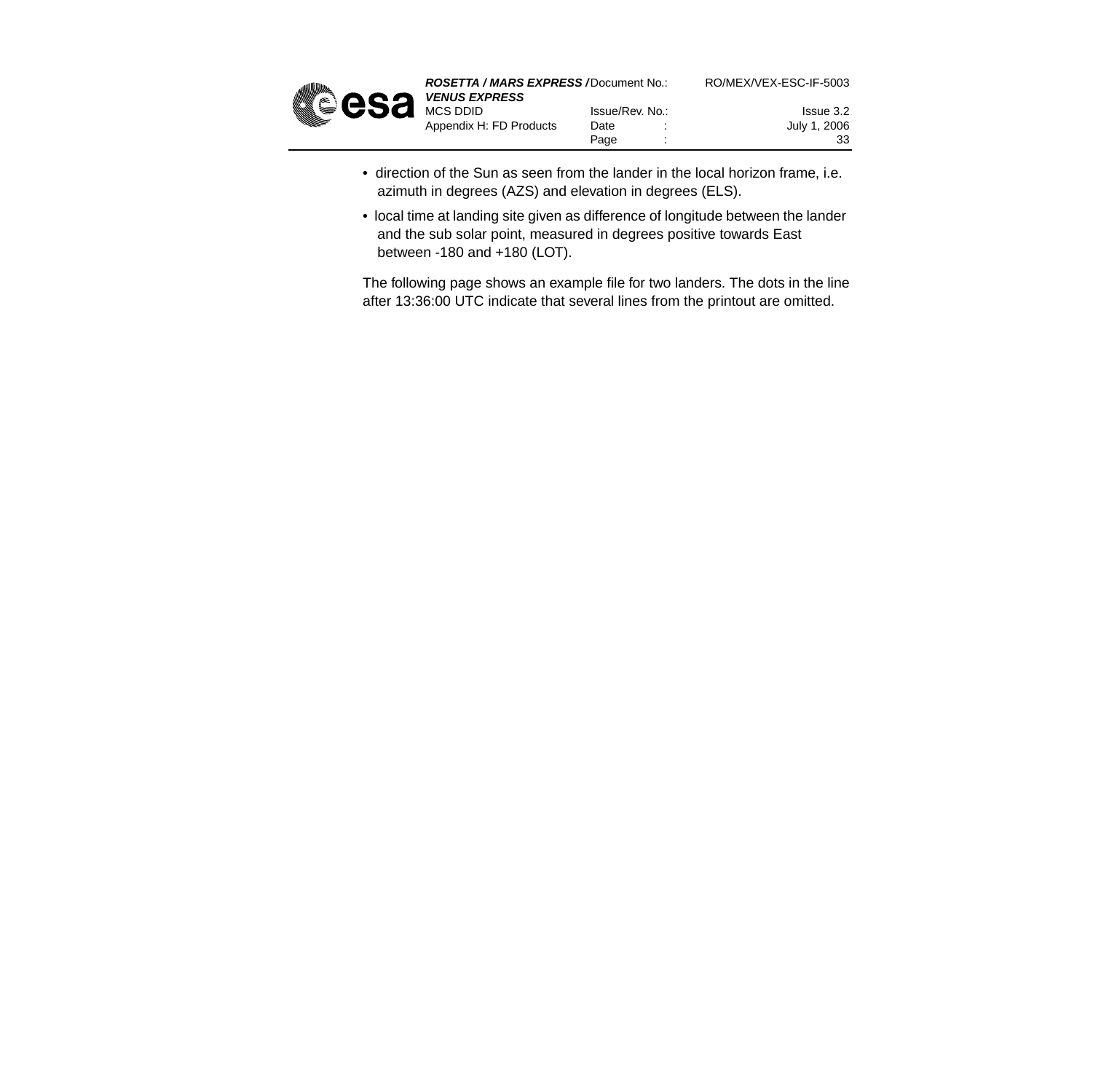| ೫                    |                            | VISIBILITY OF PLANETARY ORBITER FROM LANDER(S)                                                                                                                                                                                                                                                                                                                                                                                                                        |  |                                                |  |     |
|----------------------|----------------------------|-----------------------------------------------------------------------------------------------------------------------------------------------------------------------------------------------------------------------------------------------------------------------------------------------------------------------------------------------------------------------------------------------------------------------------------------------------------------------|--|------------------------------------------------|--|-----|
|                      | ORBITER: MEX               |                                                                                                                                                                                                                                                                                                                                                                                                                                                                       |  |                                                |  |     |
|                      | EPOCH (UTC)<br>EPOCH (TDB) | 2004/01/10 13:30: 0.000 DURATION (DAYS): 5.000 INCREMENT (S): 120<br>2004/01/10 13:31: 4.184                                                                                                                                                                                                                                                                                                                                                                          |  |                                                |  |     |
|                      |                            | FRAME: PLANET EQUATOR WITH X-DIRECTION AT ASCENDING NODE WRT J2000 EQUATOR                                                                                                                                                                                                                                                                                                                                                                                            |  |                                                |  |     |
|                      |                            | $\begin{array}{ccccccccc} \texttt{STATE RELATIVE TO} & \texttt{POSITION} & (\texttt{KM}) & = & 195.498963 & 834.433946 & -5377.880582 \\ \texttt{CENTRE OF MARS} & \texttt{VELOCITY} & (\texttt{KM/S}) & = & -1.817572 & -2.526305 & 1.188137 \\ \end{array}$                                                                                                                                                                                                         |  |                                                |  |     |
| $\ddot{\phantom{0}}$ |                            | ELEMENTS WRT PERICENTRE DISTANCE (KM) = 3645.942329<br>APOCENTRE DISTANCE (KM) = 14847.825506<br>SEMI MAJOR AXIS (KM) = 9246.883917<br>ECCENTRICITY = 0.605711<br>INCLINATION (DEG) = 86.296675<br>ARG. OF PERICENTRE (DEG) = 232.85062<br>$OSC. ORBITAL PERIOD (H) = 7.499028$<br>EQUATORIAL RADIUS OF MARS $=$ 3397.515000                                                                                                                                          |  |                                                |  |     |
| Page                 |                            | FLATTENING COEFFICIENT OF MARS = 0.006500                                                                                                                                                                                                                                                                                                                                                                                                                             |  |                                                |  |     |
|                      | COORDINATES OF 3 LANDER(S) | LANDER LONGITUDE LATITUDE RADIUS $X$ – KM $Y$ – KM $Z$ – KM LANDER<br>NUMBER $(DEG)^*$ (DEG) (KM)<br>1 90.000000 10.600000 3397.515 0.000 3339.538 624.977 BEAGLE 2<br>2 6.010000 -1.990000 3396.188 3375.484 355.373 -117.933 ATHENA ROVER HEMATITE TM20B<br>*LONGITUDE IS MEASURED POSITIVE TOWARDS THE EAST<br>MEX ORBIT G3UB S/C TO EARTH IN AU: 1.19676 S/C TO SUN IN AU: 1.48660<br>SMSC = ANGLE SUN-MARS-S/C AZS, ELS = AZIMUTH/ELEVATION SUN LOT = LOCAL TIME |  | NAME<br>---------- DATE: 2004/01/10 ---------- |  |     |
|                      |                            | -------- ---- --- --------------MARSCENTRIC-----------       -------------BEAGLE 2------------- -------------ROVER                                                                                                                                                                                                                                                                                                                                                    |  |                                                |  |     |
|                      |                            | UTC   ORB.   TA   RA DEC SMSC LONG LAT HEIGHT   AZ EL RANGE AZS ELS LOT   AZ EL RANGE AZS ELS LOT<br>$HH:MM:SS REV. DEG $ DEG DEG DEG DEG DEG* DEG KM   DEG DEG KM DEG DEG DEG DEG DEG DEG KM DEG DEG                                                                                                                                                                                                                                                                 |  |                                                |  | DEG |
|                      |                            | $\begin{array}{cccccccc} 13:30:00 & 17 & 277 & 134.82 & -44.03 & 82.77 & 306.67 & -80.90 & 2069.8 &   & & & & & & 226.5 & 57.6 & 23.4 &   & & & & 102.4 & 29.2 & -60.6 &   & & & & & & 1332:00 & 17 & 281 & 138.05 & -47.10 & 79.64 & 321.85 & -84.18 & 1876.0 &   & & & & & 227.1 & 57.3 & 23.9 &   & &$                                                                                                                                                             |  |                                                |  |     |
|                      |                            |                                                                                                                                                                                                                                                                                                                                                                                                                                                                       |  |                                                |  |     |

RO/MEX/VEX-ESC-IF-5003

**ROSETTA / MARS EXPRESS /** Document No. : RO/MEX/VEX-ESC-IF-5003 MCS DDID Issue/Rev. No.  $\colon$  issue 3.2

**VENUS EXPRESS** Appendix H: FD Products Date : July 1, 2006

**DSOOT** 

Example Lander File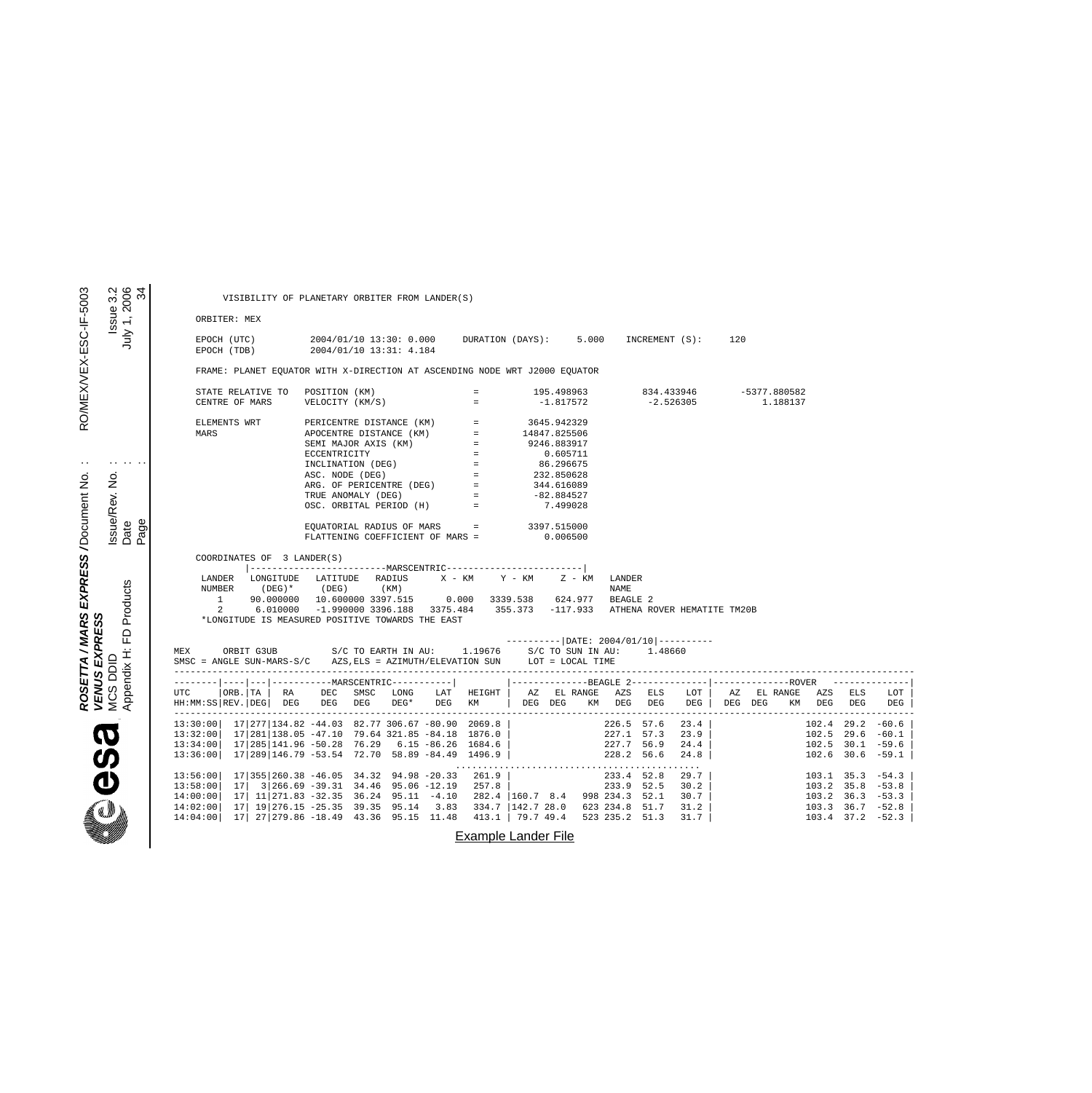

**VENUS EXPRESS**

Issue/Rev. No.: Issue 3.2 Appendix H: FD Products Date : July 1, 2006 Page : 35

# **3.6 Star Occultations**

For a list of stars provided by the SPICAM experiment, star occultation events are given in a separate file. Four types of events are considered:

• 200 km descend

This event refers to the time when the minimum distance of the line of sight between S/C and star from the Mars reference ellipsoid drops below 200 km.

• start occultation

This event refers to the time when the line of sight starts to be occulted by the Mars reference ellipsoid.

• end occultation

This event refers to the time when the line of sight ends to be occulted by the Mars reference ellipsoid.

• 200 ascend

This event refers to the time when the minimum distance of the line of sight between S/C and star from the Mars reference ellipsoid rises above 200 km.

All events are sorted in ascending order in time. For each event one line of description is given. The format of each line is as follows:

| <b>Format</b> | <b>Field</b>                                                                                                                                                                                        |
|---------------|-----------------------------------------------------------------------------------------------------------------------------------------------------------------------------------------------------|
| 4             | orbit number, counted from first apocentre after orbit insertion                                                                                                                                    |
| (X3, A16)     | event time in UTC in the format YY-DDDThh:mm:ssZ (for the for-<br>mat definition see definition of EVTTIM parameter in event file in<br>section 3.4.1)                                              |
| (X5, AB)      | time until next pericentre in the format hh:mm:ss                                                                                                                                                   |
| (X9, A8)      | time since last pericentre in the format hh:mm:ss                                                                                                                                                   |
| (X6, F8.3)    | true anomaly in degrees between -180 deg and +180 deg                                                                                                                                               |
| (X2,15)       | <b>BSC</b> star number                                                                                                                                                                              |
| (X2, A19)     | event description, one of the following four entries:<br>200 km, descending<br>start occultation<br>end occultation<br>200 km, ascending                                                            |
| (X2, A15)     | occultation point in the format (xxx.xx, yyy.yy) where xxx.xx is<br>planetocentric longitude in degrees from 0 to 360 eastward, and<br>yyy.yy is planetocentric latitude in degrees from -90 to +90 |
| (X3, F6.2)    | solar zenith angle, i.e. the angular separation in degrees between<br>the Sun direction and the direction of the occultation point as seen<br>from the centre of Mars                               |
| (X7, F6.2)    | local time, i.e. the difference in longitude in degrees between<br>occultation point and Sun direction from -180 to 180 degrees                                                                     |
| Table 3       | Mars Express Star Occultation File Format                                                                                                                                                           |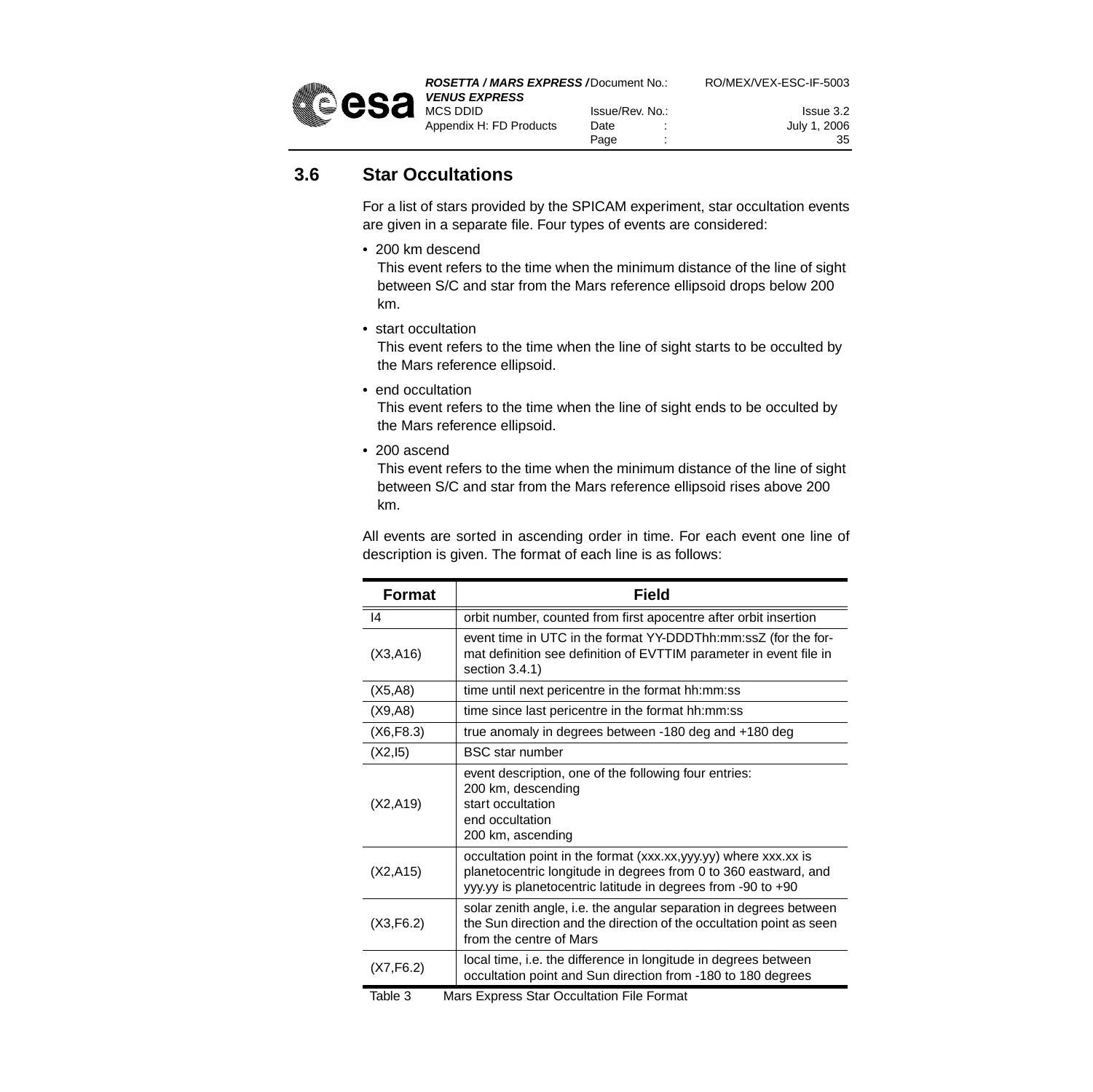| <b>ROSETTA / MARS EXPRESS / Document No. :</b> |                 | RO/MEX/VEX-ESC-IF-5003 |
|------------------------------------------------|-----------------|------------------------|
| <b>CONS</b> VENUS EXPRESS                      | Issue/Rev. No.: | Issue 3.2              |
| Appendix H: FD Products                        | Date            | July 1, 2006           |
|                                                | Page            | -36                    |

The format definition refers to the ANSI FORTRAN notation for format statements.

For a detailed description of relevant algorithms and model assumptions (e.g. reference ellipsoid, rotational elements) refer to [RD-8].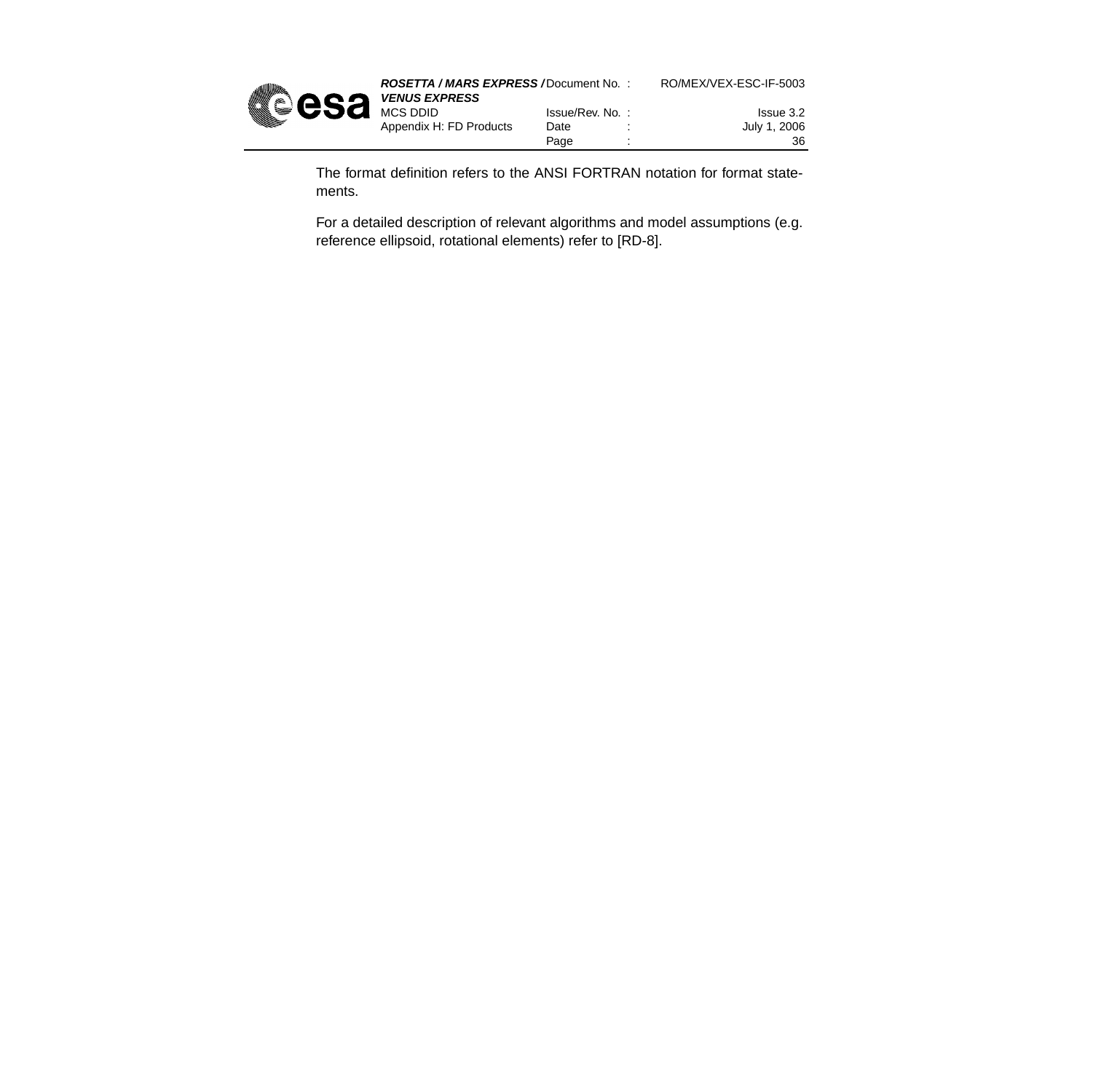**ROSETTA / MARS EXPRESS /**Document No.: RO/MEX/VEX-ESC-IF-5003



**VENUS EXPRESS** MCS DDID **ISSUE/Rev. No.:** ISSUE ISSUE 3.2 Appendix H: FD Products Date : July 1, 2006 Page : 37

# **3.7 Auxiliary Data Summary**

The following table contains a summary of all auxiliary data files.

## **3.7.1 ADID**

For each product there is a unique ADID assigned which is listed in the first column of the tables. The format of the ADID is

- for orbit files character 5 and 6: OR(=orbit file) character 7: H(=heliocentric) or M(=Mars centric) character 8: M(=Mars Express S/C) or F(=frozen)
- for attitude files character 5 and 6: AT(=attitude file) character 7: N(=nominal) character 8: M(=Mars Express S/C)
- for the event file character 5 to 7: EVT(=event file) character 8: M(=Mars Express S/C) or F(=frozen)
- for the star occultation file character 5 to 7: STO(=star occultation file) character 8: M(=Mars Express S/C)
- for the lander visibility file character 5 to 7: VIL(=visibility lander) character 8: M(=Mars Express S/C)
- for the software (see [5.4\)](#page-92-0) character 5 to 8: OASW (=orbit and attitude data access software)

## **3.7.2 Product Type**

In the second column the product type is described.

### **3.7.3 Covered Time Span**

The third column gives the covered time span of the product type.

### **3.7.4 Delivery**

The entry in the fourth column states how long these files are updated.

### **3.7.5 Update Frequency**

The update frequency in the fifth column is given as an estimated range.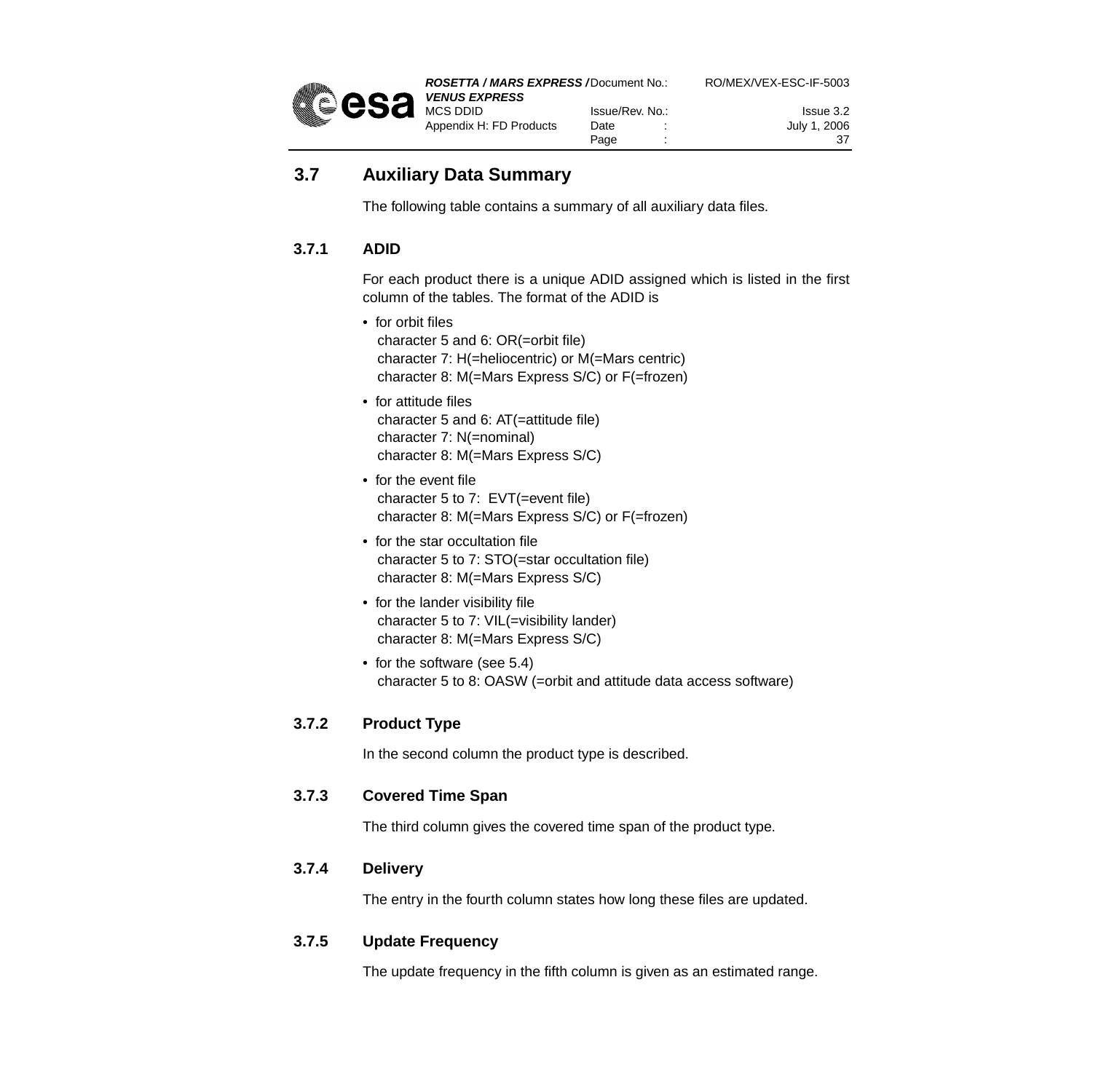

#### **3.7.6 Format**

The sixth column shows the format of the product. All orbit and attitude files are delivered as ASCII files.

### **3.7.7 File Name**

The file name appears in the seventh column of the table. For all products the file names have the format 'ffff\_sssddd\_txxxxxxxxxxxxxx\_vvvvv.MEX' where

- ffff is a 4 character file type mnemonic which is built from the last 4 characters of the ADID to which the file belongs, i.e. file 'ffff....' belongs to ADID 'EMEXffff'.
- sss is always 'FDL' or 'FDR'. The acronym depends on whether the file has been sent from the FD ORATOS L platform or the R platform. In the table, only FDS is specified which stands for either FDL or FDR
- ddd is always 'MMA' or 'MMB'. The acronym depends on whether the file has been sent from FD to the nominal Mars Express Mission Control System server memca or the backup server memcb. In the table, only MMS is specified which stands for either MMA or MMB.
- t is always 'D' for data
- 'xxxxxxxxxxxxxx' depends on the file type where character 1 is either  $A(= ASCII)$  or  $T(= tar file)$ character 2 is either P(=predicted) for attitude files, or '' for all other files and character 3 to 14 are either '\_\_\_\_\_\_\_\_\_\_\_\_' for files without time span or 'YYMMDDhhmmss' for files with time span where the date specifies the start time of the data contained in the file
- vvvvv is the version number of the file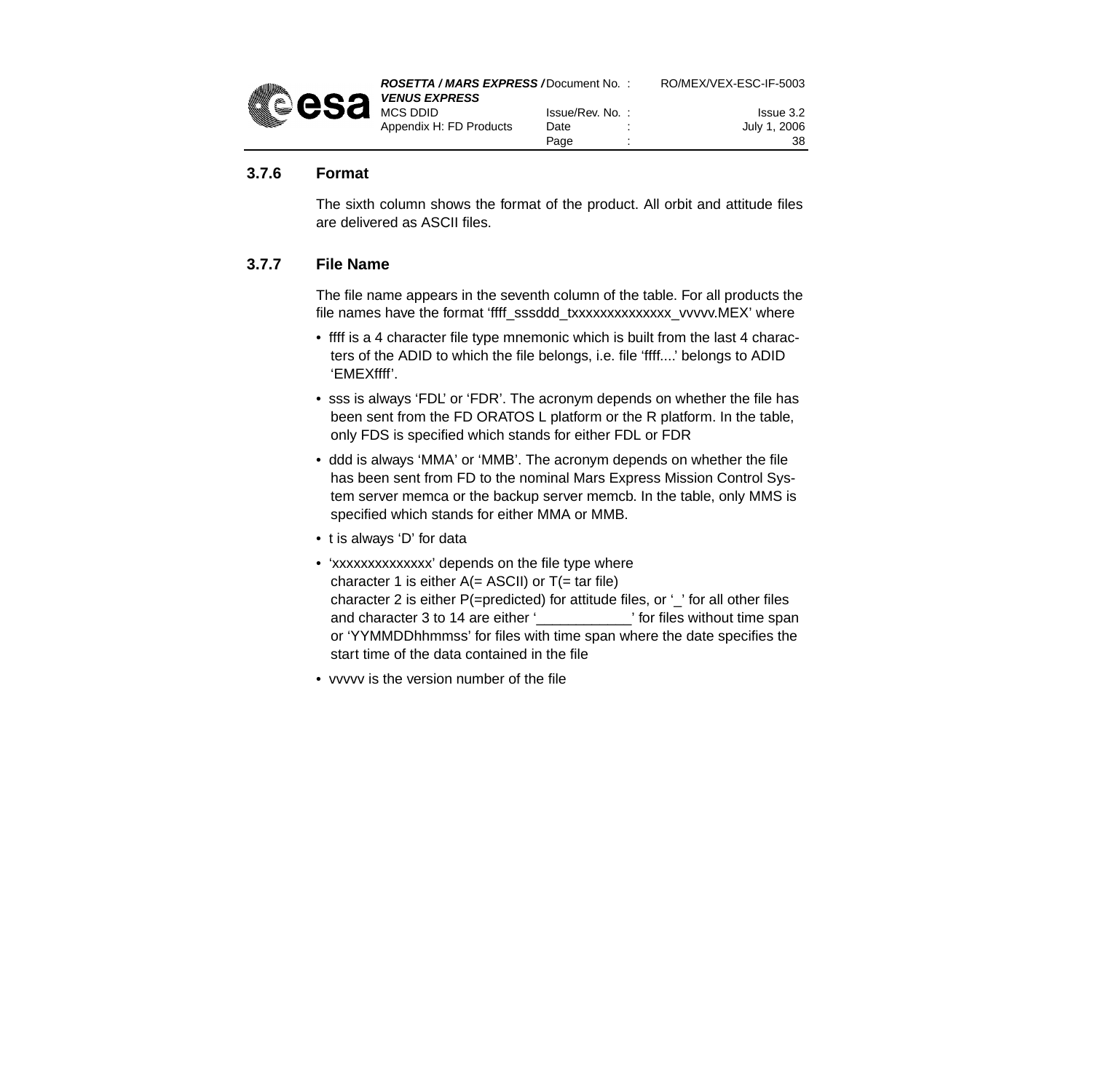| <b>ADID</b>                           | <b>Product Type</b>                                                   | Covered<br><b>Time Span</b>                                                                             | <b>Delivery</b>               | <b>Update</b><br><b>Frequency</b> | Format       | <b>File Name</b>                         |
|---------------------------------------|-----------------------------------------------------------------------|---------------------------------------------------------------------------------------------------------|-------------------------------|-----------------------------------|--------------|------------------------------------------|
| <b>EMEXORHM</b>                       | S/C orbit, cruise,<br>heliocentric                                    | from launch to orbit<br>insertion                                                                       | until orbit<br>insertion      | 1/week to<br>1/day                | <b>ASCII</b> | ORHM_FDSMMS_DA__________<br>vvvvv.MEX    |
| <b>EMEXORMM</b>                       | S/C orbit, opera-<br>tional, Mars centric                             | approximately 1<br>month per segment                                                                    | whole mission                 | 1/week to<br>1/day                | <b>ASCII</b> | ORMM_FDSMMS_DA_YYMMDDhhmmss_vvvvv.MEX    |
| n/a<br>(only distrib-<br>uted on RDM) | S/C orbit, opera-<br>tional, Mars cen-<br>tric, long term<br>planning | whole mission from<br>orbit insertion                                                                   | whole mission                 | 1/long term<br>planning<br>period | <b>ASCII</b> | vvvvv.MEX                                |
| <b>EMEXATNM</b>                       | S/C attitude                                                          | several days / seg-<br>ment                                                                             | whole mission                 | $1/m$ onth to<br>$1$ /day         | <b>ASCII</b> | ATNM_FDSMMS_DAPYYMMDDhhmmss_vvvvv.MEX    |
| <b>EMEXEVTM</b>                       | event file                                                            | <b>TBD</b>                                                                                              | whole mission                 | TBD                               | <b>ASCII</b> | EVTM_FDSMMS_DA<br>vvvvv.MEX              |
| <b>EMEXEVTF</b>                       | event file, long<br>term planning                                     | <b>TBD</b>                                                                                              | whole mission                 | <b>TBD</b>                        | <b>ASCII</b> | EVTF_FDSMMS_DA_________________vvvvv.MEX |
| <b>EMEXSTOM</b>                       | star occultations                                                     | from orbit insertion<br>up to 1 medium<br>term planning<br>period (i.e. 1 month<br>TBC) into the future | during opera-<br>tional orbit | <b>TBD</b>                        | <b>ASCII</b> | STOM_FDSMMS_DA____________<br>vvvvv.MEX  |
| <b>EMEXVILM</b>                       | lander visibility                                                     | <b>TBD</b>                                                                                              | during opera-<br>tional orbit | <b>TBD</b>                        | <b>ASCII</b> | VILM FDSMMS DA<br>vvvvv.MEX              |
| <b>EMEXOASW</b>                       | orbit and attitude<br>data access soft-<br>ware                       | n/a                                                                                                     | whole mission                 | one file for<br>each<br>release   | tar file     | OASW_FDSMMS_DT___________<br>vvvvv.MEX   |



ROSETTA / MARS EXPRESS / Document No.:<br>VENUS EXPRESS<br>MCS DDID<br>Appendix H: FD Products Date MCS DDID ISSUE ISSUE/Rev. No.: ISSUE 3.2

Issue/Rev. No.:<br>Date<br>Page

Page : 39

lssue 3.2<br>3006<br>39<br>39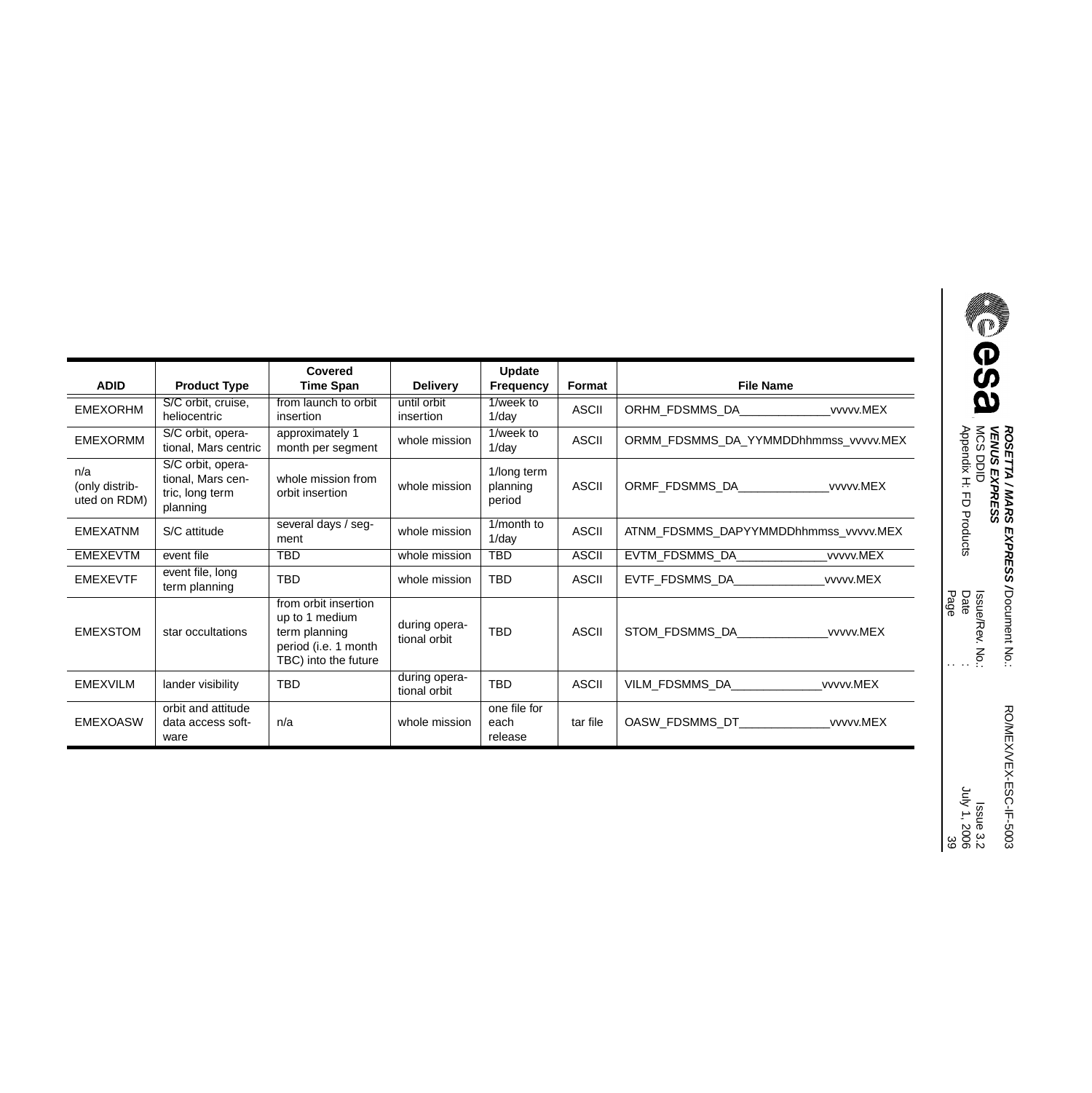

**VENUS EXPRESS**

# **4 Venus Express Auxiliary Data**

## **4.1 Mission Overview**

VENUS EXPRESS is a 'flexible mission' in the revised ESA Long-Term Scientific Programme. Its objective is the remote observation of the Venus atmosphere, surface and subsurface from a polar orbit with about 250 km pericentre altitude, 66600 km apocentre altitude and a period of about 24 hours. The S/C will be launched nominally in October/November 2005 by a Soyuz/Fregat launcher and is planned to be inserted into orbit around Venus in April 2006.

For each orbit, baseline operations are split into two phases. Around pericentre the S/C is nadir pointing allowing for close observation of the planet surface. Between pericentre passages, the S/C is Earth pointing for transmission of scientific data down to Earth.

The mission will make use of the new ESA deep space ground station antenna at Cebreros near Villafranca.

The duration of the nominal mission is 500 Earth days. An optional extension of the mission for further 2 Venusian sidereal days (486 Earth days) is envisaged.

A simplified overview of the mission phases is given in the following table.

| <b>Start</b> | End     | <b>Duration (month)</b> | <b>Phase</b>                 |
|--------------|---------|-------------------------|------------------------------|
| 2005/11      | 2005/12 |                         | LEOP/CVP                     |
| 2005/12      | 2006/04 | 5                       | Cruise                       |
| 2006/04      | 2006/04 |                         | <b>Venus Orbit Insertion</b> |
| 2006/04      | 2007/08 | 16                      | <b>Routine Operations</b>    |
| 2007/08      | 2008/12 | 16                      | <b>Extended Operations</b>   |

Table 4 Venus Express Mission Phases

# **4.2 Orbit Data**

#### **4.2.1 Orbit Determination**

Orbit determination is essentially a batch least squares procedure taking into account range and Doppler measurements from the new ESA 35m antenna at Cebreros. During critical mission phases tracking data will additionally be provided by ESA/New Norcia and NASA/DSN stations (TBC).

The dynamical model of the S/C motion refers to the J2000 inertial reference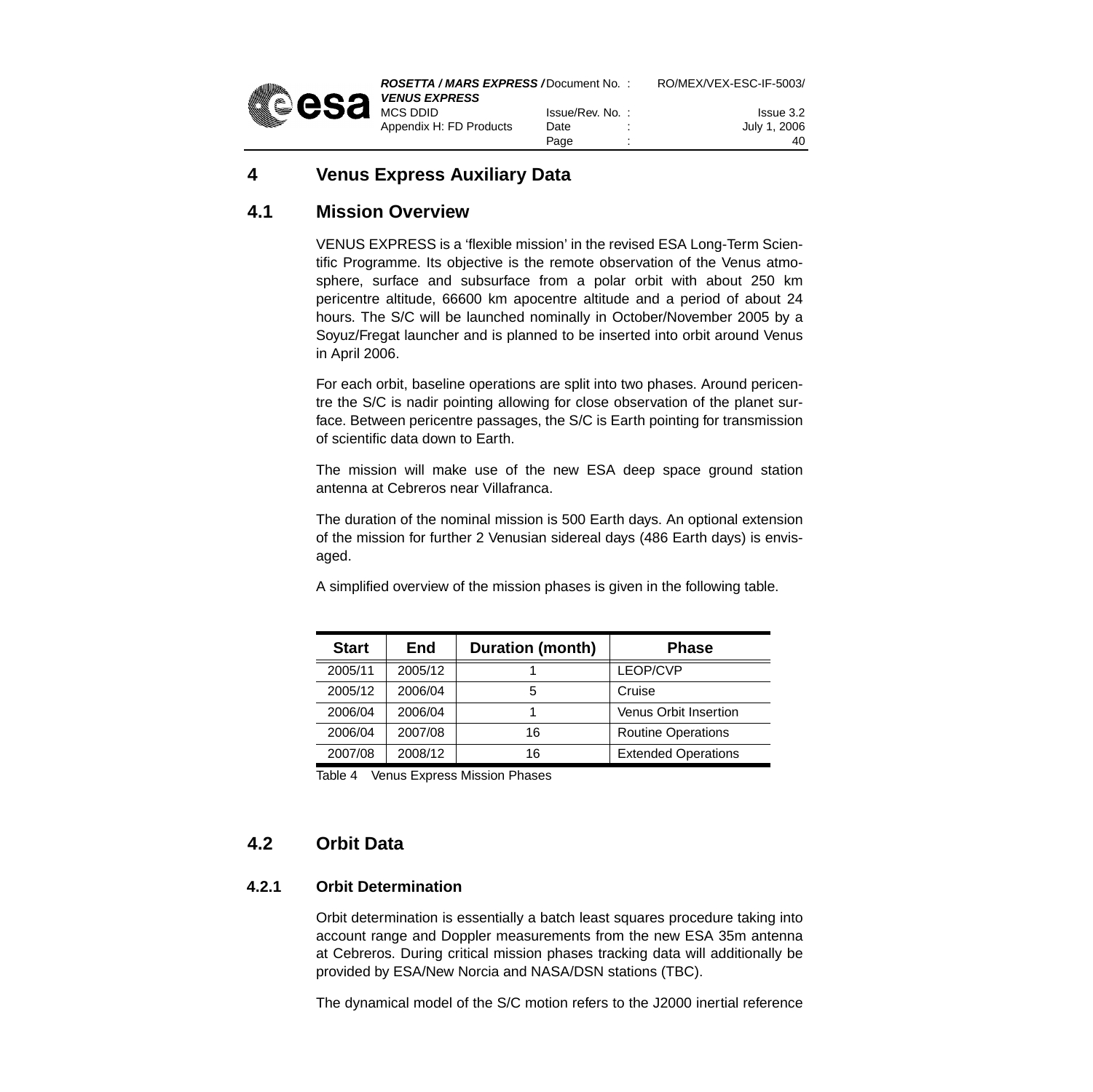**ROSETTA / MARS EXPRESS /**Document No.: RO/MEX/VEX-ESC-IF-5003/ **VENUS EXPRESS**

| <b>CSC</b> MCS DDID |                         | Issue/Rev. No.: | Issue 3.2    |
|---------------------|-------------------------|-----------------|--------------|
|                     | Appendix H: FD Products | Date            | July 1, 2006 |
|                     |                         | Paɑe            |              |

frame with Barycentric Dynamical Time (TDB) as independent variable. In addition to the Newtonian attraction of the planets and the Moon the model includes :

- relativistic corrections to the gravitational fields
- perturbations of the Earth and Venus gravitational fields due to oblateness
- solar radiation pressure forces
- orbit manoeuvres
- small forces due to gas leaks or uncoupled control jets

The centre of integration depends on the mission phase. Near Earth or Venus the orbit is integrated with respect to the planet. During cruise phase the centre is either the Sun or the barycentre of the solar system. The ephemerides of the planets and Moon are taken from the latest version DE405 of the JPL export ephemeris files.

Range and Doppler measurements are corrected for several effects:

- transponder delay
- signal delay due to the troposphere and ionosphere of the Earth
- signal delay due to interplanetary plasma

The result of the least squares procedure are best estimates of the state vector of the S/C and of several model parameters plus statistical information. The accuracy depends on the mission phase and is expected to be typically better than (TBD) km for the position.

The number and frequency of batch runs for the orbit determination depends on the mission phase and the availability of tracking data. During cruise a run every (TBD) days is expected whereas during observation phases fits will be made after every pass.

#### **4.2.2 Orbit Prediction**

The orbit prediction uses the same dynamic model and similar integration techniques. But instead of fitting the S/C orbit in the past with received tracking data the future S/C orbit is integrated using the best estimate of the last orbit determination and optimized with respect to fuel consumption and mission constraints by suitable insertion of manoeuvres.

#### **4.2.3 Orbit Data Delivery**

Two types of orbit data are provided which correspond to two ADIDs in the DDS. One (EVEXORHV) covers the cruise phase from launch to Venus orbit insertion, the second (EVEXORVV) the operational orbit around Venus after orbit insertion. For all types, the reference plane is the Earth mean equator of J2000. The orbital data are provided during cruise as heliocentric states, in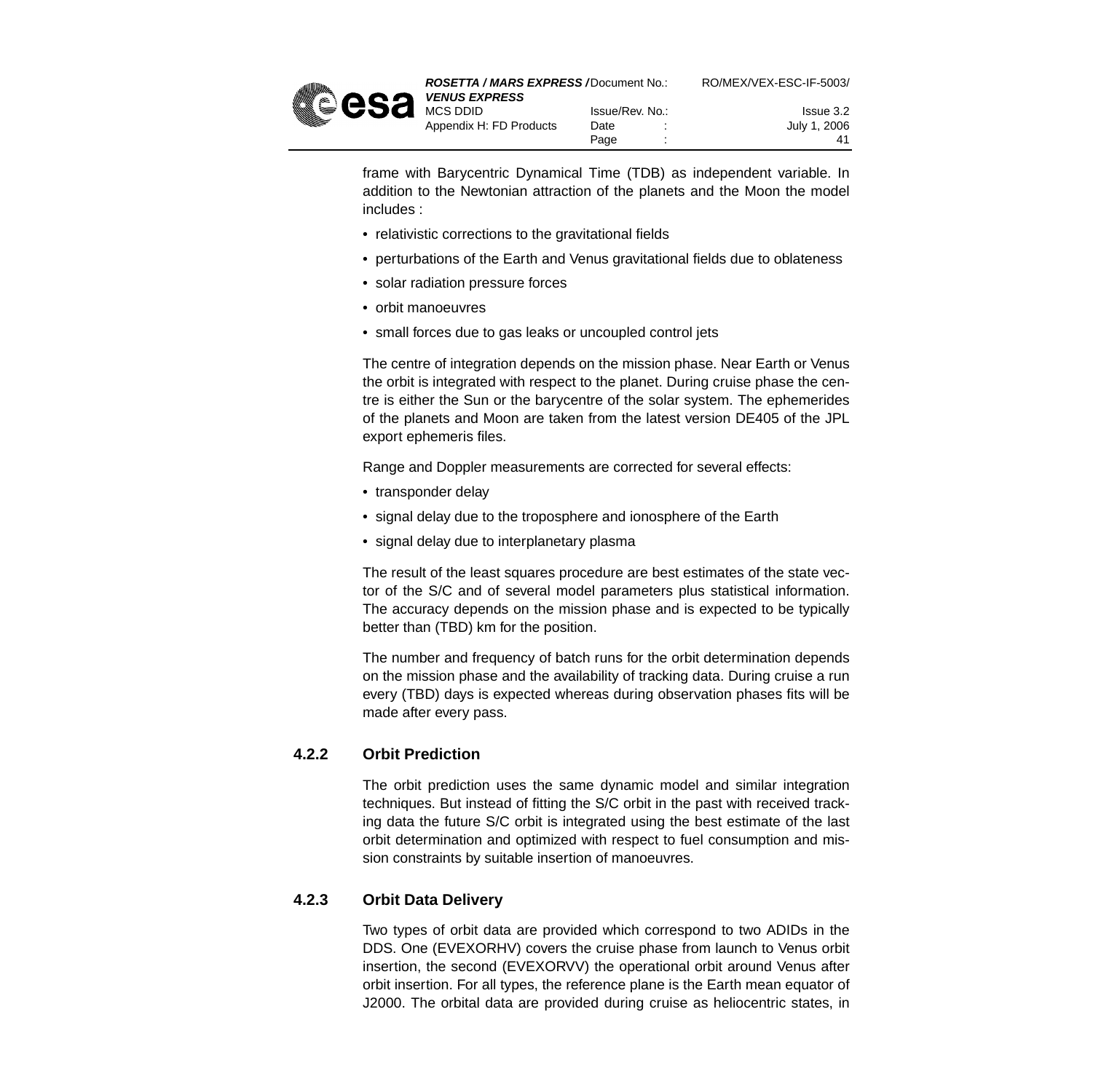| <b>ROSETTA / MARS EXPRESS / Document No.</b> : |                 | RO/MEX/VEX-ESC-IF-5003/ |
|------------------------------------------------|-----------------|-------------------------|
| CSa VENUS EXPRESS                              |                 |                         |
|                                                | Issue/Rev. No.: | Issue 3.2               |
| Appendix H: FD Products                        | Date            | July 1, 2006            |
|                                                | Page            | 42                      |

the operational orbit as Venus centric states.

Data of the first type are all contained in one file. With each new orbit determination and/or manoeuvre optimisation, a new version of the file will be created.

Data of the second type are distributed over several files due to the large amount of data. The name of a file contains the start time YYMMDDhhmmss of the interval which is covered by the file. As there are no gaps between files, the corresponding end time of a file is given by the start time of the next file. The time interval will be typically about 1 month. With each new orbit determination and/or manoeuvre optimisation, new versions for all files of the second type will be created. Especially, the file names including start times will not change with a new update of orbit data. The start times in the file name will be given to an accuracy of a day (i.e. hhmmss  $= 000000$ ) and will be accurate to one day compared to the actual time span covered by the data in the file. For example, the file with YYMMDDhhmmss = 060309000000 contains data starting at any time between 08/03/2006 and 10/03/2006. This is done in order to keep some freedom in the choice on the actual separation of data in time. This separation will take into account operational conditions like correction manoeuvres and may shift slightly (i.e. within +/- 1 day) with each new update.

For long term planning purposes, a long term planning file is available. This file provides Venus centric states after orbit insertion and is not split into several parts. Due to its large size (approximately 800 MB (TBC)), the file is delivered not via the DDS (TBC).

## **4.3 Attitude Data**

Attitude data are provided via the DDS for all mission phases apart from safe modes (SAM and SHM).

Except for inital launcher separation and for backup modes the attitude is controlled in one of the following ways:

- The S/C takes a fixed inertial attitude commanded by ground
- The S/C follows a time dependent attitude profile commanded by ground
- The S/C x-axis (or -x-axis, depending on which antenna is used for communications) is Earth pointing, the S/C y-axis is nearly perpendicular to the ecliptic. Earth and Sun directions are computed on board based on orbital elements for the Earth and the S/C commanded by ground

The attitude information in the DDS is based on commanded profiles.

### **4.3.1 Attitude Data Delivery**

The considerations concerning data delivery are for attitude data different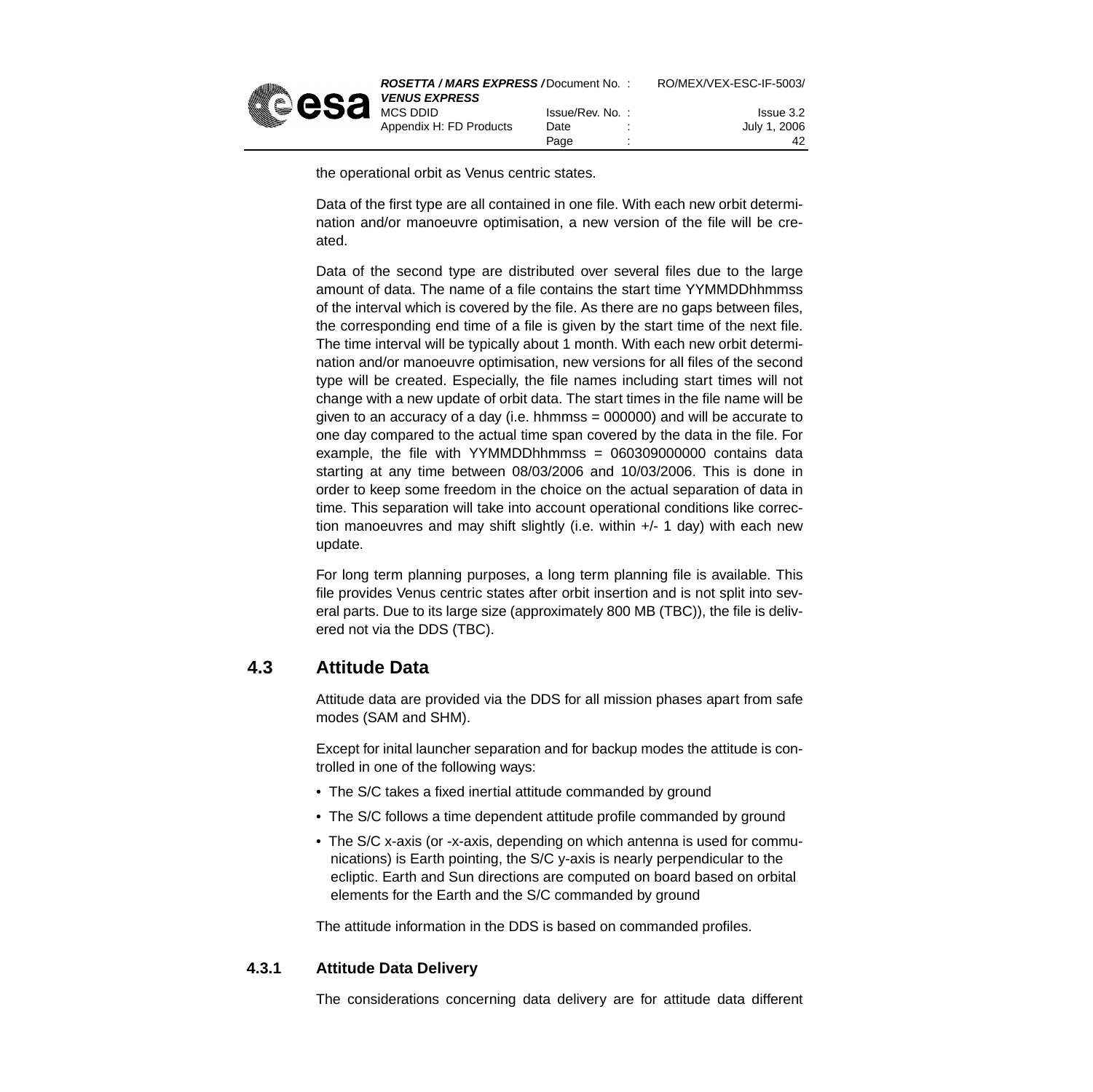from those for orbit data.

- For the attitude a larger amount of data per covered time span is expected compared with orbit data.
- Although there are many occasions (e.g. during cruise phase, nadir pointing as baseline operation at pericentre) where the required attitude of the S/C is known in advance there is a greater flexibility for the operations planning to choose an attitude. The orbit however is nearly fixed.

Therefore the following guidelines for the delivery of attitude data were chosen:

- Attitude data are provided for the past and (only) for the near future.
- The distinction between cruise phase and operational orbit as for the orbit data is not necessary here.
- The attitude is provided in several files, called segments, each covering a specific time span. These segments have no overlap. There may be gaps between the segments and even gaps in the segments.
- During mission the number of segments is growing. As soon as the attitude profiles are available from the command generation subsystem corresponding segments are provided via the DDS.

As a consequence, the user has to retrieve one or more segments (attitude files) to cover a requested time span.

In addition to the nominal data, attitude files are provided as a response to pointing requests during a medium term planning cycle (for details and naming convention of the files refer to [RD-16]).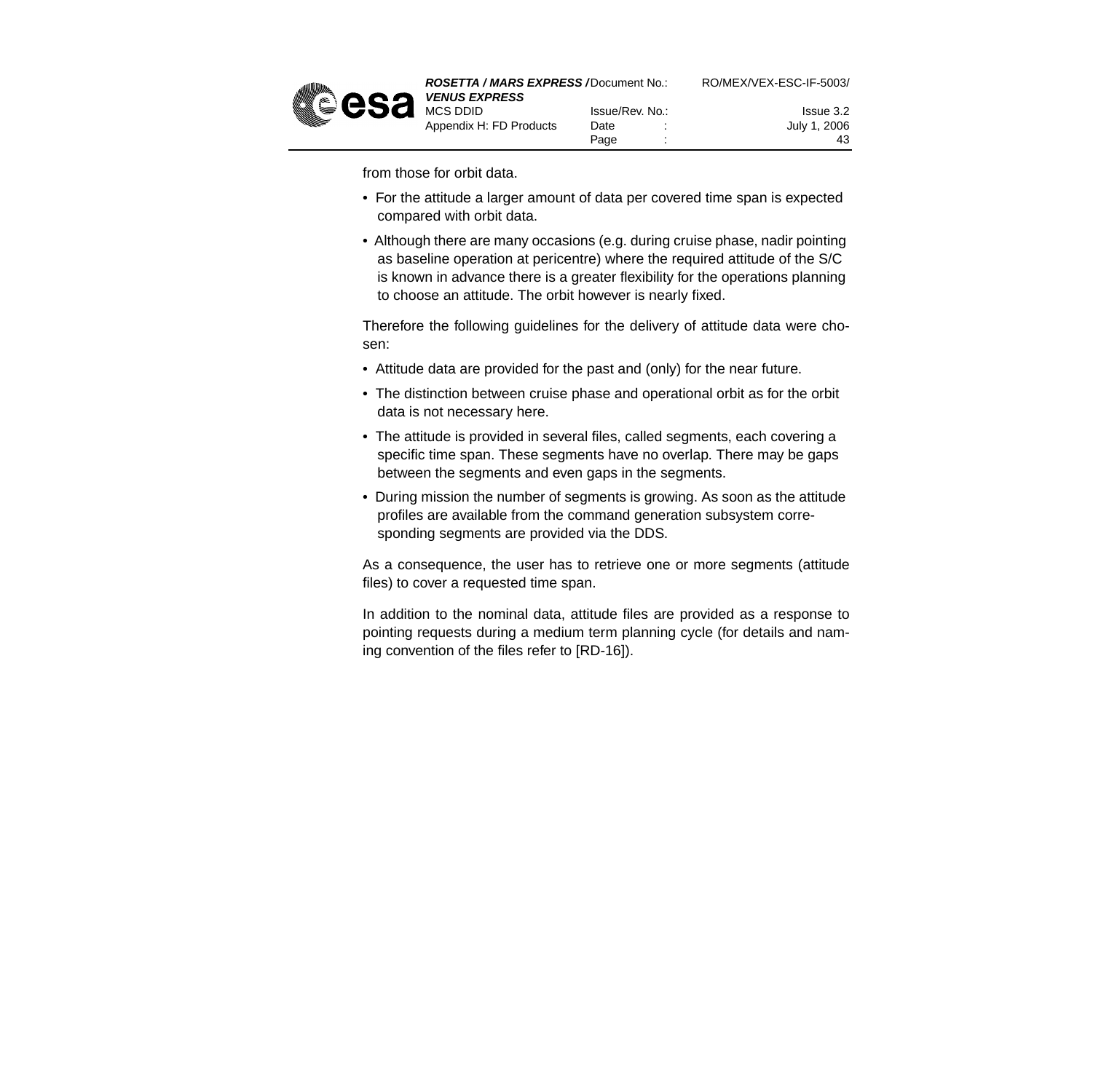

### **4.4 Events**

Three ASCII files containing information about events will be provided. The file with ADID EVEXEVTV is the most up to date event file consistent with the orbit data and contains events up into the near future. The file with ADID EVEXEVTF is a frozen event file consistent with orbit data from the long term planning orbit file and provides events covering the complete long term planning period. The frozen event file contains only a subset of all possible event types (see [4.4.2](#page-52-0)). The file with ADID EVEXEVTP is an event file to be used for medium term planning purposes. It covers only the timespan of the planning period.

The format of all event files is the same:

For each event one line of information is given. The events occur in ascending order in time.

#### <span id="page-51-0"></span> **4.4.1 Event File Format**

The following table shows the format of the event file.

| <b>Name</b>   | <b>Format</b> | <b>Contents</b>                                                                             |
|---------------|---------------|---------------------------------------------------------------------------------------------|
| <b>EVTTID</b> | A4            | Event Type Identification                                                                   |
| <b>EVTCNT</b> | (X2,110)      | Event Count                                                                                 |
| <b>PREREC</b> | (X2, A1)      | single character flag indicating whether event is<br>predicted ('P') or reconstituted ('R') |
| <b>EVTTIM</b> | (X2, A20)     | Start Time of Event in the format<br>'YY-DDDThh:mm:ss.dddZ'                                 |
| <b>EVTDUR</b> | (X2, 18)      | duration of event in seconds                                                                |
| <b>EVTDES</b> | (X2, A80)     | description of event                                                                        |
| ΙF            | A1            | single line feed character (ASCII 0Ahex)                                                    |

Table 5 Event File Format

The format definition refers to the ANSI FORTRAN notation for format statements.

EVTTID is a alphanumeric string of length 4 which is unique for each event type.

EVTCNT is a running number for each event type. It will always be in ascending consecutive order.

The format of EVTTIM is 'YY-DDDThh:mm:ss.dddZ' where YY are the last two digits of the year, DDD is the day of the year and hh, mm, ss and ddd are hours, minutes, seconds and milliseconds of the day. All other symbols are fixed character constants. The provided numerical accuracy of EVTTIM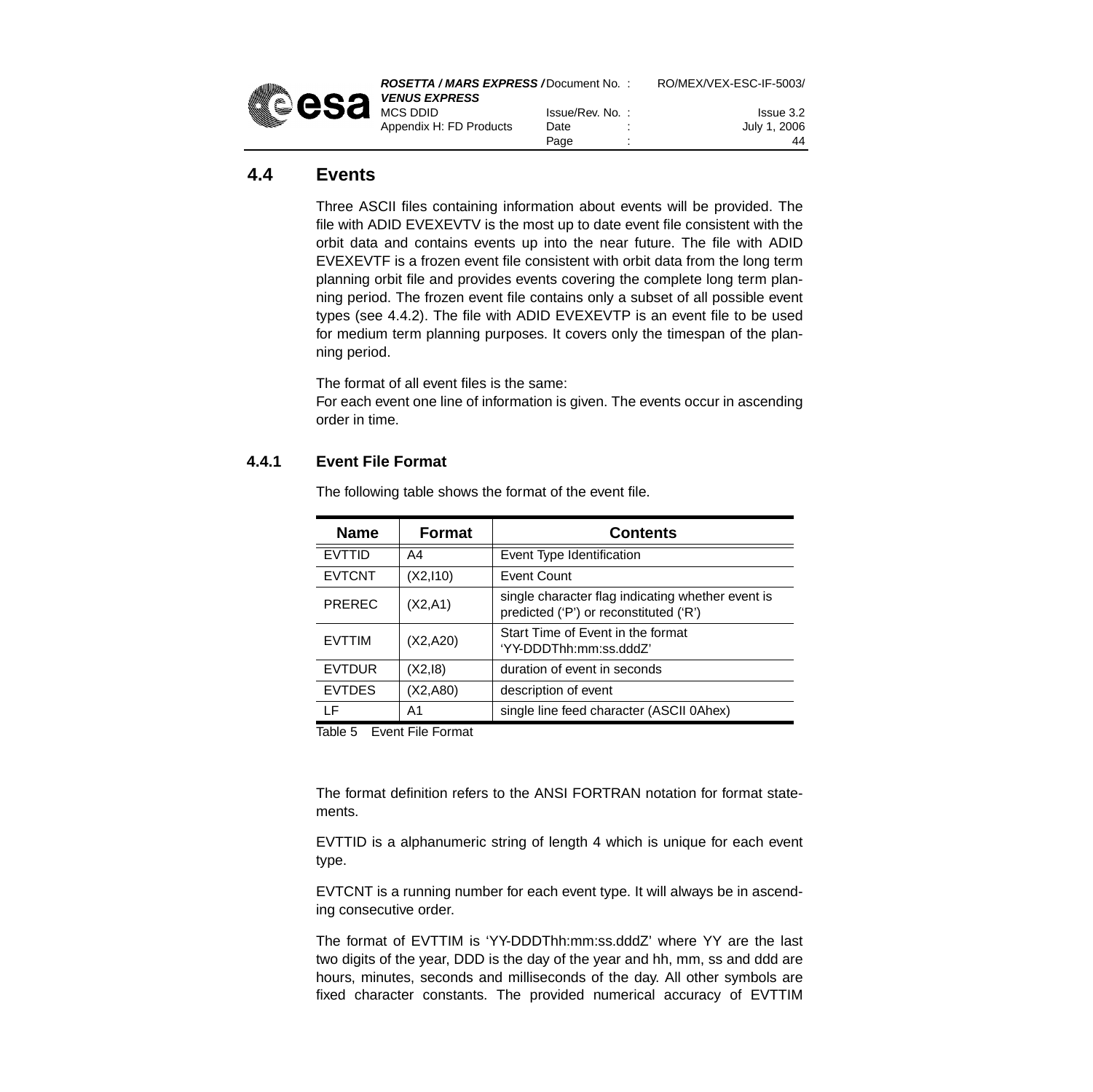**ROSETTA / MARS EXPRESS /**Document No.: RO/MEX/VEX-ESC-IF-5003/ **VENUS EXPRESS** MCS DDID **ISSUE/Rev. No.:** ISSUE ISSUE 3.2 Appendix H: FD Products Date : The Sully 1, 2006

depends on the event type. For pericentre passages, the event time is provided with a numerical accuracy of 3 decimal digits. For all other events, the provided numerical accuracy is reduced to 1 second, i.e. the three decimal digits 'ddd' are '000'.

Page : 2009 : 2009 : 2009 : 2009 : 2009 : 2009 : 2009 : 2009 : 2009 : 2009 : 2009 : 2009 : 2009 : 2009 : 2009 : 2009 : 2009 : 2009 : 2009 : 2009 : 2009 : 2009 : 2009 : 2009 : 2009 : 2009 : 2009 : 2009 : 2009 : 2009 : 2009

EVTTIM is always given in UTC.

If there is no duration related to the event (e.g. pericentre passage) then EVT-TIM refers just to the time of the event rather than the start time of the event and EVTDUR contains 0. Although the end of events can be derived from the start time of the event and its duration, the end of the event is additionally given for convenience. In this case EVTTIM refers to the end of the event and EVTDUR contains also 0.

EVTDUR = -1 for an event indicates that the corresponding end event is not contained in the file (e.g. when the end event is later than the end time of the event file).

#### <span id="page-52-0"></span> **4.4.2 Event Types**

The tables at the end of this section show all event types. The last column indicates whether a duration is related to the event or not.

The event types AxxH and LxxH refer to the event when the elevation of the line of sight from the G/S to the S/C rises above or falls below the horizon mask. The horizon mask defines, depending on the azimuth, the minimum required elevation of the antenna for reception of a signal. In the event description, the elevation of the horizon mask is given in degrees as 'nn'. The elevation for AxxH and LxxH may differ from each other.

For the event types AxxH, AxxT, LxxH and LxxT the xx and XXX in EVTTID and EVTDES indicate the G/S antenna and complex as follows:

| G/S Antenna       | XX<br>(EVTTID) | XXX<br>(EVTDES) |
|-------------------|----------------|-----------------|
| Cebreros          | 83             | <b>CEB</b>      |
| New Norcia        | 74             | <b>NNO</b>      |
| Perth             | 73             | PER             |
| Kourou            | 75             | KOU             |
| DSN Goldstone 34m | 13             | GDS             |
| DSN Goldstone 70m | 14             | GDS             |
| DSN Goldstone 34m | 15             | GDS             |
| DSN Goldstone 34m | 24             | GDS             |
| DSN Goldstone 34m | 25             | GDS             |
| DSN Goldstone 34m | 26             | <b>GDS</b>      |
| DSN Madrid 34m    | 54             | MAD             |
| DSN Madrid 34m    | 61             | MAD             |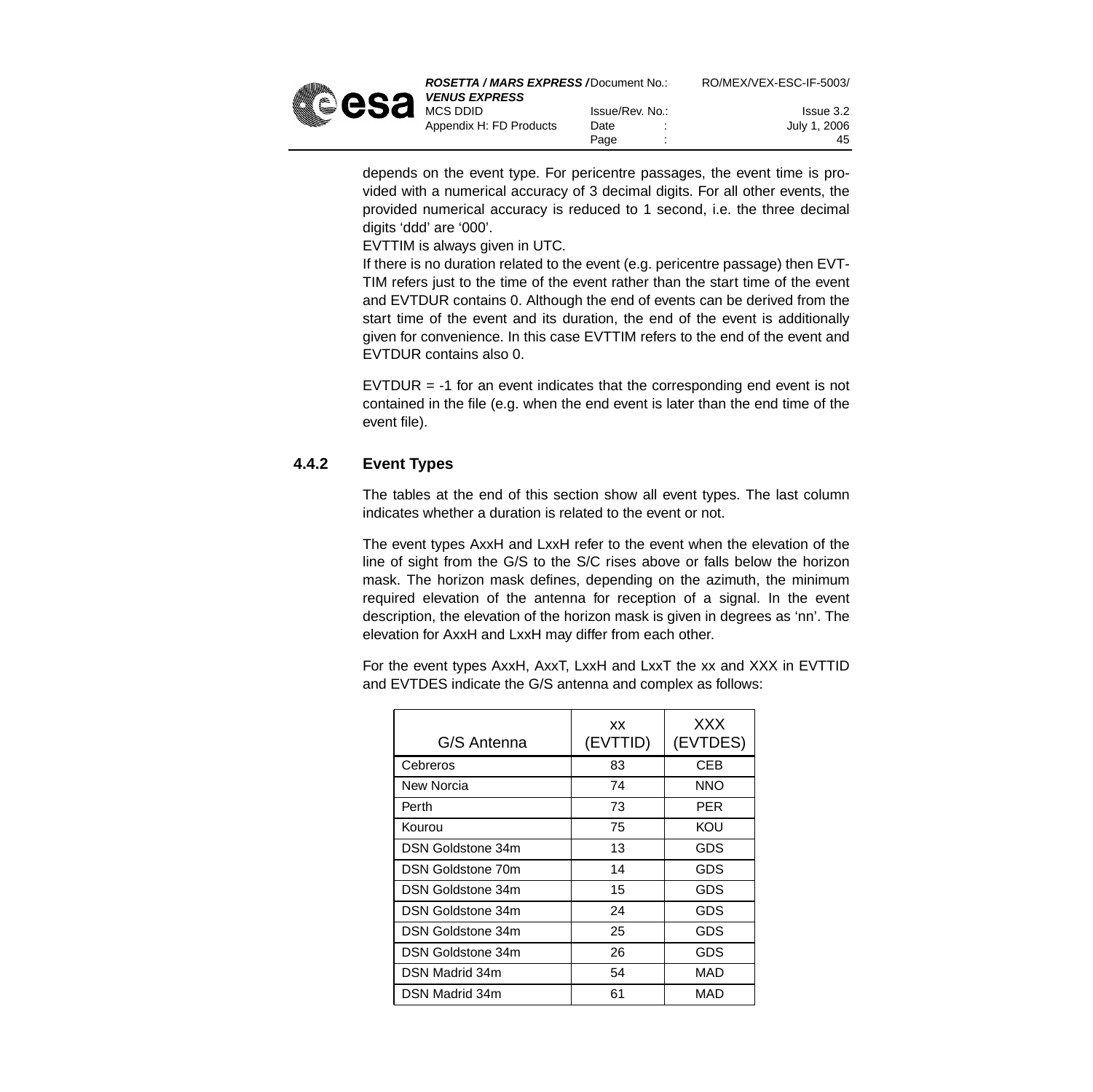**ROSETTA / MARS EXPRESS /** Document No. : RO/MEX/VEX-ESC-IF-5003/



**VENUS EXPRESS** MCS DDID **ISSUE/Rev. No. :** ISSUE ISSUE 3.2 Appendix H: FD Products Date : The Contract Sully 1, 2006

Page : 46

| G/S Antenna      | XX<br>(EVTTID) | XXX<br>(EVTDES) |
|------------------|----------------|-----------------|
| DSN Madrid 70m   | 63             | MAD             |
| DSN Madrid 34m   | 65             | MAD             |
| DSN Canberra 34m | 34             | CAN             |
| DSN Canberra 34m | 42             | CAN             |
| DSN Canberra 70m | 43             | CAN             |
| DSN Canberra 34m | 45             | CAN             |
|                  |                |                 |

The four event types LGPS, LGMS, LGPE and LGME refer to the coverage of the low gain antennas. This event type is provided in LEOP and on request. The coverage refers to a G/S or the centre of the Earth. This is indicated by the acronym 'XXX' in the event description which is either a G/S (same definition as in the event description for acquisition and loss of signal is used) or 'EAR' for Earth.

The event types AxxH, AxxT, LxxH, LxxT indicate when the line of sight to the S/C reaches the given elevation at the G/S. These events do not indicate whether a TM/TC link is possible, as further events have to be considered like occultation, opposition or conjunction.

Type VOCS and VOCE refer to the event, when the line of sight from the centre of the Earth to the S/C starts and ends to be occulted by Venus. With VOCS some additional parameters are given:

rrr.rr,ddd.dd are right ascension from 0 to 360 and declination from -90 to +90 in degrees of the line of sight from the centre of the Earth to the S/C at start or end of occultation.

xxx.xx,yyy.yy are planetocentric longitude from 0 to 360 degrees eastward and planetocentric latitude from -90 to +90 degrees of the occulted Venus point. This is the point where the line of sight is tangential to the Venusian surface at start or end of occultation. zzz is the Sun zenith angle in degrees for the occulted Venus point at start or end of occultation.

Types VO1S and VO1E refer to the event, when the smallest distance between the surface of Venus and the line of sight from the centre of the Earth to the S/C drops below or rises above 1000 km. Additional parameters are given:

rr.rr,dd.dd are right ascension and declination in degrees of the line of sight from the centre of the Earth to the S/C at event time.

xxx.xx,yyy.yy are planetocentric longitude from 0 to 360 degrees eastward and planetocentric latitude from -90 to +90 degrees of the point on the line of sight where the distance to the surface of Venus is 1000 km. zzz is the Sun zenith angle in degrees for that point at event time.

Types LTCS and LTCE refer to the event, when the telecommand link between the G/S and the S/C is interrupted due an occultation by the Earth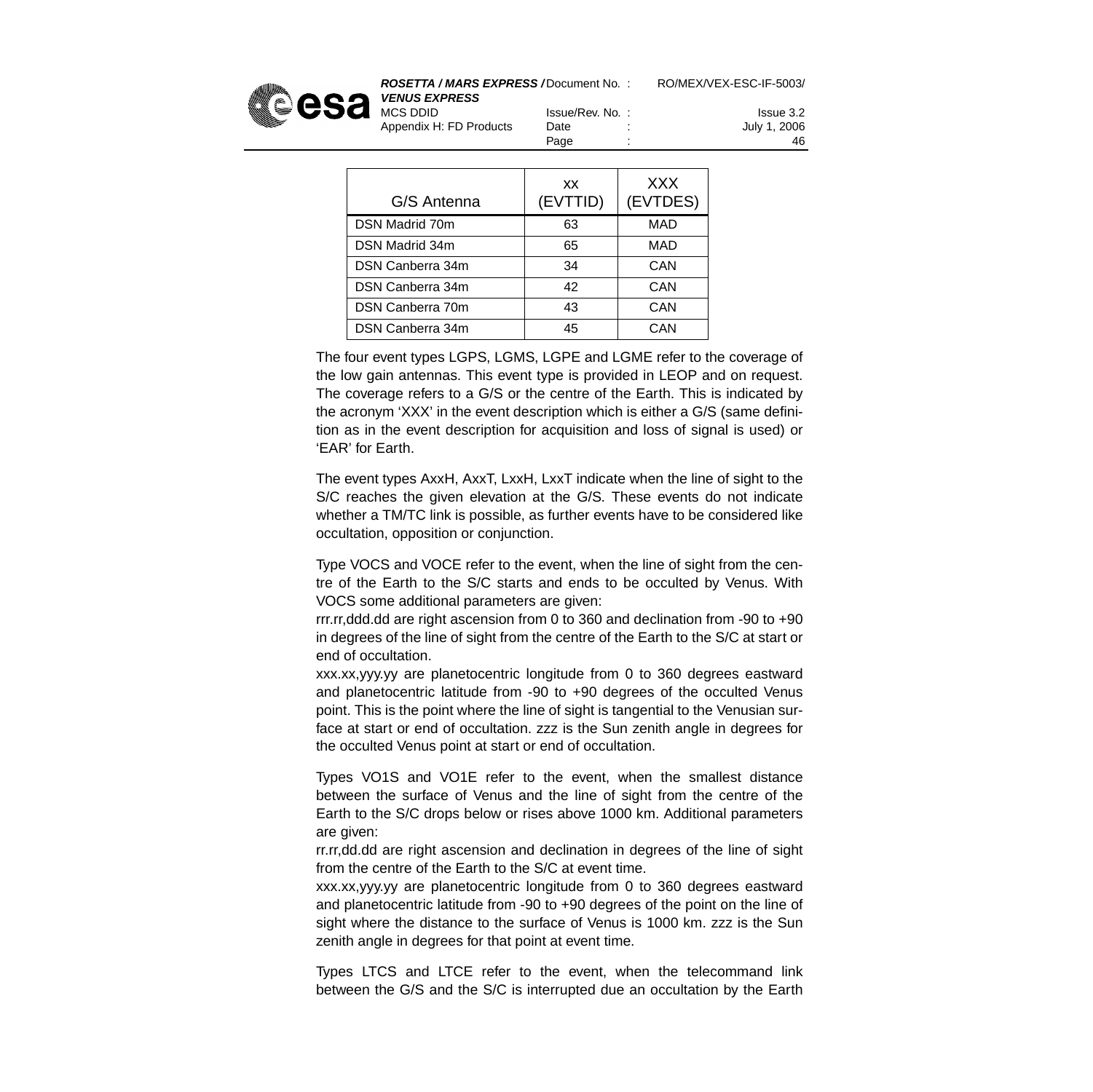**ROSETTA / MARS EXPRESS /**Document No.: RO/MEX/VEX-ESC-IF-5003/



Moon. Types LTMS and LTME refer to the event, when the telemetry link is interrupted due an occultation by the Earth Moon. The G/S of the event is given as XXX in the event description with the same meaning as for the AOS/ LOS events. For details on the computation of the events, see reference [RD-14].

Types PENS and UMBS refer to the event, when the S/C enters the penumbra and umbra of the body indicated by xxx. The entry xxx is always 'VEN' for Venus. The events PENE and UMBE indicate the exit from penumbra and umbra. For the computation of the events, a spherical shape is assumed. The radius is equal to the equatorial radius of the ellipsoid.

Types SCDS and SCDE refer to the event, when the Sun/Earth/Spacecraft angle (SESC) falls below the limit where safe TM downlink is guaranteed. The nominal value for this estimate is 3 degrees (TBC). The actually used value 'n' is provided in the event description. This event type is provided depending on the G/S when the S/C is near the Earth. Far from the Earth, only one event type refering to the centre of the Earth is provided. This is indicated by the acronym 'XXX' which is either a G/S (same definition as in the event description for acquisition and loss of signal is used) or 'EAR' for Earth. For details of the involved algorithms see [RD-10].

Types SCUS and SCUE refer to the event, when the Sun/Spacecraft/Earth angle (SSCE) falls below the limit where safe TC uplink via HGA is guaranteed. The nominal value for this estimate is 5 degrees (TBC). The actually used value 'n' is provided in the event description. As for SCDS and SCDE, this event type is given either w.r.t. a G/S or the Earth depending on the S/C-Earth distance.

The event types VPER and VAPO refer to the event, when the S/C crosses the line of apsides. This event is defined by the time when the osculating true anomaly measured from -180 degrees to +180 degrees changes sign (For a detailed description of this event type refer to [RD-7]). The number 'nnnn' in the event description provides the current orbit number. Orbit numbers are incremented by one with each apocentre passage starting from the first apocentre after orbit insertion. For each event of type VPER, also the subsatellite point (xxx.xx,yyy.yy) in planetocentric longitude from 0 to 360 degrees and planetocentric latitude between -90 and +90 degrees and the Sun zenith angle zz of the subsatellite point in degrees are given.

Types KMDS and KMAS, 'x km descend' and 'x km ascend', refer to the event when the height of the S/C position above the Venus reference ellipsoid drops below or rises above x km. Events are provided for heights of 800 km, 1200 km, 2000 km and 4000 km (i.e. x is either '800', '1200', '2000' or '4000')(TBC).

All events of type AxxH, AxxT, VOCS, VOCE, SCDS, SCDE, SCUS, SCUE refer to a purely geometrical situation. All considerations concerning related start and end times of TM and TC have to take into account additionally the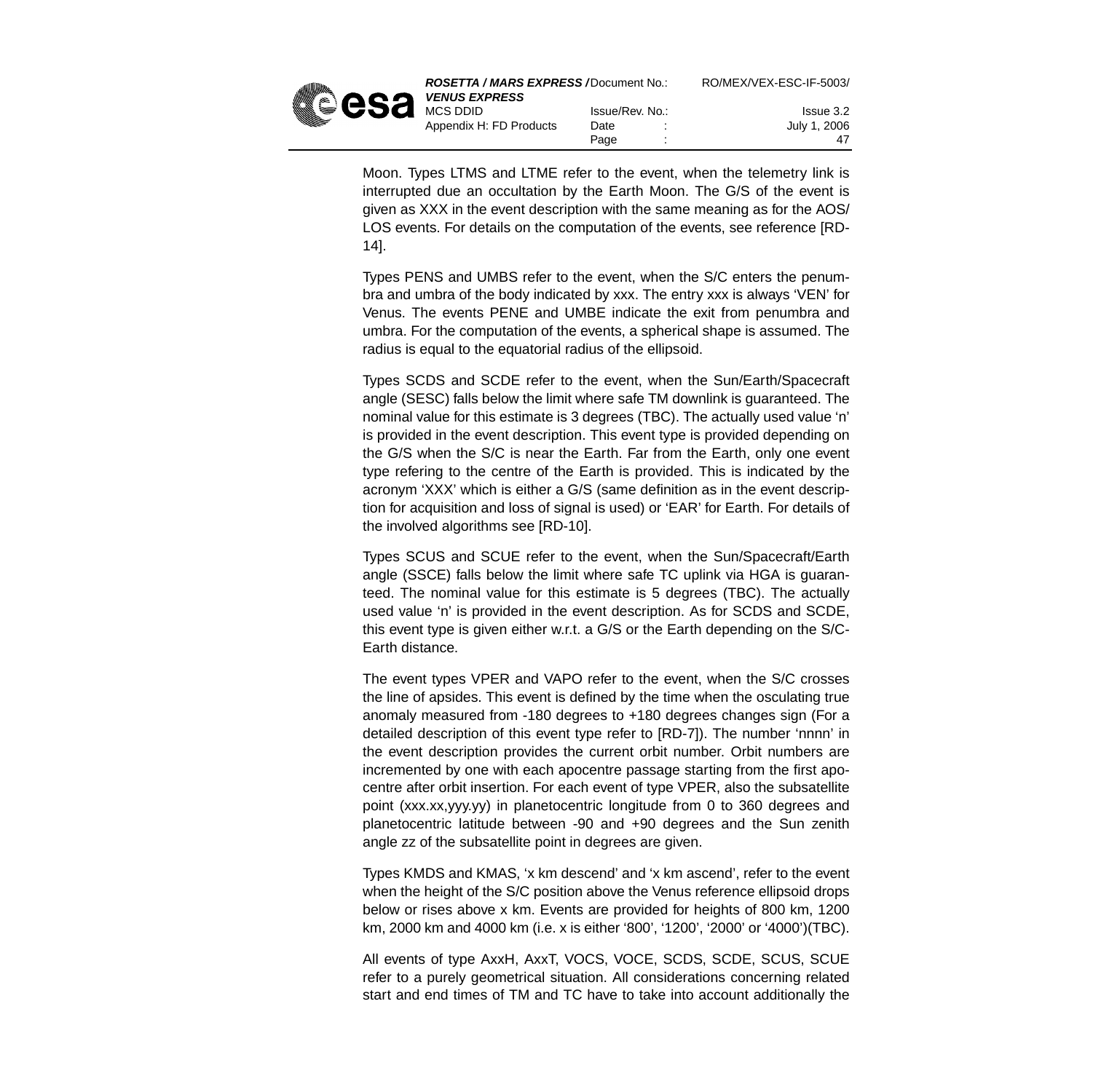| <b>ROSETTA / MARS EXPRESS / Document No. :</b> |                 | RO/MEX/VEX-ESC-IF-5003/ |
|------------------------------------------------|-----------------|-------------------------|
| VENUS EXPRESS<br>$\sum$ MCS DDID               | Issue/Rev. No.: | Issue 3.2               |
| Appendix H: FD Products                        | Date            | July 1, 2006            |
|                                                | Page            | 48                      |

one way light time.

Types NPSS and NPNS indicate the times in the mission, when the pointing of the x axis has to switch from North to South (NPSS) or from South to North (NPNS) in order to avoid Sun incidence on the S/C -x face in nadir pointing mode around Venus.

In nadir pointing mode, with the x axis perpendicular to the ground track, the angle between the S/C -x axis and the Sun direction varies around the pericentre by some degrees. This means that there is not a single date and time to switch to the correct x axis pointing or, conversely, depending on the duration of the nadir pointing, it might therefore not be possible, to avoid Sun incidence on the S/C -x face during a complete pericentre passage in nadir pointing mode (neither with North nor with South pointing option). Instead, the duration of the nadir pointing has to be reduced or a small Sun incidence must be tolerated.

The events are calculated as follows: Sun incidence on the S/C -x face is calculated at each pericentre assuming nadir pointing mode and the first pericentre is noted when the x axis has to switch (from either North to South or from South to North pointing) to avoid Sun incidence on the -x face exactly at pericentre. An event is then inserted at the time of the preceding apocentre that indicates the required switch. The event type is either 'NPSS' for a switch from North to South or 'NPNS' for a switch from South to North.

Types EP1S, EP2S, EE1S, EE2S, EESS and EENS are related to the Earth pointing options required to avoid Sun incidence on the S/C -x and -z faces. The HGA (either HGA1 on the +x side of the S/C or HGA2 on the -x side) to be pointed to the Earth has to be selected such that Sun incidence on the -x face is minimised. The switching times between the antennas depend on the second option, i.e. whether the y axis shall be perpendicular to the ecliptic or to the Sun-SC-Earth plane. Therefore four event types are provided. EP1S and EP2S are provided when the antenna shall be switched (EP1S for a switch from HGA2 to HGA1, EP2S for a switch from HGA1 to HGA2) if the Sun-SC-Earth option is used. EE1S or EE2S are provided for the same switches if the ecliptic option is used.

If the Sun-SC-Earth plane option is used, the autonomous attitude computed on board the S/C is always such that there is no Sun incidence on the -z face of the S/C if the correct antenna is selected. This is not the case for the ecliptic option. The event types EESS and EENS are therefore provided to indicate the switches from North to South (EESS) and from South to North (EENS) that are required for Sun avoidance on the -z face if the ecliptic option is chosen. There is a considerable time span around the switching times EESS and EENS where Sun incidence on the -z face with a small angle can not be avoided, neither with North nor with South pointing option. The switching events are calculated such, that always the option with the smallest incidence angle is chosen. The computation of the event time is based on the direction of the ecliptic pole which is used by the AOCMS onboard software, not on the true ecliptic pole.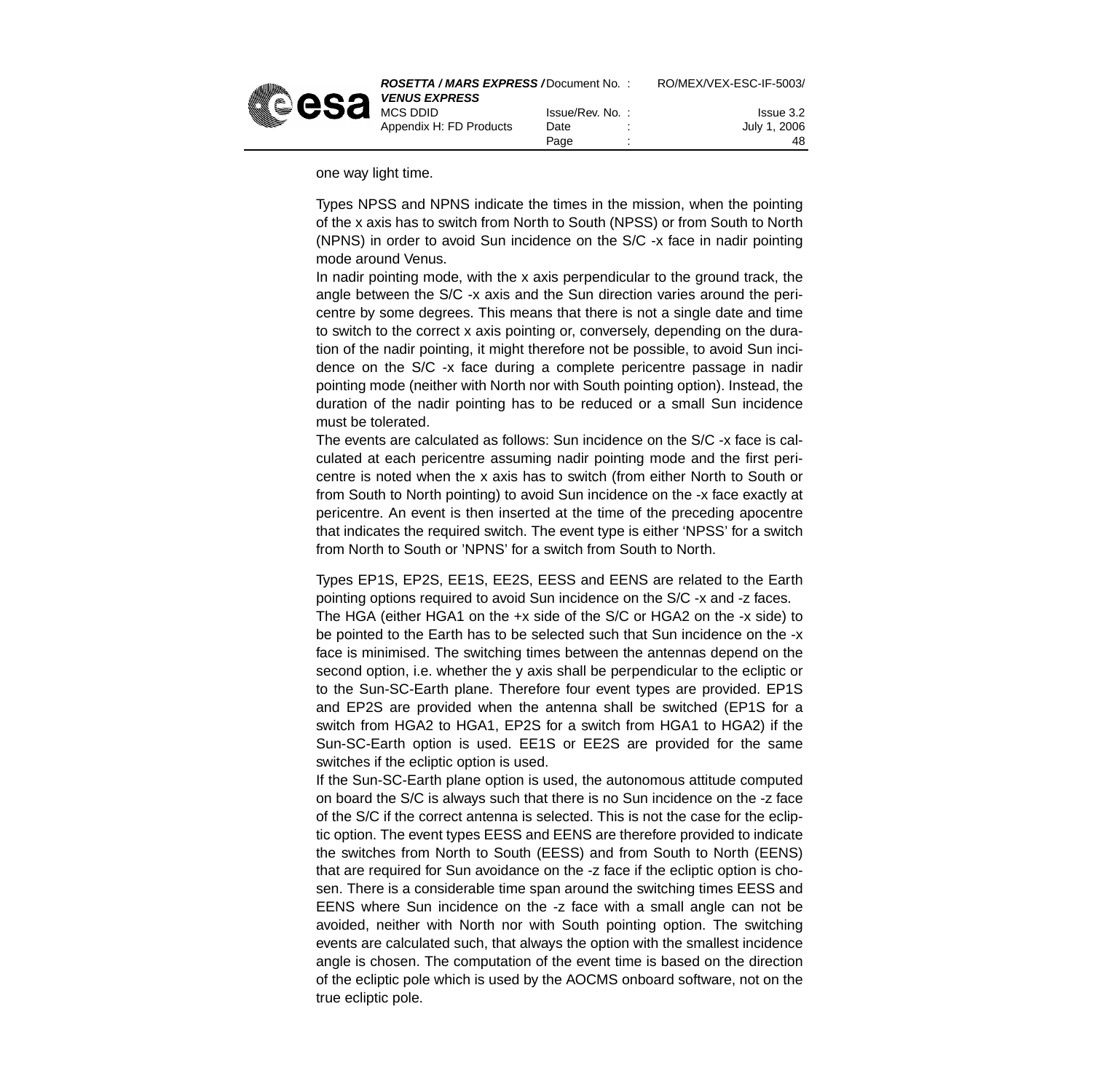**ROSETTA / MARS EXPRESS /**Document No.: RO/MEX/VEX-ESC-IF-5003/ **VENUS EXPRE** 



| $1199$ . The contract $111$ is the contract of $111$ in the contract of $111$ is the contract of $111$ is the contract of $111$ is the contract of $111$ is the contract of $111$ is the contract of $111$ is the contract of |                 |  |              |
|-------------------------------------------------------------------------------------------------------------------------------------------------------------------------------------------------------------------------------|-----------------|--|--------------|
| <b>VENUS EXPRESS</b>                                                                                                                                                                                                          |                 |  |              |
| MCS DDID                                                                                                                                                                                                                      | Issue/Rev. No.: |  | Issue 3.2    |
| Appendix H: FD Products                                                                                                                                                                                                       | Date            |  | July 1, 2006 |
|                                                                                                                                                                                                                               | Page            |  | 49           |

When an antenna switch occurs and the ecliptic option is used (i.e. event types EE1S and EE2S), the pointing option for the S/C y axis must also change to point the +z face to the Sun. There are no additional event types to indicate this change as they occur simultaneously with the antenna switchings.

Types EP1S, EP2S, EE1S, EE2S, EESS and EENS refer only to the corresponding geometrical conditions as described above. The times may differ from the actual switching times as commanded by the Flight Control Team.

The long term planning event file (ADID=EVEXEVTF) contains only the following subset of event types: AxxH, AxxT, VO1S, VOCS, LTCS, LTMS, PENS, UMBS, SCDS, SCUS, VPER, VAPO with their corresponding end times, the pointing switching events (EP1S, EP2S, EE1S, EE2S, EESS and EENS) and KMDS, KMAS.

In addition, medium term planning event files are provided as a response to pointing requests (PTR) during a medium term planning cycle (for details see [RD-16]). This file (ADID=EVEXEVTP) contains all event types, apart from the types related to S/C mode changes (OMAS, SMAS, WOLS, FPAS, FPIS and corresponding end events). Orbit related events are refering to the reference orbit (as in the long term planning event file). The file covers only the planning period. The PTR reference number and the start date of the coverage are given in the filename.

Types IxxS (IxxE) refer to the events when the centre of the Sun enters (leaves) the avoidance zone of an instrument. This zone is defined for all instruments, except PFS, as a cone around the boresight with a half cone angle specific to the instrument. For PFS, the Sun is within this zone when the elevation over the X/Z plane is less than 15 deg and when the angle of the projection of the Sun into the X/Z plane with the +Z axis measured positive towards the +X axis is between -95 of +35 deg. The xx in the event type, the instrument boresight and the applicable angular half cone angle refer to the payload as follows:

| Payload       | XX<br>(EVTTID) | <b>Boresight</b><br>(in S/C frame) | <b>Threshold</b><br>$(\text{deg})$                  |
|---------------|----------------|------------------------------------|-----------------------------------------------------|
| <b>PFS</b>    | <b>PS</b>      | (0.,0.,1.)                         | 15 from X/Z<br>$-95$ to $+35$ in<br>$X/Z$ from $+Z$ |
| <b>SPICAV</b> | <b>SP</b>      | (0.,0.,1.)                         | 17                                                  |
| <b>VIRTIS</b> | VW             | (0.,0.,1.)                         | 45                                                  |
|               | <b>VN</b>      | (0.,0.,1.)                         | 15                                                  |
| <b>VMC</b>    | VM             | (0.,0.,1.)                         | 10                                                  |

These payload illumination events (IxxS and IxxE) consider eclipses. I.e. the start event occurs either if the S/C is not in eclipse and the Sun enters the avoidance zone, or if the S/C leaves the eclipse and the Sun is already within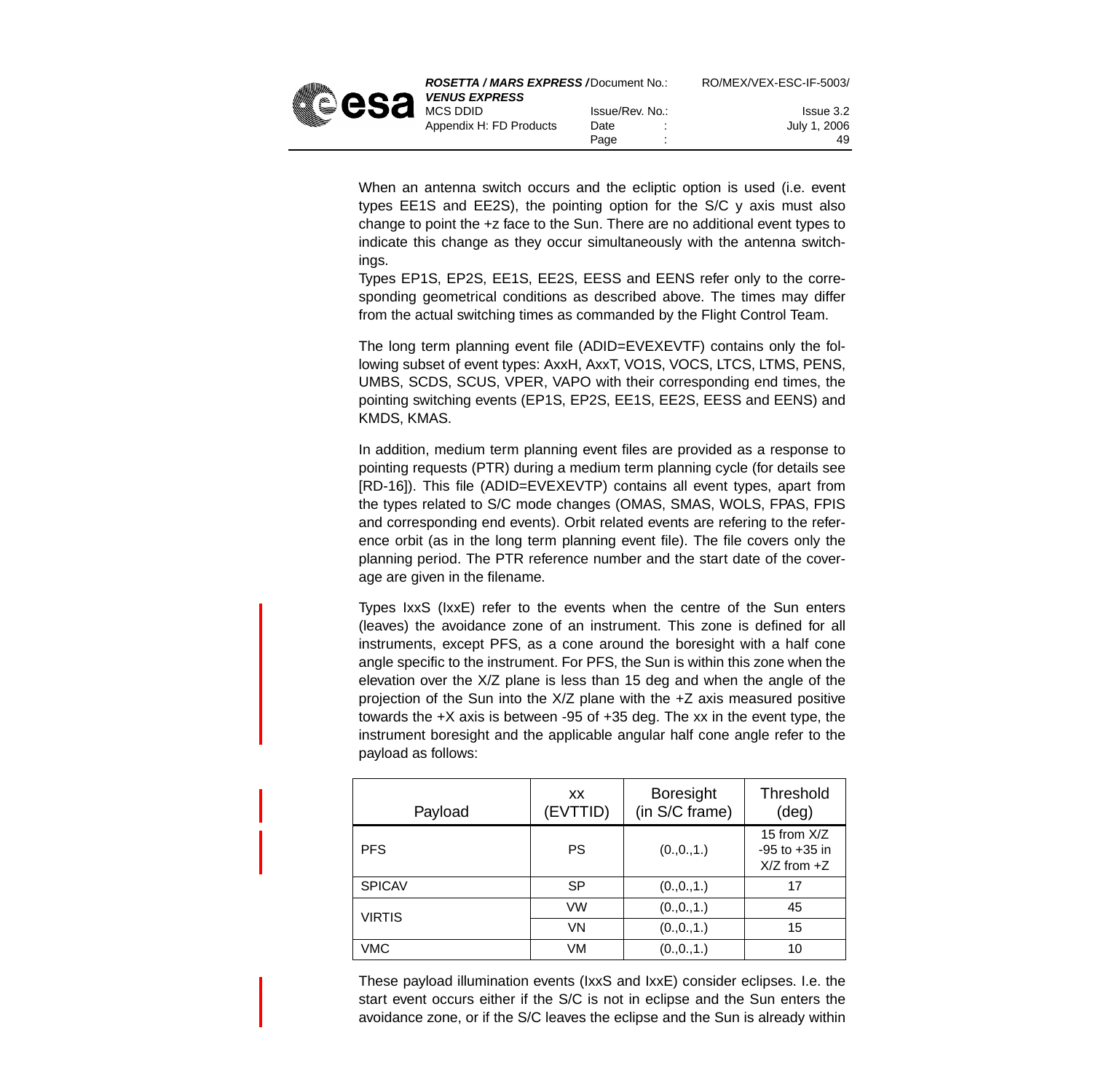|    | <b>ROSETTA / MARS EXPRESS / Document No. :</b><br><b>VENUS EXPRESS</b> |                 |   | RO/MEX/VEX-ESC-IF-5003/ |
|----|------------------------------------------------------------------------|-----------------|---|-------------------------|
| sa | MCS DDID                                                               | Issue/Rev. No.: |   | Issue 3.2               |
|    | Appendix H: FD Products                                                | Date            |   | July 1, 2006            |
|    |                                                                        | Page            | ٠ | 50                      |

the avoidance zone. Correspondingly, the end event occurs either if the S/C is not in eclipse and the Sun leaves the avoidance zone, or if the S/C enters the eclipse and the Sun is still inside the avoidance zone. The description of the events contain as xx.x (and yy.y for PFS) the actual distance of the Sun from the avoidance zone at the event time. For all instruments, except PFS, xx.x is the angle from the boresight in deg. For PFS, xx.x is the angle of the Sun from the X/Z plane (always positive) and yy.y the angle of the Sun, projected into the X/Z plane, w.r.t. the +Z axis, measured positive towards the +X axis (the format of this second angle is -yy.y, if it is less or equal -10.0 deg). In the context of the payload illumination events, the S/C is considered to be in eclipse when the Sun is completely hidden by the planet (umbra). In addition to consider some operational margin, the radius of the planet is artifically decreased in the computation of umbra times used for the illumination events (these umbra times do therefore not coincide with the UMBS, PENS, UMBE and PENE events). This reduction is tuned to provide sufficient margin to avoid payload illumination during eclipses.

Types IXNS, IYPS, IYNS, IZNS (IXNE, IYPE, IYNE, IZNE) refer to the event when the Sun incidence on the -x, +y, -y and -z face respectively exceeds (falls below) a given threshold. This threshold is currently defined as 5 deg, but may be adapted as result of a refined thermal analysis.

Types SSnS and PSnS (SSnE, PSnE) refer to the event when the angle of the star tracker boresight w.r.t. to the center of the Sun or the Venus limb respectively falls below (exceeds) the operational limit (current definition is 45 deg for the Sun and 30 deg for the Venus limb). n in the EVTID is either 1 for STR-1 or 2 for STR-2. The operational limit is also given as xx.x in the event description.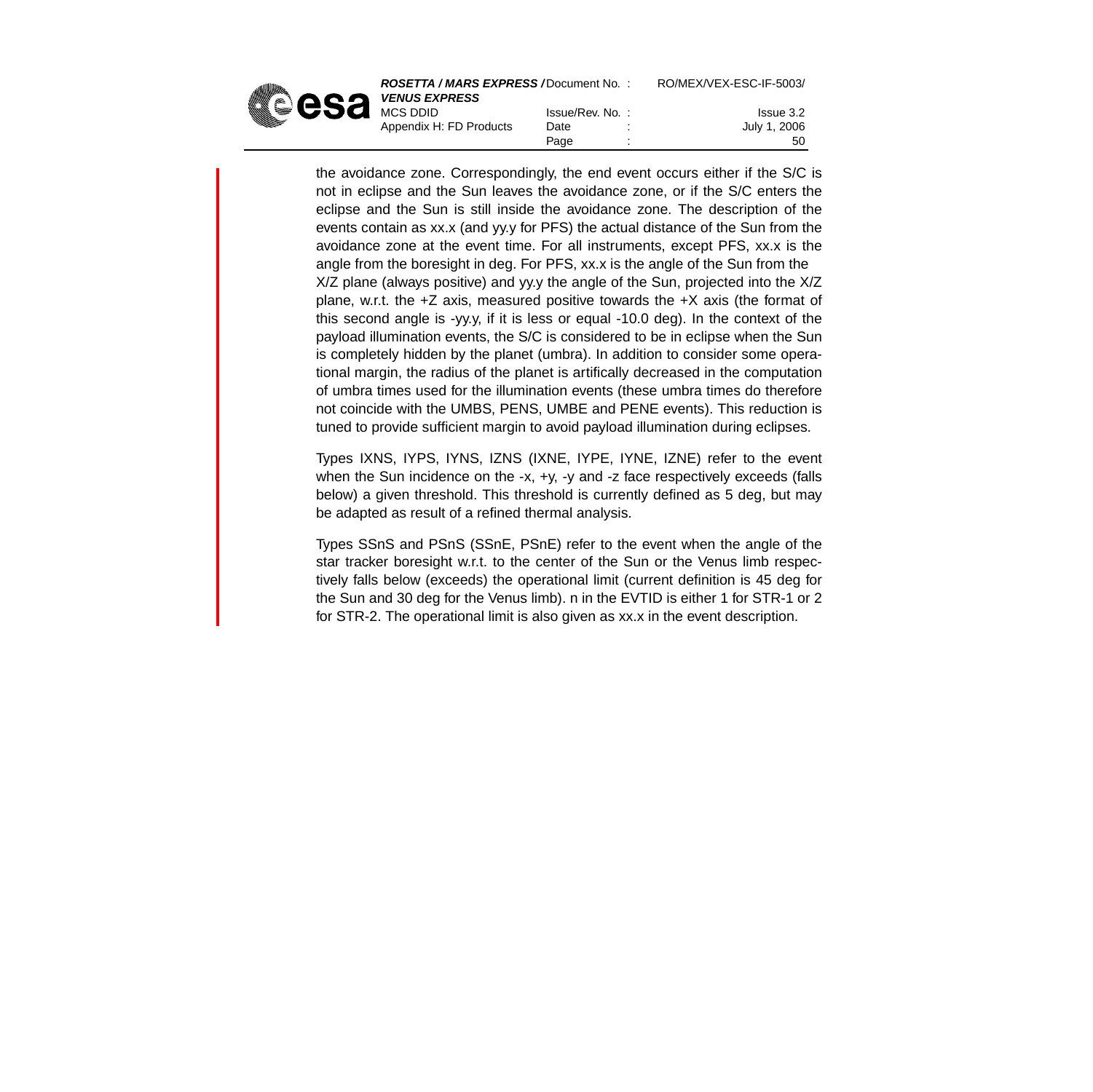| <b>EVTTID</b>     | <b>Event Type</b>                                                  | <b>EVTDES</b>                                                                          | <b>Duration until</b>                                                                |
|-------------------|--------------------------------------------------------------------|----------------------------------------------------------------------------------------|--------------------------------------------------------------------------------------|
| AxxH              | Acquisition of Signal at ground<br>station with elevation angle nn | XXX_AOS_nn                                                                             | XXX_LOS_nn                                                                           |
| AxxT              | Acquisition of Signal 10<br>degrees at ground station              | XXX_AOS_10                                                                             | XXX_LOS_10                                                                           |
| <b>LGPS</b>       | low gain antenna +Z coverage<br>start                              | XXX_COV_LGA_+Z_START                                                                   | XXX_COV_LGA_+Z_END                                                                   |
| <b>LGMS</b>       | low gain antenna -Z coverage<br>start                              | XXX_COV_LGA_-Z_START                                                                   | XXX_COV_LGA_-Z_END                                                                   |
| <b>OMAS</b>       | orbit manoeuvre start                                              | ORB_MAN_START                                                                          | ORB_MAN_END                                                                          |
| <b>SMAS</b>       | slew manoeuvre start                                               | <b>SLEW MAN START</b>                                                                  | <b>SLEW MAN END</b>                                                                  |
| <b>WOLS</b>       | wheel offloading start                                             | WHEEL_OFFL_START                                                                       | WHEEL_OFFL_END                                                                       |
| <b>FPAS</b>       | entry into FPAP                                                    | FPAP START                                                                             | FPAP END                                                                             |
| <b>FPIS</b>       | entry into FPIP                                                    | FPIP START                                                                             | FPIP END                                                                             |
| VO <sub>1</sub> S | Venus occultation 1000 km<br>start                                 | OCC_VENUS_1000KM_START_/_<br>RA_rrr.rr_/_DE_ddd.dd_/_<br>OVP_(xxx.xx,yyy.yy)_/_SZA_zzz | OCC_VENUS_1000KM_END_/_<br>RA_rrr.rr_/_DE_ddd.dd_/_<br>OVP_(xxx.xx,yyy.yy)_/_SZA_zzz |
| <b>VOCS</b>       | Venus occultation start                                            | OCC VENUS START /<br>RA_rrr.rr_/_DE_ddd.dd_/<br>OVP_(xxx.xx,yyy.yy)_/_SZA_zzz          | OCC VENUS END /<br>RA_rrr.rr_/_DE_ddd.dd_/<br>OVP_(xxx.xx,yyy.yy)_/_SZA_zzz          |
| <b>LTCS</b>       | start of TC link interruption due<br>to Earth Moon occultation     | XXX OCC MOON TC START                                                                  | XXX OCC MOON TC END                                                                  |
| <b>LTMS</b>       | start of TM link interruption due<br>to Earth Moon occultation     | XXX OCC MOON TM START                                                                  | XXX OCC MOON TM END                                                                  |
| <b>PENS</b>       | penumbra start                                                     | <b>xxx PENUMBRA START</b>                                                              | <b>XXX PENUMBRA END</b>                                                              |
| <b>UMBS</b>       | umbra start                                                        | xxx_UMBRA_START                                                                        | xxx_UMBRA_END                                                                        |
| <b>SCDS</b>       | S/C conjunction (SESC n<br>degrees) start                          | XXX_CON_START_SESC_n                                                                   | XXX_CON_END_SESC_n                                                                   |
| <b>SCUS</b>       | S/C conjunction (SSCE n<br>degrees) start                          | XXX_CON_START_SSCE_n                                                                   | XXX_CON_END_SSCE_n                                                                   |



ROSETTA / MARS EXPRESS / Document No.:<br>VENUS EXPRESS<br>MCS DDID<br>Appendix H: FD Products Date MCS DDID ISSUE ISSUE/Rev. No.: ISSUE 3.2 **VENUS EXPRESS ROSETTA / MARS EXPRESS /**Issue/Rev. No.:<br>Date<br>Page

Page : : : :

Issue 3.2<br>July 1, 2006<br>51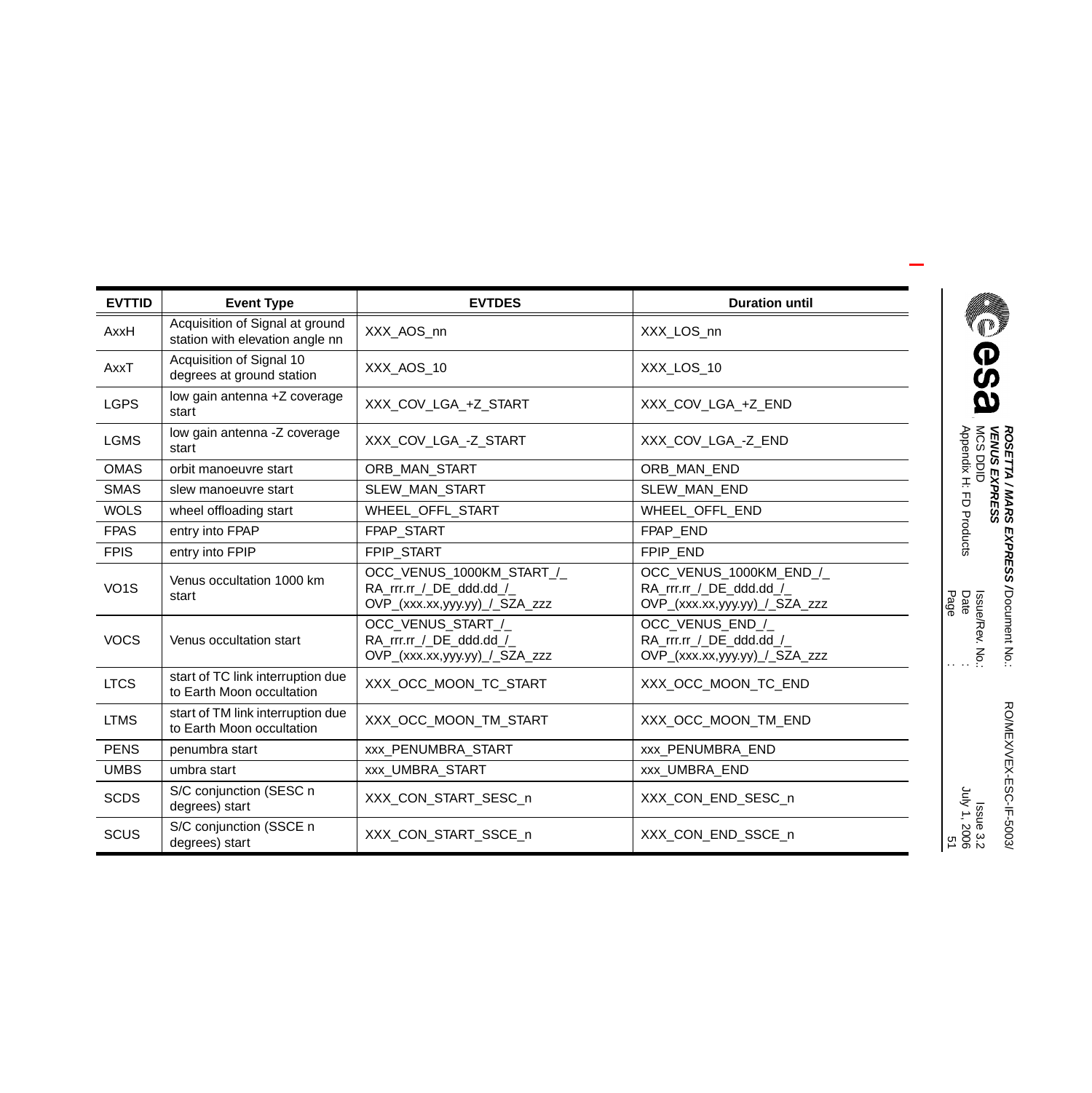| <b>EVTTID</b>     | <b>Event Type</b>                                           | <b>EVTDES</b>                                              | <b>Duration until</b>                                |
|-------------------|-------------------------------------------------------------|------------------------------------------------------------|------------------------------------------------------|
| <b>IPSS</b>       | PFS Sun illumination start                                  | PFS_ILLUMINATION_START_/_xx.x_/_yy.y                       | PFS_ILLUMINATION_END_/_xx.x_/_yy.y                   |
| <b>ISPS</b>       | <b>SPICAV Sun illumination start</b>                        | SPICAV_ILLUMINATION_START_/_xx.x                           | SPICAV_ILLUMINATION_END_/_xx.x                       |
| <b>IVWS</b>       | VIRTIS wide angle Sun illumi-<br>nation start               | VIRTIS_WIDE_ANGLE_ILLUMINATION_<br>START_/_xx.x            | VIRTIS_WIDE_ANGLE_ILLUMINATION_<br>$END_{\_\_\_XXX}$ |
| <b>IVNS</b>       | VIRTIS narrow angle Sun illu-<br>mination start             | VIRTIS NARROW ANGLE<br>ILLUMINATION START / xx.x           | VIRTIS NARROW ANGLE<br>ILLUMINATION_END_/_xx.x       |
| <b>IVMS</b>       | VMC Sun illumination start                                  | VMC_ILLUMINATION_START_/_xx.x                              | VMC_ILLUMINATION_END_/_xx.x                          |
| <b>IXNS</b>       | -X face illumination start                                  | MX_FACE_ILLUMINATION_START                                 | MX_FACE_ILLUMINATION_END                             |
| <b>IYPS</b>       | +Y face illumination start                                  | PY FACE ILLUMINATION START                                 | PY FACE ILLUMINATION END                             |
| <b>IYNS</b>       | -Y face illumination start                                  | MY FACE ILLUMINATION START                                 | MY FACE ILLUMINATION END                             |
| <b>IZNS</b>       | -Z face illumination start                                  | MZ FACE ILLUMINATION START                                 | MZ FACE ILLUMINATION END                             |
| PS <sub>1</sub> S | STR-1 Blinding by Venus start                               | STR1 BLINDING START / VENUS / xx.x                         | STR1 BLINDING END / VENUS / xx.x                     |
| PS <sub>2</sub> S | STR-2 Blinding by Venus start                               | STR2_BLINDING_START_/_VENUS_/_xx.x                         | STR2_BLINDING_END_/_VENUS_/_xx.x                     |
| SS <sub>1</sub> S | STR-1 Blinding by Sun start                                 | STR1_BLINDING_START_/_SUN_/_xx.x                           | STR1_BLINDING_END_/_SUN_/_xx.x                       |
| SS <sub>2</sub> S | STR-2 Blinding by Sun start                                 | STR2_BLINDING_START_/_SUN_/_xx.x                           | STR2_BLINDING_END_/_SUN_/_xx.x                       |
| <b>KMDS</b>       | x km descend                                                | x KM DESCEND                                               | x_KM_ASCEND                                          |
| <b>VPER</b>       | pericentre passage                                          | PERICENTRE PASSAGE nnnn /<br>SSP_(xxx.xx,yyy.yy)_/_SZA_zzz | n/a                                                  |
| <b>VAPO</b>       | apocentre passage                                           | APOCENTRE PASSAGE nnnn                                     | n/a                                                  |
| LxxH              | Loss of signal at ground station<br>with elevation angle nn | XXX_LOS_nn                                                 | n/a                                                  |
| LxxT              | Loss of signal 10 degrees at<br>ground station              | XXX_LOS_10                                                 | n/a                                                  |
| <b>LGPE</b>       | low gain antenna +Z coverage<br>end                         | XXX COV LGA +Z END                                         | n/a                                                  |
| <b>LPME</b>       | low gain antenna -Z coverage<br>end                         | XXX_COV_LGA_-Z_END                                         | n/a                                                  |



ROMEX/VEX-ESC-IF-5003/

Page : 52

Issue 3.2<br>July 1, 2006<br>ESSUE 52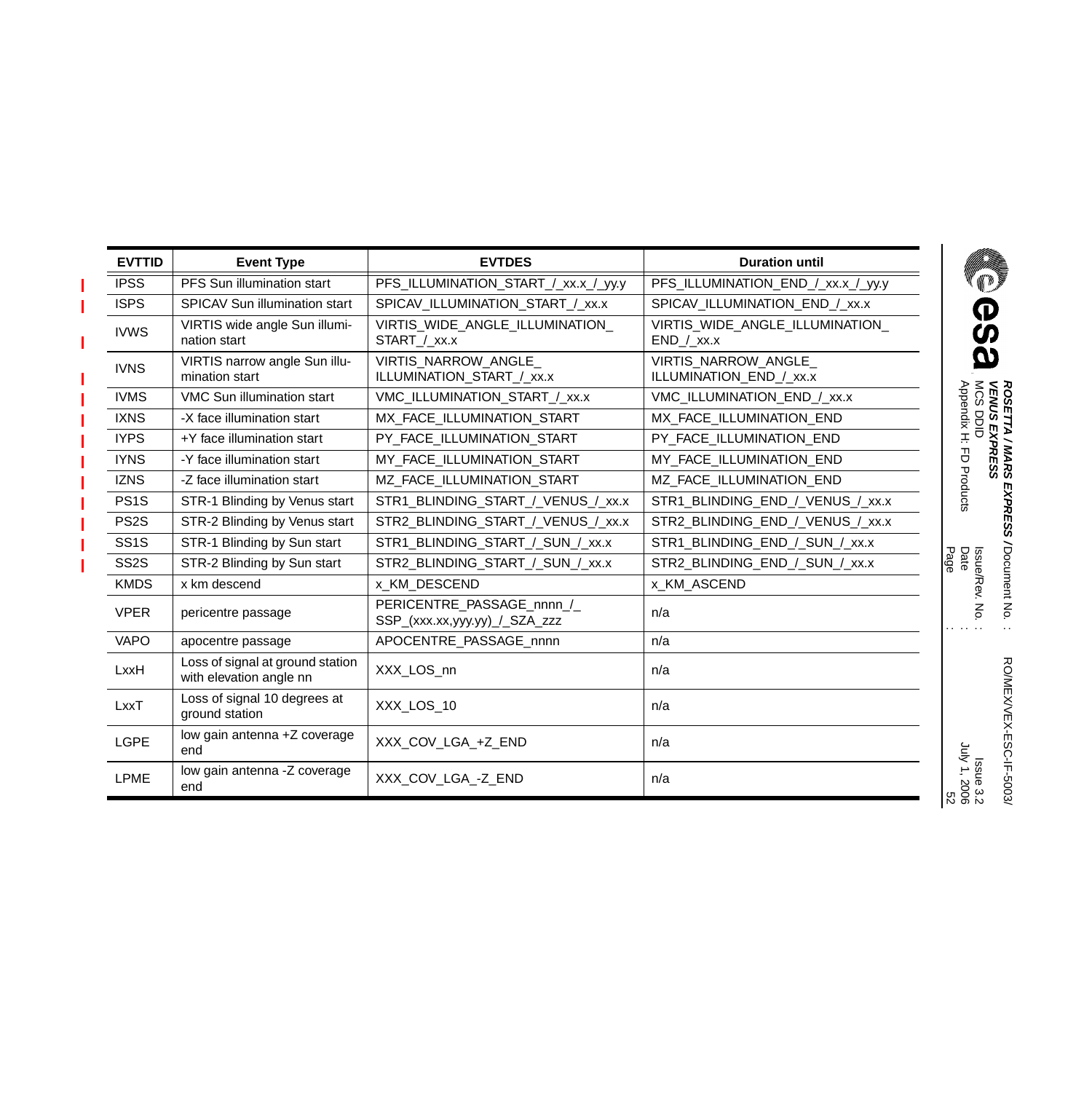| <b>EVTTID</b>     | <b>Event Type</b>                                                                                           | <b>EVTDES</b>                                                                       | <b>Duration until</b> |                                 |
|-------------------|-------------------------------------------------------------------------------------------------------------|-------------------------------------------------------------------------------------|-----------------------|---------------------------------|
| <b>OMAE</b>       | orbit manoeuvre end                                                                                         | ORB MAN END                                                                         | n/a                   |                                 |
| <b>SMAE</b>       | slew manoeuvre end                                                                                          | SLEW_MAN_END                                                                        | n/a                   |                                 |
| <b>WOLE</b>       | wheel offloading end                                                                                        | WHEEL_OFFL_END                                                                      | n/a                   |                                 |
| <b>FPAE</b>       | exit from FPAP                                                                                              | FPAP_END                                                                            | n/a                   |                                 |
| <b>FPIE</b>       | exit from FPIP                                                                                              | FPIP_END                                                                            | n/a                   |                                 |
| <b>VOCE</b>       | OCC VENUS END /<br>RA rrr.rr / DE ddd.dd /<br>Venus occultation end<br>n/a<br>OVP_(xxx.xx,yyy.yy)_/_SZA_zzz |                                                                                     |                       | MCS DDID<br>Appendix H:         |
| VO <sub>1</sub> E | Venus occultation 1000km end                                                                                | OCC VENUS 1000KM END /<br>RA_rrr.rr_/_DE_ddd.dd_/_<br>OVP_(xxx.xx,yyy.yy)_/_SZA_zzz | n/a                   | 긩                               |
| <b>UMBE</b>       | umbra end                                                                                                   | xxx_UMBRA_END                                                                       | n/a                   |                                 |
| <b>PENE</b>       | penumbra end                                                                                                | xxx_PENUMBRA_END                                                                    | n/a                   | Products                        |
| <b>LTCE</b>       | end of TC link interruption due<br>to Earth Moon occultation                                                | XXX OCC MOON TC END                                                                 | n/a                   |                                 |
| <b>LTME</b>       | end of TM link interruption due<br>to Earth Moon occultation                                                | XXX_OCC_MOON_TM_END                                                                 | n/a                   | Issue/Rev. No.:<br>Date<br>Page |
| <b>SCDE</b>       | S/C conjunction (SESC n<br>degrees) end                                                                     | XXX CON END SESC n                                                                  | n/a                   |                                 |
| <b>SCUE</b>       | S/C conjunction (SSCE n<br>degrees) end                                                                     | XXX_CON_END_SSCE_n                                                                  | n/a                   |                                 |
| <b>IPSE</b>       | PFS Sun illumination end                                                                                    | PFS_ILLUMINATION_END_/_xx.x_/_yy.y                                                  | n/a                   |                                 |
| <b>ISPE</b>       | SPICAV Sun illumination end                                                                                 | SPICAV ILLUMINATION END / xx.x                                                      | n/a                   |                                 |
| <b>IVWE</b>       | VIRTIS wide angle Sun illumi-<br>nation end                                                                 | VIRTIS_WIDE_ANGLE_ILLUMINATION_<br>$END_{\_\_xxx.x}$                                | n/a                   |                                 |
| <b>IVNE</b>       | VIRTIS narrow angle Sun illu-<br>mination end                                                               | VIRTIS NARROW ANGLE<br>ILLUMINATION_END_/_xx.x                                      | n/a                   | Issue 3.2<br>July 1, 2006<br>53 |
| <b>IVME</b>       | VMC Sun illumination end                                                                                    | VMC_ILLUMINATION_END_/_xx.x                                                         | n/a                   |                                 |
| <b>IXNE</b>       | -X face illumination end                                                                                    | MX_FACE_ILLUMINATION_END                                                            | n/a                   |                                 |



ROSETTA / MARS EXPRESS / Document No.:<br>VENUS EXPRESS<br>MCS DDID<br>Appendix H: FD Products Date MCS DDID ISSUE ISSUE/Rev. No.: ISSUE 3.2 **VENUS EXPRESS ROSETTA / MARS EXPRESS /**Issue/Rev. No.:<br>Date<br>Page

Document No.: RO/MEX/VEX-ESC-IF-5003/ ROMEX/VEX-ESC-IF-5003/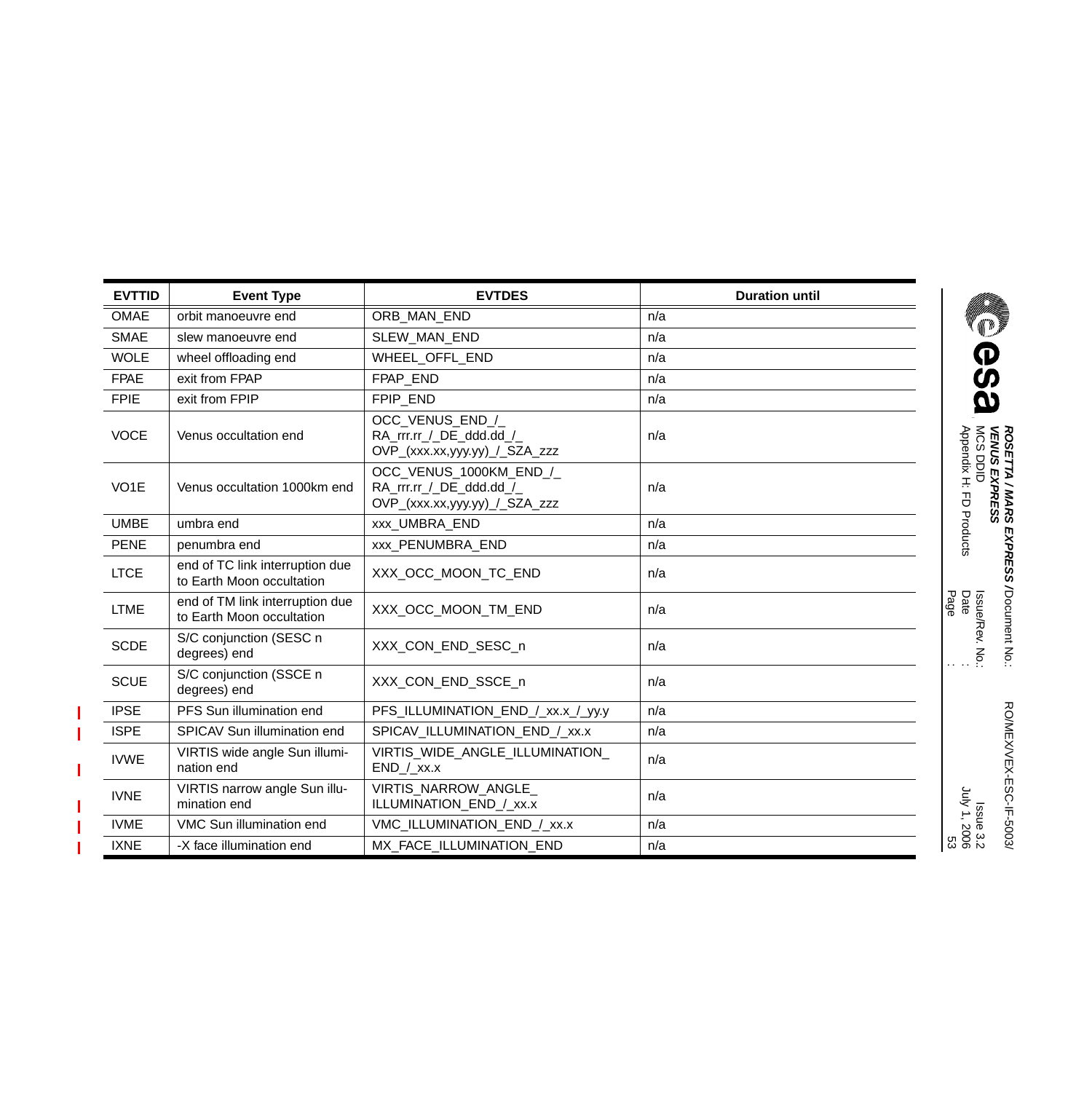| <b>EVTTID</b>     | <b>Event Type</b>                                                                          | <b>EVTDES</b>                                        | <b>Duration until</b> |
|-------------------|--------------------------------------------------------------------------------------------|------------------------------------------------------|-----------------------|
| <b>IYPE</b>       | +Y face illumination end                                                                   | PY FACE ILLUMINATION END                             | n/a                   |
| <b>IYNE</b>       | -Y face illumination end                                                                   | MY FACE ILLUMINATION END                             | n/a                   |
| <b>IZNE</b>       | -Z face illumination end                                                                   | MZ_FACE_ILLUMINATION_END                             | n/a                   |
| PS1E              | STR-1 Blinding by Venus end                                                                | STR1_BLINDING_END_/_VENUS_/_xx.x                     | n/a                   |
| PS2E              | STR-2 Blinding by Venus end                                                                | STR2_BLINDING_END_/_VENUS_/_xx.x                     | n/a                   |
| SS <sub>1E</sub>  | STR-1 Blinding by Sun end                                                                  | STR1 BLINDING END / SUN / xx.x                       | n/a                   |
| SS <sub>2E</sub>  | STR-2 Blinding by Sun end                                                                  | STR2_BLINDING_END_/_SUN_/_xx.x                       | n/a                   |
| <b>KMAS</b>       | x km ascend                                                                                | x_KM_ASCEND                                          | n/a                   |
| <b>NPSS</b>       | x-axis pointing switch from<br>North to South                                              | NADIR_POINTING_X_N_TO_S_SWITCH                       | n/a                   |
| <b>NPNS</b>       | x-axis pointing switch from<br>South to North                                              | NADIR_POINTING_X_S_TO_N_SWITCH                       | n/a                   |
| EP <sub>1</sub> S | antenna switch from HGA2 to<br>HGA1 for Earth pointing with<br>Sun-S/C-Earth plane option  | PLANE_EARTH_POINTING_HGA_2_TO_<br><b>HGA1 SWITCH</b> | n/a                   |
| EP2S              | antenna switch from HGA1 to<br>HGA2 for Earth pointing with<br>Sun-S/C-Earth plane option  | PLANE_EARTH_POINTING_HGA_1_TO_<br>HGA2_SWITCH        | n/a                   |
| EE1S              | antenna switch from HGA2 to<br>HGA1 for Earth pointing with<br>ecliptic option             | ECLIPTIC_EARTH_POINTING_HGA_2<br>_TO_HGA1_SWITCH     | n/a                   |
| EE2S              | antenna switch from HGA1 to<br>HGA2 for Earth pointing with<br>ecliptic option             | ECLIPTIC_EARTH_POINTING_HGA_1_<br>TO HGA2 SWITCH     | n/a                   |
| <b>EENS</b>       | y-axis pointing switch from<br>North to South for Earth point-<br>ing with ecplitic option | EARTH_POINTING_Y_S_TO_N_SWITCH                       | n/a                   |
| <b>EESS</b>       | y-axis pointing switch from<br>South to North for Earth point-<br>ing with ecliptic option | EARTH_POINTING_Y_N_TO_S_SWITCH                       | n/a                   |

Page : : :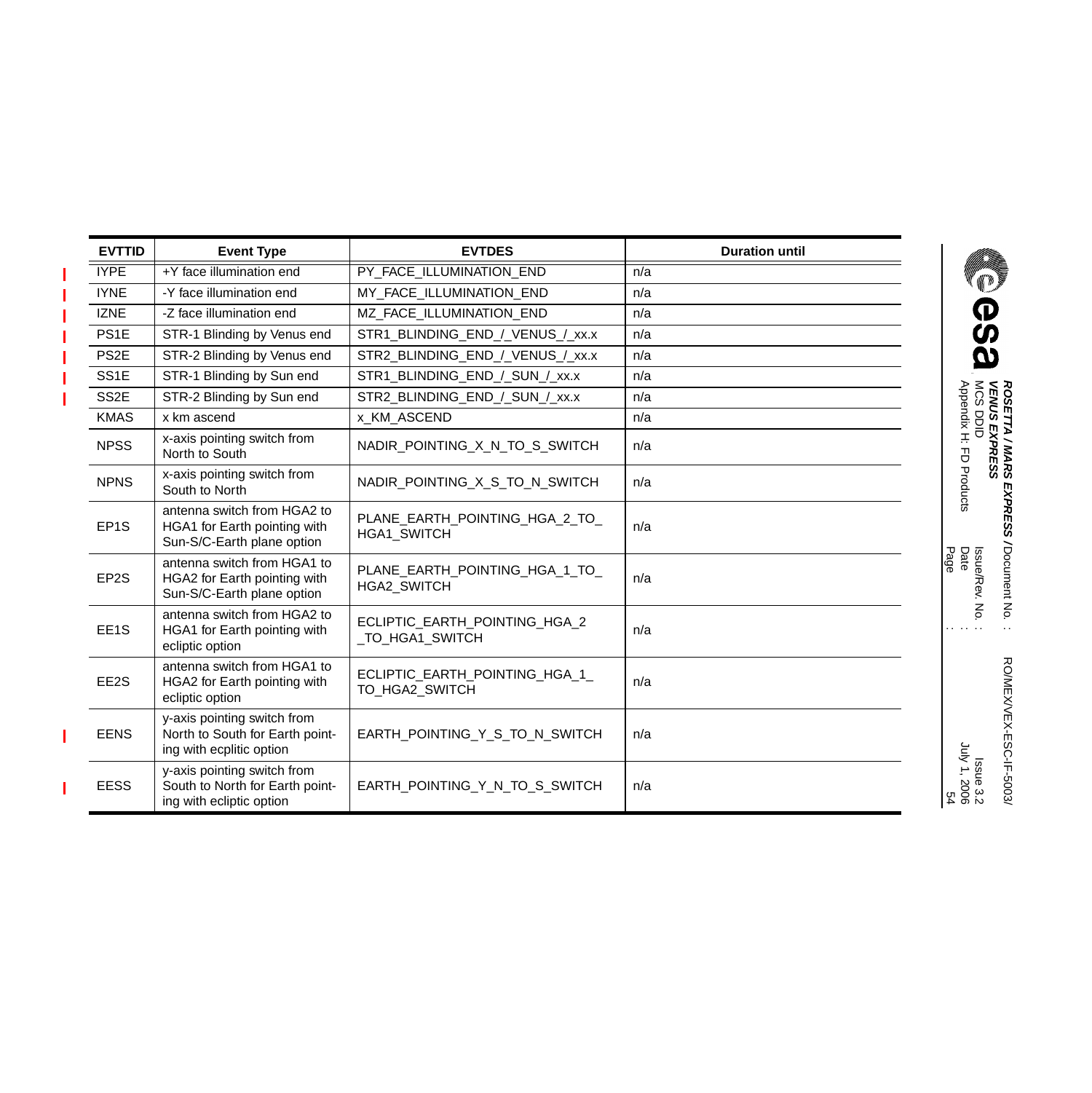

**VENUS EXPRESS**

Issue/Rev. No.: Issue 3.2 Appendix H: FD Products Date : The Sully 1, 2006 Page : 55

# **4.5 Star Occultations**

For a list of stars provided by the SPICAV experiment, star occultation events are given in a separate file. Four types of events are considered:

• 200 km descend

This event refers to the time when the minimum distance of the line of sight between S/C and star from the Venus reference ellipsoid drops below 200 km.

• start occultation

This event refers to the time when the line of sight starts to be occulted by the Venus reference ellipsoid.

• end occultation

This event refers to the time when the line of sight ends to be occulted by the Venus reference ellipsoid.

• 200 ascend

This event refers to the time when the minimum distance of the line of sight between S/C and star from the Venus reference ellipsoid rises above 200 km.

All events are sorted in ascending order in time. For each event one line of description is given. The format of each line is as follows:

| <b>Format</b> | <b>Field</b>                                                                                                                                                                                        |
|---------------|-----------------------------------------------------------------------------------------------------------------------------------------------------------------------------------------------------|
| 4             | orbit number, counted from first apocentre after orbit insertion                                                                                                                                    |
| (X3, A16)     | event time in UTC in the format YY-DDDThh:mm:ssZ (for the for-<br>mat definition see definition of EVTTIM parameter in event file in<br>section 4.4.1)                                              |
| (X5, AB)      | time until next pericentre in the format hh:mm:ss                                                                                                                                                   |
| (X9, A8)      | time since last pericentre in the format hh:mm:ss                                                                                                                                                   |
| (X6, F8.3)    | true anomaly in degrees between -180 deg and +180 deg                                                                                                                                               |
| (X2,I5)       | <b>BSC</b> star number                                                                                                                                                                              |
| (X2, A19)     | event description, one of the following four entries:<br>200 km, descending<br>start occultation<br>end occultation<br>200 km, ascending                                                            |
| (X2, A15)     | occultation point in the format (xxx.xx, yyy.yy) where xxx.xx is<br>planetocentric longitude in degrees from 0 to 360 eastward, and<br>yyy.yy is planetocentric latitude in degrees from -90 to +90 |
| (X3, F6.2)    | solar zenith angle, i.e. the angular separation in degrees between<br>the Sun direction and the direction of the occultation point as seen<br>from the centre of Venus                              |
| (X7, F6.2)    | local time, i.e. the difference in longitude in degrees between<br>occultation point and Sun direction from -180 to 180 degrees                                                                     |
| Table 6       | Venus Express Star Occultation File Format                                                                                                                                                          |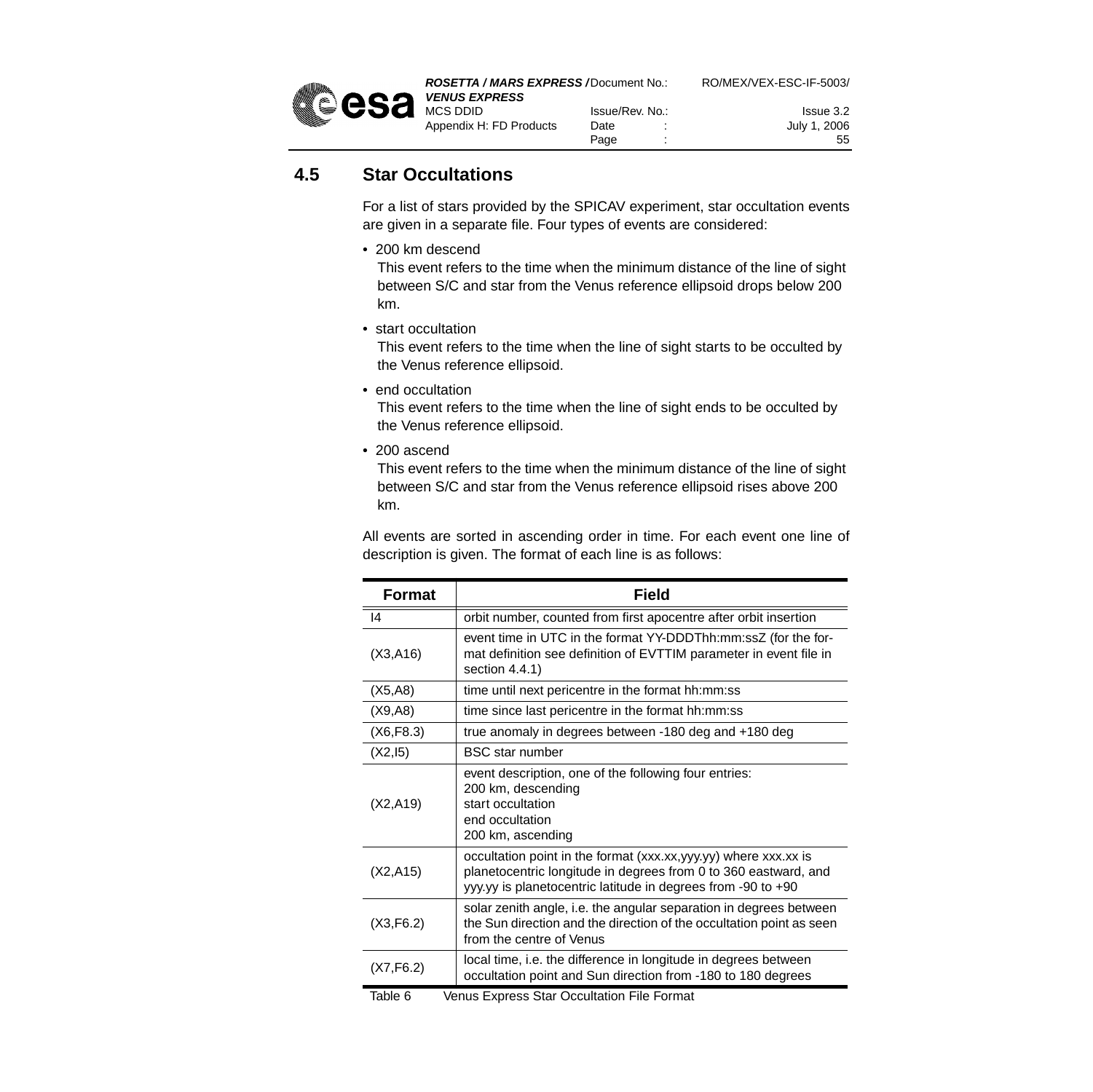| <b>ROSETTA / MARS EXPRESS / Document No. :</b> |                 | RO/MEX/VEX-ESC-IF-5003/ |
|------------------------------------------------|-----------------|-------------------------|
|                                                |                 |                         |
| <b>esa</b> MENUS EXPRESS                       | Issue/Rev. No.: | Issue 3.2               |
| Appendix H: FD Products                        | Date            | July 1, 2006            |
|                                                | Page            | 56                      |

The format definition refers to the ANSI FORTRAN notation for format statements.

For a detailed description of relevant algorithms and model assumptions (e.g. reference ellipsoid, rotational elements) refer to [RD-8].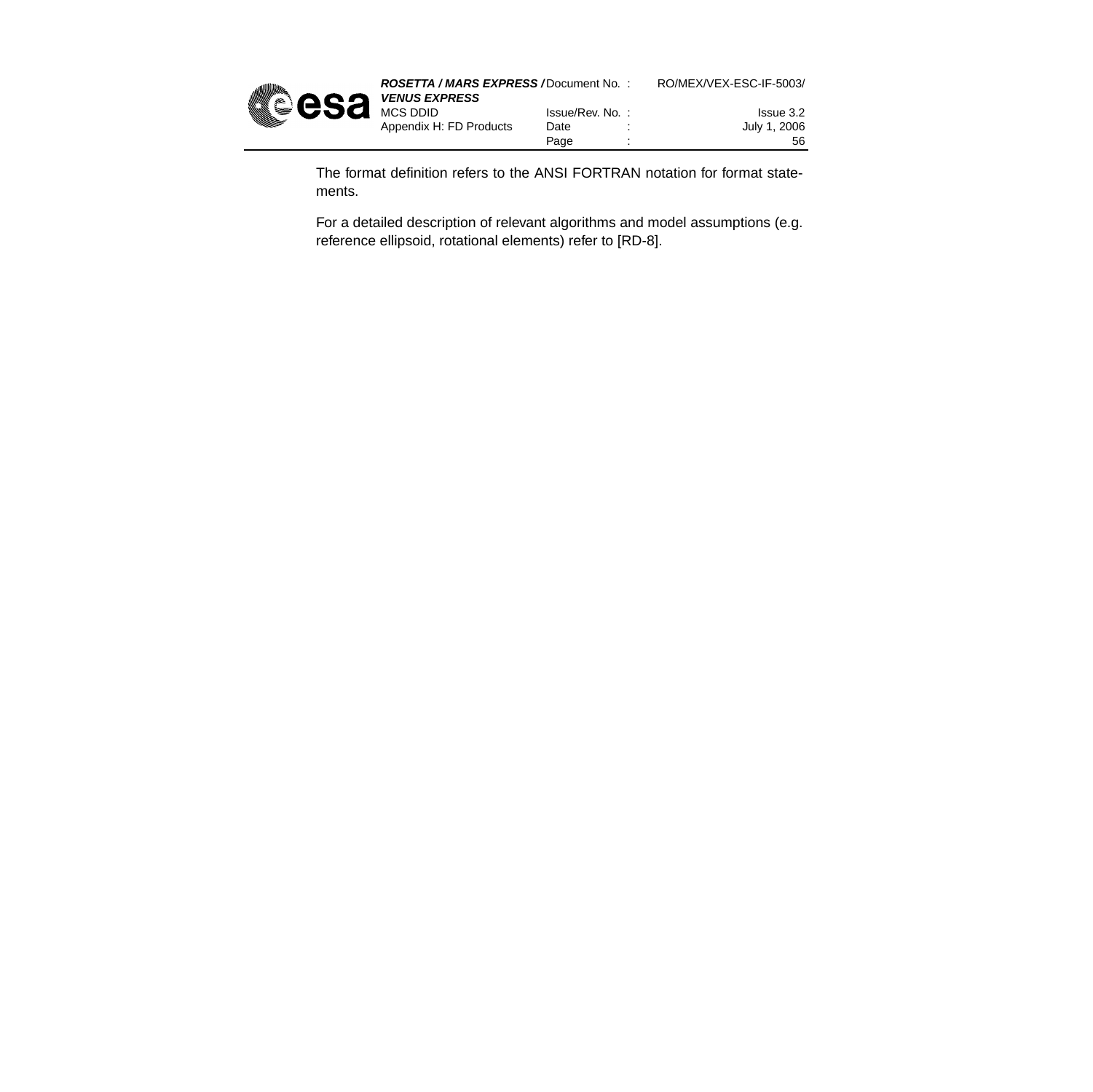**ROSETTA / MARS EXPRESS /**Document No.: RO/MEX/VEX-ESC-IF-5003/



**VENUS EXPRESS** MCS DDID **ISSUE/Rev. No.:** ISSUE ISSUE 3.2 Appendix H: FD Products Date : July 1, 2006 Page : 57

# **4.6 Auxiliary Data Summary**

The following table contains a summary of all auxiliary data files.

## **4.6.1 ADID**

For each product there is a unique ADID assigned which is listed in the first column of the tables. The format of the ADID is

- for orbit files character 5 and 6: OR(=orbit file) character 7: H(=heliocentric) or V(=Venus centric) character 8: V(=Venus Express S/C) or F(=frozen)
- for attitude files character 5 and 6: AT(=attitude file) character 7: N(=nominal) character 8: V(=Venus Express S/C)
- for the event file character 5 to 7: EVT(=event file) character 8: V(=Venus Express S/C) or F(=frozen) or P(=planning)
- for the star occultation file character 5 to 7: STO(=star occultation file) character 8: V(=Venus Express S/C)
- for the software (see [5.4\)](#page-92-0) character 5 to 8: OASW (=orbit and attitude data access software)

## **4.6.2 Product Type**

In the second column the product type is described.

## **4.6.3 Covered Time Span**

The third column gives the covered time span of the product type.

### **4.6.4 Delivery**

The entry in the fourth column states how long these files are updated.

### **4.6.5 Update Frequency**

The update frequency in the fifth column is given as an estimated range.

### **4.6.6 Format**

The sixth column shows the format of the product. All orbit and attitude files are delivered as ASCII files.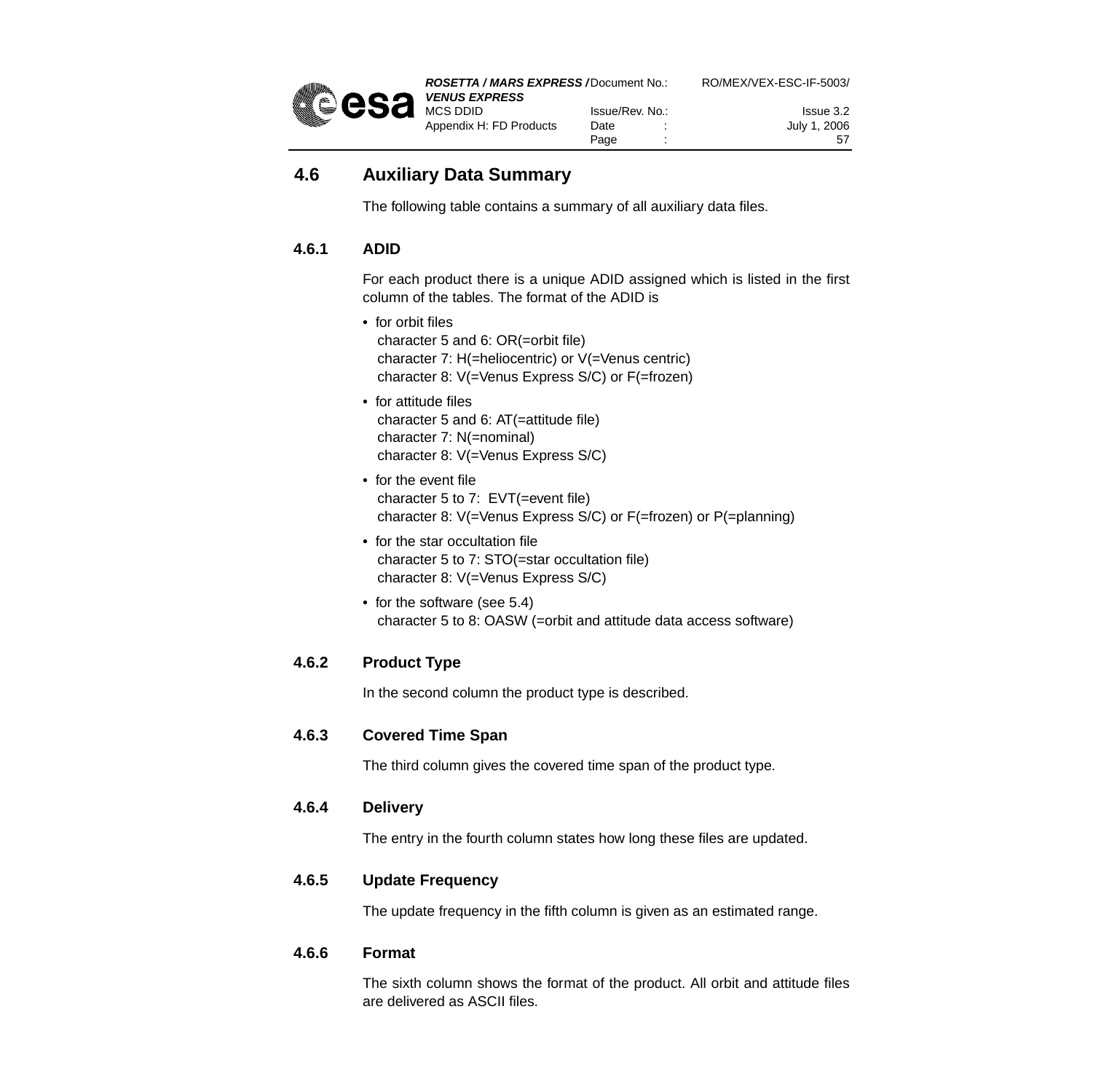

#### **4.6.7 File Name**

The file name appears in the seventh column of the table. For all products the file names have the format 'ffff\_sssddd\_txxxxxxxxxxxxxxxx\_vvvvv.VEX' where

- ffff is a 4 character file type mnemonic which is built from the last 4 characters of the ADID to which the file belongs, i.e. file 'ffff....' belongs to ADID 'EVEXffff'.
- sss is always 'FDL' or 'FDR'. The acronym depends on whether the file has been sent from the FD ORATOS L platform or the R platform. In the table, only FDS is specified which stands for either FDL or FDR
- ddd is always 'VMA' or 'VMB' (TBC). The acronym depends on whether the file has been sent from FD to the nominal Venus Express Mission Control System server vemca or the backup server vemcb. In the table, only VMS is specified which stands for either VMA or VMB.
- t is always 'D' for data
- 'xxxxxxxxxxxxxx' depends on the file type where character 1 is either  $A(= ASCII)$  or  $T(= tar file)$ character 2 is either P(=predicted) for attitude files and medium term eventfile, or '\_' for all other files

and character 3 to 14 are either<br>files without

- <sup>'</sup> for files without time span,
- 'YYMMDDhhmmss' for files with time span where the date specifies the start time of the data contained in the file, or
- 'nnnnn\_yymmdd' for medium term attitude and eventfiles where nnnnn specifies the PTR number and yymmdd the star time of data coverage.
- vvvvv is the version number of the file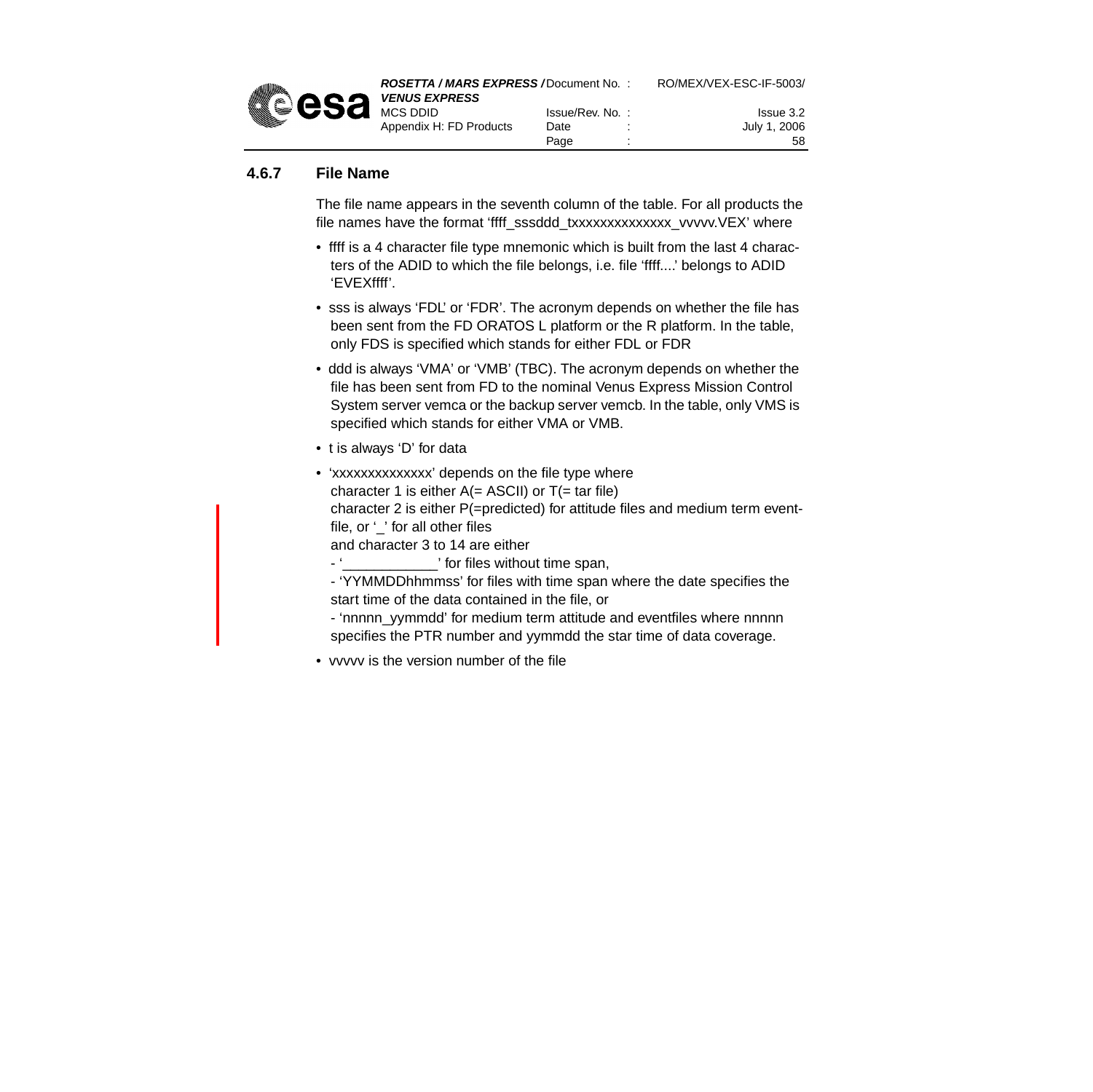| <b>ADID</b>     | <b>Product Type</b>                                                    | <b>Covered</b><br><b>Time Span</b>                                                                      | <b>Delivery</b>               | Update<br><b>Frequency</b>        | Format       | <b>File Name</b>                      |
|-----------------|------------------------------------------------------------------------|---------------------------------------------------------------------------------------------------------|-------------------------------|-----------------------------------|--------------|---------------------------------------|
| <b>EVEXORHV</b> | S/C orbit, cruise,<br>heliocentric                                     | from launch to orbit<br>insertion                                                                       | until orbit<br>insertion      | 1/week to<br>$1$ /day             | <b>ASCII</b> | vvvvv.VEX                             |
| <b>EVEXORVV</b> | S/C orbit, opera-<br>tional, Venus cen-<br>tric                        | approximately 1<br>month per segment                                                                    | whole mission                 | 1/week to<br>$1$ /day             | <b>ASCII</b> | ORVV FDSVMS DA YYMMDDhhmmss vvvvv.VEX |
| <b>TBD</b>      | S/C orbit, opera-<br>tional, Venus cen-<br>tric, long term<br>planning | whole mission from<br>orbit insertion                                                                   | whole mission                 | 1/long term<br>planning<br>period | <b>ASCII</b> | vvvvv.VEX                             |
| <b>EVEXATNV</b> | S/C attitude                                                           | several days / seg-<br>ment                                                                             | whole mission                 | 1/month to<br>1/day               | <b>ASCII</b> | ATNV_FDSVMS_DAPYYMMDDhhmmss_vvvvv.VEX |
| <b>EVEXATPV</b> | S/C attitude                                                           | medium term<br>planning cycle                                                                           | during opera-<br>tional orbit | 1/planning<br>cycle               | <b>ASCII</b> | ATPV_FDSVMS_DAPnnnnn_yymmdd_vvvvv.VEX |
| <b>EVEXEVTV</b> | event file                                                             | <b>TBD</b>                                                                                              | whole mission                 | <b>TBD</b>                        | <b>ASCII</b> | EVTV_FDSVMS_DA<br>vvvvv.VEX           |
| <b>EVEXEVTP</b> | event file, medium<br>term planning                                    | planning period                                                                                         | whole mission                 | <b>TBD</b>                        | <b>ASCII</b> | EVTP_FDSVMS_DAPnnnnn_yymmdd_vvvvv.VEX |
| <b>EVEXEVTF</b> | event file, long<br>term planning                                      | <b>TBD</b>                                                                                              | whole mission                 | <b>TBD</b>                        | <b>ASCII</b> | EVTF_FDSVMS_DA    vvvvv.VEX           |
| <b>EVEXSTOV</b> | star occultations                                                      | from orbit insertion<br>up to 1 medium<br>term planning<br>period (i.e. 1 month<br>TBC) into the future | during opera-<br>tional orbit | <b>TBD</b>                        | <b>ASCII</b> | STOV_FDSVMS_DA<br>vvvvv.VEX           |
| <b>EVEXOASW</b> | orbit and attitude<br>data access soft-<br>ware                        | n/a                                                                                                     | whole mission                 | one file for<br>each<br>release   | tar file     | vvvvv.VEX                             |



ROSETTA / MARS EXPRESS / Document No.:<br>VENUS EXPRESS<br>MCS DDID<br>Appendix H: FD Products Date Appendix H: FD Products Date : July 1, 2006 MCS DDID ISSUE ISSUE/Rev. No.: ISSUE 3.2 **VENUS EXPRESS ROSETTA / MARS EXPRESS /**

Issue/Rev. No.:<br>Date<br>Page

Page : 59

Issue 3.2<br>July 1, 2006<br>59

Document No.: RO/MEX/VEX-ESC-IF-5003/ ROMEX/VEX-ESC-IF-5003/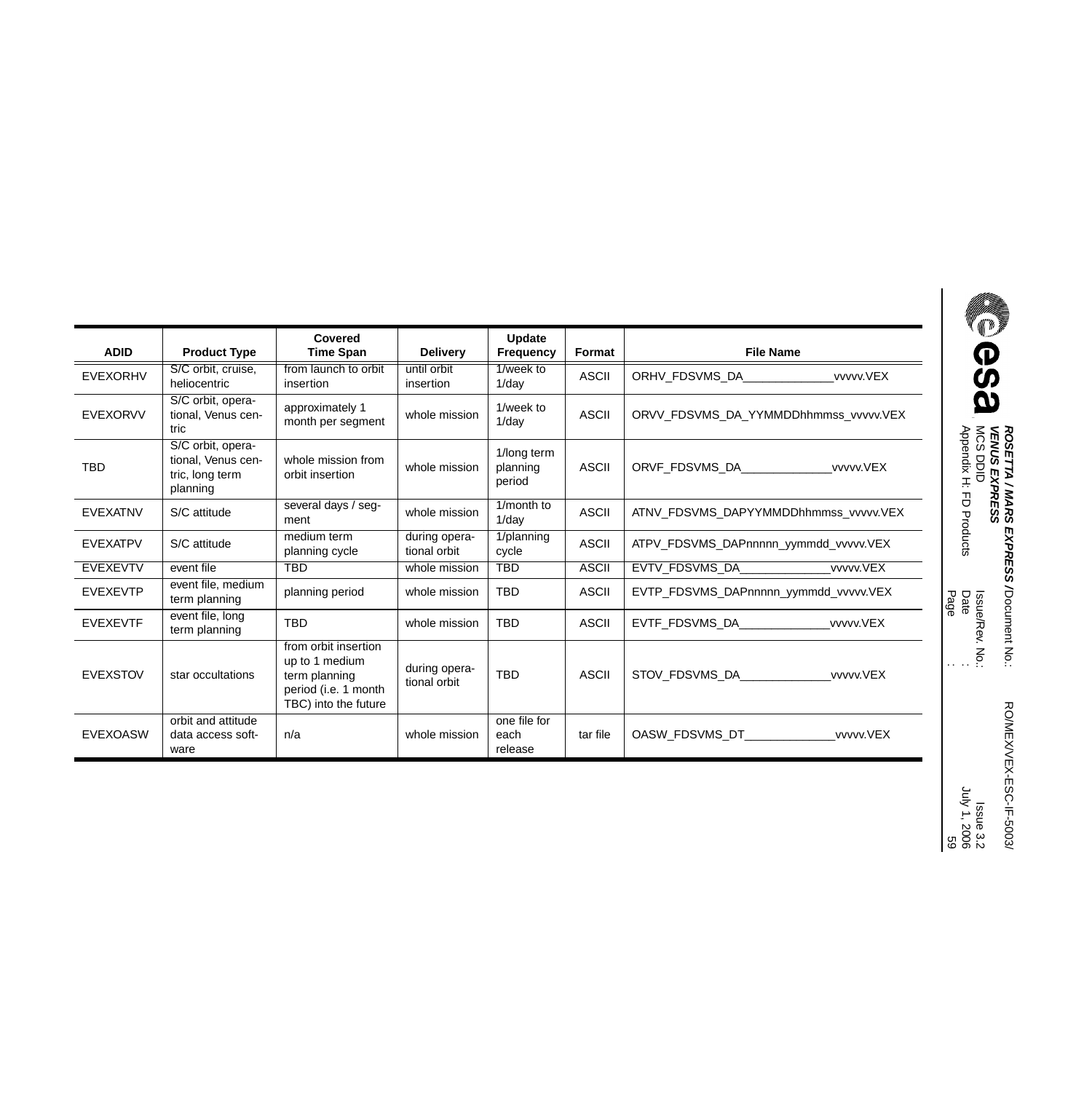

#### **5 Software**

This section describes the software delivered via the DDS. The description is applicable for Rosetta, Mars Express and Venus Express.

## **5.1 Orbit Data Access**

#### **5.1.1 Data Storage**

Orbit data are stored in a binary direct data access file in a format that is tailored with respect to numerical accuracy, access performance, common application interface and storage requirements. This applies to the S/C reconstructed and predicted orbits as well as to the asteroid and comet orbits. Although the low level architecture of data storage is quite sophisticated the retrieval of data is made very easy by use of a simple access routine.

The orbit file contains orbital information at discrete times. The corresponding epochs are not equidistant in time but are chosen by the numerical integrator. The whole orbit is partitioned into blocks which comprise a mission phase or a part of it. For each block and for the whole file there is additional information stored in block headers and the file header. All data are stored in logical records containing either orbital, block header or file header information. The logical records are in turn grouped together into the physical records of the binary direct access file.

There are two types of orbit files, L-type and H-type. For the L-type file the orbital information consists of the epoch and the S/C state. So one logical record of orbital information contains the epoch, 3 position and 3 velocity components. In the H-type file the orbital information is augmented by the S/C state time derivative at the epoch.

Read access is established by a layer of low level FORTRAN subroutines on top of which a very simple FORTRAN access subroutine resides. This subroutine (see description below) needs just the identifier of the orbit file and an arbitrary epoch as input and delivers the state of the S/C together with information on the central body and reference frame which the state refers to. The state is computed from the stored discrete orbital information by interpolation. The type of interpolation depends on the file type and user supplied input. For L-type files each position and velocity component is derived by Lagrangian interpolation. So for a given epoch a number of discrete states just before the epoch and an equal number of states just after the epoch are retrieved from the file. For each component a polynomial is computed which fits the retrieved states. As result the values of the polynomials at the required epoch are returned. For H-type files the components are derived by Hermite interpolation. In this case not only the state but also the state derivative is fitted by the polynomials resulting in a better interpolation accuracy. The number of discrete values chosen for the fit depends on the information which the user sup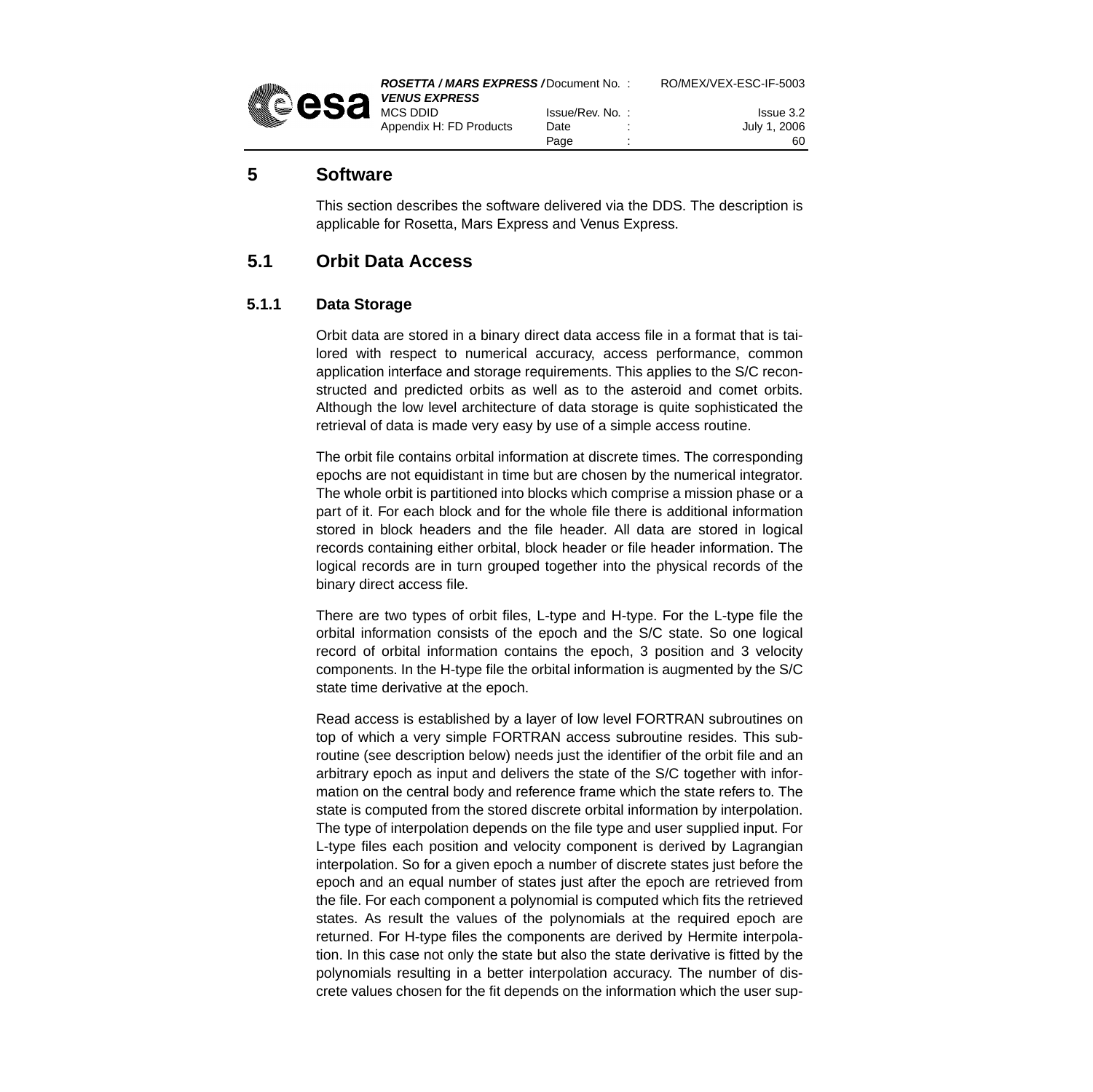**ROSETTA / MARS EXPRESS /**Document No.: RO/MEX/VEX-ESC-IF-5003 **MARS EX** 



| $1000$ $\mu$ $1000$ $\mu$ $1000$ $\mu$ $100$ $\mu$ $100$ $\mu$ |                 |  | 110/1111 - 12 11 - 12 11 - 12 11 - 12 12 13 14 15 16 17 18 18 19 19 19 19 19 19 1 |  |  |
|----------------------------------------------------------------|-----------------|--|-----------------------------------------------------------------------------------|--|--|
| <b>MARS EXPRESS</b>                                            |                 |  |                                                                                   |  |  |
| MCS DDID                                                       | Issue/Rev. No.: |  | Issue 3.2                                                                         |  |  |
| Appendix H: FD Products                                        | Date            |  | July 1, 2006                                                                      |  |  |
|                                                                | Page            |  | 61                                                                                |  |  |

plies in form of the interpolation order as input to the interface routines (see description of subroutine rofop.f). As the number of grid points for the interpolation is always even, the actual degree of the interpolating polynomial is sometimes greater than the user supplied input. The following table shows the number of grid points and the actual interpolation degree for the two file types for input orders from 6 to 12..

|                       | L-Type              |                      | H-Type              |                      |  |  |
|-----------------------|---------------------|----------------------|---------------------|----------------------|--|--|
| <b>Input</b><br>order | # of grid<br>points | polynomial<br>degree | # of grid<br>points | polynomial<br>degree |  |  |
| 6                     | 8                   |                      |                     |                      |  |  |
| 7                     | 8                   | 7                    | 4                   | 7                    |  |  |
| 8                     | 10                  | 9                    | 6                   | 11                   |  |  |
| 9                     | 10                  | 9                    | 6                   | 11                   |  |  |
| 10                    | 12                  | 11                   | 6                   | 11                   |  |  |
| 11                    | 12                  | 11                   | 6                   | 11                   |  |  |
| 12                    | 14                  | 13                   | 8                   | 15                   |  |  |

Table 7 Order of Interpolation

Usually an input order of 8 is recommended for both types of orbit files. It must be noted that the order of interpolation is decreased when the epoch for which the state is required approaches the boundary of a block as the interpolation is never done across block boundaries. So if there aren't enough grid points available in the block the order of interpolation is reduced. The access S/W automatically recognizes the type of orbit file and chooses the interpolation algorithm accordingly.

The access software reads the data only from binary direct access files. To allow the transfer of data between machines which are not binary compatible, orbit data are made available in ASCII format together with a FORTRAN utility for conversion into the required binary format on the target platform.

#### **5.1.2 Access Software**

To access an orbit state at a certain epoch from a FORTRAN application program the following steps are necessary:

- 3 top level FORTRAN subroutines (rofcl.f, rofop.f and rofrr.f) and a series of low level subroutines have to be transferred from the DDS. The subroutines have to be compiled on the target platform and linked together with the application program.
- An orbit file covering a period which contains the desired epoch has to be transferred and converted into binary format by using the FORTRAN program as2bin.f.
- The application program has to open the orbit file by a call to rofop.f.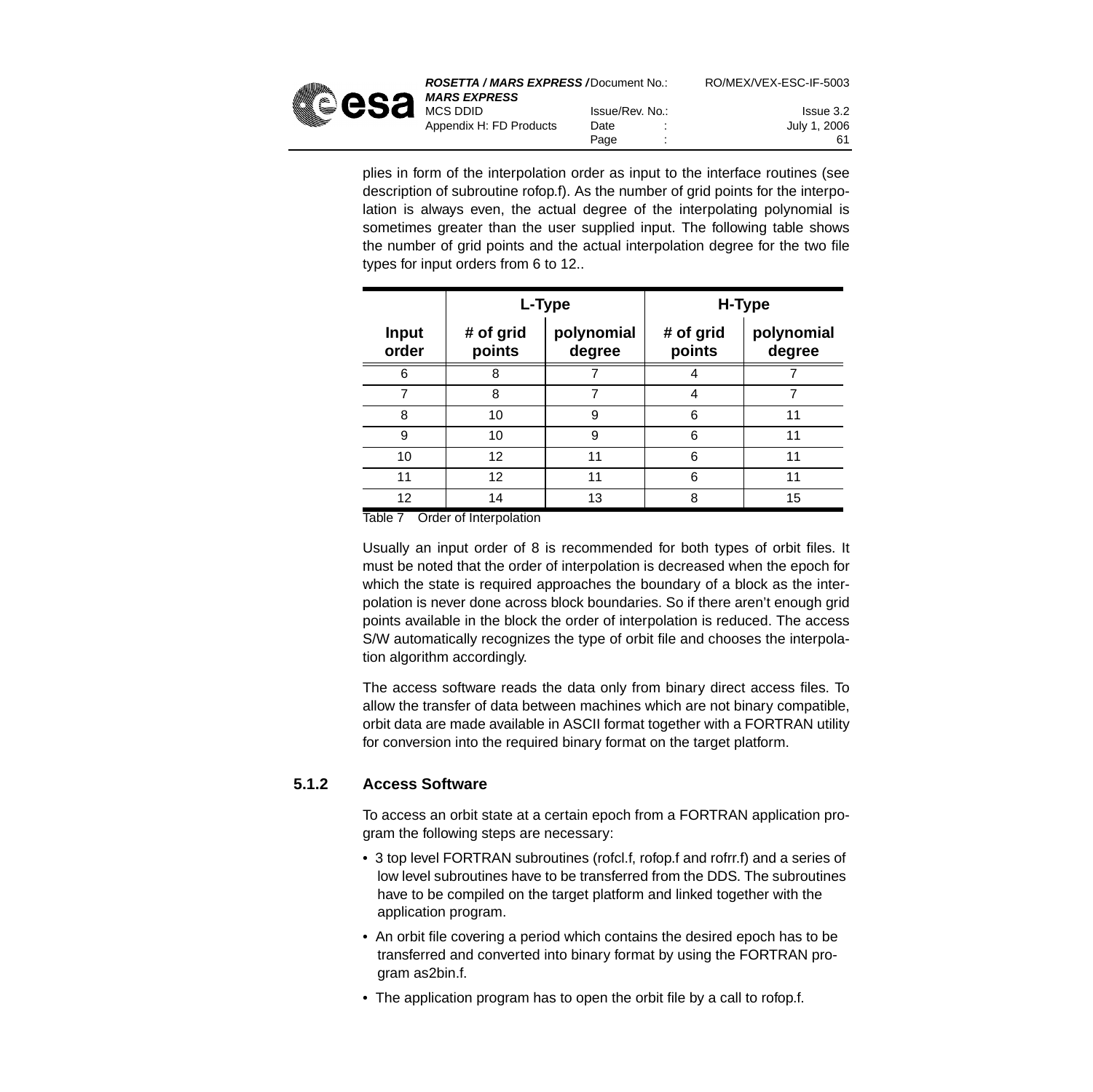| <b>ROSETTA / MARS EXPRESS / Document No. :</b> |                 |  | RO/MEX/VEX-ESC-IF-5003 |  |
|------------------------------------------------|-----------------|--|------------------------|--|
|                                                |                 |  |                        |  |
| <b>esa</b> <i>VENUS EXPRESS</i>                | Issue/Rev. No.: |  | Issue 3.2              |  |
| Appendix H: FD Products                        | Date            |  | July 1, 2006           |  |
|                                                | Page            |  | 62                     |  |

- By a call to subroutine rofrr.f the state is found.
- After retrieval of all required states the orbit file is closed by a call to subroutine rofcl.f.

The low level subroutines are only called by top level subroutines and thus remain invisible to the user.

For a description of the top level subroutines, the headers from the source code are given in the following sections. They contain information on the functionality and the calling sequence of the routine. Also the conversion routine as2bin.f, the example program readof.f and the contents of the ASCII file is described.

The software code is compliant with the FORTRAN77 standard [RD-9] with a few minor exceptions (non standard declaration statements REAL\*8 and INTEGER\*4 and conversion function DFLOAT).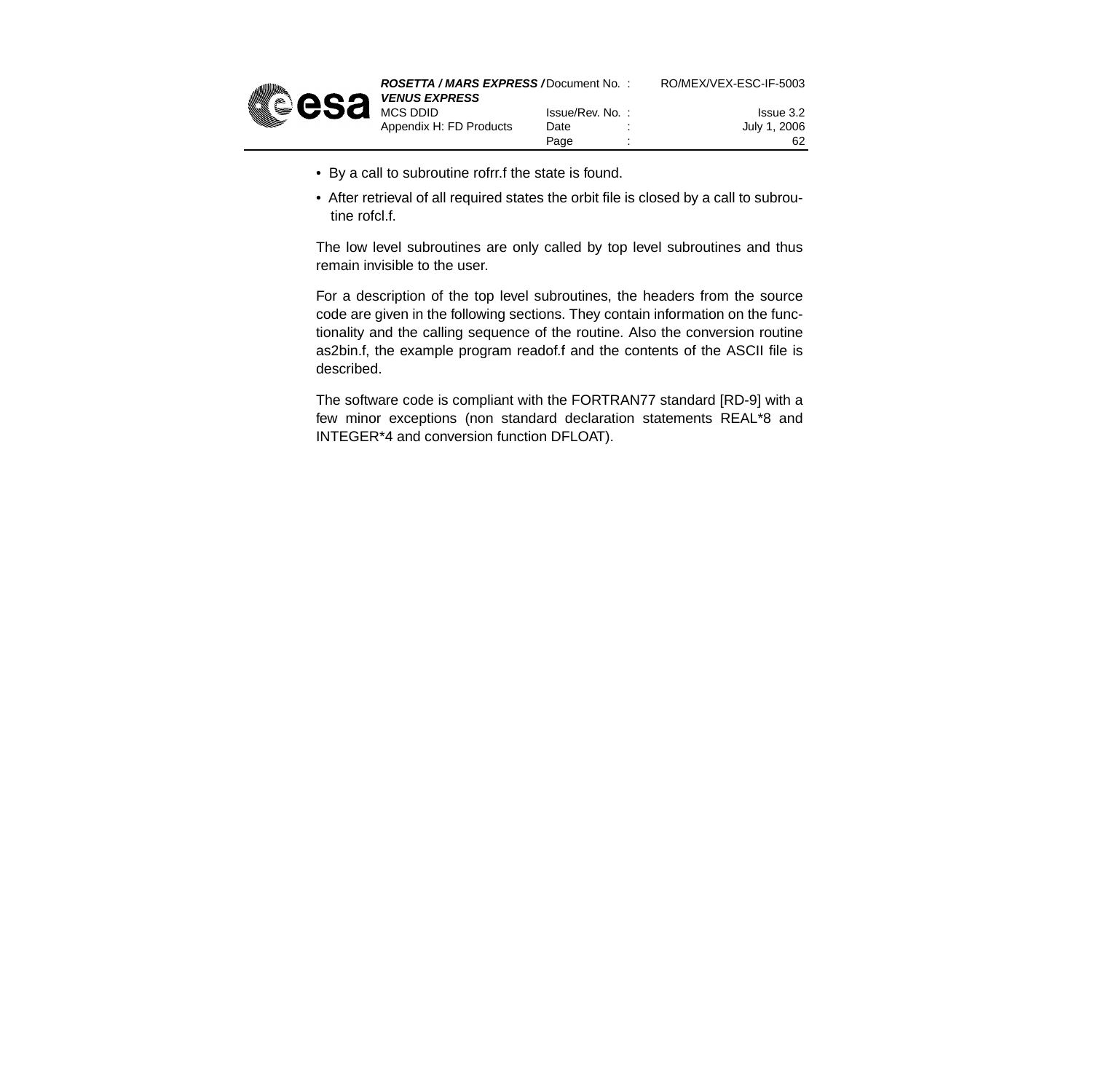

**ROSETTA / MARS EXPRESS /**Document No.: RO/MEX/VEX-ESC-IF-5003

Issue/Rev. No.: Issue 3.2 Appendix H: FD Products Date : July 1, 2006 Page : 63

# **5.1.2.1 Subroutine rofop.f**

SUBROUTINE ROFOP (IUNIT, FNAME, IORDER, NVARS, IFRAME, IBODY, . ITSCAL, TBEG, TEND,IF, IER) C +----------------------+--------------------------+ C | PROJECT ROS | MODULE ROFOP C +----------------------|--------------------------+ C | FDD | V. Companys | C +----------------------+--------------------------+------------------+ C | FUNCTIONAL DESCRIPTION :  $C$  | -------------------------C | OPENS AN ORBIT FILE FOR READING AND GIVES RELEVANT INFORMATION. | C +--------------------------------------------------------------------+ C | INPUT DESCRIPTION  $C$  | -------------------- $C$  | IUNIT(3)  $I*4$  UNIT TO WHERE FILE SHALL BE OPENED  $\overline{C}$  |  $\overline{C}$  |  $\overline{C}$  |  $\overline{C}$  |  $\overline{C}$  |  $\overline{C}$  |  $\overline{C}$  |  $\overline{C}$  |  $\overline{C}$  |  $\overline{C}$  |  $\overline{C}$  |  $\overline{C}$  |  $\overline{C}$  |  $\overline{C}$  |  $\overline{C}$  |  $\overline{C}$  |  $\overline{C}$  |  $\overline{C}$  |  $\overline{C}$  |  $\overline{C}$  | C | FILE SHALL BE OPENED TO UNIT IUNIT(1) |  $C$  |  $IF$  IUNIT(1) EQUALS 0: C | FILE SHALL BE OPENED TO A FREE UNIT C | BETWEEN IUNIT(2) AND IUNIT(3) C | IUNIT(1) LESS THAN 0 IS NOT ALLOWED C | FNAME  $C * 132$  NAME OF THE FILE TO BE OPENED. C | IORDER I<sup>\*4</sup> ORDER OF INTERPOLATION REQUIRED. THE C | NUMBER OF POINTS TO BE TAKEN TO THE LEFT C | AND TO THE RIGHT IS COMPUTED FROM THIS C | ORDER. IN GENERAL, THE ACTUAL ORDER C | USED WILL BE GREATER OR EQUAL IORDER. | C | ONLY IF NOT ENOUGH POINTS ARE AVAILABLE,| C | THE ORDER MAY BECOME LESS THAN IORDER C | (E.G AT START AND END OF INTERVALS) | C | ORIGINATING SOME DEGRADATION IN THE C | QUALITY OF INTERPOLATION C +--------------------------------------------------------------------+ C | OUTPUT DESCRIPTION : C | --------------------C | NVARS I\*4 NUMBER OF VARIABLES STORED IN ORBIT FILE | C | 3: ONLY POSITION IS STORED | C | 6: POSITION AND VELOCITY ARE STORED C |  $\qquad \qquad 42:$  POSITION, VELOCITY AND VARIATIONALS C | ARE STORED C | IFRAME I<sup>\*4</sup> DEFAULT REFERENCE FRAME ID (FOR INFO) C | 0: MEAN EQUATOR AND EQUINOX OF J2000.0 C | 1: MEAN ECLIPTIC AND EQUINOX OF J2000.0 C | 2: MEAN EQUATOR AND EQUINOX OF B1950.0 C | 3: MEAN ECLIPTIC AND EQUINOX OF B1950.0 C | IBODY  $I * 4$  DEFAULT REFERENCE BODY ID (FOR INFO) C | 0: BARY-CENTRE OF THE SOLAR SYSTEM C | 1: MERCURY  $C$  |  $2:$  VENUS |  $\vert$  $C$  |  $3: EARTH$  $C$  |  $4:$  MARS |  $\overline{4:}$  MARS |  $\overline{4:}$   $\overline{4:}$   $\overline{4:}$   $\overline{4:}$   $\overline{4:}$   $\overline{4:}$   $\overline{4:}$   $\overline{4:}$   $\overline{4:}$   $\overline{4:}$   $\overline{4:}$   $\overline{4:}$   $\overline{4:}$   $\overline{4:}$   $\overline{4:}$   $\overline{4:}$   $\overline{4:}$   $\overline{4:}$   $\overline{4$ C | 5: JUPITER C | 6: SATURN C | 7: URANUS C | 8: NEPTUNE  $C$  |  $9:$  PLUTO  $\qquad \qquad$ C | 10: MOON  $C$  |  $11:$  SUN |  $\qquad$ C | ITSCAL  $I^*4$  TIME SCALE ID C | 0 : TDB (BARYCENTRIC DYNAMICAL TIME) | C | IN MJD2000 FORMAT C | TBEG R\*8 EARLIEST TIME IN THE ORBIT FILE | C | TEND R<sup>\*8</sup> LATEST TIME IN THE ORBIT FILE

C | ATTENTION: ORBIT FILE MAY HAVE GAPS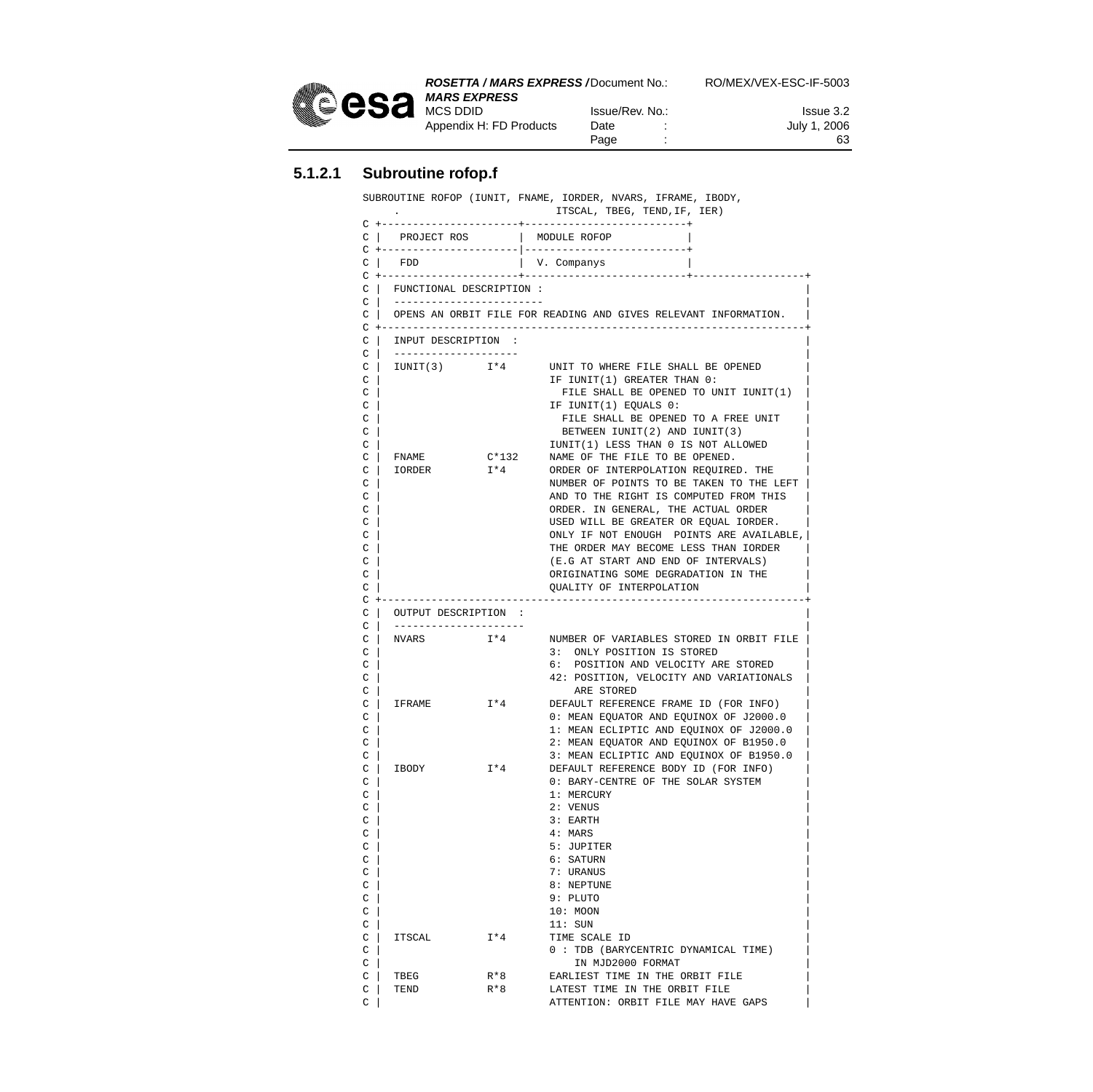|     |               |                                            | <b>VENUS EXPRESS</b>            | <b>ROSETTA / MARS EXPRESS / Document No. : RO/MEX/VEX-ESC-IF-5003</b> |  |                                 |  |
|-----|---------------|--------------------------------------------|---------------------------------|-----------------------------------------------------------------------|--|---------------------------------|--|
| esa |               | <b>MCS DDID</b><br>Appendix H: FD Products | Issue/Rev. No.:<br>Date<br>Page |                                                                       |  | Issue 3.2<br>July 1, 2006<br>64 |  |
|     |               |                                            |                                 |                                                                       |  |                                 |  |
|     | $\mathcal{C}$ | ΙF                                         | $T*4$                           | FILE IDENTIFIER TO BE USED IN SUBSEQUENT                              |  |                                 |  |
|     | C             |                                            |                                 | CALLS TO ORBIT FILE ACCESS SUBROUTINES                                |  |                                 |  |
|     | C             |                                            |                                 | 0 IF FAILED TO OPEN FILE                                              |  |                                 |  |
|     | $\mathcal{C}$ | IER                                        | $T*4$                           | ERROR CODE, NON-ZERO IF ERROR                                         |  |                                 |  |
|     | C             |                                            |                                 | = UNABLE TO OPEN FILE                                                 |  |                                 |  |
|     | C             |                                            |                                 | 2 = UNABLE TO GET ADDITIONAL PARAMETERS                               |  |                                 |  |
|     | C             |                                            |                                 | 3 = TOO MANY FILES OPEN                                               |  |                                 |  |
|     |               |                                            |                                 |                                                                       |  |                                 |  |

C | IER I\*4 ERROR CODE, NON-ZERO IF ERROR |  $C$  |  $1 = UNABLE TO OPEN FILE$  | ITIONAL PARAMETERS  $C$  |  $3 = TOO$  MANY FILES OPEN | C +--------------------------------------------------------------------+ C | COMMON DESCRIPTION : C | ---------------------C | SEE INCLUDE FILES C +--------------------------------------------------------------------+ C | INCLUDE FILES :  $C$  | ------------------C | rofsh.inc TO RESOLVE FORTRAN UNITS AND INTERPOLATION FILE IDS | C | debugf.inc ERROR PRINTING OPTIONS | C +--------------------------------------------------------------------+ C | REFERS TO :  $C$  | ------------C | RIFOP, RGETHE, RINFO, RIFCL | C +--------------------------------------------------------------------+ C | REFERENCES :  $C$  | ------------ $C$  | NONE C +--------------------------------------------------------------------+ C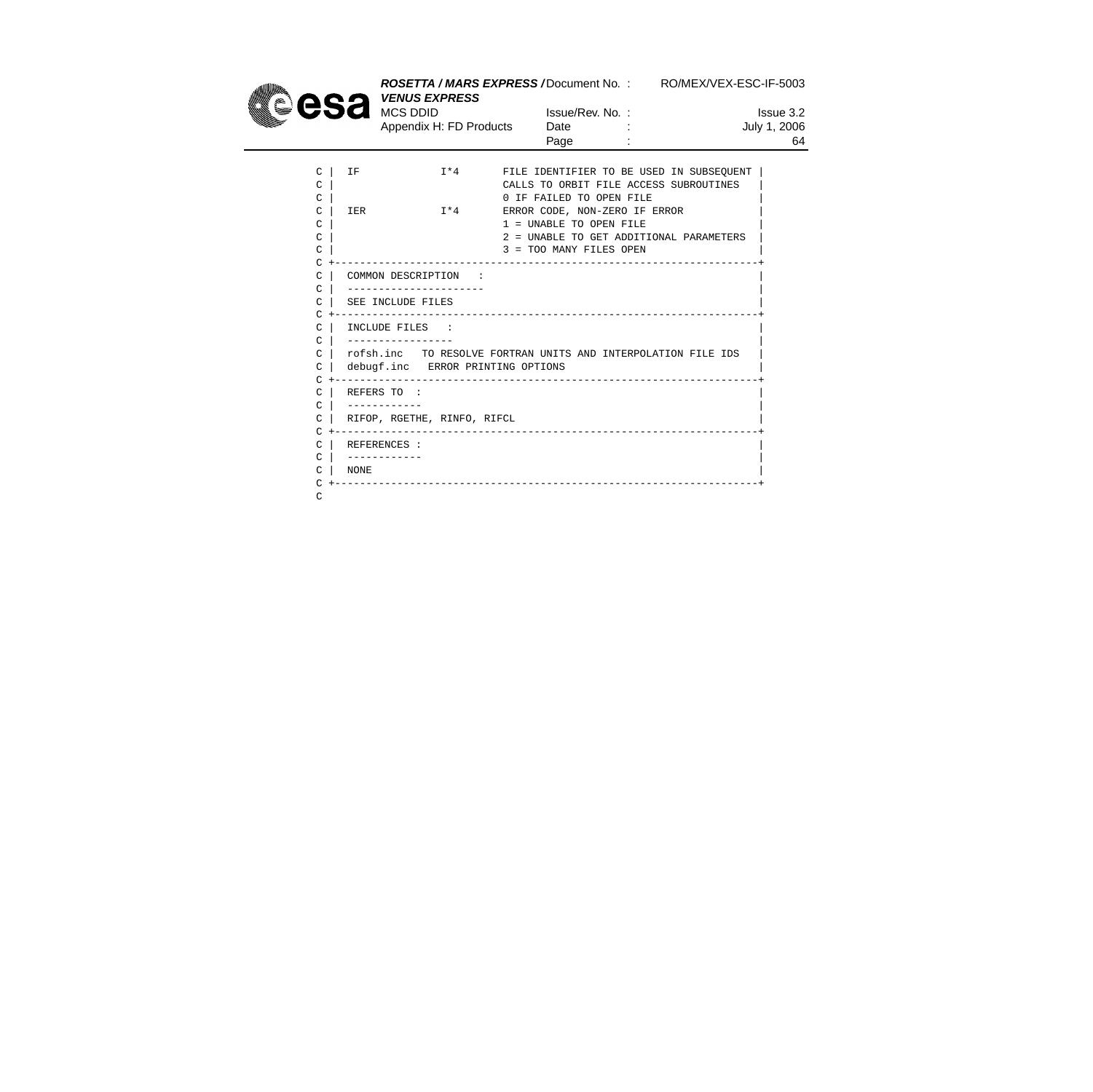

**MARS EXPRESS**

MCS DDID Issue/Rev. No.: Issue 3.2 Appendix H: FD Products Date : July 1, 2006 Page : 65

## **5.1.2.2 Subroutine rofrr.f**

|                              | SUBROUTINE ROFRR (IF, TIME, STATE, IFRAME, IBODY, IER)<br>$- - - - -$            |        |                                                                                  |  |  |
|------------------------------|----------------------------------------------------------------------------------|--------|----------------------------------------------------------------------------------|--|--|
| $C + - - - -$                | C   PROJECT ROS                                                                  |        | MODULE ROFRR                                                                     |  |  |
| $C \parallel$                | FDD<br>$C$ +-----------                                                          |        | V. Companys                                                                      |  |  |
| $\mathsf{C}^-$               | FUNCTIONAL DESCRIPTION:                                                          |        |                                                                                  |  |  |
| C<br>$\mathsf{C}$  <br>$C$   | ---------------------<br>WITH SUBROUTINE ROFOP.<br>C +-------------------------- |        | RETRIEVES STATE FROM ORBIT FILE. THE ORBIT FILE HAS BEEN OPENED                  |  |  |
| C I<br>$\mathsf{C}$          | INPUT DESCRIPTION :                                                              |        |                                                                                  |  |  |
| C I<br>С                     | -------------------<br>IF.                                                       | $I^*4$ | IDENTIFIER FOR ORBIT FILE, AS RETURNED<br>BY ROFOP                               |  |  |
| $C \parallel$<br>C.          | TIME                                                                             | $R*8$  | TIME TO RETRIEVE THE STATE IN TDB TIME<br>SCALE AND MJD2000 TIME FORMAT          |  |  |
| $C + -$<br>$\mathsf{C}^-$    | OUTPUT DESCRIPTION :                                                             |        |                                                                                  |  |  |
| C                            |                                                                                  |        |                                                                                  |  |  |
| C<br>C                       | $STATE(6)$ $R*8$                                                                 |        | STATE VECTOR GIVEN IN REFERENCE FRAME<br>'IFRAME' AND RELATIVE TO REFERENCE BODY |  |  |
| С                            |                                                                                  |        | 'IBODY'.                                                                         |  |  |
| С                            |                                                                                  |        | STATE(13):                                                                       |  |  |
| С                            |                                                                                  |        | POSITION IN KM                                                                   |  |  |
| C                            |                                                                                  |        | STATE(46):                                                                       |  |  |
| С<br>C                       | IFRAME                                                                           | $I^*4$ | VELOCITY IN KM/S<br>REFERENCE FRAME ID FOR RETURNED STATE                        |  |  |
| С                            |                                                                                  |        | 0: MEAN EQUATOR AND EQUINOX OF J2000.0                                           |  |  |
| С                            |                                                                                  |        | 1: MEAN ECLIPTIC AND EQUINOX OF J2000.0                                          |  |  |
| С                            |                                                                                  |        | 2: MEAN EQUATOR AND EQUINOX OF B1950.0                                           |  |  |
| C                            |                                                                                  |        | 3: MEAN ECLIPTIC AND EQUINOX OF B1950.0                                          |  |  |
| С<br>С                       | IBODY                                                                            | $I^*4$ | REFERENCE BODY ID FOR RETURNED STATE<br>0: BARY-CENTRE OF THE SOLAR SYSTEM       |  |  |
| С                            |                                                                                  |        | 1: MERCURY                                                                       |  |  |
| С                            |                                                                                  |        | $2:$ VENUS                                                                       |  |  |
| C                            |                                                                                  |        | 3: EARTH                                                                         |  |  |
| С                            |                                                                                  |        | $4:$ MARS                                                                        |  |  |
| С<br>C                       |                                                                                  |        | 5: JUPITER<br>6: SATURN                                                          |  |  |
| С                            |                                                                                  |        | 7: URANUS                                                                        |  |  |
| C                            |                                                                                  |        | 8: NEPTUNE                                                                       |  |  |
| C                            |                                                                                  |        | 9: PLUTO                                                                         |  |  |
| С                            |                                                                                  |        | 10: MOON                                                                         |  |  |
| C<br>С                       | IER                                                                              | $I*4:$ | $11:$ SUN<br>RETURN CODE. ZERO IF OK                                             |  |  |
| C                            |                                                                                  |        | 1:<br>TIME TO EARLY                                                              |  |  |
| С                            |                                                                                  |        | 2: TIME TO LATE                                                                  |  |  |
| С                            |                                                                                  |        | 3:<br>TIME IN A GAP                                                              |  |  |
| C<br>C                       |                                                                                  |        | 4:<br>ERROR GETTING ADDITIONAL PARAMETERS<br>ERROR CAN'T READ BLOCK HEADER<br>5: |  |  |
| С                            |                                                                                  |        | 6:<br>INVALID IDENTIFIER                                                         |  |  |
| C                            |                                                                                  |        |                                                                                  |  |  |
| $\mathbf{C}$                 | COMMON DESCRIPTION :                                                             |        |                                                                                  |  |  |
| $\mathsf{C}$<br>$\mathbf{C}$ | ___________________<br>SEE INCLUDE FILES                                         |        |                                                                                  |  |  |
| $C$ +-<br>$\mathsf{C}$       | INCLUDE FILES :                                                                  |        |                                                                                  |  |  |
| C  <br>С                     | -----------------<br>rofsh.inc debugf.inc                                        |        |                                                                                  |  |  |
| $C +$                        |                                                                                  |        |                                                                                  |  |  |
| C                            | REFERS TO :                                                                      |        |                                                                                  |  |  |
| $\overline{c}$               | ------------                                                                     |        |                                                                                  |  |  |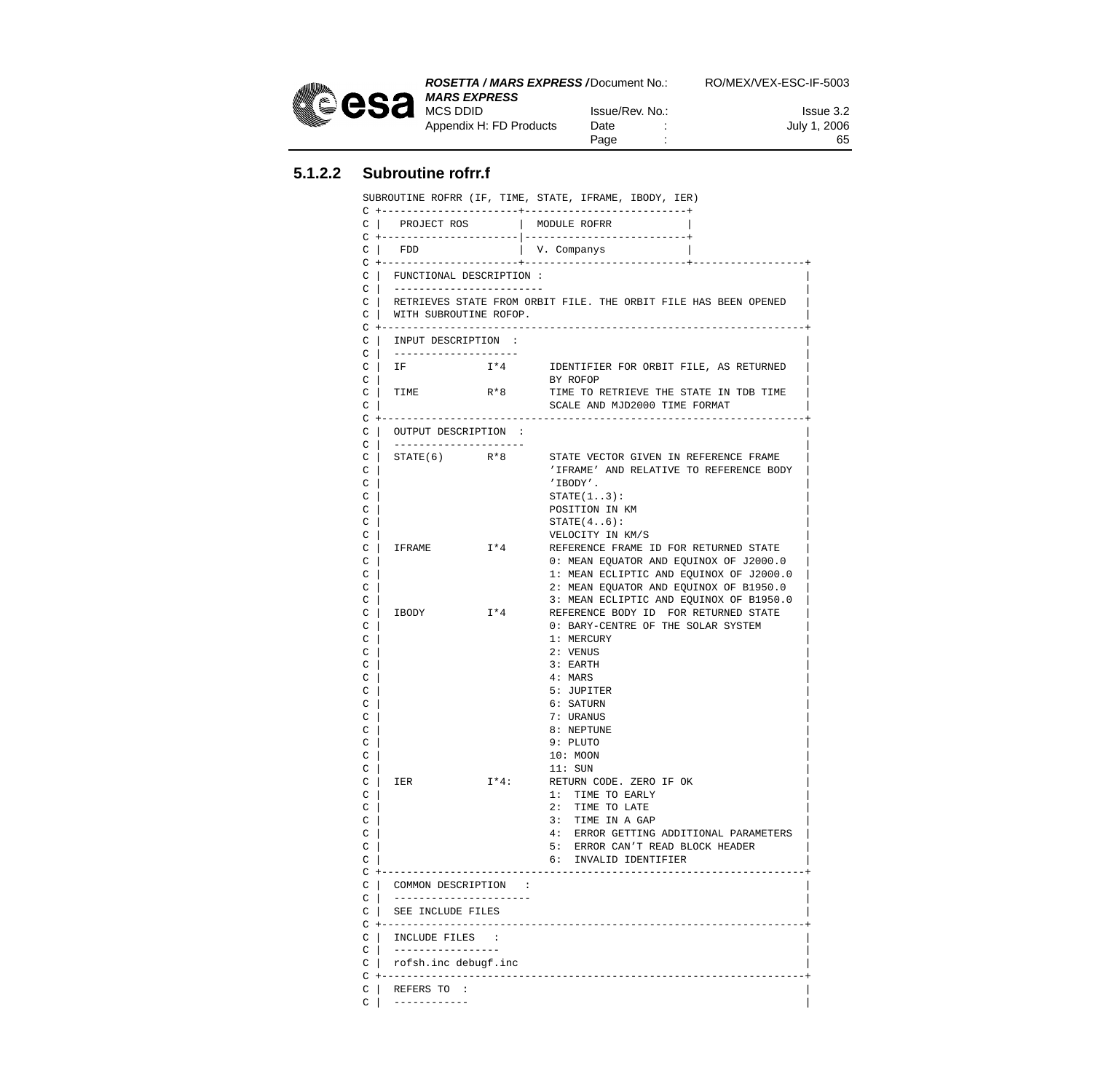|                       | <b>ROSETTA / MARS EXPRESS / Document No. :</b><br><b>VENUS EXPRESS</b> |                                      | RO/MEX/VEX-ESC-IF-5003          |  |
|-----------------------|------------------------------------------------------------------------|--------------------------------------|---------------------------------|--|
| esa                   | <b>MCS DDID</b><br>Appendix H: FD Products                             | Issue/Rev. No.:<br>Date<br>Page      | Issue 3.2<br>July 1, 2006<br>66 |  |
| C<br>C                | RREREC, RGETBL                                                         | ____________________________________ |                                 |  |
| C<br>C                | REFERENCES :                                                           |                                      |                                 |  |
| C<br><b>NONE</b><br>C |                                                                        | ------------------------             |                                 |  |

C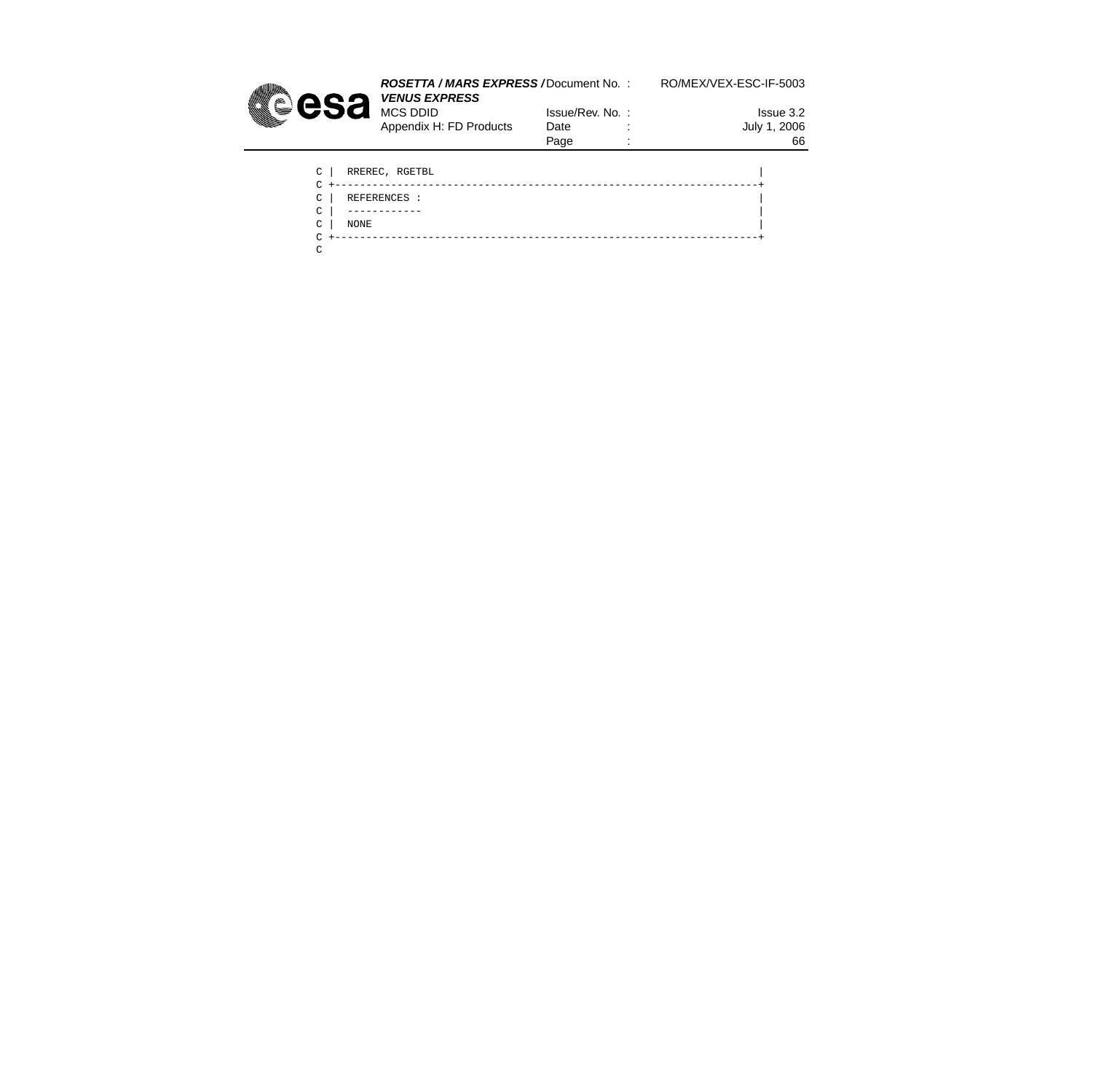

MCS DDID Issue/Rev. No.: Issue 3.2 Appendix H: FD Products Date : July 1, 2006<br>Page : 67 Page :

### **5.1.2.3 Subroutine rofcl.f**

SUBROUTINE ROFCL (IF, IER)

**MARS EXPRESS**

| С<br>C                | PROJECT ROS                                    | MODULE ROFCL                                                                                                                                                                                     |
|-----------------------|------------------------------------------------|--------------------------------------------------------------------------------------------------------------------------------------------------------------------------------------------------|
| С<br>С                | FDD                                            | V. Companys                                                                                                                                                                                      |
| C<br>C                | FUNCTIONAL DESCRIPTION :<br>__________________ |                                                                                                                                                                                                  |
| С<br>C<br>С<br>С<br>С | USED BY THE CURRENT ORBIT FILE.                | CLOSES AN ORBIT FILE PREVIOUSLY OPEN FOR READING WITH ROFOP. THE<br>TOTAL NUMBER OF ORBIT FILES IS LIMITED, BECAUSE OF CONSTANT<br>LENGTH OF FORTRAN ARRAYS. USING THIS SUBROUTINE, FREES MEMORY |
| С<br>С                | INPUT DESCRIPTION<br>--------------            |                                                                                                                                                                                                  |
| С<br>С<br>С           | $I^*4$<br>IF -                                 | IDENTIFIER FOR ORBIT FILE, AS RETURNED<br>BY ROFOP                                                                                                                                               |
| С<br>С                | OUTPUT DESCRIPTION                             |                                                                                                                                                                                                  |
| С<br>C<br>C<br>С      | $T*4$<br>IER                                   | ERROR CODE, NON-ZERO IF ERROR<br>1 = NOT ABLE TO CLOSE FILE<br>2 = INVALID IDENTIFIER                                                                                                            |
| С<br>С                | COMMON DESCRIPTION                             |                                                                                                                                                                                                  |
| С<br>C                | SEE INCLUDE FILES                              |                                                                                                                                                                                                  |
| С                     | INCLUDE FILES :                                |                                                                                                                                                                                                  |
| С<br>C<br>C           | rofsh.inc debugf.inc                           |                                                                                                                                                                                                  |
| C<br>C                | REFERS TO :<br>--------                        |                                                                                                                                                                                                  |
| C                     | RIFCL                                          |                                                                                                                                                                                                  |
| С<br>C<br>C           | REFERENCES :<br>------------                   |                                                                                                                                                                                                  |
| С<br>C                | NONE                                           |                                                                                                                                                                                                  |
|                       |                                                |                                                                                                                                                                                                  |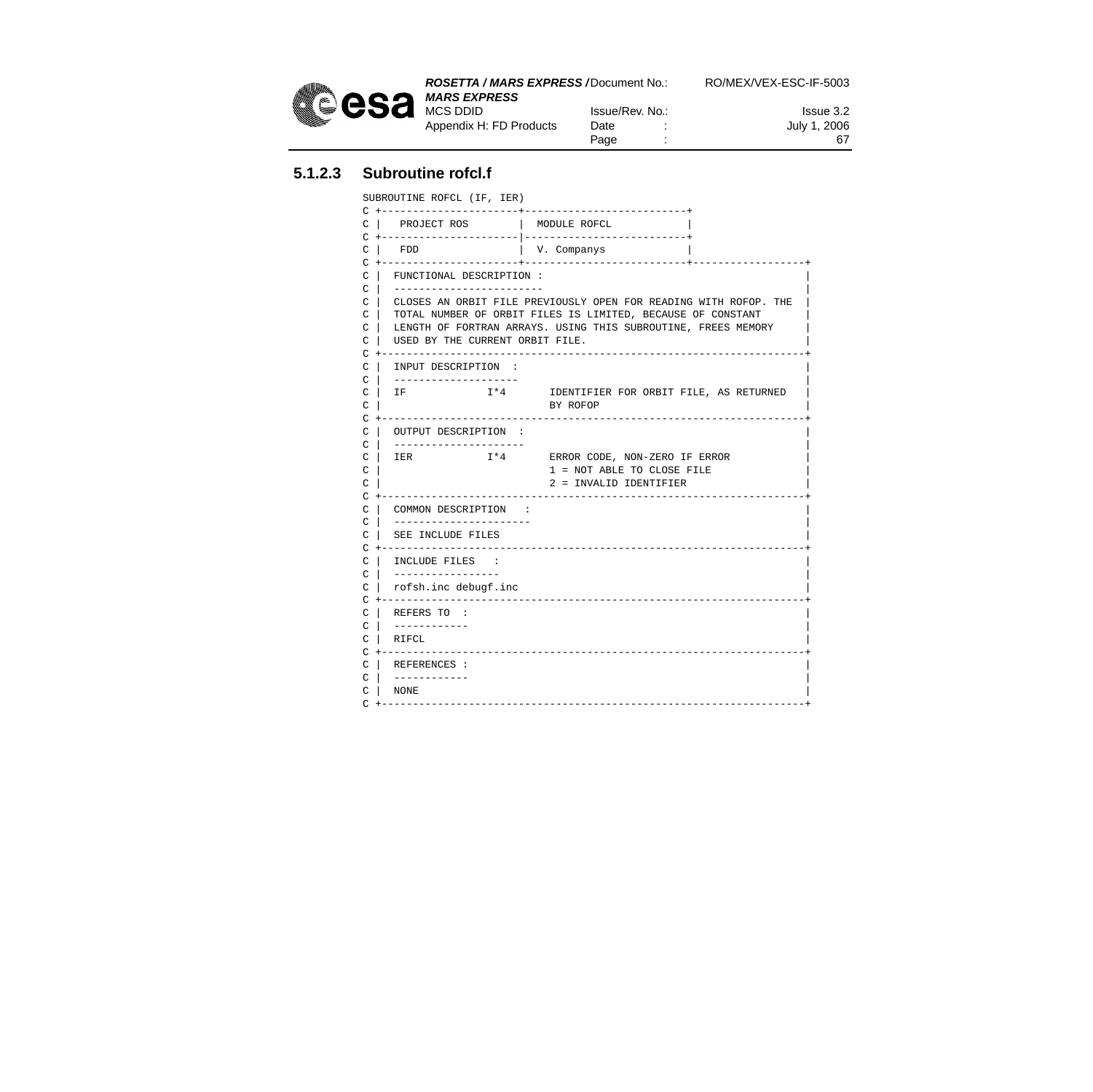

| Issue 3.2    |
|--------------|
| July 1, 2006 |
| 68           |

## **5.1.2.4 Conversion Program as2bin.f**

```
PROGRAM AS2BIN
\GammaCP The program transforms ASCII versions of orbit or attitude files
CP into binary versions.
\mathcal{C}CC PROJ=GEN,SUBJ=AUX,UTIL=GEN,AUTH=G.PICKL TOS-G/FDD/IMSS
CC 07/12/2000
C
\capCV The user is prompted to give the name of the ASCII version of the
CV interpolation file to be transformed and the name of the target
CV binary version of the file.
C
C COMMON blocks used
CB (only via called functions)
\mathtt{C}C SUBROUTINES called
CS WOFOP opens a new binary orbit file
CS WAFOP opens a new binary attitude file
CS WOFNB creates a new block in binary orbit file
CS WAFNB creates a new block in binary attitude file
CS WOFNR writes a new record to a block in orbit file
CS WAFNR writes a new record to a block in attitude file
CS WOFCL closes binary orbit file
CS WAFCL closes binary attitude file
\mathcal{C}
```
## **5.1.3 Example Program readof.f**

PROGRAM READOF

```
C +----------------------+--------------------------+
C | PROJECT ROS | MODULE READOF |
C +----------------------|--------------------------+
C | FDD | M. LAUER / G. PICKL |
C +----------------------+--------------------------+------------------+
C | FUNCTIONAL DESCRIPTION :
C | -----------------------
C | SAMPLE PROGRAM TO DEMONSTRATE THE USAGE OF ORBIT FILE ACCESS. |
C \parallelC | THIS IS AN INTERACTIVE PROGRAM. |
C | FIRST THE USER IS PROMPTED TO GIVE THE NAME OF THE ORBIT FILE AND |
C | THE UNIT NUMBER WHICH IS TO BE USED FOR OPENING. |
C | THEN THE USER IS PROMPTED IN A LOOP TO GIVE THE EPOCH FOR WHICH |
C | THE STATE IS REQUESTED. THE LOOP ENDS WHEN THE USER GIVES 0 AS |
C | EPOCH.
C +--------------------------------------------------------------------+
\cap
```
## <span id="page-75-0"></span> **5.1.4 Remarks**

The formats are abbreviated. I\*4 means INTEGER, R\*8 means DOUBLE PRECISION, C\*n means CHARACTER\*n and (m) means array of length m.

The TDB time scale is the barycentric dynamical time.

The time format used for the orbit files is MJD2000 which is a continous time format used at ESOC. The time in this format is given in days since the reference epoch 2000 January 1. (Note that the reference epoch is **not** J2000.0 =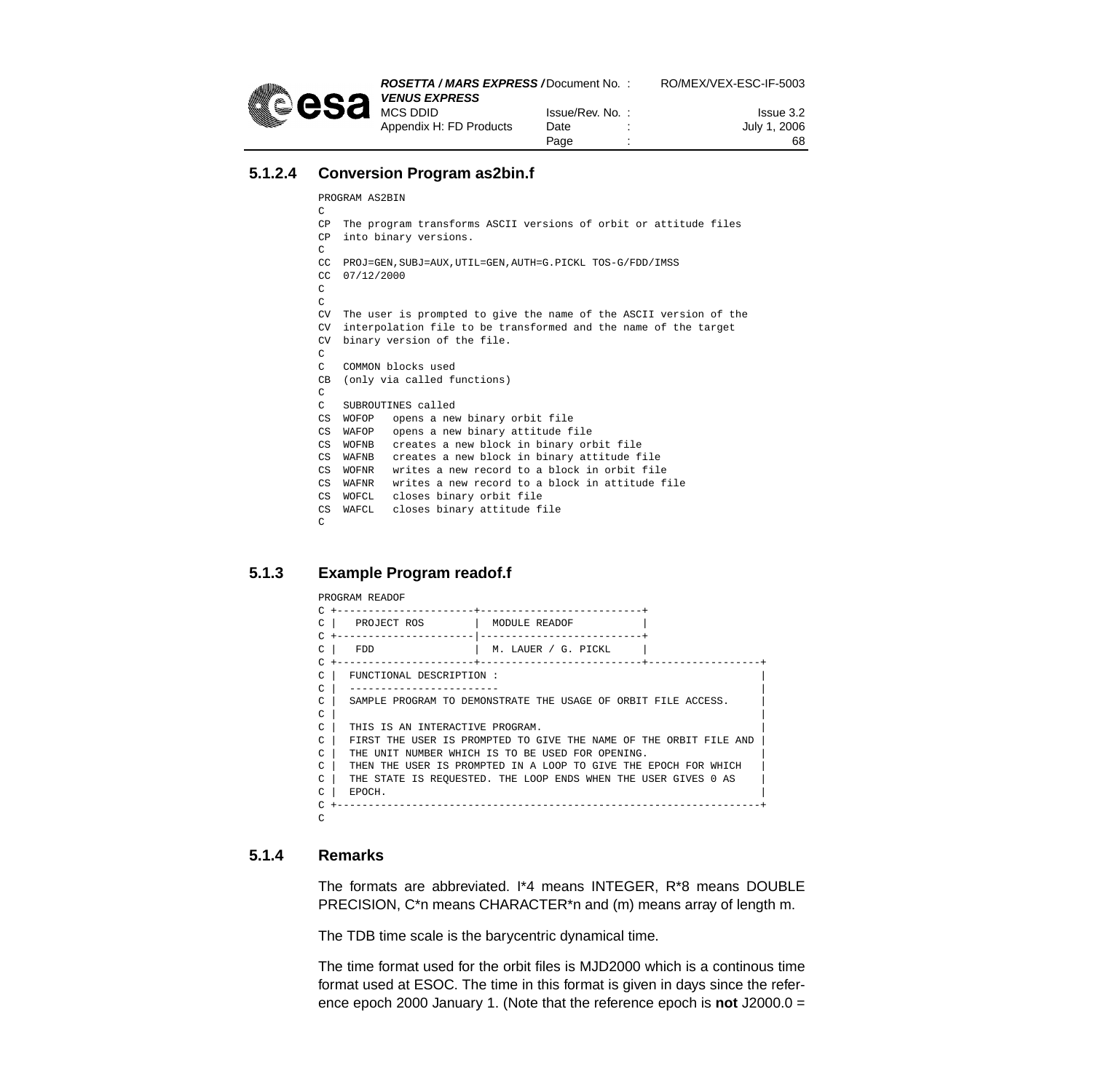January 1, 2000 12h but January 1, 2000 0h!).

The reference frame J2000 is the mean earth equator frame of equinox J2000.0 (= 2000 January 1, 12h TDB = JD 2451545.0 TDB).

All epochs refer to the TDB time scale in MJD2000 format. (Detailed information on time scales and reference frames is given [RD-1])

The design of the software allows the user to access several (up to 8) orbit files at the same time. For this he has to call rofop.f with every file he wants to open as input in the calling sequence. Of course for each call a new unit has to be provided. From the calls to rofop.f the user gets for every orbit file a corresponding internal identifier which he can use to retrieve an orbit state from the respective orbit file.

## **5.1.5 ASCII version of orbit file**

Orbit data are available in a ASCII file to allow the transfer between computer systems even when they are not binary compatible. After retrieval of the ASCII file, the conversion routine as2bin.f creates a corresponding FORTRAN binary direct access file which is required for the usage with the access software.

Although content and structure of the ASCII file is completey transparent to the user (only the conversion with as2bin.f is required to create a valid binary orbit file), a short description follows.

The ASCII version is designed similar to the Ephemeris Message (EPM) as defined in the CCSDS draft recommendation on orbit data messages (see [RD-11]), but contains more information (e.g. derivative of orbital states). It contains one or more blocks of data. Each block has a leading descriptive part, called meta data, consisting of a list of keyword value pairs surrounded by the identifying META\_START and META\_STOP keywords and the orbital data part proper. The following keywords appear in the meta data:

| • CREATION DATE | Date and time of file creation                                      |
|-----------------|---------------------------------------------------------------------|
| • OBJECT_NAME   | Identification of object (ROSETTA or<br><b>MARS EXPRESS)</b>        |
| • TIME SYSTEM   | always TDB, i.e. barycentric dynamical time                         |
| • REF_FRAME     | reference frame, always 'EME 2000' =<br>mean Earth equator of J2000 |
| • CENTER NAME   | identification of central body, e.g. SUN,<br>EARTH, MARS            |
| • START TIME    | start of time interval covered by the following<br>block of data    |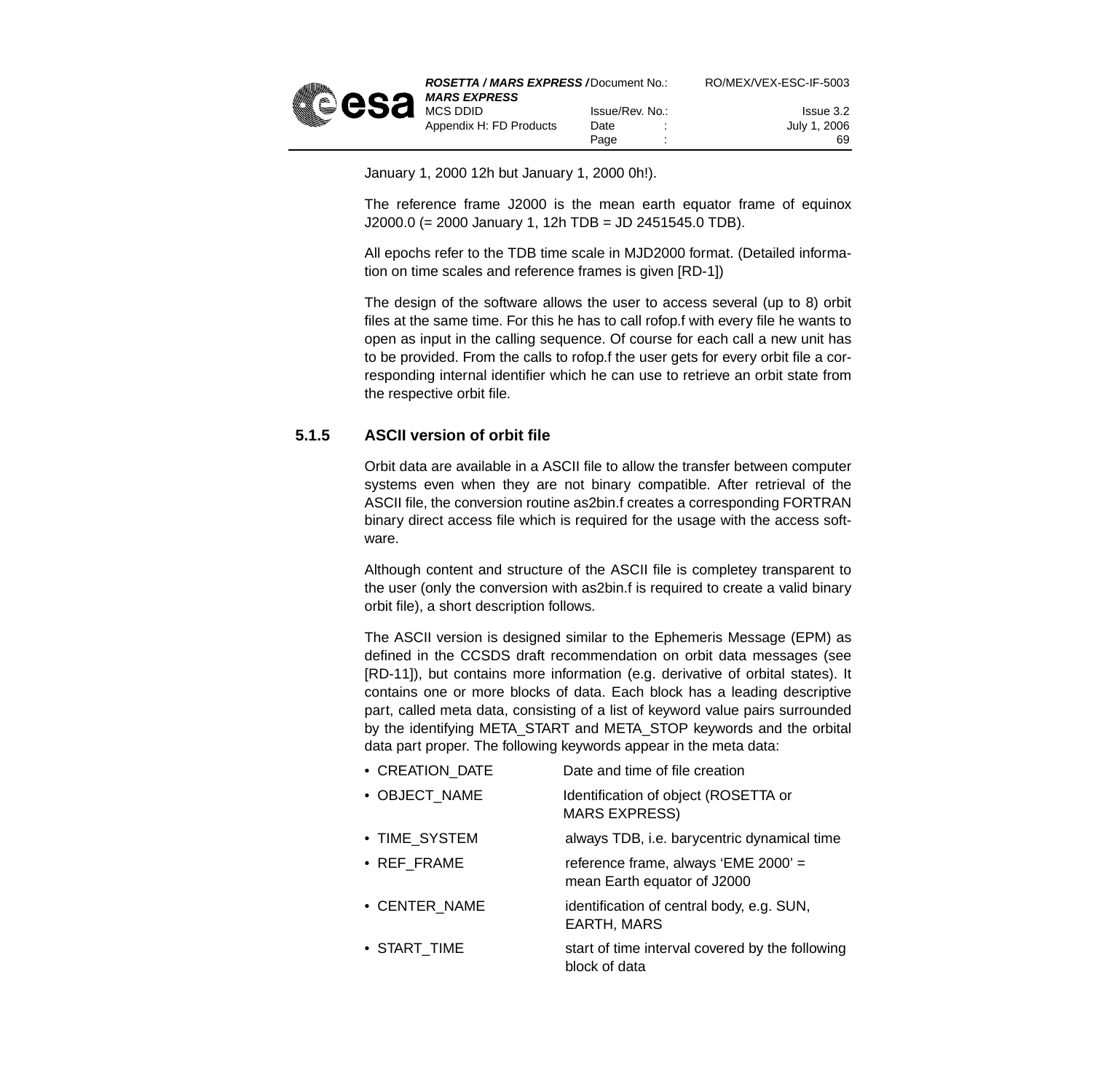**ROSETTA / MARS EXPRESS /** Document No. : RO/MEX/VEX-ESC-IF-5003 **VENUS EXPRESS**



MCS DDID Issue/Rev. No. : Issue 3.2 Appendix H: FD Products Date : July 1, 2006 Page : 70

- STOP\_TIME end of time interval covered by the following block of data
- FILE\_TYPE always 'ORBIT FILE'
- VERSION\_NUMBER indicates the version of the file format
- VARIABLES\_NUMBER always 6

• DERIVATIVES\_FLAG either 0, when only states (position and velocity) are provided in the orbit file, or 1, when state and state derivative are provided

The orbital data proper are just lines providing at discrete time steps the epoch of the state, the state (position in km, velocity in km/s) and, if applicable, the state derivative (w.r.t time scale in days).

An example of the beginning of an ASCII orbit file is given on the next page. The dots at the end of each line in the data part indicate that the line is not completely displayed.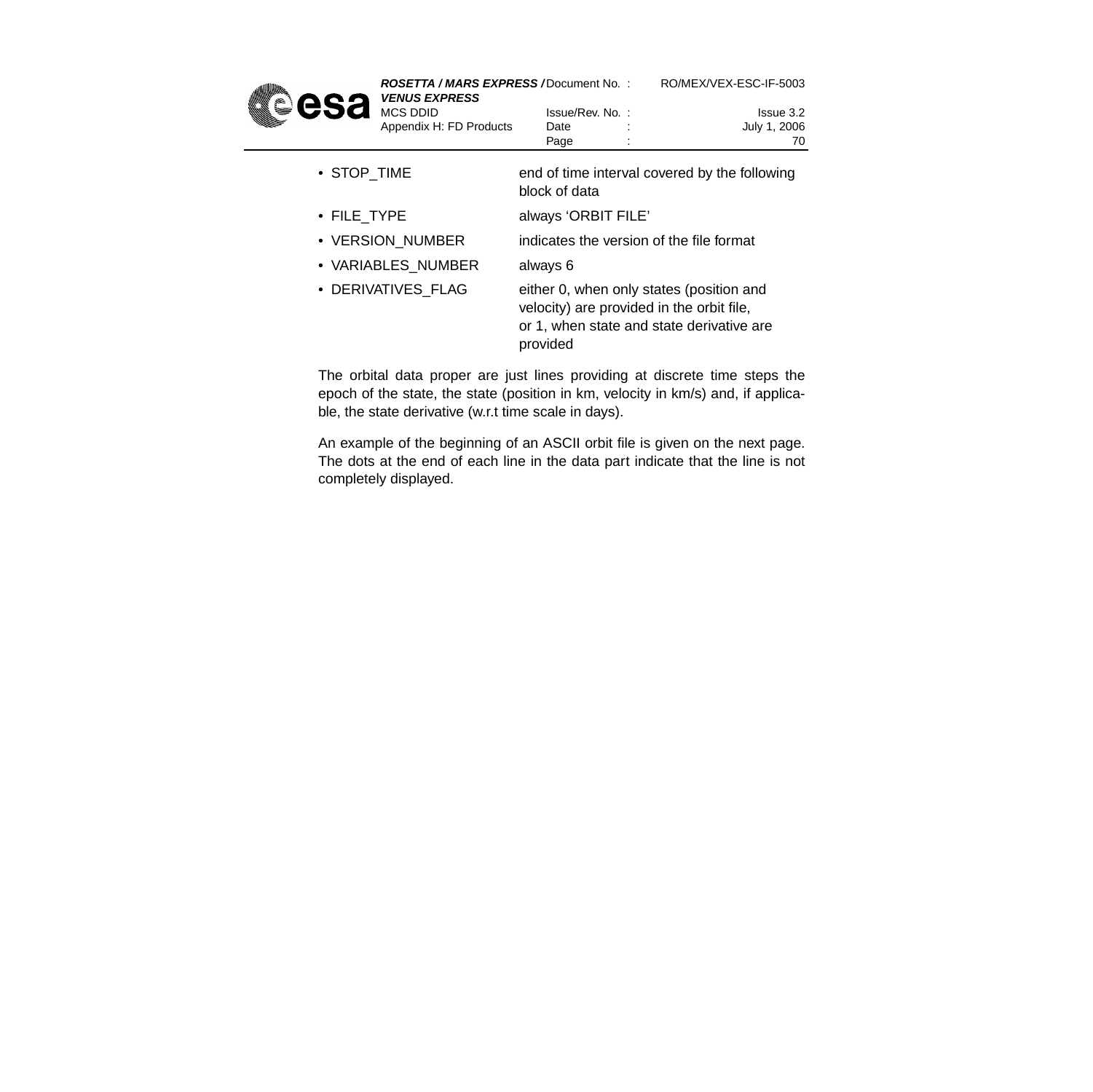| META START<br>CREATION DATE<br>$= 2001 - 11 - 29T17:46:54$<br>OBJECT NAME<br>= MARS EXPRESS<br>TIME SYSTEM<br>$= TDB$<br>$=$ EME 2000<br>REF FRAME<br>$=$ MARS<br>CENTER NAME<br>START TIME<br>$= 2004 - 01 - 07T01:32:05.98763521$<br>STOP TIME<br>$= 2004 - 02 - 02T06:54:18.37968542$<br>$=$ ORBIT FILE<br>FILE TYPE<br>VERSION NUMBER = $1.0$<br>VARIABLES NUMBER = 6<br>DERIVATIVES FLAG = 1<br>META STOP |                                                                                                          |
|----------------------------------------------------------------------------------------------------------------------------------------------------------------------------------------------------------------------------------------------------------------------------------------------------------------------------------------------------------------------------------------------------------------|----------------------------------------------------------------------------------------------------------|
| 2004-01-07T01:32:05.98763521, -0.19019092511143964D+03, -0.28018919435166326D+04, -0.23626369196080709D+04,                                                                                                                                                                                                                                                                                                    | $0.21802865477078974D+01, $                                                                              |
| $0.18837675772196255D+06, -0.21625313829995826D+06, 0.24047491261359141D+06,$                                                                                                                                                                                                                                                                                                                                  | $0.14476749104555944D+02.$<br>$\sim$ $\sim$                                                              |
| 2004-01-07T01:32:24.70741453, -0.14934916643297422D+03, -0.28483177463181560D+04, -0.23101770566857936D+04,                                                                                                                                                                                                                                                                                                    | $0.21830893147441532D+01, \ldots$                                                                        |
| $0.18861891679389504D+06, -0.21228701194045902D+06, 0.24376320238851756D+06,$                                                                                                                                                                                                                                                                                                                                  | $0.11393553693577617D+02, $                                                                              |
| .0004-01-07T01:32:43.43025469, -0.10845451034937221D+03, -0.28938847330634471D+04, -0.22570042043943240D+04                                                                                                                                                                                                                                                                                                    | $0.21852234783543074D+01, \ldots$                                                                        |
| $0.18880330852981238D+06, -0.20825733305949951D+06,$                                                                                                                                                                                                                                                                                                                                                           | 0.24697572451046793D+06,<br>$0.83027654371988699D+01, $                                                  |
| 2004-01-07T01:33:02.16134620, -0.67508125219888356D+02, -0.29385914957645095D+04, -0.22031198258102545D+04,                                                                                                                                                                                                                                                                                                    | $0.21866881596867218D+01, \ldots$                                                                        |
| $0.18892985699693297D+06, -0.20416652345468398D+06, 0.25011061940409706D+06,$                                                                                                                                                                                                                                                                                                                                  | $0.52097351372552039D+01, \ldots$                                                                        |
| $2004-01-07$ T01:33:20.90588509, -0.26511166632081849D+02, -0.29824364209899295D+04, -0.21485252135576802D+04,                                                                                                                                                                                                                                                                                                 | $0.21874830826301936D+01, \ldots$                                                                        |
|                                                                                                                                                                                                                                                                                                                                                                                                                | $0.18899853833924895D+06, -0.20001705776433428D+06, 0.25316609896974996D+06, 0.21198132633545272D+01, $  |
| $2004-01-07$ T01:33:39.66907533, 0.14535218249952914D+02, -0.30254176849861155D+04, -0.20932214954417022D+04, 0.21876085737769806D+01,                                                                                                                                                                                                                                                                         |                                                                                                          |
|                                                                                                                                                                                                                                                                                                                                                                                                                | $0.18900938077433134D+06, -0.19581145998030229D+06, 0.25614044904103369D+06, -0.96166875411458330D+00, $ |
| $2004-01-07$ T01:33:58.45613123, 0.55629886323953485D+02, -0.30675332489478624D+04, -0.20372096402118568D+04, 0.21870655611091161D+01,                                                                                                                                                                                                                                                                         |                                                                                                          |
|                                                                                                                                                                                                                                                                                                                                                                                                                | $0.18896246447982785D+06, -0.19155229985116282D+06, 0.25903203168975751D+06, -0.40294171562519931D+01, $ |
| 2004-01-07T01:34:17.27227977, 0.96771694177537299D+02, -0.31087808544406034D+04, -0.19804904634505885D+04, 0.21858555714040997D+01,                                                                                                                                                                                                                                                                            |                                                                                                          |
| $2004-01-07T01:34:36.12276301, 0.13795949370758274D+03, -0.31491580189750634D+04, -0.19230646335837469D+04, 0.21839807263622943D+01, $                                                                                                                                                                                                                                                                         | $0.18885792136931443D+06, -0.18724218918636034D+06, 0.26183928736988371D+06, -0.70781942985826687D+01, $ |
|                                                                                                                                                                                                                                                                                                                                                                                                                | $0.18869593475770243D+06. -0.18288377807268835D+06. 0.26456073689268186D+06. -0.10102836790604442D+02.$  |
| 2004-01-07T01:34:55.01284047, 0.17919212773152205D+03, -0.31886620317340139D+04, -0.18649326780116394D+04, 0.21814437374649094D+01,                                                                                                                                                                                                                                                                            |                                                                                                          |
|                                                                                                                                                                                                                                                                                                                                                                                                                | $0.18847673891696837D+06, -0.17847975101519123D+06, 0.26719498322596261D+06, -0.13098273219652954D+02, $ |
|                                                                                                                                                                                                                                                                                                                                                                                                                | $0.22046842559034539D+03, -0.32272899494503135D+04, -0.18060949893604627D+04, 0.21782478995781980D+01, $ |
| 2004-01-07T01:35:13.94779150,<br>$0.18820061852355651D+06$ , $-0.17403282301517544D+06$ ,                                                                                                                                                                                                                                                                                                                      | $0.26974071311106178D+06. -0.16059541349864599D+02.$                                                     |
|                                                                                                                                                                                                                                                                                                                                                                                                                |                                                                                                          |

**COSS** 

ROSETTA / MARS EXPRESS / Document No.:<br>MARS EXPRESS<br>MCS DDID<br>Appendix H: FD Products Date Appendix H: FD Products Date : July 1, 2006 MCS DDID ISSUE ISSUE/Rev. No.: ISSUE 3.2 **MARS EXPRESS ROSETTA / MARS EXPRESS /**Issue/Rev. No.:<br>Date<br>Page

Page : : 71

Example of orbit file ASCII version

...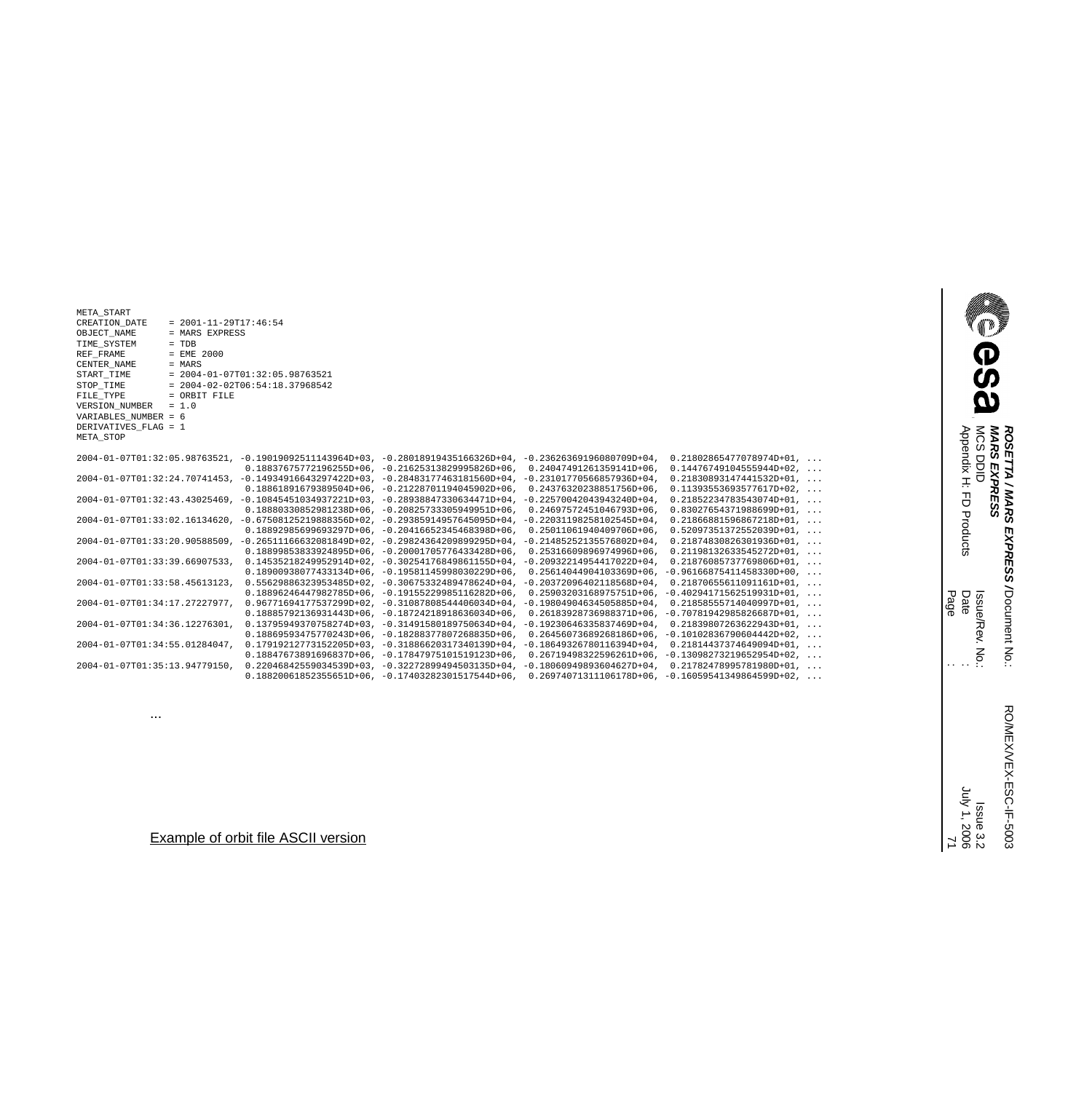

# **5.2 Attitude Data Access**

## **5.2.1 Representation of Attitude Data**

The attitude of the S/C refers always to the attitude of the S/C frame (i.e. S/C mechanical frame for Rosetta as defined in [RD-12] section 7.2 and S/C reference frame for Mars Express as defined in [RD-13] section 1.2) with respect to the J2000 frame. So, if  $u_i$ ,  $v_i$ ,  $w_i$ , i=1,2,3, are the components of the three orthogonal unit vectors  $\mathrm{\vec{u}}$  ,  $\mathrm{\vec{v}}$  and  $\mathrm{\vec{w}}$  in the J2000 inertial frame defining the S/C frame, the rows of the S/C attitude matrix  $A<sub>S/C</sub>$  are given by the transposition of the three unit vectors:

$$
A_{S/C} = \begin{bmatrix} u_1 & u_2 & u_3 \\ v_1 & v_2 & v_3 \\ w_1 & w_2 & w_3 \end{bmatrix}
$$

This attitude matrix  $A_{S/C}$  is represented in the form of four quaternions  $q_i$ ,  $i=1,4$ :

$$
A_{S/C} = \begin{bmatrix} q_1^2 - q_2^2 - q_3^2 + q_4^2 & 2(q_1q_2 + q_3q_4) & 2(q_1q_3 - q_2q_4) \\ 2(q_1q_2 - q_3q_4) & -q_1^2 + q_2^2 - q_3^2 + q_4^2 & 2(q_2q_3 + q_1q_4) \\ 2(q_1q_3 + q_2q_4) & 2(q_2q_3 - q_1q_4) & -q_1^2 - q_2^2 + q_3^2 + q_4^2 \end{bmatrix}
$$

The attitude of a payload instrument can be derived by applying the rotation between the instrument frame and the S/C frame. So, if x<sub>i</sub>, y<sub>i,</sub> z<sub>i</sub>, i=1,2,3, are the components of the three orthogonal unit vectors  $\vec{x}$ ,  $\vec{y}$  and  $\dot{z}$  in the S/C frame defining the payload instrument frame, the rows of the payload instrument attitude matrix  $A<sub>I</sub>$  with respect to the S/C is:

$$
A_{I} = \begin{bmatrix} x_{1} & x_{2} & x_{3} \\ y_{1} & y_{2} & y_{3} \\ z_{1} & z_{2} & z_{3} \end{bmatrix}
$$

This matrix is constant apart from possible improvements due to calibration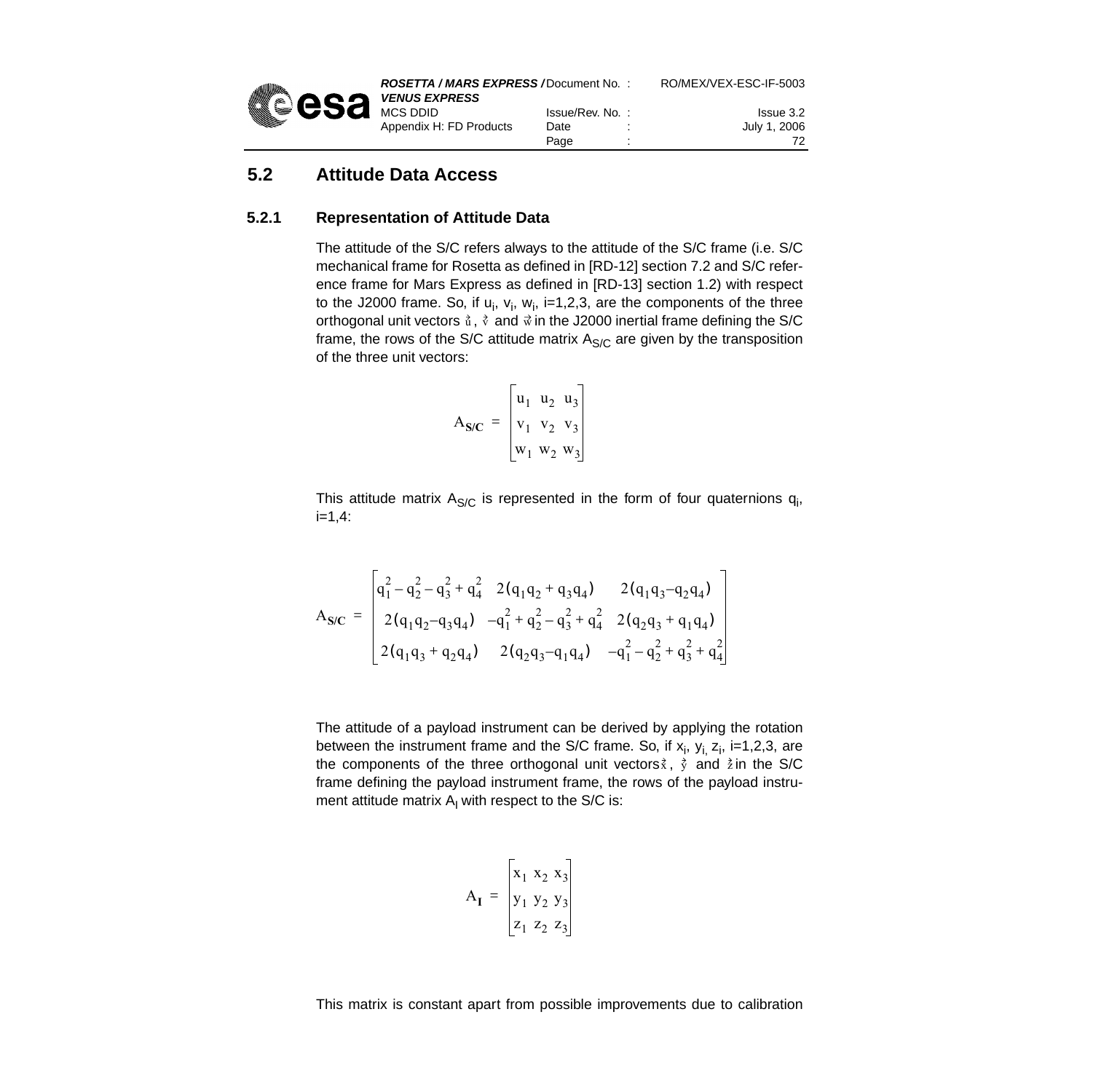|                          | <b>ROSETTA / MARS EXPRESS / Document No.:</b> |                 |  | RO/MEX/VEX-ESC-IF-5003 |
|--------------------------|-----------------------------------------------|-----------------|--|------------------------|
| <b>SESS</b> MARS EXPRESS |                                               | Issue/Rev. No.: |  | Issue 3.2              |
|                          | Appendix H: FD Products                       | Date            |  | July 1, 2006           |
|                          |                                               | Page            |  |                        |

procedures.

The attitude matrix  $A<sub>1/12000</sub>$  of the payload instrument with respect to the J2000 inertial frame is then given by multiplication:

$$
A_{I/J2000} = A_I A_{S/C}
$$

Additionally three components of the angular rate vector expressed in the S/C mechanical frame are given. Thus the quaternion vector  $\mathfrak q$  and the angular rate vector  $\vec{\omega} = \begin{bmatrix} \omega_1 & \omega_2 & \omega_3 \end{bmatrix}^t$  are coupled by the kinematic relation:

$$
\frac{d}{dt} \begin{bmatrix} q_1 \\ q_2 \\ q_3 \\ q_4 \end{bmatrix} = \frac{1}{2} \begin{bmatrix} 0 & \omega_3 & -\omega_2 & \omega_1 \\ -\omega_3 & 0 & \omega_1 & \omega_2 \\ \omega_2 & -\omega_1 & 0 & \omega_3 \\ -\omega_1 & -\omega_2 & -\omega_3 & 0 \end{bmatrix} \begin{bmatrix} q_1 \\ q_2 \\ q_3 \\ q_4 \end{bmatrix}
$$

### **5.2.2 Attitude Data Storage**

The storage of attitude data follows the same lines as for the orbit data (see [5.1.1](#page-67-0)). In fact the same low level architecture is used. Instead of storing discrete states, discrete quaternions are stored. Attitudes for arbitrary epochs are derived by interpolation. A simple FORTRAN access subroutine is provided (see below) which allows to retrieve attitude and angular rates from the attitude file.

### **5.2.3 Software Description**

To access an attitude at a certain epoch from a FORTRAN application program the following steps are necessary:

- In addition to the subroutines mentioned in [5.1.2](#page-68-0) the FORTRAN subroutines rafcl.f, rafop.f, rafrr.f have to be transferred from the DDS. The subroutines have to be compiled on the target platform and linked together with the application program.
- An attitude file covering a period which contains the desired epoch has to be transferred and converted into binary format by using the FORTRAN program as2bin.f.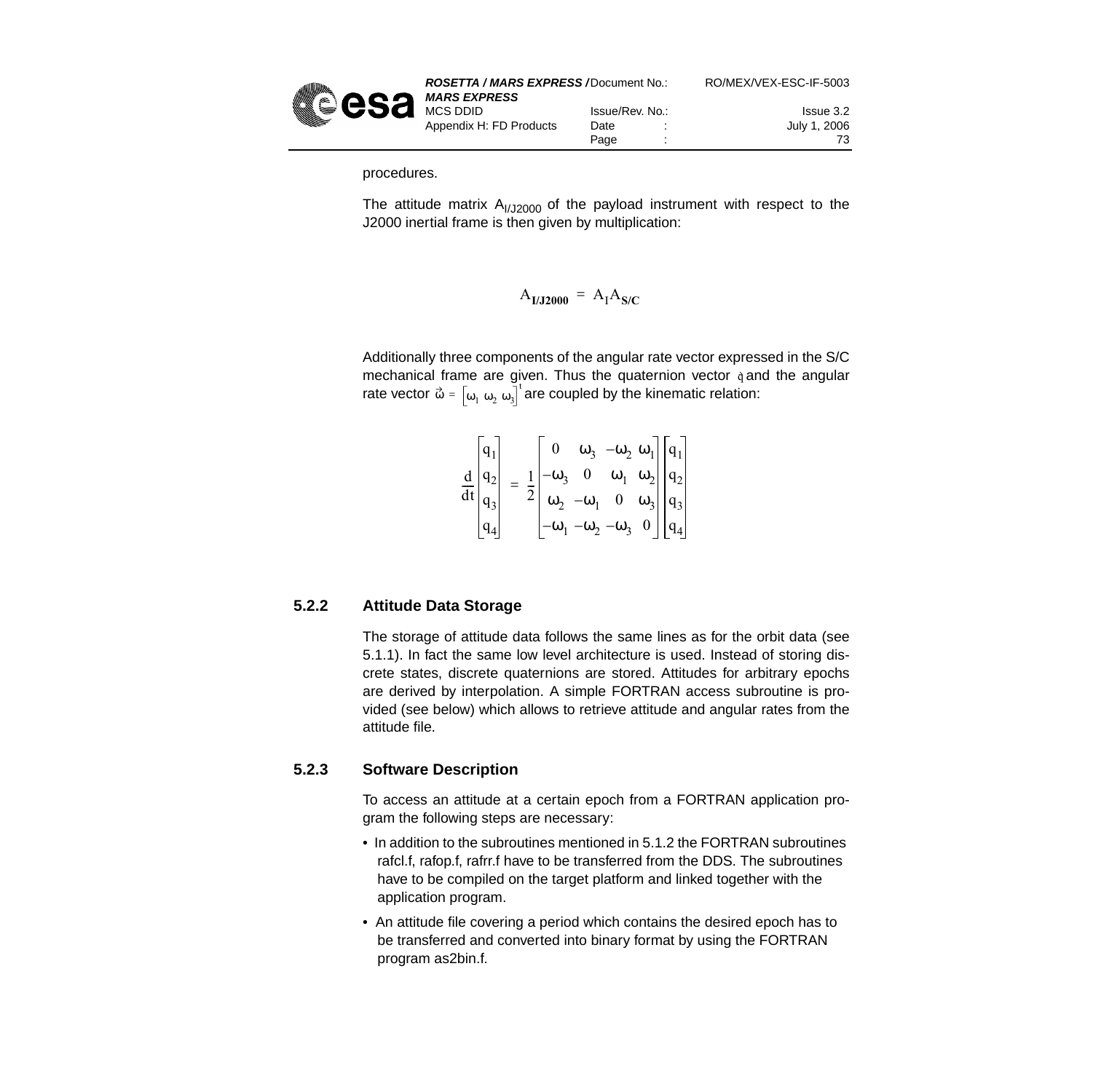

- The application program has to open the attitude file by a call to rafop.f. The subroutine returns a file identifier 'IF' to be used subsequently in calls of subroutine rafrr.f.
- Call subroutine rafrr.f with the identifier 'IF' of the attitude file to be used and the time for which the attitude is needed. The subroutine returns in the first 4 elements of the array 'STATE' the attitude quaternion. The first 3 elements contain the vector part, the last element the scalar part. Using the formula above, the quaternion can be converted to an attitude matrix by the user application.

The quaternions returned by the subroutine do **not** follow a specific rule concerning the sign of the elements (quaternions q and -q, i.e. with all entries multiplied with -1, represent the same attitude)! It may therefore happen, that, after retrieval of a quaternion q1 at time t1, a quaternion q2 at time t2 close to t1 is returned by the subroutine that is 'closer' (w.r.t. to the elements of the vector and scalar part) to -q1 than to q1.

• After retrieval of all required attitudes the attitude file is closed by a call to subroutine rafcl.f.

For a description of the additional three attitude related subroutines, the headers from the source code are given in the following sections. An example program and the contents of the ASCII version of the attitude file is also described.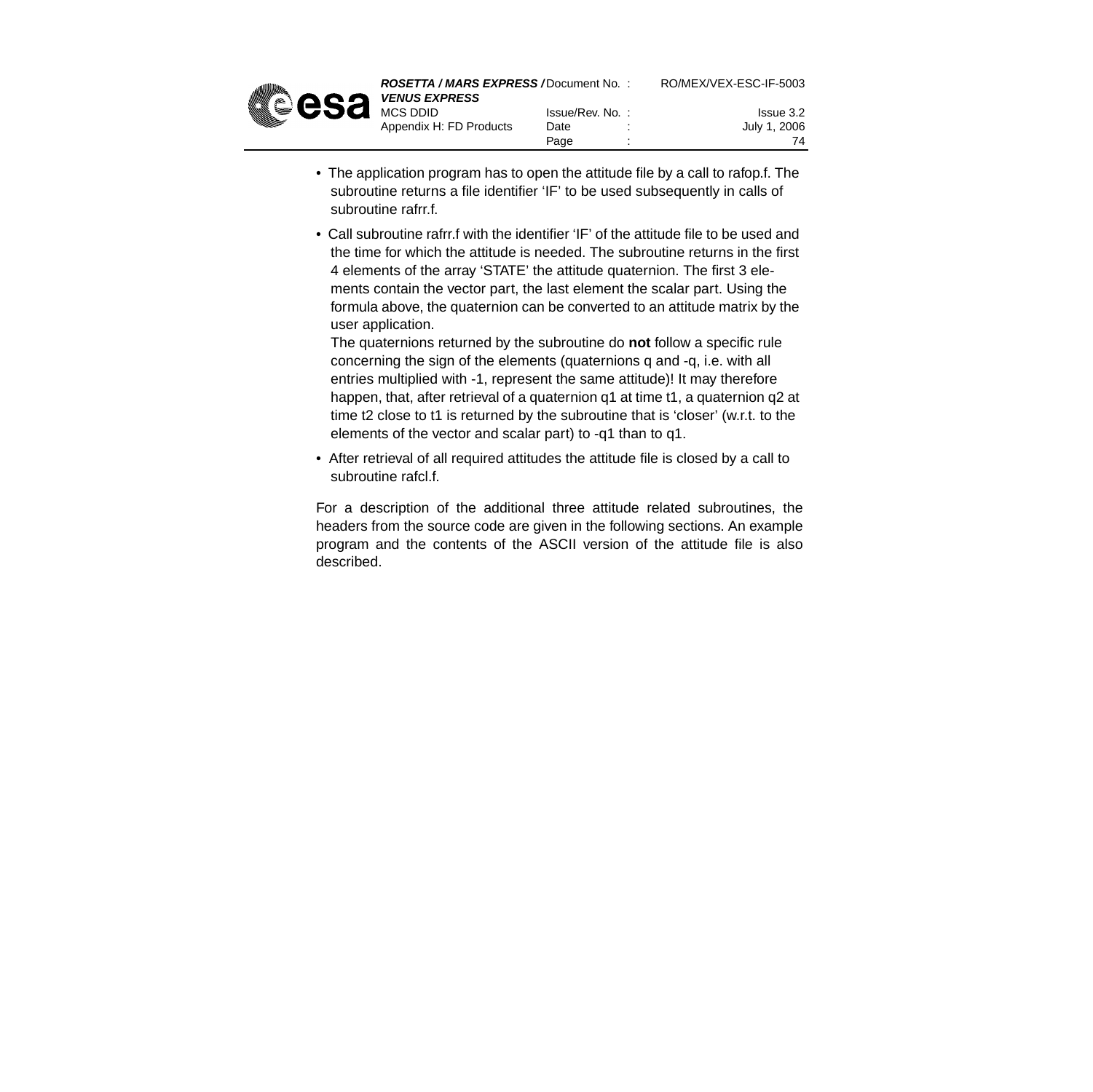

**MARS EXPRESS**

MCS DDID Issue/Rev. No.: Issue 3.2 Appendix H: FD Products Date : July 1, 2006 Page : 75

# **5.2.3.1 Subroutine rafop.f**

|                                                          |                                                                                                                                                                                                                                                                                                                                                                                                                                                           |                  | SUBROUTINE RAFOP (IUNIT, FNAME, IORDER, NVARS, IFRAME,<br>ITSCAL, TBEG, TEND, IF, IER)                                                                                                                                   |  |  |  |  |
|----------------------------------------------------------|-----------------------------------------------------------------------------------------------------------------------------------------------------------------------------------------------------------------------------------------------------------------------------------------------------------------------------------------------------------------------------------------------------------------------------------------------------------|------------------|--------------------------------------------------------------------------------------------------------------------------------------------------------------------------------------------------------------------------|--|--|--|--|
| $C + -$<br>С<br>$C + -$                                  | PROJECT ROS                                                                                                                                                                                                                                                                                                                                                                                                                                               |                  | MODULE RAFOP<br>------------                                                                                                                                                                                             |  |  |  |  |
| С                                                        | FDD<br>$C$ +------                                                                                                                                                                                                                                                                                                                                                                                                                                        |                  | V. Companys                                                                                                                                                                                                              |  |  |  |  |
| $\mathsf{C}$  <br>C                                      | FUNCTIONAL DESCRIPTION:                                                                                                                                                                                                                                                                                                                                                                                                                                   |                  |                                                                                                                                                                                                                          |  |  |  |  |
| С<br>$\mathsf{C}$  <br>$C +$                             | OPENS AN ATTITUDE FILE FOR READING. AND GIVES RELEVANT<br>INFORMATION.                                                                                                                                                                                                                                                                                                                                                                                    |                  |                                                                                                                                                                                                                          |  |  |  |  |
| C<br>$\mathbf{C}$                                        | INPUT DESCRIPTION<br>----------------                                                                                                                                                                                                                                                                                                                                                                                                                     |                  |                                                                                                                                                                                                                          |  |  |  |  |
| С<br>C<br>C<br>С<br>C<br>C<br>C                          | UNIT TO WHERE FILE SHALL BE OPENED<br>$I^*4$<br>IUNIT(3)<br>IF IUNIT(1) GREATER THAN 0:<br>FILE SHALL BE OPENED TO UNIT IUNIT(1)<br>IF IUNIT(1) EQUALS 0:<br>FILE SHALL BE OPENED TO A FREE UNIT<br>BETWEEN IUNIT(2) AND IUNIT(3)<br>IUNIT(1) LESS THAN 0 IS NOT ALLOWED                                                                                                                                                                                  |                  |                                                                                                                                                                                                                          |  |  |  |  |
| C<br>С<br>C<br>C<br>C<br>С<br>C<br>C<br>C<br>C<br>C<br>C | C*132<br>NAME OF THE FILE TO BE OPENED.<br>FNAME<br>$I^*4$<br>ORDER OF INTERPOLATION REQUIRED. THE<br>IORDER<br>NUMBER OF POINTS TO BE TAKEN TO THE LEFT<br>AND TO THE RIGHT IS COMPUTED FROM THIS<br>ORDER. IN GENERAL, THE ACTUAL ORDER<br>USED WILL BE .GE. IORDER. ONLY IF NOT<br>ENOUGH POINTS ARE AVAILABLE, THE ORDER<br>MAY BECOME .LT. IORDER (START<br>AND END OF INTERVALS) ORIGINATING SOME<br>DEGRADATION OF THE QUALITY OF<br>INTERPOLATION |                  |                                                                                                                                                                                                                          |  |  |  |  |
| С<br>С                                                   | OUTPUT DESCRIPTION :                                                                                                                                                                                                                                                                                                                                                                                                                                      |                  |                                                                                                                                                                                                                          |  |  |  |  |
| С<br>C<br>С                                              | NVARS<br>IFRAME                                                                                                                                                                                                                                                                                                                                                                                                                                           | $I^*4$<br>$I^*4$ | NUMBER OF VARIABLES<br>DEFAULT REFERENCE FRAME<br>0: MEAN EQUATOR AND EQUINOX OF J2000.0                                                                                                                                 |  |  |  |  |
| С<br>C<br>C                                              | ITSCAL                                                                                                                                                                                                                                                                                                                                                                                                                                                    | I*4              | TIME SCALE ID<br>0: TDB (BARYCENTRIC DYNAMICAL TIME)<br>IN MJD2000 FORMAT                                                                                                                                                |  |  |  |  |
| С<br>C<br>C                                              | TBEG<br>TEND                                                                                                                                                                                                                                                                                                                                                                                                                                              | $R*8$<br>$R*8$   | EARLIEST TIME IN THE ATTITUDE FILE<br>LATEST TIME IN THE ATTITUDE FILE<br>ATTENTION: ATTITUDE FILE MAY HAVE GAPS                                                                                                         |  |  |  |  |
| $\vert$ $\vert$<br>С<br>C<br>$\mathsf{C}$  <br>С<br>C    | $I*4$<br>ΙF<br>$I*4$<br>IER                                                                                                                                                                                                                                                                                                                                                                                                                               |                  | FILE IDENTIFIER TO BE USED IN SUBSEQUENT<br>CALLS OF ATTITUDE FILE ACCESS SUBROUTINES<br>0 IF FAILED TO OPEN FILE<br>ERROR CODE, NON-ZERO IF ERROR<br>1 = FAILED OPENING FILE<br>2 = UNABLE TO GET ADDITIONAL PARAMETERS |  |  |  |  |
| $C +$<br>$\mathsf{C}$                                    | COMMON DESCRIPTION :                                                                                                                                                                                                                                                                                                                                                                                                                                      |                  |                                                                                                                                                                                                                          |  |  |  |  |
| C  <br>$\mathbb{C}$<br>$C +$                             | SEE INCLUDE FILES                                                                                                                                                                                                                                                                                                                                                                                                                                         |                  |                                                                                                                                                                                                                          |  |  |  |  |
| $C \mid$<br>$\mathsf{C}$                                 | INCLUDE FILES<br>_________________                                                                                                                                                                                                                                                                                                                                                                                                                        |                  |                                                                                                                                                                                                                          |  |  |  |  |
| C  <br>$\mathsf{C}$                                      |                                                                                                                                                                                                                                                                                                                                                                                                                                                           |                  | rafsh.inc TO RESOLVE FORTRAN UNITS AND INTERPOLATION FILE IDS<br>debugf.inc ERROR PRINTING OPTIONS                                                                                                                       |  |  |  |  |
| $C + -$<br>$C \mid$                                      | REFERS TO :<br>------------                                                                                                                                                                                                                                                                                                                                                                                                                               |                  |                                                                                                                                                                                                                          |  |  |  |  |
| $\mathsf{C}$  <br>$\mathsf{C}$  <br>RIFOP, RGETHE, RINFO |                                                                                                                                                                                                                                                                                                                                                                                                                                                           |                  |                                                                                                                                                                                                                          |  |  |  |  |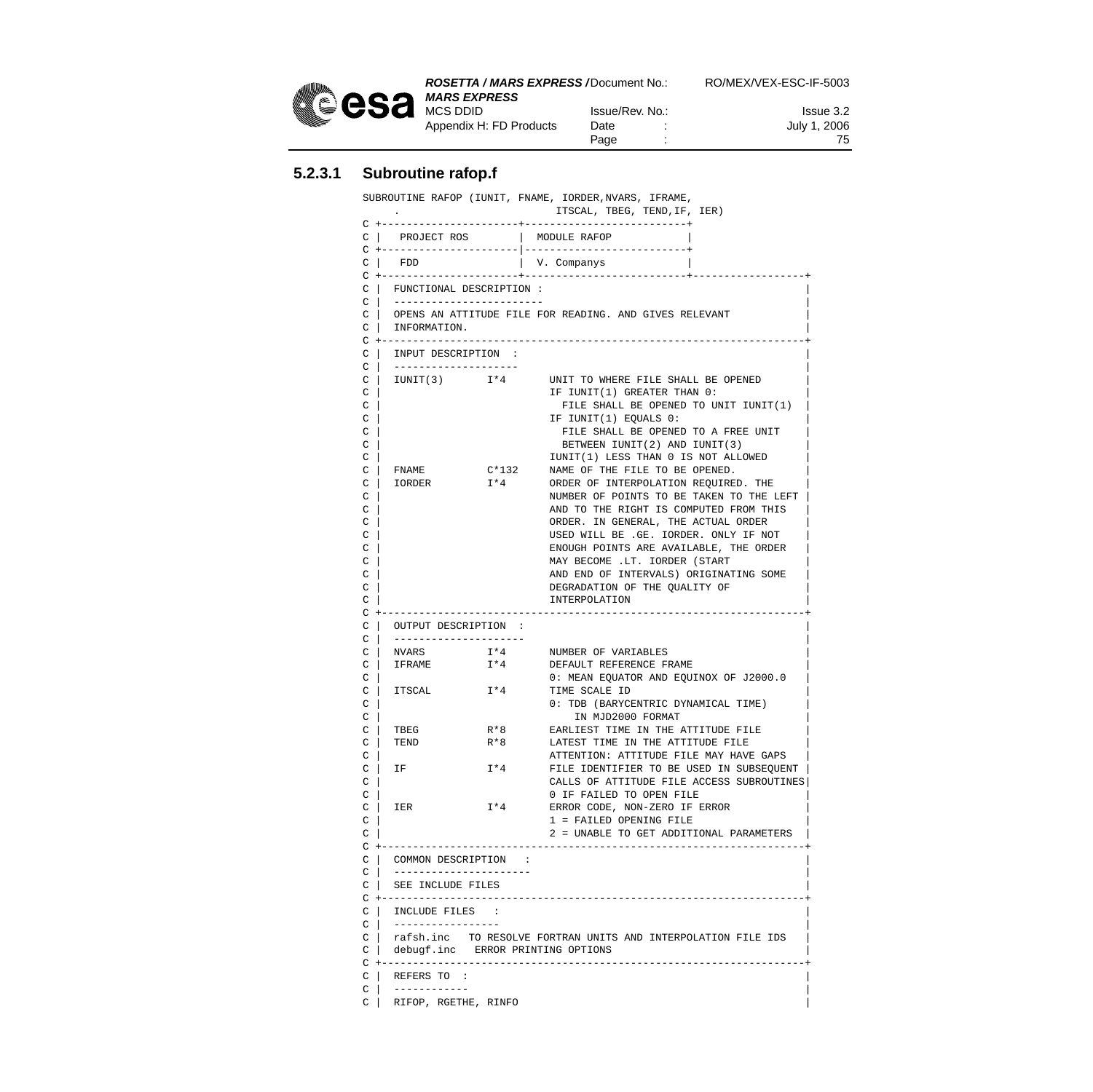**ROSETTA / MARS EXPRESS /** Document No. : RO/MEX/VEX-ESC-IF-5003 **Ces VENUS EXPRESS**  $\overline{\mathbf{C}}$ MCS DDID Issue/Rev. No. : Issue 3.2 Appendix H: FD Products Date : July 1, 2006 Page : 76

| $\mathcal{C}$ | REFERENCES : |  |
|---------------|--------------|--|
| $\sim$        |              |  |
| $\mathsf{C}$  | NONE         |  |
|               |              |  |
|               |              |  |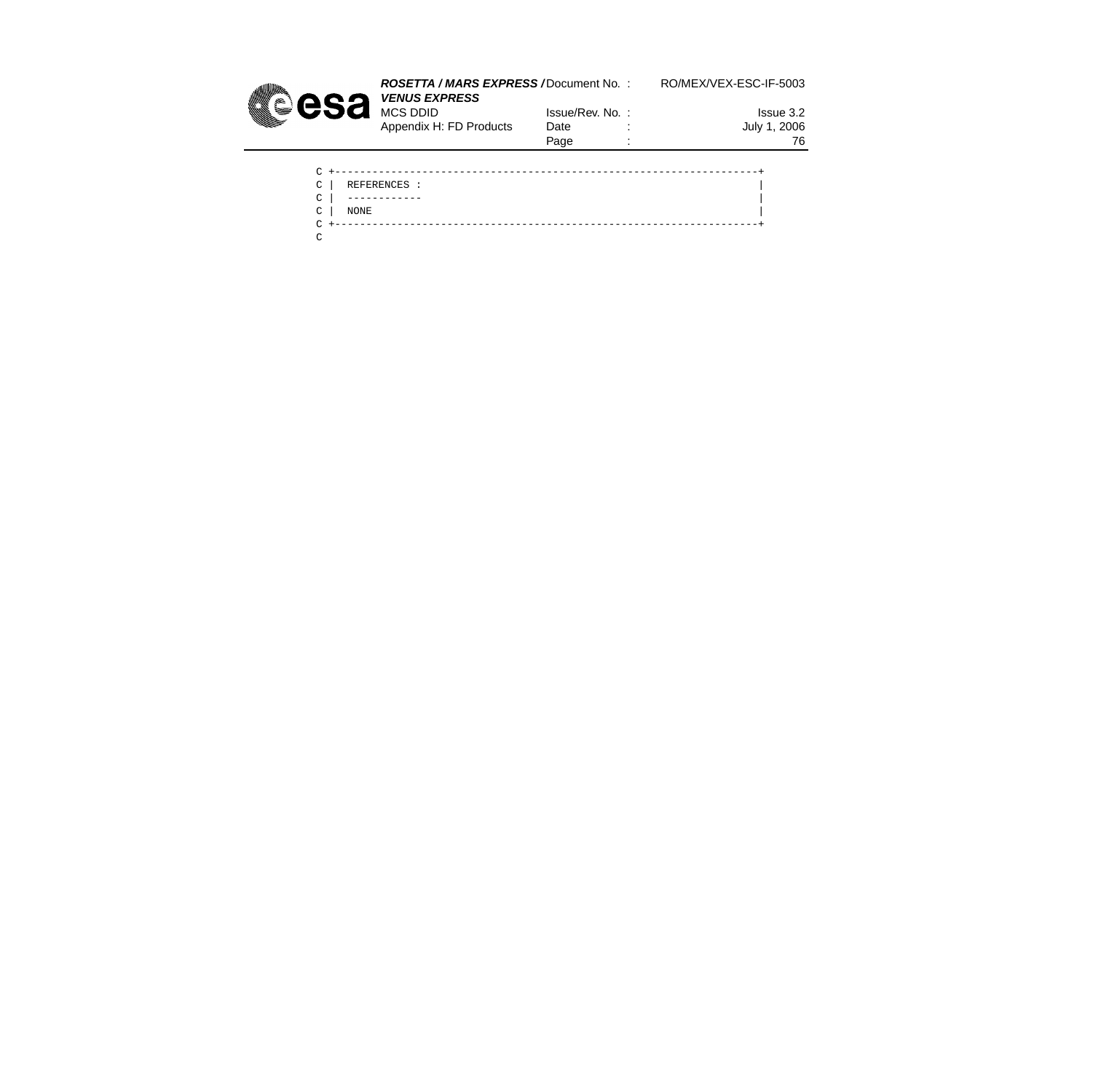

**MARS EXPRESS**

MCS DDID Issue/Rev. No.: Issue 3.2 Appendix H: FD Products Date : July 1, 2006 Page : 77

## **5.2.3.2 Subroutine rafrr.f**

|                                                     |                                                                                                                                                       |        | SUBROUTINE RAFRR (IF, TIME, STATE, IFRAME, IER)                                                                                                                                                                                                                               |  |  |
|-----------------------------------------------------|-------------------------------------------------------------------------------------------------------------------------------------------------------|--------|-------------------------------------------------------------------------------------------------------------------------------------------------------------------------------------------------------------------------------------------------------------------------------|--|--|
| $C +$<br>C I                                        | PROJECT ROS                                                                                                                                           |        | MODULE RAFRR<br>. _ _ _ _ _ _ _ _ _ .                                                                                                                                                                                                                                         |  |  |
| $C + -$<br>$C$  <br>$C + - -$                       | FDD                                                                                                                                                   |        | V. Companys                                                                                                                                                                                                                                                                   |  |  |
| С<br>$C$  <br>$\mathsf{C}$  <br>$C +$               | .<br>- - - - - - - -<br>MODIFIED BY U. HERFORT TO CALCULATE ANGULAR<br>RATES FROM DERIVATIVES OF QUATERNIONS IF THEY<br>ARE NOT INCLUDED IN THE FILE. |        |                                                                                                                                                                                                                                                                               |  |  |
| $C$  <br>C                                          | FUNCTIONAL DESCRIPTION :<br>_________________________                                                                                                 |        |                                                                                                                                                                                                                                                                               |  |  |
| С<br>С<br>С                                         |                                                                                                                                                       |        | RETRIEVES ATTITUDE QUATERNION AND RATES FROM ATTITUDE FILE.<br>THE ATTITUDE FILE HAS BEEN OPENED WITH SUBROUTINE RAFOP                                                                                                                                                        |  |  |
| С                                                   | INPUT DESCRIPTION :                                                                                                                                   |        |                                                                                                                                                                                                                                                                               |  |  |
| С<br>C<br>С                                         | IF.                                                                                                                                                   | $I^*4$ | IDENTIFIER FOR ATTITUDE FILE, AS<br>RETURNED BY RAFOP                                                                                                                                                                                                                         |  |  |
| С<br>C                                              | TIME                                                                                                                                                  | R*8    | TIME TO RETRIEVE DATA IN<br>TDB TIME SCALE AND MJD2000 TIME FORMAT                                                                                                                                                                                                            |  |  |
| C<br>С                                              | OUTPUT DESCRIPTION                                                                                                                                    |        |                                                                                                                                                                                                                                                                               |  |  |
| C<br>С<br>С<br>С<br>С<br>С<br>С<br>С<br>С<br>С<br>С | ---------------<br>$STATE(7)$ $R*8$                                                                                                                   |        | STATE(1. .4):<br>ATTITUDE QUATERNION SPECIFYING THE<br>ROTATION FROM 'IFRAME' TO S/C MECHANICAL<br>FRAME.<br>SCALAR COMPONENT OF QUATERNION<br>IS $STATE(4)$ .<br>UNIT: NONE<br>STATE(57):<br>ANGULAR RATE OF S/C MECHANICAL FRAME<br>W.R.T. 'IFRAME' EXPRESSED IN S/C FRAME. |  |  |
| С<br>С                                              | IFRAME                                                                                                                                                | $I^*4$ | UNIT: $1/S$<br>REFERENCE FRAME ID FOR RETURNED DATA                                                                                                                                                                                                                           |  |  |
| С<br>С<br>С<br>С<br>С<br>С<br>C<br>C                | IER                                                                                                                                                   | $I*4:$ | 0: J2000<br>RETURN CODE.<br>$0:$ OK<br>2: TIME TO EARLY<br>3:<br>TIME TO LATE<br>4:<br>TIME IN A GAP<br>5:<br>ERROR GETTING ADDITIONAL PARAMETERS<br>6:<br>INVALID IDENTIFIER                                                                                                 |  |  |
| С<br>$\mathbf C$                                    | COMMON DESCRIPTION                                                                                                                                    |        | ----------------                                                                                                                                                                                                                                                              |  |  |
| C<br>C                                              | SEE INCLUDE FILES                                                                                                                                     |        |                                                                                                                                                                                                                                                                               |  |  |
| С<br>С<br>С                                         | INCLUDE FILES<br>_________________<br>rafsh.inc debugf.inc                                                                                            |        |                                                                                                                                                                                                                                                                               |  |  |
| $C + -$<br>C<br>С<br>С                              | REFERS TO :<br>------------<br>RREREC, RGETBL                                                                                                         |        |                                                                                                                                                                                                                                                                               |  |  |
| C<br>С<br>С<br>C<br>C<br>C                          | -------<br>REFERENCES :<br>------------<br>NONE                                                                                                       |        |                                                                                                                                                                                                                                                                               |  |  |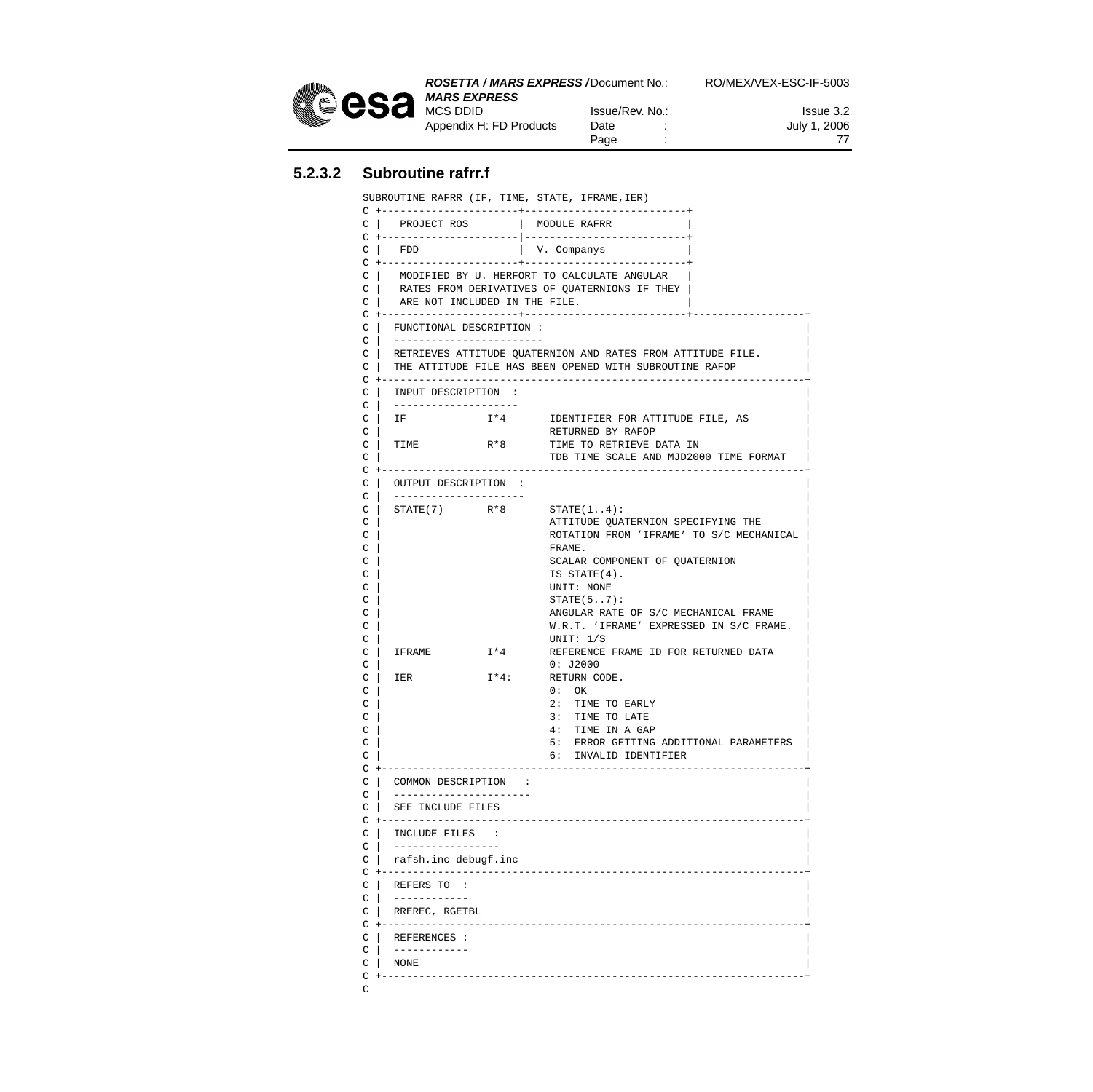

**ROSETTA / MARS EXPRESS /** Document No. : RO/MEX/VEX-ESC-IF-5003 **VENUS EXPRESS** Appendix H: FD Products Date :

|              |  | Issue 3.2 |  |
|--------------|--|-----------|--|
| July 1, 2006 |  |           |  |
|              |  | 78        |  |

### **5.2.3.3 Subroutine rafcl.f**

SUBROUTINE RAFCL (IF, IER)

| C                     |                                    |                                                                                                                                                                                                     |  |
|-----------------------|------------------------------------|-----------------------------------------------------------------------------------------------------------------------------------------------------------------------------------------------------|--|
| C                     | PROJECT ROS                        | MODULE RAFCL                                                                                                                                                                                        |  |
| С<br>С                | FDD                                | V. Companys                                                                                                                                                                                         |  |
| C<br>С                | FUNCTIONAL DESCRIPTION :           |                                                                                                                                                                                                     |  |
| С<br>C<br>C<br>С<br>C | USED BY THE CURRENT ATTITUDE FILE. | CLOSES AN ATTITUDE FILE PREVIOUSLY OPEN FOR READING WITH RAFOP.<br>THE TOTAL NUMBER OF ORBIT FILES IS LIMITED, BECAUSE OF CONSTANT<br>LENGTH OF FORTRAN ARRAYS. USING THIS SUBROUTINE, FREES MEMORY |  |
| С<br>С                | INPUT DESCRIPTION :                |                                                                                                                                                                                                     |  |
| С<br>C                | $I^*4$<br>IF.                      | IDENTIFIER FOR ATTITUDE FILE, AS<br>RETURNED BY RAFOP                                                                                                                                               |  |
| C<br>С<br>С           | OUTPUT DESCRIPTION                 |                                                                                                                                                                                                     |  |
| С<br>С<br>C<br>C      | $I^*4$<br>IER                      | ERROR CODE, NON-ZERO IF ERROR<br>1 = NOT ABLE TO CLOSE FILE<br>2 = INVALID IDENTIFIER                                                                                                               |  |
| C<br>С                | COMMON DESCRIPTION                 |                                                                                                                                                                                                     |  |
| С<br>C                | SEE INCLUDE FILES                  |                                                                                                                                                                                                     |  |
| C<br>С                | INCLUDE FILES :                    |                                                                                                                                                                                                     |  |
| С<br>С                | rafsh.inc debugf.inc               |                                                                                                                                                                                                     |  |
| C<br>C                | REFERS TO :<br>$- - - - - - -$     |                                                                                                                                                                                                     |  |
| C<br>C                | RIFCL                              |                                                                                                                                                                                                     |  |
| С<br>С                | REFERENCES :<br>-------------      |                                                                                                                                                                                                     |  |
| С                     | NONE                               |                                                                                                                                                                                                     |  |

## **5.2.4 Example Program readaf.f**

#### PROGRAM READAF

C +----------------------+--------------------------+ C | PROJECT ROS | MODULE READAF | C +----------------------|--------------------------+ | M. LAUER / G. PICKL | C +----------------------+--------------------------+------------------+ C | FUNCTIONAL DESCRIPTION : C | -------------------------C | SAMPLE PROGRAM TO DEMONSTRATE THE USAGE OF ATTITUDE FILE ACCESS. |  $\mathsf{C}$  | C | THIS IS AN INTERACTIVE PROGRAM. C | FIRST THE USER IS PROMPTED TO GIVE THE NAME OF THE ATTITUDE FILE | C | AND THE UNIT NUMBER WHICH IS TO BE USED FOR OPENING. | C | THEN THE USER IS PROMPTED IN A LOOP TO GIVE THE EPOCH FOR WHICH | C | ATTITUDE DATA IS REQUESTED. THE LOOP ENDS WHEN THE USER GIVES 0 |  $C$  | AS EPOCH. C +--------------------------------------------------------------------+ C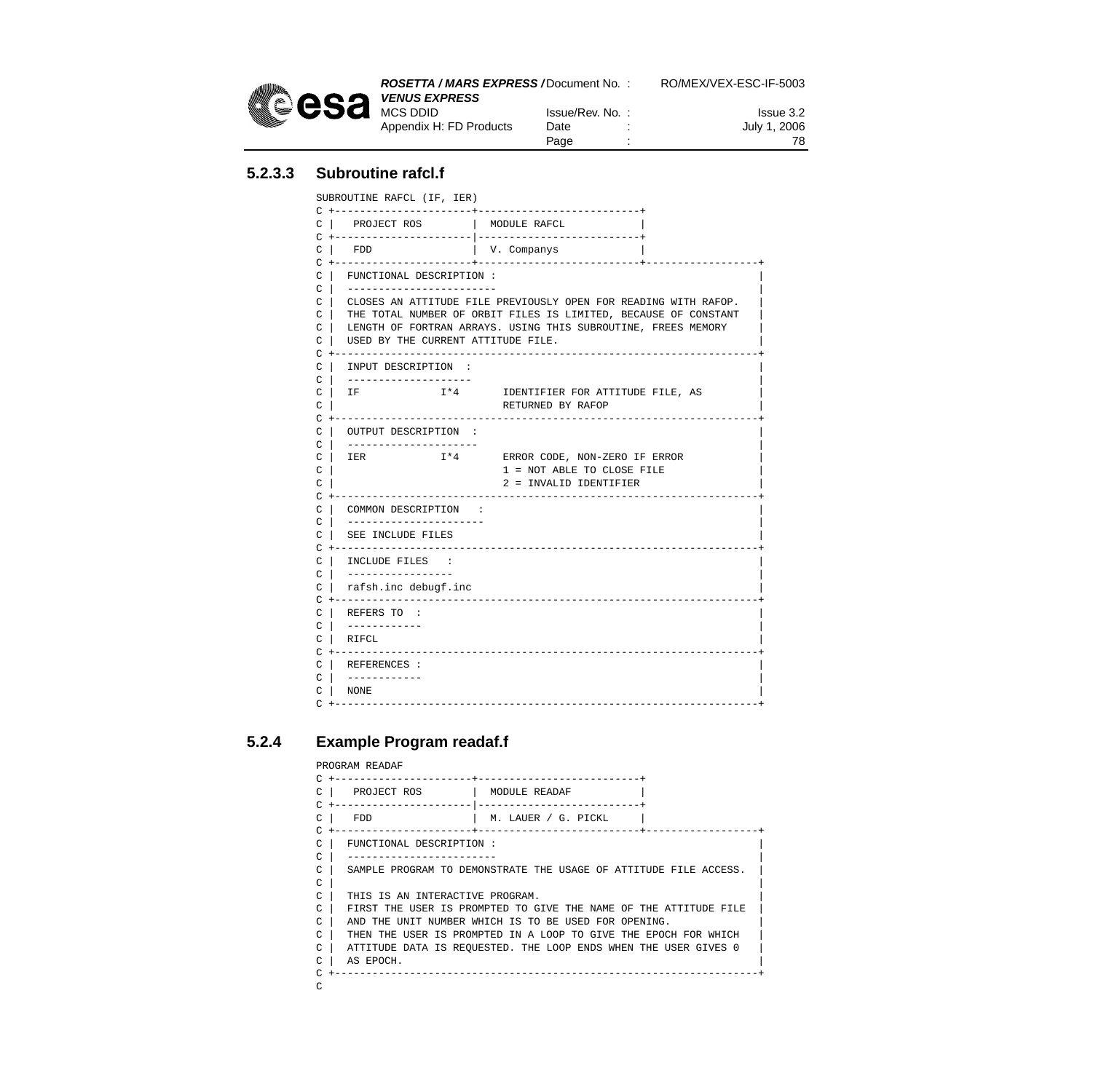

**MARS EXPRESS** MCS DDID **ISSUE/Rev. No.:** ISSUE ISSUE 3.2 Appendix H: FD Products Date : July 1, 2006 Page : 2009 : 2009 : 2009 : 2009 : 2009 : 2009 : 2009 : 2009 : 2009 : 2009 : 2009 : 2009 : 2009 : 2009 : 2009 : 2009 : 2009 : 2009 : 2009 : 2009 : 2009 : 2009 : 2009 : 2009 : 2009 : 2009 : 2009 : 2009 : 2009 : 2009 : 2009

## **5.2.5 ASCII version of attitude file**

Attitude files are delivered via the DDS in ASCII version to allow the transfer of data between computer systems even when they are not binary compatible. After retrieval of the ASCII file, the conversion routine as2bin.f creates a corresponding binary direct access file which is required for the usage with the access software.

Although content and structure of the ASCII version is completey transparent to the user (only the conversion with as2bin.f is required to create a valid binary attitude file), a short description follows.

The ASCII version is designed similar to the orbital data exchange format EPM as defined in the CCSDS draft recommendation on orbit data messages (see [RD-11]). It contains one or more blocks of data. Each block has a leading descriptive part, called meta data, consisting of a list of keyword value pairs surrounded by the identifying META\_START and META\_STOP keywords and the attitude data part proper. The following keywords appear in the meta data:

| • CREATION DATE    | Date and time of file creation                                      |
|--------------------|---------------------------------------------------------------------|
| • OBJECT_NAME      | Identification of object (ROSETTA or<br><b>MARS EXPRESS)</b>        |
| • TIME SYSTEM      | always TDB, i.e. barycentric dynamical time                         |
| • REF_FRAME        | reference frame, always 'EME 2000' =<br>mean Earth equator of J2000 |
| • START TIME       | start of time interval covered by the following<br>block of data    |
| • STOP_TIME        | end of time interval covered by the following<br>block of data      |
| • FILE TYPE        | always 'ATTITUDE FILE'                                              |
| • VERSION NUMBER   | indicates the version of the file format                            |
| • VARIABLES_NUMBER | always 4                                                            |
| • DERIVATIVES FLAG | always 0                                                            |

The attitude data proper are just lines providing at discrete time steps the epoch of the state and the quaternion describing the rotation from the inertial to the S/C frame. An example of the beginning of an ASCII version is given on the next page.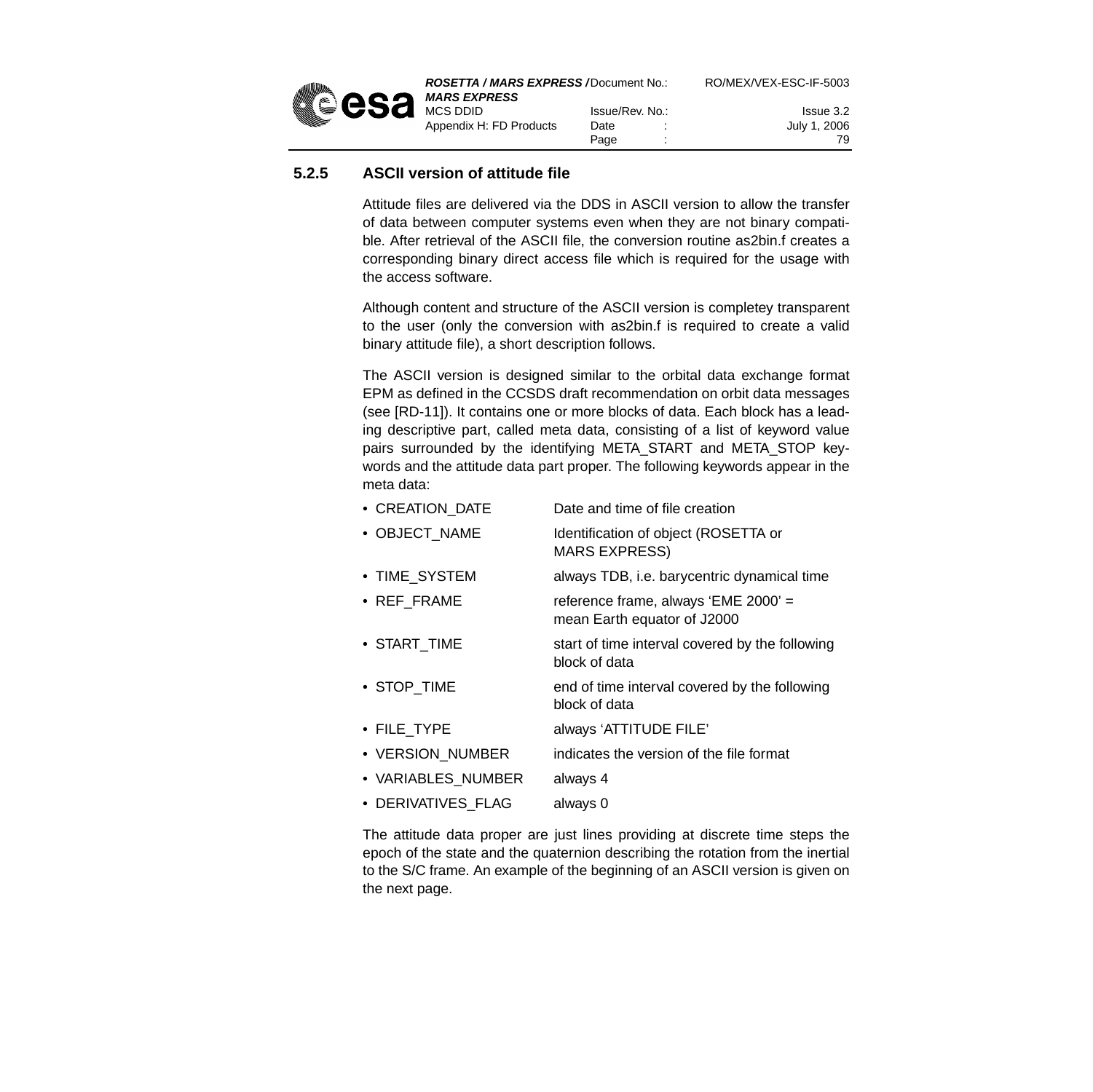| le 3.2<br>2006<br>80                                                                                           | ESOC_TOS_GFI_ATTITUDE_FILE_VERSION = 1.0                                                                                                                                                                                                                                                                                                                                                                                                                                                                                                                                                                                                                                                                                                                                                                                                                                                                                                                                                                                                                                                                                                                                                                                                                                                                                                                                                                                                                                                                                                            |                                                                                                                                                                                                                                                                                                                                                              |
|----------------------------------------------------------------------------------------------------------------|-----------------------------------------------------------------------------------------------------------------------------------------------------------------------------------------------------------------------------------------------------------------------------------------------------------------------------------------------------------------------------------------------------------------------------------------------------------------------------------------------------------------------------------------------------------------------------------------------------------------------------------------------------------------------------------------------------------------------------------------------------------------------------------------------------------------------------------------------------------------------------------------------------------------------------------------------------------------------------------------------------------------------------------------------------------------------------------------------------------------------------------------------------------------------------------------------------------------------------------------------------------------------------------------------------------------------------------------------------------------------------------------------------------------------------------------------------------------------------------------------------------------------------------------------------|--------------------------------------------------------------------------------------------------------------------------------------------------------------------------------------------------------------------------------------------------------------------------------------------------------------------------------------------------------------|
| RO/MEX/VEX-ESC-IF-5003<br>$\frac{1}{2}$<br>$\frac{1}{2}$<br>ylnr                                               | META START<br>CREATION_DATE<br>$= 2001 - 11 - 29T15:44:28$<br>OBJECT NAME<br>= MARS EXPRESS<br>TIME_SYSTEM<br>$= TDB$<br>REF_FRAME<br>$=$ EME 2000<br>START TIME<br>$= 2004 - 01 - 11T00:00:00.00000000$<br>$= 2004 - 01 - 11T03:13:48.10351191$<br>STOP_TIME<br>FILE_TYPE<br>= ATTITUDE FILE<br>VERSION NUMBER<br>$= 1.0$<br>VARIABLES_NUMBER = 4<br>DERIVATIVES FLAG = 0<br>META_STOP                                                                                                                                                                                                                                                                                                                                                                                                                                                                                                                                                                                                                                                                                                                                                                                                                                                                                                                                                                                                                                                                                                                                                             |                                                                                                                                                                                                                                                                                                                                                              |
| $\ddot{\phantom{1}}$<br>ssue/Rev. No.<br>ROSETTA / MARS EXPRESS /Document No.<br>VENUS EXPRESS<br>Date<br>Page | $0.14828983393822739D+00, -0.54000782193788777D+00, -0.82309351863136038D+00,$<br>$2004 - 01 - 11T00:00:00.000000000$<br>$0.14834690207759446D+00, -0.54000099319000583D+00, -0.82308337480966509D+00,$<br>2004-01-11T00:18:06.63636364,<br>2004-01-11T00:36:13.27272726,<br>$0.14840340037022212D+00, -0.53999423218229614D+00, -0.82307329889358871D+00,$<br>$0.14845933000893116D+00, -0.53998753845722680D+00, -0.82306329629684083D+00,$<br>2004-01-11T00:54:19.90909090,<br>$0.14851468517555574D+00, -0.53998091239058976D+00, -0.82305337369812093D+00,$<br>2004-01-11T01:12:26.54545455,<br>$0.14856945280451131D+00, -0.53997435518857817D+00, -0.82304353952575837D+00,$<br>2004-01-11T01:30:33.18181819,<br>2004-01-11T01:48:39.81818181,<br>$0.14862361204318170D+00, -0.53996786890950454D+00, -0.82303380464650777D+00,$<br>$0.14867713355014017D+00, -0.53996145648040783D+00, -0.82302418340339345D+00,$<br>2004-01-11T02:06:46.45454545,<br>2004-01-11T02:24:53.09090909,<br>$0.14872997912402425D+00, -0.53995512162344650D+00, -0.82301469525540305D+00,$<br>$0.14878210340360012D+00\,,\,\, -0.53994886842446843D+00\,,\,\, -0.82300536747476927D+00\,,$<br>2004-01-11T02:42:59.72727273,<br>2004-01-11T03:01:06.36363636,<br>$0.14883346404884809D+00, -0.53994269962636121D+00, -0.82299623968098179D+00,$<br>2004-01-11T03:13:48.10351191,<br>$0.14886901263418945D+00, -0.53993842332797215D+00, -0.82298999098695225D+00,$                                                                                                | 0.94439064922933399D-01<br>0.94476886642819988D-01<br>0.94514573568488455D-01<br>0.94552080533339397D-01<br>0.94589357673964147D-01<br>0.94626346632208563D-01<br>0.94662975326470764D-01<br>0.94699149985878334D-01<br>0.94734741969524347D-01<br>0.94769564215821056D-01,<br>0.94803325734814287D-01,<br>0.94826108360557410D-01,                          |
| Products<br>묘<br>Ë                                                                                             | META START<br>OBJECT_NAME<br>= MARS EXPRESS<br>$= TDB$<br>TIME_SYSTEM<br>REF_FRAME<br>$=$ EME 2000<br>START_TIME<br>$= 2004 - 01 - 11T03:13:48.10351191$<br>STOP_TIME<br>$= 2004 - 01 - 11T03:16:20.77349478$<br>META STOP                                                                                                                                                                                                                                                                                                                                                                                                                                                                                                                                                                                                                                                                                                                                                                                                                                                                                                                                                                                                                                                                                                                                                                                                                                                                                                                          |                                                                                                                                                                                                                                                                                                                                                              |
| aras:<br>Appendix<br>Š<br>$\boldsymbol{\sigma}$<br><b>99</b>                                                   | $0.14886901263421237D+00, -0.53993842332829312D+00, -0.82298999098669090D+00,$<br>2004-01-11T03:13:48.10351191,<br>2004-01-11T03:13:58.10351191,<br>$0.14893762842444741D+00, -0.53792563371586744D+00, -0.82410180610624251D+00,$<br>$0.14913166317986656D+00, -0.53185039956854208D+00, -0.82740958701300493D+00,$<br>2004-01-11T03:14:08.10351191,<br>$0.14941777503723799D+00, -0.52160387536951403D+00, -0.83282956027483412D+00,$<br>2004-01-11T03:14:18.10351191,<br>$0.14973812106675027D+00, -0.50701164621945638D+00, -0.84022117706768062D+00,$<br>2004-01-11T03:14:28.10351191,<br>$0.15000701267521863D+00, -0.48784440114756067D+00, -0.84938590750064358D+00,$<br>2004-01-11T03:14:38.10351191,<br>2004-01-11T03:14:48.10351191,<br>$0.15010636826867035D+00, -0.46383321561519042D+00, -0.86006591961605106D+00,$<br>2004-01-11T03:14:58.10351191,<br>$0.14988012641404436D+00, -0.43468970037821475D+00, -0.87194300524216761D+00,$<br>$0.14912786838489528D+00, -0.40013122719753769D+00, -0.88463820834161966D+00,$<br>2004-01-11T03:15:08.10351191,<br>$0.14759801128066921D+00, -0.35991130284934425D+00, -0.89771269204554938D+00,$<br>2004-01-11T03:15:18.10351191,<br>$0.14498107422892553D+00, -0.31385491060060516D+00, -0.91067043963141248D+00,$<br>2004-01-11T03:15:28.10351191,<br>$0.14090368982177501D+00, -0.26189825468571154D+00, -0.92296341086694123D+00,$<br>2004-01-11T03:15:38.10351191,<br>$0.13492422591449874D+00, -0.20413181623431609D+00, -0.93399975426502957D+00,$<br>2004-01-11T03:15:48.10351191, | 0.94826108360506450D-01<br>0.96487349445991077D-01<br>0.10143113345988961D+00<br>0.10953834595634665D+00<br>0.12060704500250891D+00<br>0.13434774488819307D+00<br>0.15037765862075111D+00<br>0.16821476659456883D+00<br>0.18727284969930644D+00<br>0.20685889801410973D+00<br>0.22617456441616723D+00<br>0.24432354898382011D+00<br>0.26032693655309130D+00, |
| <b>19</b>                                                                                                      | Example of attitude file ASCII format                                                                                                                                                                                                                                                                                                                                                                                                                                                                                                                                                                                                                                                                                                                                                                                                                                                                                                                                                                                                                                                                                                                                                                                                                                                                                                                                                                                                                                                                                                               |                                                                                                                                                                                                                                                                                                                                                              |

RO/MEX/VEX-ESC-IF-5003

**ROSETTA / MARS EXPRESS /** Document No. : RO/MEX/VEX-ESC-IF-5003 **ROSETTA / MARS EXPRESS /**Document No. :<br>VENUS EXPRESS<br>MCS DODI **VENUS EXPRESS**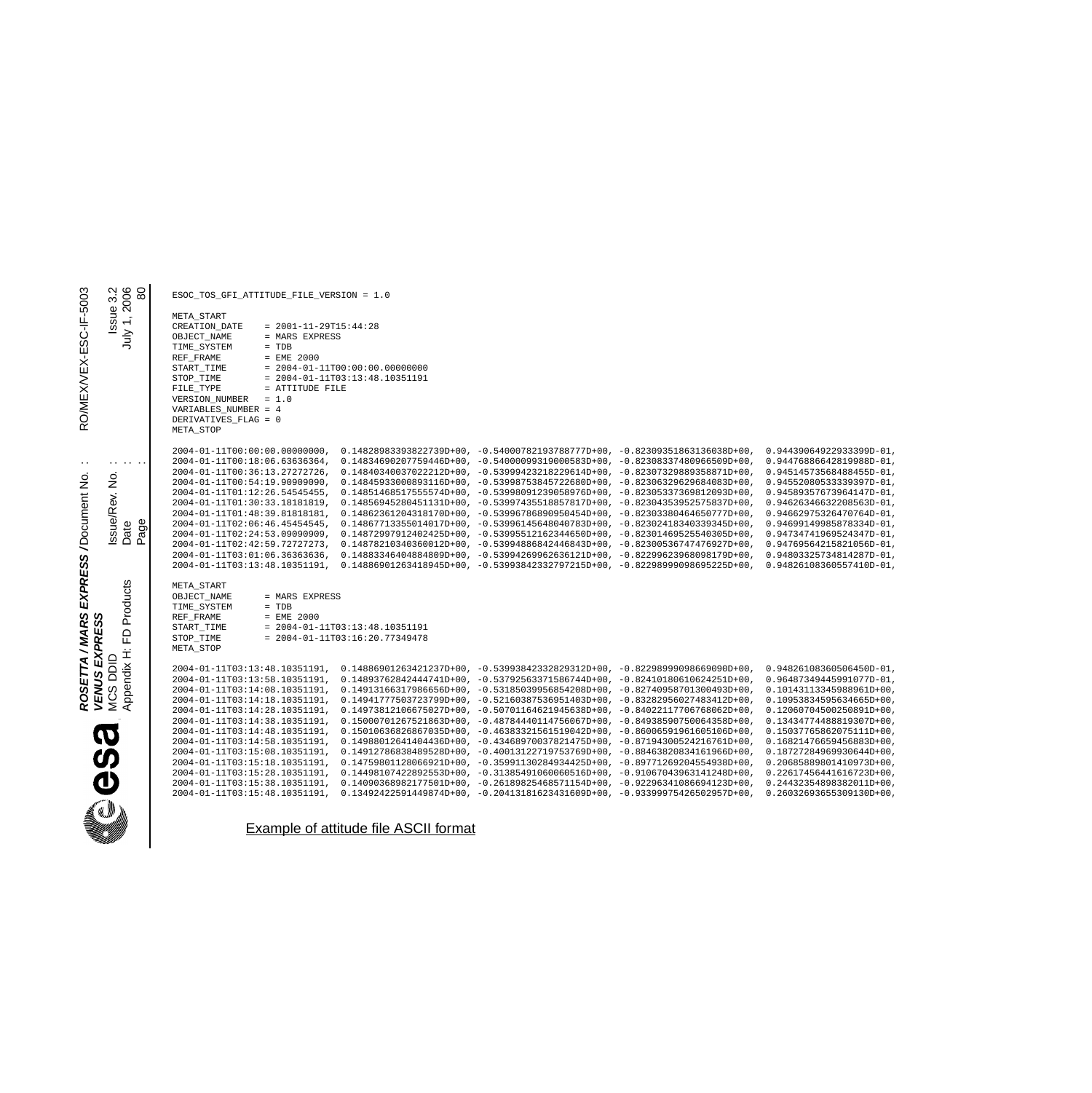| <b>ESSE MARS EXPRESS</b> | <b>ROSETTA / MARS EXPRESS / Document No.:</b> | RO/MEX/VEX-ESC-IF-5003 |              |
|--------------------------|-----------------------------------------------|------------------------|--------------|
|                          |                                               | Issue/Rev. No.:        | Issue 3.2    |
|                          | Appendix H: FD Products                       | Date                   | July 1, 2006 |
|                          |                                               | Page                   |              |

## **5.2.6 Remarks**

Í

The same remarks from section [5.1.4](#page-75-0) apply here accordingly.

## **5.3 Utilities**

Subroutines and functions for converting time formats and time scales are provided. For a description of the subroutines, the headers from the source code are given in the following sections. They contain information on the functionality and the calling sequence of the routine (input variables are described in lines starting with 'CI', output variables in lines starting with 'CO').

## **5.3.1 Time Format Conversion**

The following subroutines allow to convert a date between the MJD2000 and the calender date time formats.

## **5.3.1.1 Subroutine jd2000.f**

```
SUBROUTINE JD2000(DAY,JEAR,MONTH,KDAY,JHR,MI,SEC)
CP GIVES THE NEW MOD. JULIAN DAY (MJD=0.0 ON 2000/JAN/1 AT 0:00:00)
CP FOR INPUT CALENDAR DATES BETWEEN 1950/JAN/1 AND 2099/DEC/31.
\mathcal{C}C MJD(2000) = MJD(1950) - 18262.0
\GammaCI (INT*4) JEAR = YEAR WITH 2 OR 4 DIGITS; 2 DIGITS => 1950 TO 2049
CI (INT*4) MONTH = MONTH
CI (INT*4) KDAY = DAY
CI (INT*4) JHR = HOUR
CI (INT*4) MI = MINUTE
CI (REAL*8) SEC = SECOND.
CO (REAL*8) DAY = MOD. JUL. DAY, REFERRED TO 2000.
```
## **5.3.1.2 Subroutine dj2000.f**

```
SUBROUTINE DJ2000(DAY,I,J,K,JHR,MI,SEC)
CP COMPUTES CALENDER DATE FROM MODIFIED JULIAN DAY 2000
C VALID FOR DATES BETWEEN 1950/JAN/1 AND 2099/DEC/31.
C MJD(2000) = MJD(1950) - 18262.0 IS = 0 ON 2000/01/01 AT 00:00:00.
\mathcal{C}CI (REAL*8) DAY = MOD. JULIAN DAY, REFERRED TO 2000 (MAY BE NEGATIVE).
CO (INTEGERS): I=YEAR, J=MONTH, K=DAY, JHR=HOUR, MI=MINUTE
CO (REAL*8): SEC=SECOND.
```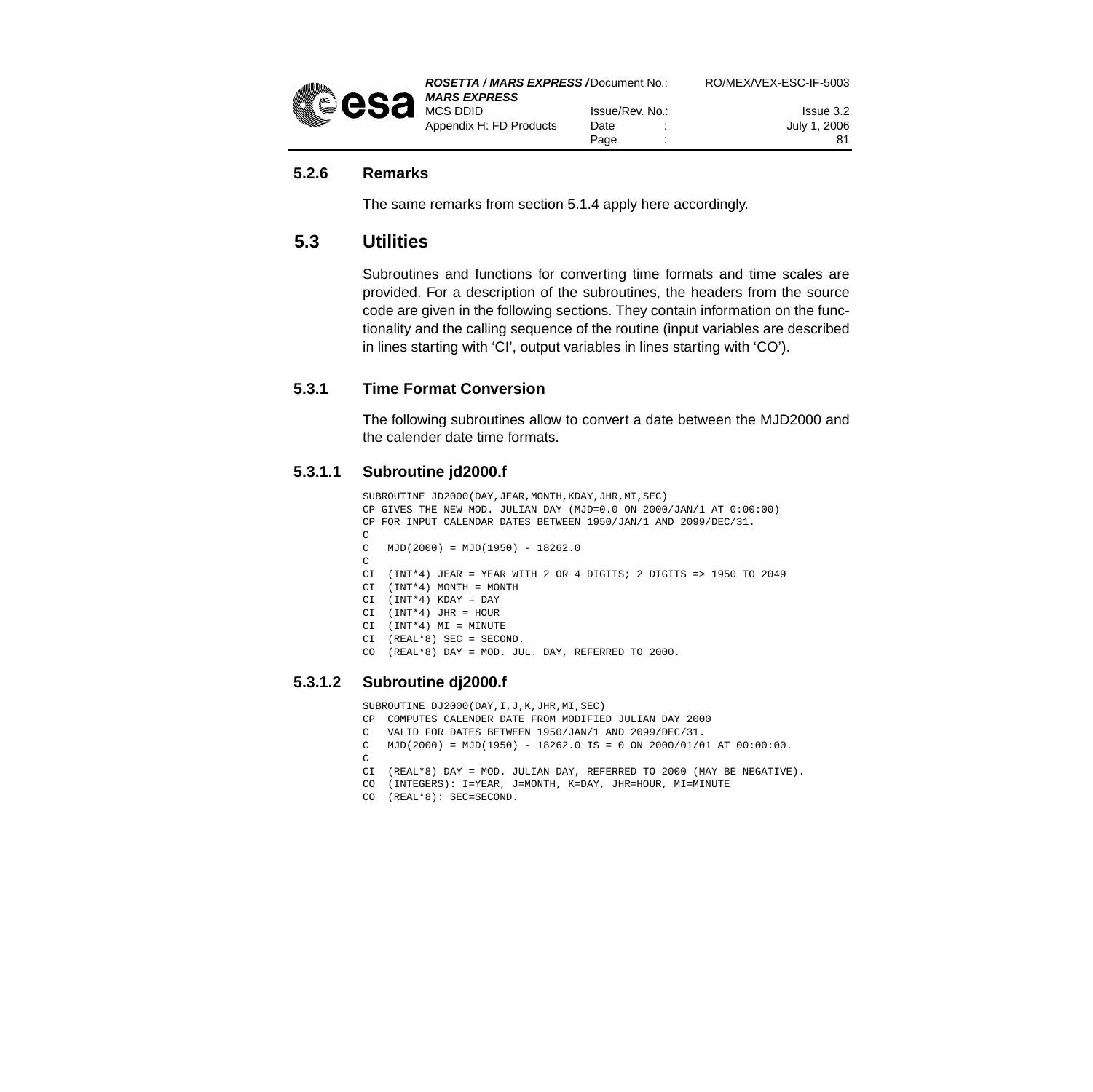|    | <b>ROSETTA / MARS EXPRESS / Document No. :</b> |                 | RO/MEX/VEX-ESC-IF-5003 |
|----|------------------------------------------------|-----------------|------------------------|
| CΩ | <b>VENUS EXPRESS</b>                           |                 |                        |
| 5d | MCS DDID                                       | Issue/Rev. No.: | Issue 3.2              |
|    | Appendix H: FD Products                        | Date            | July 1, 2006           |
|    |                                                | Page            | 82                     |

## **5.3.2 Time Scale Conversion**

The following FORTRAN functions allow to convert between the TDB and the UTC time scale. Please note that the function TAIUTC contains the list of leap seconds from January 1, 1972, in a DATA statement. As soon as a new leap second is announced, the DATA statement in the function will be updated and a new version will be available via the DDS.

## **5.3.2.1 Function TDBUTC**

```
DOUBLE PRECISION FUNCTION TDBUTC (DAY,KEY)
\mathcal{C}CP CONVERTS BARYCENTRIC DYNAMICAL TIME (TDB) TO UTC OR VICE VERSA
C
CC PROJ=GEN,SUBJ=TIM,UTIL=GEN,AUTH=T.A.MORLEY TOS-G/FDD/IMSS
CC 00/06/29
C
CN VALID FOR THE SPAN OF VALIDITY OF ORBIT LIBRARY FUNCTION TAIUTC,
CN I.E. FROM 1972 JAN 1 UNTIL CURRENT TIME. (TAIUTC MUST BE
CN UPDATED WHEN A LEAP SECOND IS INSERTED).
\capC CALLING SEQUENCE:
C INPUT:
CI DAY = MJD2000 IN TDB (KEY=1) OR UTC (KEY=2) R*8CI KEY .LE. 1 TO CONVERT TDB INTO UTC I^*4CI .GE. 2 TO CONVERT UTC INTO TDB
\mathcal{C}CO OUTPUT:
CO TDBUTC = MJD2000 IN UTC (KEY=1) OR TDB (KEY=2) R*8\capC SUBPROGRAMS CALLED:
CS TDBTDT: CONVERTS BARYCENTRIC DYNAMICAL TIME (TDB) TO TERRESTRIAL
CS DYNAMICAL TIME (TDT) OR VICE VERSA (DOUBLE PRECISION
CS FUNCTION).
CS TDTUTC: CONVERTS TERRESTRIAL DYNAMICAL TIME (TDT) TO UTC OR
CS VICE VERSA (DOUBLE PRECISION FUNCTION) (USES TAIUTC
CS FROM THE ORBIT LIBRARY).
C
```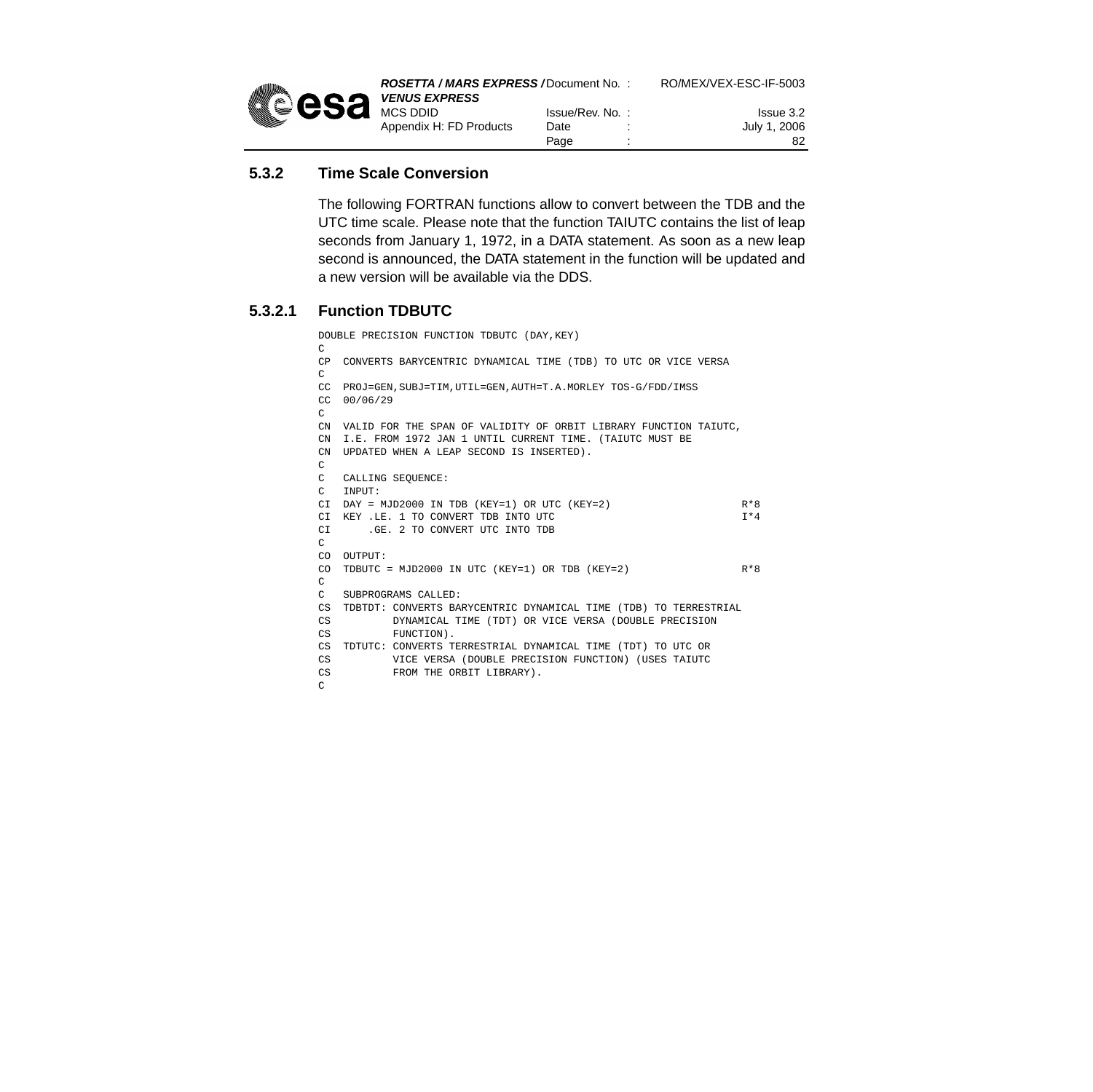

## **5.3.2.2 Function TDBTDT**

```
DOUBLE PRECISION FUNCTION TDBTDT (DAY,KEY)
\GammaCP CONVERTS BARYCENTRIC DYNAMICAL TIME (TDB) TO TERRESTRIAL
CP DYNAMICAL TIME (TDT) OR VICE VERSA
\mathcal{C}CC PROJ=GEN,SUBJ=TIM,UTIL=GEN,AUTH=T.A.MORLEY TOS-G/FDD/IMSS
CC 00/06/29
C
CR REF(1) "EXPLANATORY SUPPLEMENT TO THE ASTRONOMICAL ALMANAC",
CR P. SEIDELMANN (ED.), UNIVERSITY SCIENCE BOOKS, 1992.
CR REF(2) "AMFIN - MATHEMATICAL DESCRIPTION OF THE AMFIN SUBROUTINES",
CR PRE-DRAFT, 2000/03/23.
\mathbf CCN ONLY THE MAIN ANNUAL TERM, WITH AMPLITUDE 1.66 MILLISECONDS,
CN IS RETAINED. ALL NEGLECTED TERMS HAVE AMPLITUDES LESS THAN
CN 21 MICROSECONDS.
C
C CALLING SEQUENCE:
C INPUT:
CI DAY = MJD2000 IN TDB (KEY=1) OR TDT (KEY=2) R * 8CI KEY.LE. 1 TO CONVERT TDB INTO TDT I \mathbb{I}^*4CI .GE. 2 TO CONVERT TDT INTO TDB
\mathcal{C}CO OUTPUT:
CO TDBTDT = MJD2000 IN TDT (KEY=1) OR TDB (KEY=2) R*8\mathcal{C}C DATA STATEMENT: VARIABLES FOR COMPUTING TIME DIFFERENCE
CV COF = COEFFICIENT OF MAIN TERM (SECONDS) R*8
CV ECC = MEAN ECCENTRICITY OF ORBIT OF EARTH-MOON BARYCENTRE R*8
CV RME = MEAN MEAN ANOMALY OF ORBIT OF EARTH-MOON BARYCENTRE R * 8CV AT 2000/01/01 00:00:00 TDB.
CV RMD = MEAN MOTION OF THE ORBIT OF THE EARTH-MOON BARYCENTRE R * 8CV WITH RESPECT TO DYNAMICAL TIME.
\Gamma
```
## **5.3.2.3 Function TDTUTC**

```
DOUBLE PRECISION FUNCTION TDTUTC (DAY, KEY)
\mathcal{C}CP CONVERTS TERRESTRIAL DYNAMICAL TIME (TDT) TO UTC OR VICE VERSA
\mathsf{C}CC PROJ=GEN,SUBJ=TIM,UTIL=GEN,AUTH=T.A.MORLEY TOS-G/FDD/IMSS
CC 00/06/29
\mathcal{C}CN FUNCTION IS DERIVED FROM ETUTC OF THE ORBIT LIBRARY.
CN VALID FOR THE SPAN OF VALIDITY OF ORBIT LIBRARY FUNCTION TAIUTC,
CN I.E. FROM 1972 JAN 1 UNTIL CURRENT TIME. (TAIUTC MUST BE
CN UPDATED WHEN A LEAP SECOND IS INSERTED).
\mathcal{C}C CALLING SEQUENCE:
C INPUT:
CI DAY = MJD2000 IN TDT (KEY=1) OR UTC (KEY=2) R*8CI KEY .LE. 1 TO CONVERT TDT INTO UTC I^*4CI .GE. 2 TO CONVERT UTC INTO TDT
\capCO OUTPUT:
CO TDTUTC = MD2000 IN UTC (KEY=1) OR TDT (KEY=2) R * 8\mathcal{C}C SUBPROGRAMS CALLED:
CS TAIUTC: CONVERTS ATOMIC TIME (TAI) TO UTC OR VICE VERSA
CS (DOUBLE PRECISION FUNCTION).
\mathsf C
```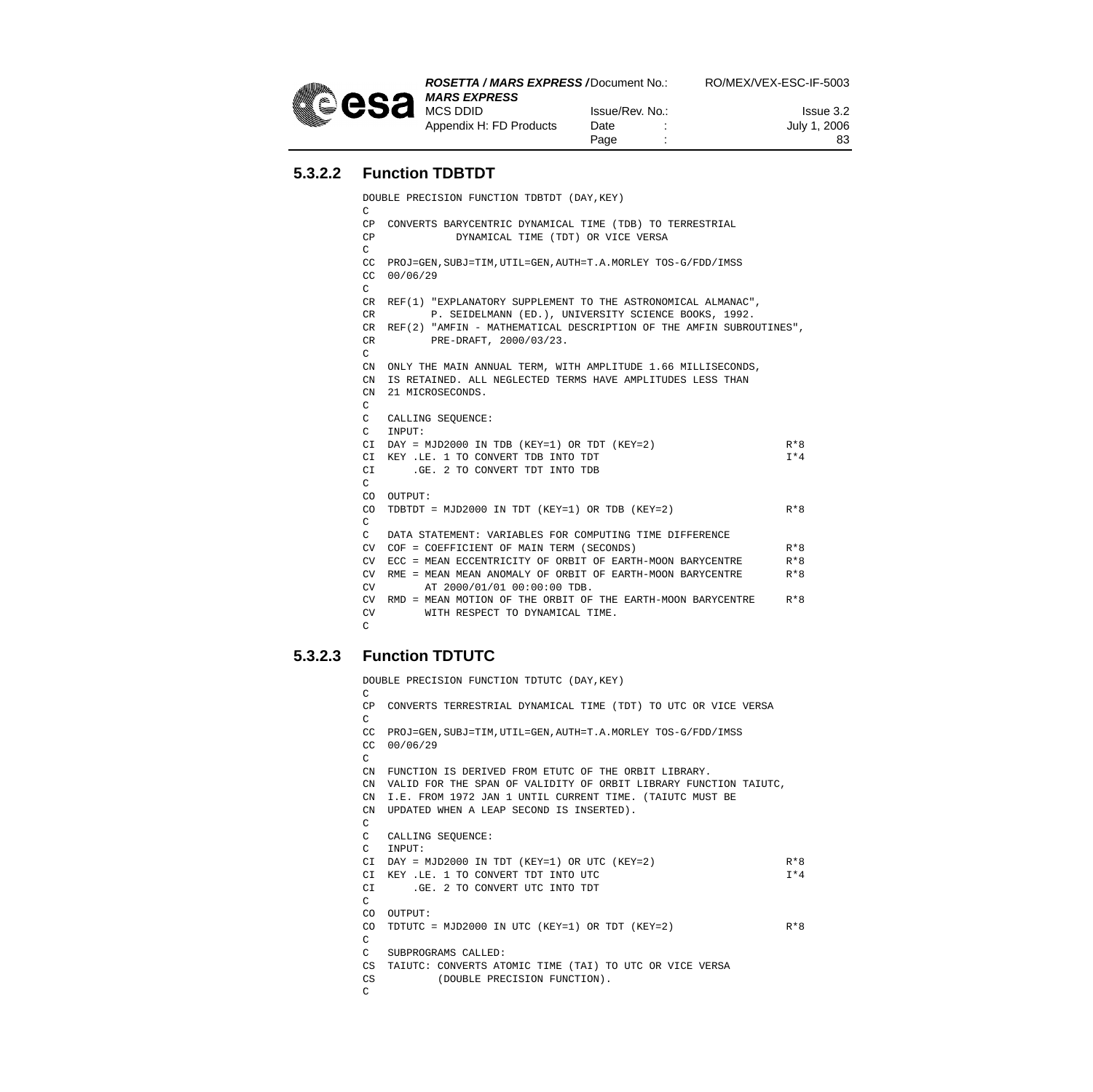

## **5.3.2.4 Function TAIUTC**

Ç

DOUBLE PRECISION FUNCTION TAIUTC(DAY,KEY) CP CONVERTS ATOMIC TIME (TAI) TO UTC OR VICE VERSA.  $\mathtt{C}$ CI DAY = TAI (KEY=1) OR UTC (KEY=2) EXPRESSED AS MJD2000. CI KEY = 1 TO CONVERT TAI INTO UTC CI = 2 TO CONVERT UTC INTO TAI  $\mathsf{C}$ CO TAIUTC = UTC (KEY=1) OR TAI (KEY=2) EXPRESSED AS MJD2000.  $\mathsf{C}$ C LEAPSECONDS ARE REGISTERED FROM 1972 JAN 1 TO 1999 JAN 1.  $\,$  C  $\,$